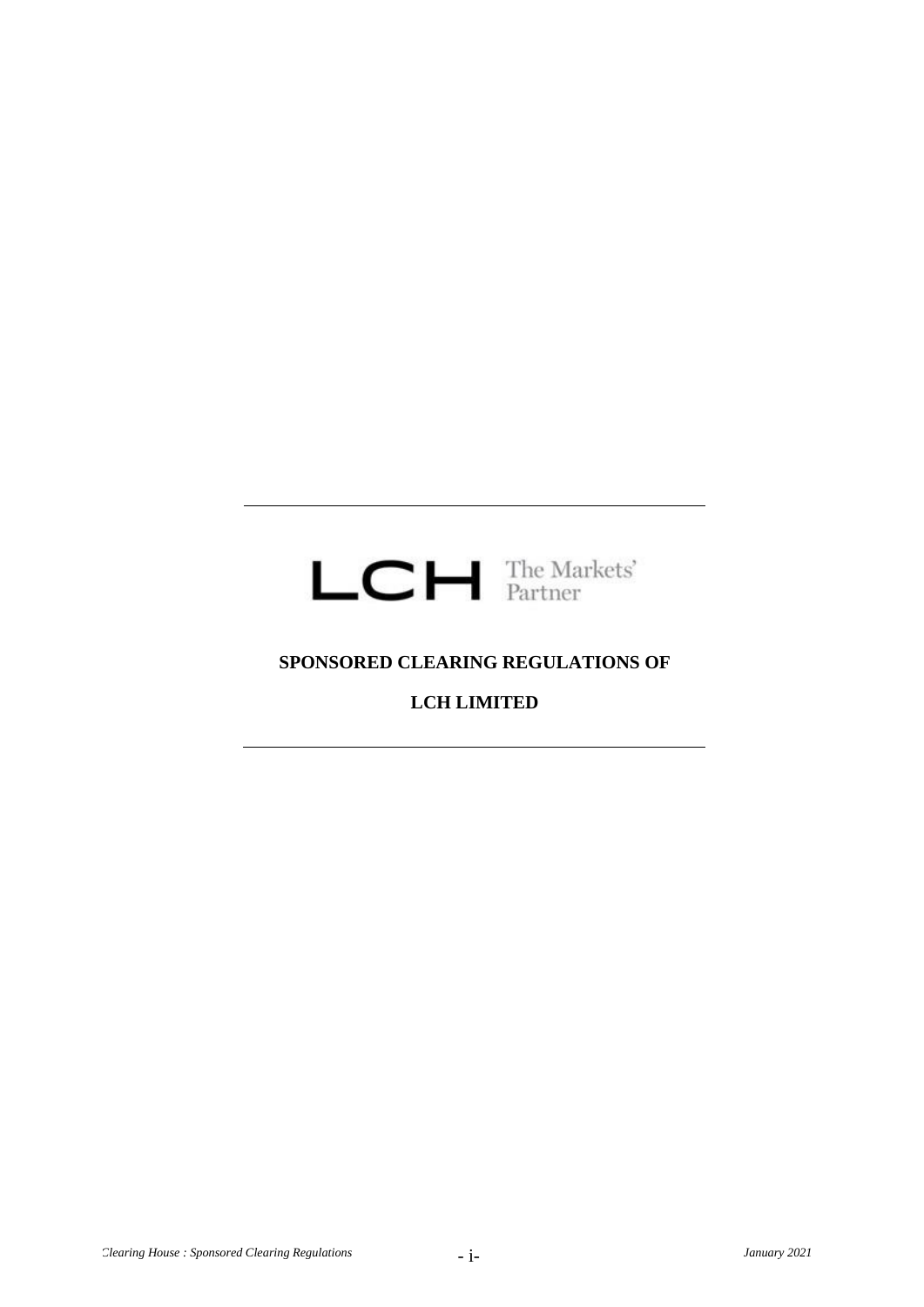## **CONTENTS**

# **Sponsored Clearing Regulation Page**

| Regulation 1         |                                                                         |  |  |
|----------------------|-------------------------------------------------------------------------|--|--|
|                      |                                                                         |  |  |
| Regulation 2         | Obligations of the Clearing House to each Sponsored Member and agent    |  |  |
| <b>Regulation 3</b>  | Performance by the Clearing House of its Obligations under the Terms of |  |  |
|                      |                                                                         |  |  |
| <b>Regulation 4</b>  |                                                                         |  |  |
| Regulation 5         |                                                                         |  |  |
| Regulation 6         |                                                                         |  |  |
| <b>Regulation 7</b>  |                                                                         |  |  |
| <b>Regulation 8</b>  |                                                                         |  |  |
| <b>Regulation 9</b>  |                                                                         |  |  |
|                      |                                                                         |  |  |
| Regulation 10        |                                                                         |  |  |
|                      |                                                                         |  |  |
| Regulation 11        |                                                                         |  |  |
| Regulation 12        |                                                                         |  |  |
| <b>Regulation 13</b> |                                                                         |  |  |
| <b>Regulation 14</b> |                                                                         |  |  |
|                      |                                                                         |  |  |
| Regulation 15        |                                                                         |  |  |
| Regulation 16        |                                                                         |  |  |
| Regulation 17        |                                                                         |  |  |
| <b>Regulation 18</b> |                                                                         |  |  |
| <b>Regulation 19</b> | Market Disorders, Impossibility of Performance, Trade Emergency 64      |  |  |
| <b>Regulation 20</b> |                                                                         |  |  |
|                      |                                                                         |  |  |
| <b>Regulation 21</b> |                                                                         |  |  |
| <b>Regulation 22</b> |                                                                         |  |  |
|                      |                                                                         |  |  |
| <b>Regulation 23</b> |                                                                         |  |  |
| <b>Regulation 24</b> |                                                                         |  |  |
| <b>Regulation 25</b> |                                                                         |  |  |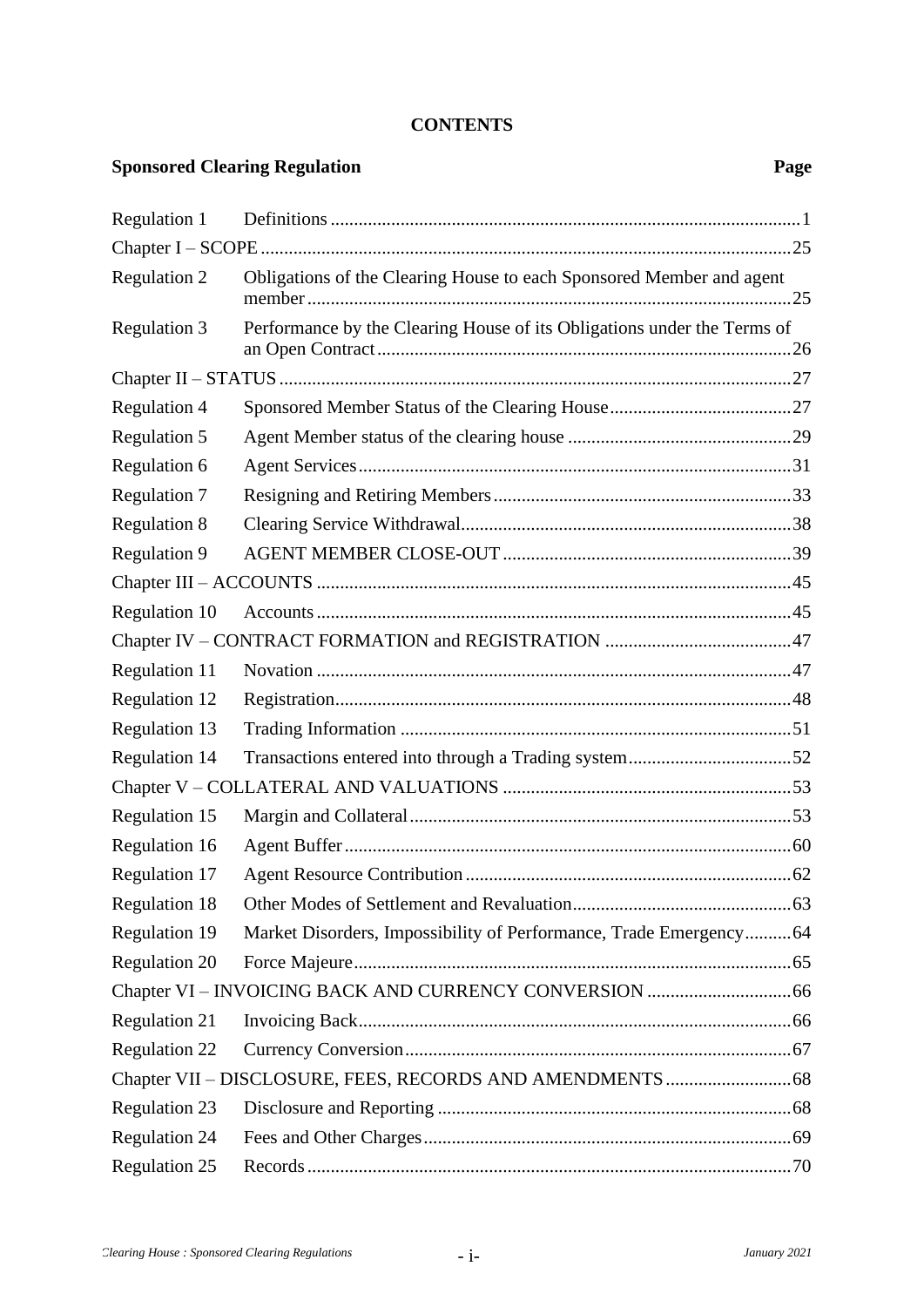| <b>Regulation 26</b> |                                                                |  |
|----------------------|----------------------------------------------------------------|--|
|                      |                                                                |  |
| <b>Regulation 27</b> |                                                                |  |
| <b>Regulation 28</b> |                                                                |  |
| <b>Regulation 29</b> |                                                                |  |
|                      |                                                                |  |
| <b>Regulation 30</b> |                                                                |  |
| <b>Regulation 31</b> |                                                                |  |
| <b>Regulation 32</b> |                                                                |  |
| <b>Regulation 33</b> |                                                                |  |
| <b>Regulation 34</b> |                                                                |  |
| <b>Regulation 35</b> |                                                                |  |
|                      |                                                                |  |
| <b>Regulation 36</b> |                                                                |  |
|                      |                                                                |  |
| <b>Regulation 37</b> | RepoClear Transactions entered into through a Trading System88 |  |
| <b>Regulation 38</b> |                                                                |  |
| <b>Regulation 39</b> | Daily Margining of RepoClear Contracts and RepoClear Term £GC  |  |
|                      |                                                                |  |
| <b>Regulation 40</b> |                                                                |  |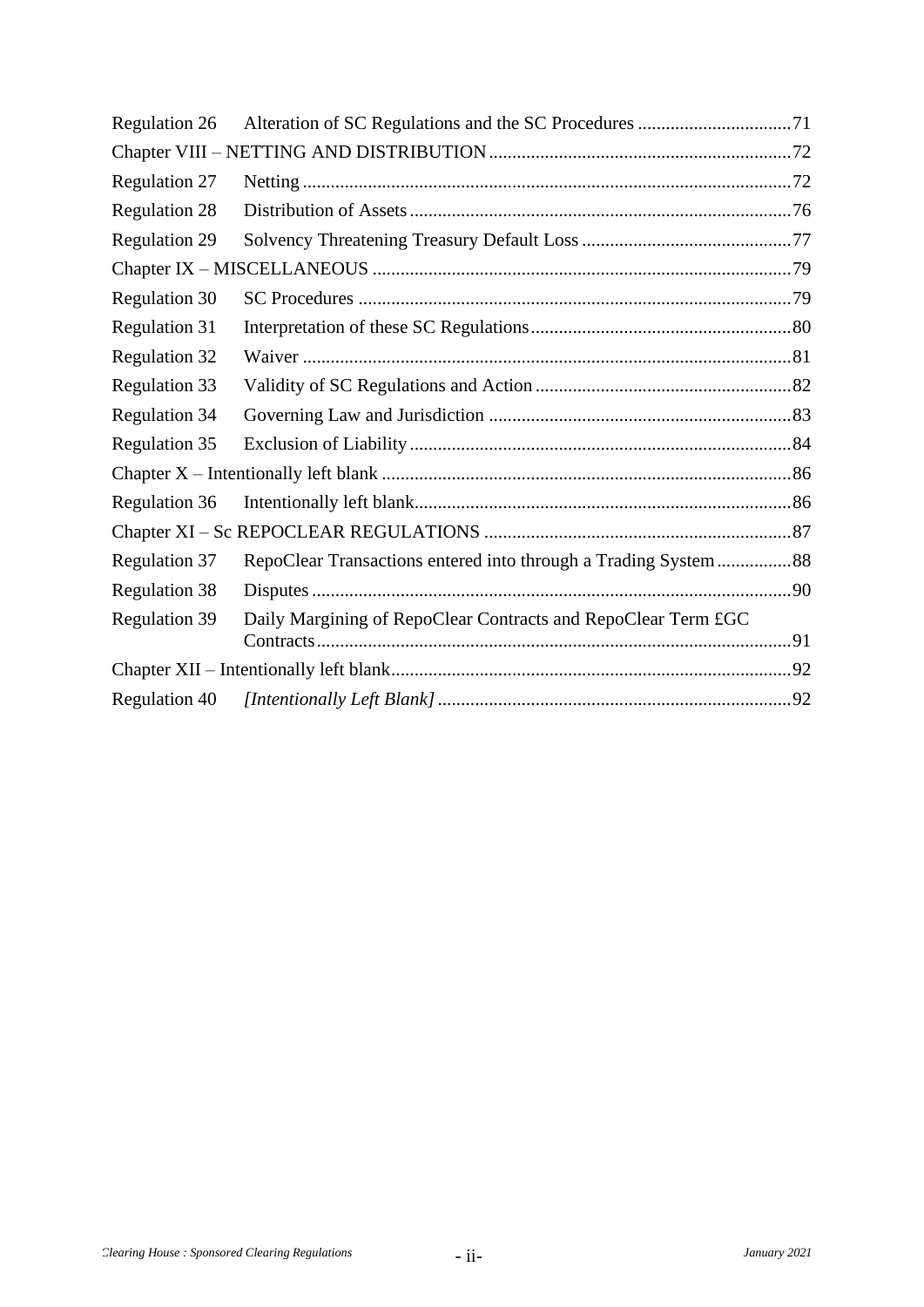# **Scope**

Save where expressly stated to the contrary in these SC Regulations or the SC Procedures, these SC Regulations govern the clearing of Contracts by Sponsored Members through LCH Limited. They do not govern any other clearing services provided by LCH Limited, LCH SA or any other affiliates of the LCH Group each of which is governed by a separate set of rules.

For the purposes of these SC Regulations, LCH Limited is referred to as the "**the Clearing House**". The term "**Sponsored Member**" is used to refer to an undertaking which is entitled to receive clearing services from LCH Limited and the term "**Agent Member**" is used to refer to an undertaking that either: (i) facilitates the Sponsored Member's access to such clearing services by performing the "**Agent Member Services**" (which includes the "**Payment Services**"); or (ii) maintains the Sponsored Member's access to such clearing services and facilitates the Agent Close-out MP upon an Agent Close-out Event by performing the "**Back-up Agent Services**"; or (iii) maintains the Sponsored Member's access to such clearing services upon a Paying Agent Resignation by performing the "**Back-up Paying Agent Services**" (see "**Definitions**"). Neither Sponsored Member nor Agent Member status confers any rights as a "shareholder" or similar status of LCH Limited or of any other undertaking in the LCH Group.

Any SC Regulation or group of SC Regulations expressly stated not to apply to a category, or categories of Contract, shall not apply to such category, or categories of Contract.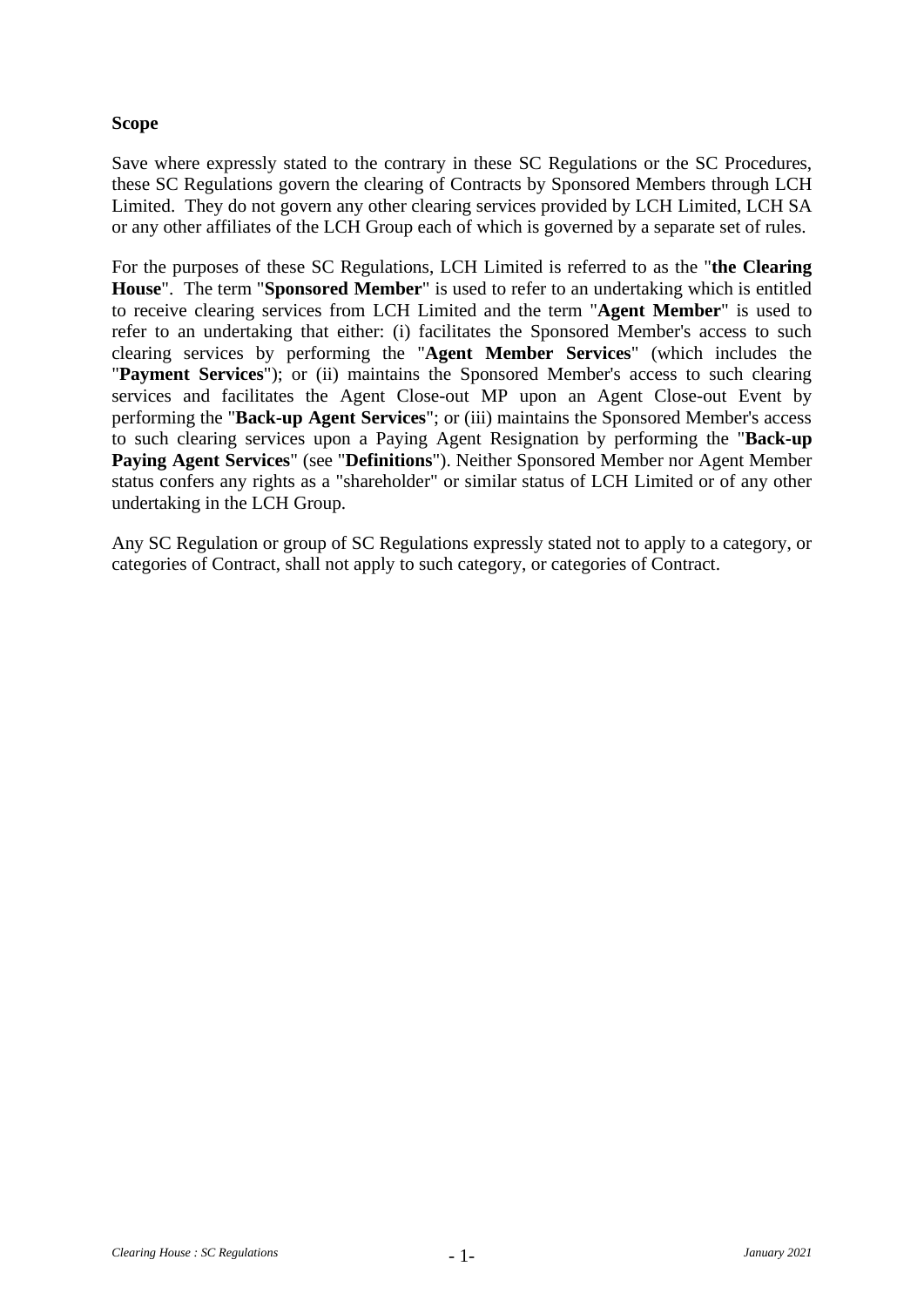# **REGULATION 1 DEFINITIONS**

In these SC Regulations and the SC Procedures, except where the context otherwise requires, the following words and expressions shall have the following meanings:

| "Affected Agent Member"                                      | means an Agent Member in respect of whom the<br>Clearing House has issued an Agent Close-out Notice                                                                                                                                                                                                                                      |
|--------------------------------------------------------------|------------------------------------------------------------------------------------------------------------------------------------------------------------------------------------------------------------------------------------------------------------------------------------------------------------------------------------------|
| "Affected Contract"                                          | means an open contract registered in the name of a<br>Sponsored Member and attributed to an Affected<br><b>Agent Member</b>                                                                                                                                                                                                              |
| "Affected (Payment Services)<br>Contracts"                   | means an open contract registered in the name of a<br>Sponsored Member and attributed to a Resigning<br>(Payment Services) Agent Member                                                                                                                                                                                                  |
| "Affected Portfolios"                                        | means, in respect of each Affected Sponsored<br>Member, all of such Affected Sponsored Member's<br>Affected Contracts attributed to the same Affected<br><b>Agent Member</b>                                                                                                                                                             |
| "Affected (Paying Agent<br><b>Resignation</b> ) Portfolios " | means, in respect of each Affected (Payment<br>Services) Sponsored Member, all of such Affected<br>(Payment Services) Sponsored Member's Affected<br>(Payment Services) Contracts attributed to same<br>Resigning (Payment Services) Agent Member                                                                                        |
| "Affected Portfolio Acceptance<br>Window"                    | means the period of time commencing on the date of<br>the relevant Agent Close-out Notice (as defined<br>and expiring 24 hours<br>after<br>below)<br>such<br>commencement, or such other period of time<br>determined by the Clearing House, as specified by the<br>Clearing House in such Agent Close-out Notice (as<br>defined below)  |
| "Affected Sponsored Member"                                  | means a Sponsored Member that has open contracts<br>registered in its name and attributed to an Affected<br><b>Agent Member</b>                                                                                                                                                                                                          |
| "Affected (Payment Services)<br><b>Sponsored Member"</b>     | means a Sponsored Member that has open contracts<br>registered in its name and attributed to a Resigning<br>(Payment Services) Agent Member                                                                                                                                                                                              |
| "Agent Buffer"                                               | means Collateral required to be transferred by an<br>Agent Member to an Agent Buffer Account for the<br>benefit of each of its Sponsored Members and applied<br>by the Clearing House to satisfy any call for margin<br>or Contributions made with respect to its Sponsored<br>Member(s) which the Agent Member has not paid<br>when due |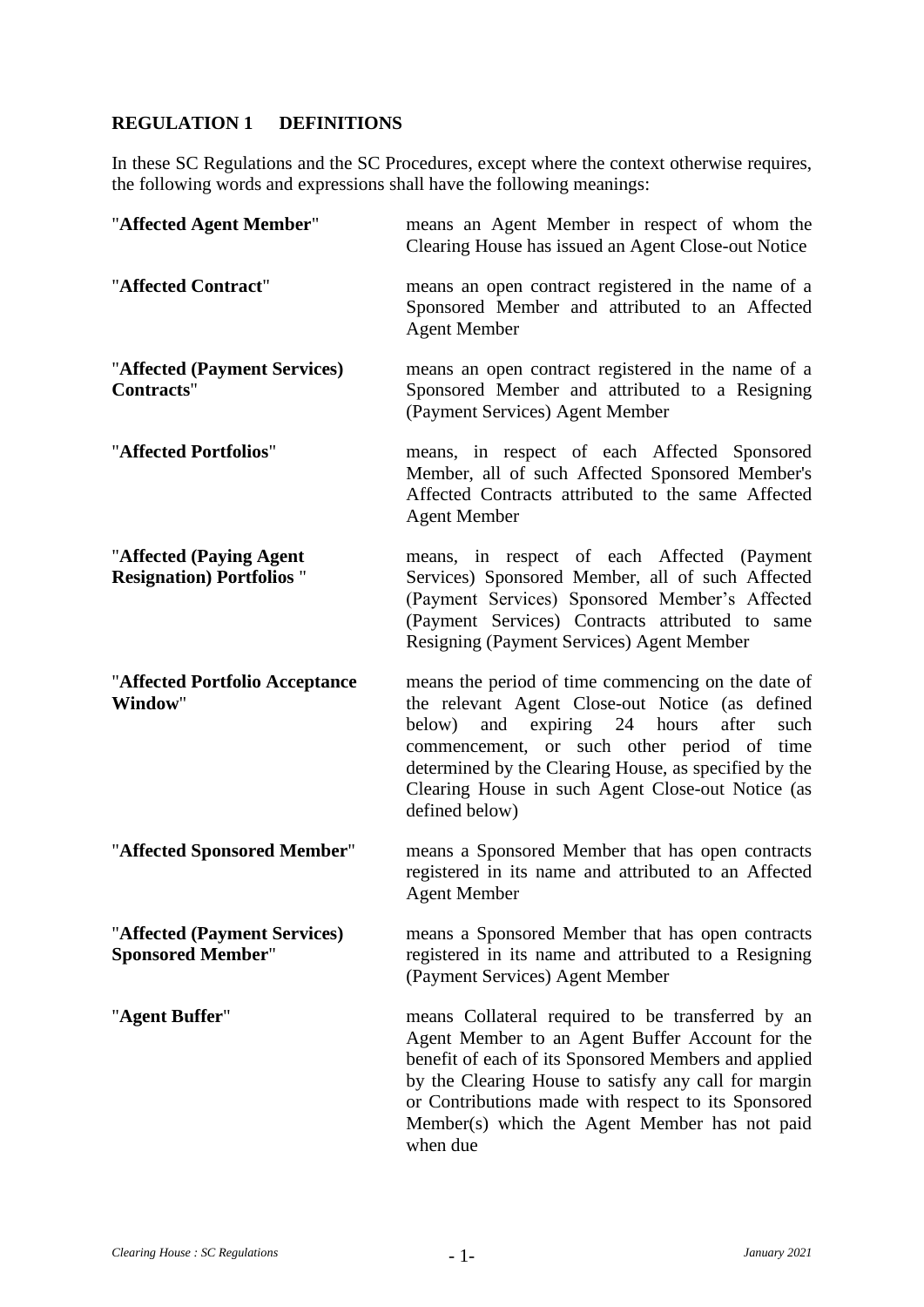| "Agent Buffer Account"            | means an account maintained on the books of the<br>Clearing House in which all Agent Buffer will be<br>reflected on the books of the Clearing House                                                                                                                                                                                                                                                                                                                                                                                                                                                                                                                                                                                                                                                                                                                                                                                                                                                                                                                                                                                                      |
|-----------------------------------|----------------------------------------------------------------------------------------------------------------------------------------------------------------------------------------------------------------------------------------------------------------------------------------------------------------------------------------------------------------------------------------------------------------------------------------------------------------------------------------------------------------------------------------------------------------------------------------------------------------------------------------------------------------------------------------------------------------------------------------------------------------------------------------------------------------------------------------------------------------------------------------------------------------------------------------------------------------------------------------------------------------------------------------------------------------------------------------------------------------------------------------------------------|
| "Agent Buffer Collateral Balance" | means, in respect of an account of an Agent Member:<br>(A) the sum of: (i) all Collateral which has been<br>transferred by that Agent Member to the Clearing<br>House (or which would, but for the application of a<br>payment netting provision applying in the ordinary<br>course of business, have been transferred by that<br>Agent Member to the Clearing House) on account of<br>any type of that Agent Member's margin obligations<br>relating to the relevant account pursuant to the SC<br>Rulebook; (ii) the cash proceeds of any non-cash<br>Collateral relating to the relevant account which has<br>been sold or otherwise disposed of by the Clearing<br>House pursuant to an exercise of its powers under a<br>Deed of Charge, the Default Rules or otherwise, to the<br>extent that those proceeds have not been applied in or<br>towards discharge of an obligation owed by the Agent<br>Member to the Clearing House; and (iii) any Applied<br>Collateral Excess Proceeds credited to the relevant<br>account; less (B) any Agent Member Applied<br>Collateral and any Agent Member Returned Collateral<br>in relation to that account |
|                                   |                                                                                                                                                                                                                                                                                                                                                                                                                                                                                                                                                                                                                                                                                                                                                                                                                                                                                                                                                                                                                                                                                                                                                          |
| "Agent Close-out Event"           | means the issue, in respect of an Agent Member, of an<br>Agent Close-out Notice as provided for by SC<br><b>Regulation 9</b>                                                                                                                                                                                                                                                                                                                                                                                                                                                                                                                                                                                                                                                                                                                                                                                                                                                                                                                                                                                                                             |
| "Agent Close-out MP"              | means the processes of the Clearing House outlined in<br>SC Regulation 9                                                                                                                                                                                                                                                                                                                                                                                                                                                                                                                                                                                                                                                                                                                                                                                                                                                                                                                                                                                                                                                                                 |
| "Agent Close-out MP End Date"     | means the date which is the close of business on the<br>day falling 30 calendar days after the Agent Close-out<br>Notice is issued by the Clearing House (or, if such<br>day is not a business day, the next succeeding<br>business day)                                                                                                                                                                                                                                                                                                                                                                                                                                                                                                                                                                                                                                                                                                                                                                                                                                                                                                                 |
| "Agent Close-out MP Start Date"   | means the date which is the close of business on the<br>day on which the Affected Portfolio Acceptance<br>Window expires                                                                                                                                                                                                                                                                                                                                                                                                                                                                                                                                                                                                                                                                                                                                                                                                                                                                                                                                                                                                                                 |
| "Agent Close-out MP Window"       | means the period commencing on the Agent Close-<br>out MP Start Date and ending on the Agent Close-out<br><b>MP</b> End Date                                                                                                                                                                                                                                                                                                                                                                                                                                                                                                                                                                                                                                                                                                                                                                                                                                                                                                                                                                                                                             |
| "Agent Close-out Notice"          | means a notice from the Clearing House that an Agent<br>Close-out Event has occurred                                                                                                                                                                                                                                                                                                                                                                                                                                                                                                                                                                                                                                                                                                                                                                                                                                                                                                                                                                                                                                                                     |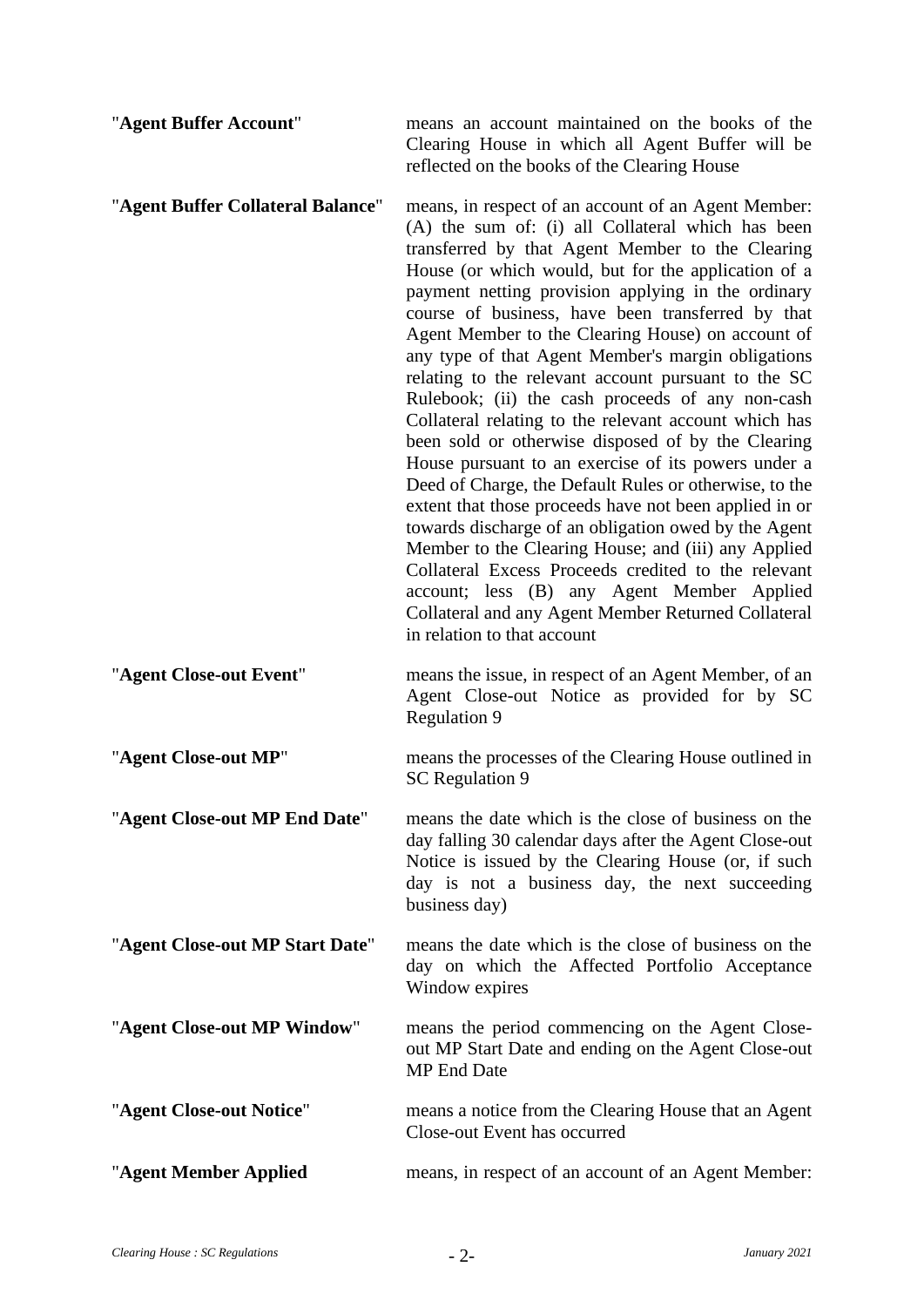| <b>Collateral"</b>                           | (i) any cash Collateral in respect of which the<br>Clearing House's obligation to return such Collateral<br>has been discharged pursuant to the SC Rulebook by<br>means of that return obligation having been set-off<br>against an obligation owed by that Agent Member to<br>the Clearing House, as contemplated by these SC<br>Regulations; (ii) any non-cash Collateral (including in<br>the form of securities) that has been appropriated and<br>retained by the Clearing House pursuant to an<br>exercise of its powers under a Deed of Charge and<br>applied in or towards discharge of the Agent<br>Member's obligations to the Clearing House; and (iii)<br>any non-cash Collateral that has been sold or<br>otherwise disposed of by the Clearing House pursuant<br>to an exercise of its powers under a Deed of Charge |
|----------------------------------------------|------------------------------------------------------------------------------------------------------------------------------------------------------------------------------------------------------------------------------------------------------------------------------------------------------------------------------------------------------------------------------------------------------------------------------------------------------------------------------------------------------------------------------------------------------------------------------------------------------------------------------------------------------------------------------------------------------------------------------------------------------------------------------------------------------------------------------------|
| "Agent Member Returned<br><b>Collateral"</b> | means, in respect of an account of an Agent Member,<br>any Collateral: (i) which the Clearing House has<br>returned to an Agent Member (provided that the<br>Clearing House shall only be treated as having<br>returned any non-cash Collateral to an Agent Member<br>if the security in respect of that Agent Member's<br>interest in that non-cash Collateral pursuant to the<br>relevant Deed of Charge has been released); or (ii) in<br>respect of which the obligation to return such<br>Collateral has been discharged as a result of the<br>operation of a payment netting provision applying in<br>the ordinary course of business                                                                                                                                                                                        |
| "Agent Member"                               | means:                                                                                                                                                                                                                                                                                                                                                                                                                                                                                                                                                                                                                                                                                                                                                                                                                             |
|                                              | (i) an undertaking that has been approved by the<br>Clearing House and appointed by and on behalf of a<br>Sponsored Member in accordance with both an Agent<br>application form and Sponsored<br>Member<br>status<br>Member<br>application form<br>status<br>and the<br><sub>SC</sub><br>Procedures and pursuant to these SC Regulations (as<br>applicable), to provide:                                                                                                                                                                                                                                                                                                                                                                                                                                                           |
|                                              | (A) the Agent Member Services; or                                                                                                                                                                                                                                                                                                                                                                                                                                                                                                                                                                                                                                                                                                                                                                                                  |
|                                              | (B) on an Agent Close-out Event, the Back-up<br>Agent Services; or                                                                                                                                                                                                                                                                                                                                                                                                                                                                                                                                                                                                                                                                                                                                                                 |
|                                              | (C) on a Paying Agent Resignation, the Back-<br>up Paying Agent Services; or                                                                                                                                                                                                                                                                                                                                                                                                                                                                                                                                                                                                                                                                                                                                                       |

(ii) a Sponsored Member that has been approved by the Clearing House as satisfying the Back-up Agent Eligibility Criteria and who in accordance with the SC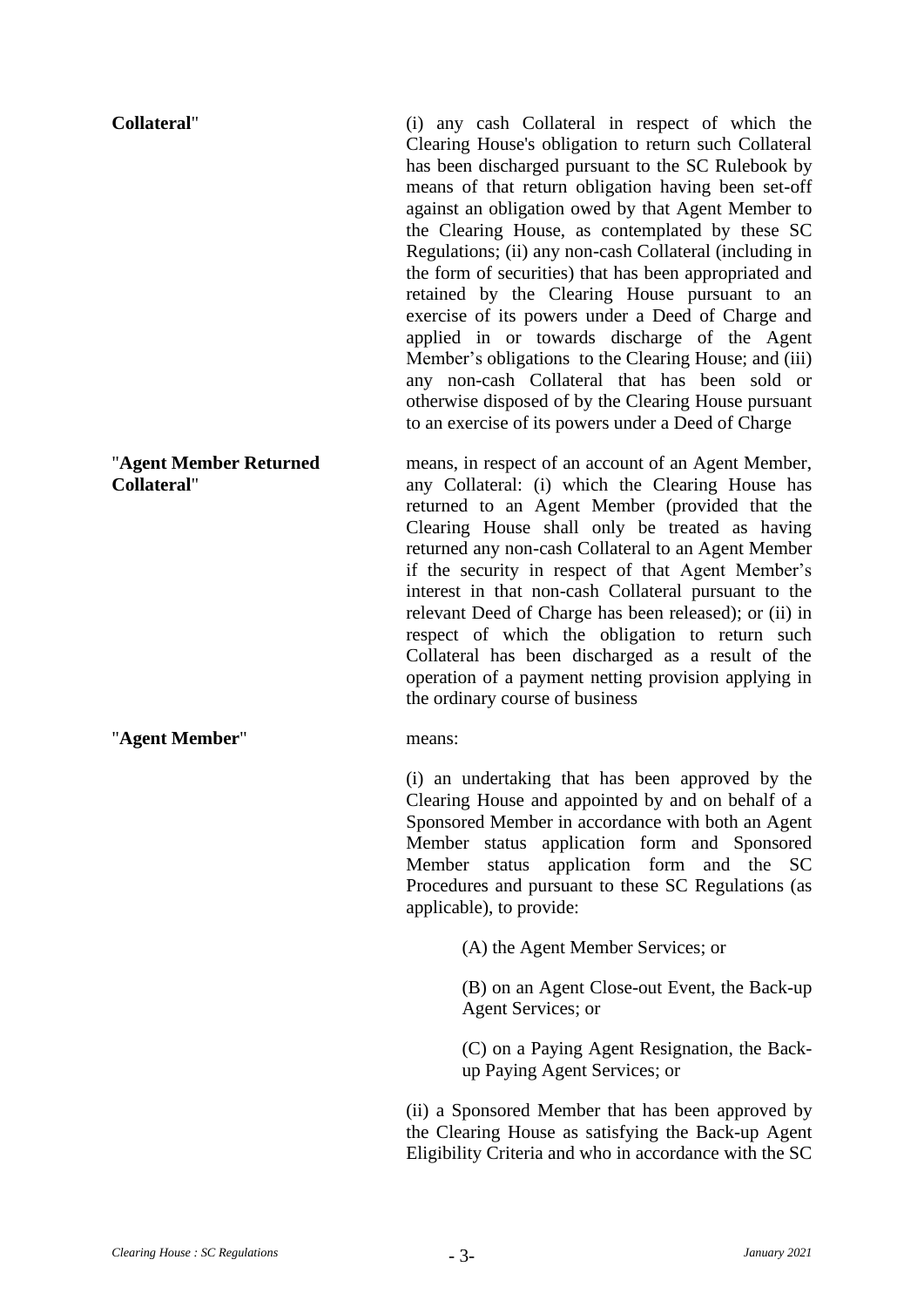|                                                | Procedures and pursuant to these SC Regulations:                                                                                                                                                                                                                                                                                                                                                                                                                                                                                                                                                                                                                                                                |
|------------------------------------------------|-----------------------------------------------------------------------------------------------------------------------------------------------------------------------------------------------------------------------------------------------------------------------------------------------------------------------------------------------------------------------------------------------------------------------------------------------------------------------------------------------------------------------------------------------------------------------------------------------------------------------------------------------------------------------------------------------------------------|
|                                                | (A) on an Agent Close-out Event elects to<br>perform the Back-up Agent Services<br>itself; or                                                                                                                                                                                                                                                                                                                                                                                                                                                                                                                                                                                                                   |
|                                                | (B) on a Paying Agent Resignation, elects to<br>perform the Back-up Paying Agent<br>Services,                                                                                                                                                                                                                                                                                                                                                                                                                                                                                                                                                                                                                   |
|                                                | as the context requires in the SC Rulebook                                                                                                                                                                                                                                                                                                                                                                                                                                                                                                                                                                                                                                                                      |
| "Agent Member Services"                        | means those services set out in SC Regulation 6 to be<br>performed by an Agent Member                                                                                                                                                                                                                                                                                                                                                                                                                                                                                                                                                                                                                           |
| "Agent Membership Agreement"                   | means the agreement so designated under which, inter<br>alia, the Clearing House agrees to make available to<br>an Agent Member, services in connection with such<br>Agent Member's performance of its obligations<br>arising under or in connection with the Contracts<br>registered in the name of its relevant Sponsored<br>Member (pursuant to the SC Rulebook), together with<br>any extension letter or other agreement                                                                                                                                                                                                                                                                                   |
| "Agent Resource Contribution"                  | means Collateral required to be transferred to the<br>Clearing House by an Agent Member to provide a<br>pre-funded financial resource that can be used by the<br>Clearing House to cover losses arising from the<br>default of any of its Sponsored Members with respect<br>to Contracts for which it is the Agent Member                                                                                                                                                                                                                                                                                                                                                                                       |
| "Aggregate Excess Loss"                        | means, in relation to a Default, the aggregate amount<br>of all Excess Losses attributable to all types of<br>Relevant Business in which the Defaulter was<br>engaged                                                                                                                                                                                                                                                                                                                                                                                                                                                                                                                                           |
| "Allocated Loss"                               | has the meaning assigned to it in Regulation 29                                                                                                                                                                                                                                                                                                                                                                                                                                                                                                                                                                                                                                                                 |
| "Applied Collateral Excess<br><b>Proceeds"</b> | means, where the Clearing House has sold, disposed<br>of or appropriated all or any part of the non-cash<br>Collateral held by a Sponsored Member and/or an<br>Agent Member (as applicable) with the Clearing<br>House in an exercise of its powers under the Deed of<br>Charge entered into with the relevant Sponsored<br>Member and/or an Agent Member (as applicable), the<br>amount (if any) of realisation proceeds from such sale<br>or disposal remaining after the Clearing House has<br>applied the same in or towards discharge of the<br>Sponsored Member's and/or an Agent Member's<br>obligations (as applicable) to the Clearing House or,<br>in the case of an appropriation, an amount of such |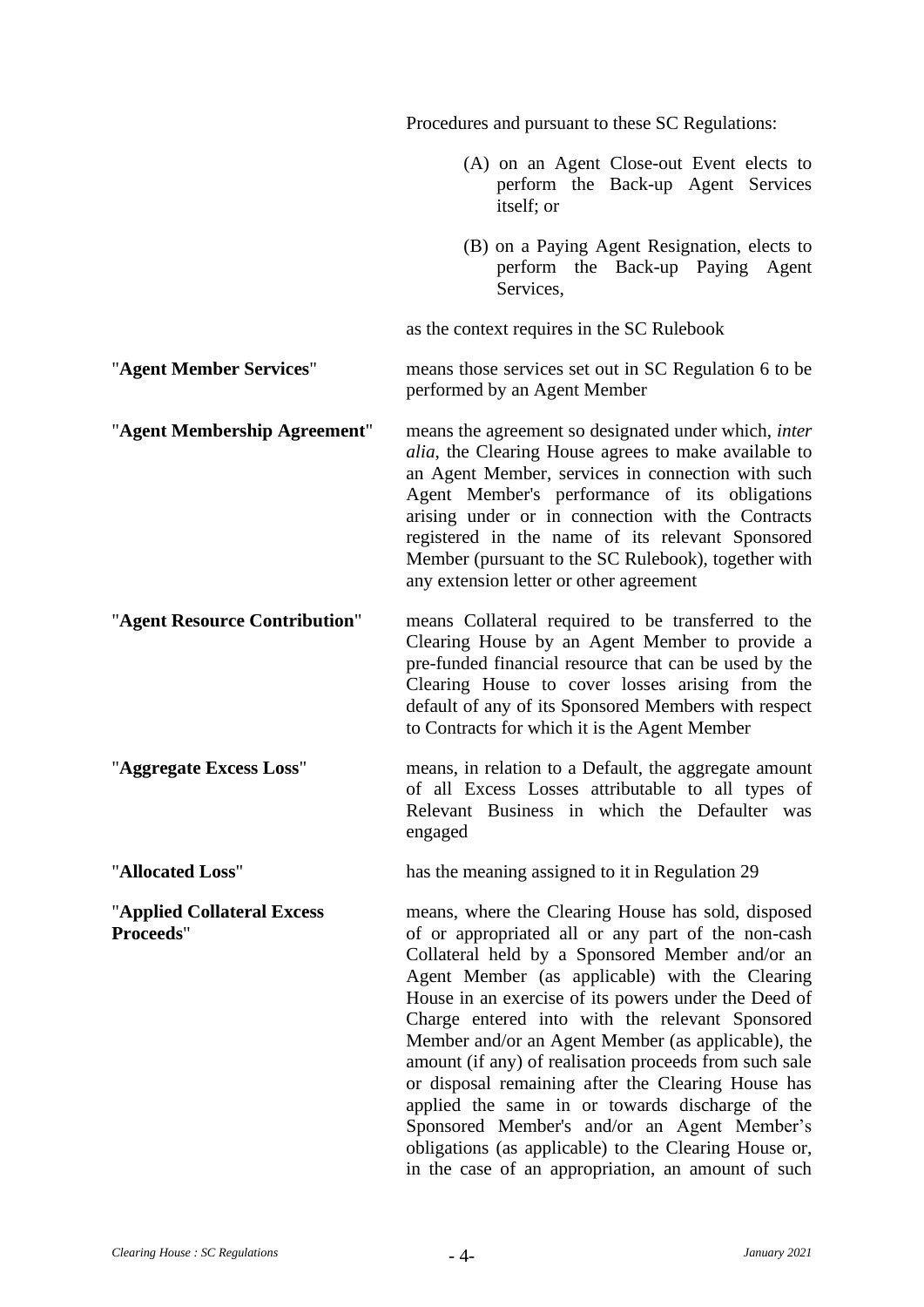|                                         | non-cash Collateral (or, where the amount in question<br>is less than the minimum denomination of the relevant<br>non-cash Collateral which can be delivered, cash)<br>having a value equal to the excess (if any) of the value<br>of the<br>appropriated non-cash Collateral<br>(as<br>determined by the Clearing House in accordance with<br>the relevant Deed of Charge) over the Sponsored<br>Member's and/or an Agent Member's obligations (as<br>applicable) to the Clearing House which have been<br>discharged by that appropriation |
|-----------------------------------------|----------------------------------------------------------------------------------------------------------------------------------------------------------------------------------------------------------------------------------------------------------------------------------------------------------------------------------------------------------------------------------------------------------------------------------------------------------------------------------------------------------------------------------------------|
| "ARC Account"                           | means an account maintained on the books of the<br>Clearing House in which an Agent Member's Agent<br>Resource Contribution will be reflected on the books<br>of the Clearing House                                                                                                                                                                                                                                                                                                                                                          |
| "Auction Portfolio"                     | has the meaning assigned to it in the Default Rules                                                                                                                                                                                                                                                                                                                                                                                                                                                                                          |
| "Authorised CSD"                        | means a central securities depository, which is<br>authorised or recognised under EU CSDR or UK<br><b>CSDR</b>                                                                                                                                                                                                                                                                                                                                                                                                                               |
| "Automated Trading System"              | means an automated trading system in respect of<br>which the Clearing House has an agreement with the<br>operator thereof and in respect of which the Clearing<br>notified RepoClear Participants<br>has<br>House<br>in<br>accordance with the Procedures                                                                                                                                                                                                                                                                                    |
| "Automatic Early Termination<br>Event"  | has the meaning ascribed to such term in Rule 5 of the<br><b>Default Rules</b>                                                                                                                                                                                                                                                                                                                                                                                                                                                               |
| "Back-up Agent Eligibility<br>Criteria" | means those criteria specified in the SC Procedures                                                                                                                                                                                                                                                                                                                                                                                                                                                                                          |
| "Back-up Agent Services"                | means those services set out in SC Regulation 6 to be<br>performed by a Non-Affected Agent Member or an<br>Affected Sponsored Member, on the occurrence of an<br>Agent Close-out Event in respect of an Affected<br><b>Agent Member</b>                                                                                                                                                                                                                                                                                                      |
| "Back-up Paying Agent"                  | means an Agent Member that is not a Resigning<br>(Payment Services) Agent Member and has elected to<br>perform the Back-up Paying Agent Services for an<br>Affected (Payment Services) Sponsored Member                                                                                                                                                                                                                                                                                                                                      |
| "Back-up Paying Agent Services"         | means with respect to the Payment Services, the<br>services to be performed by an Affected (Payment<br>Services) Sponsored Member or Back-up Paying<br>Agent, following a Paying Agent Resignation as set<br>out in SC Regulation 6                                                                                                                                                                                                                                                                                                          |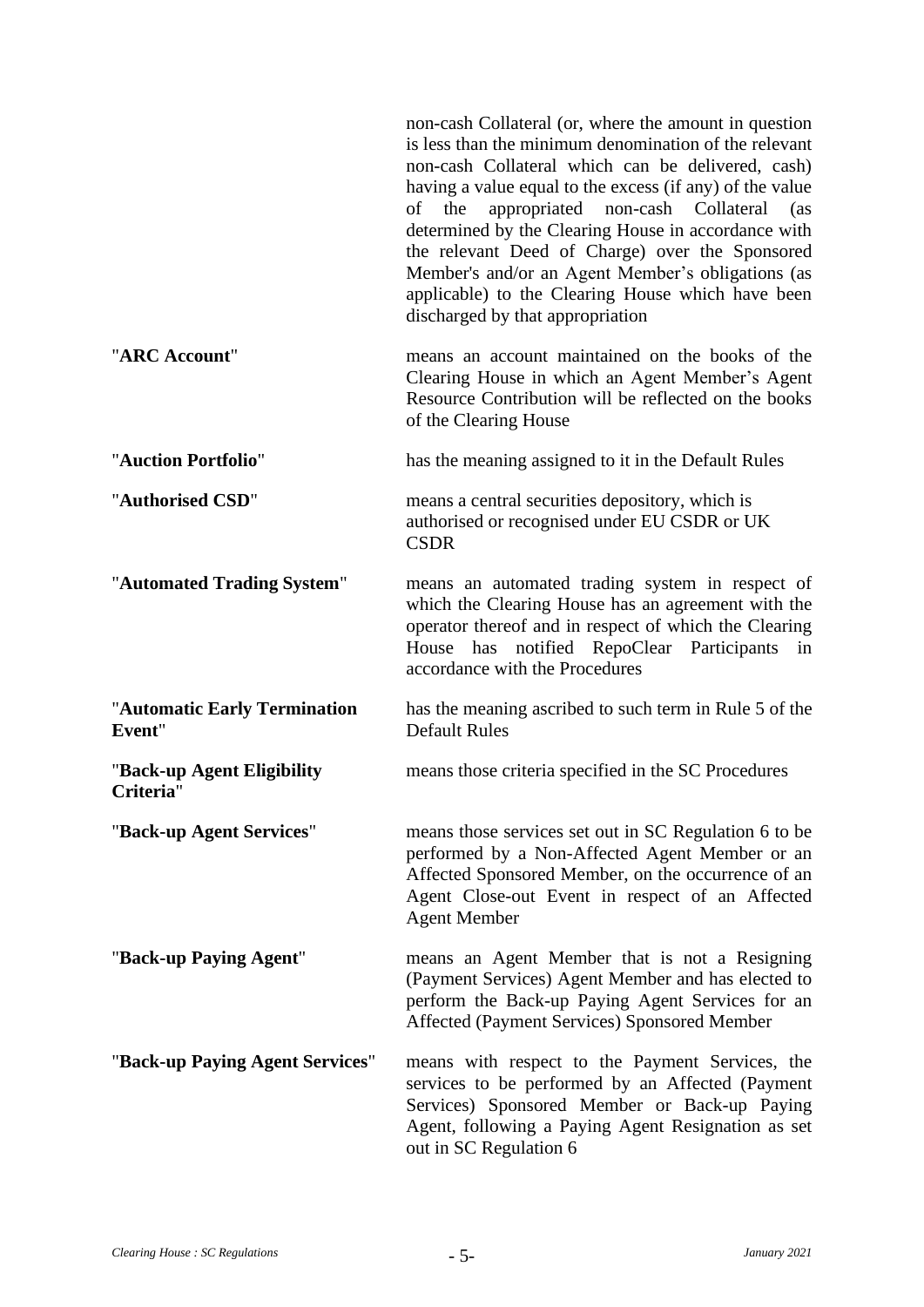| "Bond Trade"                                          | means a trading activity in which a Sponsored<br>Member offers to sell RepoClear Eligible Securities,<br>and another RepoClear Clearing Member offers to<br>purchase those RepoClear Eligible Securities, and a<br>trade subsequently ensues                                                                                                                                                                                                                                                                                                                              |
|-------------------------------------------------------|---------------------------------------------------------------------------------------------------------------------------------------------------------------------------------------------------------------------------------------------------------------------------------------------------------------------------------------------------------------------------------------------------------------------------------------------------------------------------------------------------------------------------------------------------------------------------|
| "business day"                                        | means a day on which the Clearing House is open for<br>business                                                                                                                                                                                                                                                                                                                                                                                                                                                                                                           |
| "Business"                                            | means any transactions, liabilities or obligations<br>arising out of any contract and includes, in relation to<br>the relevant Clearing Services, RepoClear Business                                                                                                                                                                                                                                                                                                                                                                                                      |
| "buyer"                                               | means a Clearing Member (or the Clearing House<br>where the context so requires) who is a buyer under<br>the terms of a RepoClear Transaction, a RepoClear<br>Contract, a RepoClear Term £GC Transaction or a<br>RepoClear Term £GC Contract as the case may be                                                                                                                                                                                                                                                                                                           |
| "Capped Amount"                                       | has the meaning as described in Rule 15 of the<br><b>Default Rules</b>                                                                                                                                                                                                                                                                                                                                                                                                                                                                                                    |
| "CFTC Regulations"                                    | means the Rules and regulations promulgated by the<br><b>CFTC</b>                                                                                                                                                                                                                                                                                                                                                                                                                                                                                                         |
| "CFTC"                                                | has the meaning assigned to it in the Default Rules                                                                                                                                                                                                                                                                                                                                                                                                                                                                                                                       |
| "Clearing House Applied<br><b>Collateral"</b>         | means, in respect of an account of a Sponsored<br>Member and/or an Agent Member (as applicable), any<br>cash Collateral provided by the Clearing House in<br>respect of which the Sponsored Member's and/or an<br>Agent Member's obligation (as applicable) to return<br>such Collateral has been discharged pursuant to the<br>SC Rulebook by means of that return obligation<br>having been set-off against an obligation owed by the<br>Clearing House to that Sponsored Member and/or an<br>Agent Member (as applicable), as contemplated by<br>SC Regulation $15(w)$ |
| "Clearing House Business"                             | means, in respect of RepoClear, RepoClear Business<br>and in respect of any other Clearing Service,<br>Contracts entered into by a Sponsored Member with<br>the Clearing House on a proprietary basis and for its<br>own account                                                                                                                                                                                                                                                                                                                                          |
| "Clearing House Current<br><b>Collateral Balance"</b> | means, in respect of an account of a Sponsored<br>all cash Collateral which has<br>been<br>Member,<br>transferred by the Clearing House to that Sponsored<br>Member (or which would, but for the application of a<br>payment netting provision applying in the ordinary<br>course of business, have been transferred by the                                                                                                                                                                                                                                               |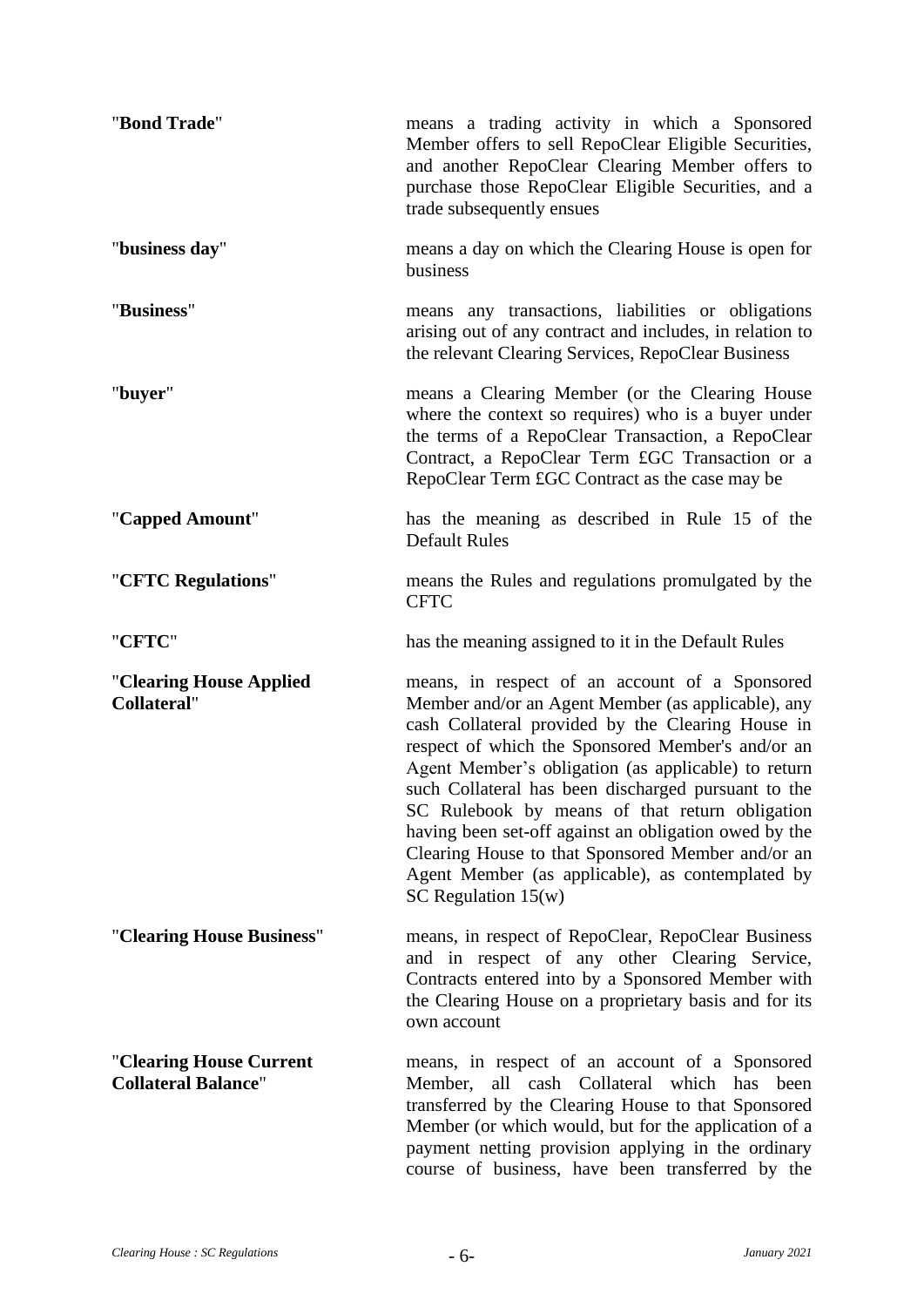|                                                | Clearing House to that Sponsored Member) on<br>account of the Clearing House's variation margin<br>obligations relating to the relevant account pursuant to<br>the SC Rulebook, less any Clearing House Applied<br>Collateral and any Clearing House Returned<br>Collateral in relation to that account                                                                                                                                                                                                                                                                                                                                                                                                                                                                                                          |
|------------------------------------------------|------------------------------------------------------------------------------------------------------------------------------------------------------------------------------------------------------------------------------------------------------------------------------------------------------------------------------------------------------------------------------------------------------------------------------------------------------------------------------------------------------------------------------------------------------------------------------------------------------------------------------------------------------------------------------------------------------------------------------------------------------------------------------------------------------------------|
| "Clearing House Returned<br><b>Collateral"</b> | means, in respect of an account of a Sponsored<br>Member and/or an Agent Member (as applicable), any<br>cash Collateral: (i) which a Sponsored Member and/or<br>an Agent Member (as applicable) has returned to the<br>Clearing House; or (ii) in respect of which the<br>obligation to return such Collateral has been<br>discharged as a result of the operation of a payment<br>netting provision applying in the ordinary course of<br>business                                                                                                                                                                                                                                                                                                                                                              |
| "Clearing House"                               | means LCH Limited whose registered office is<br>located at Aldgate House, 33 Aldgate High Street,<br>London EC3N 1EA, United Kingdom                                                                                                                                                                                                                                                                                                                                                                                                                                                                                                                                                                                                                                                                             |
| "Clearing Services"                            | means any one of the clearing services made available<br>by the Clearing House                                                                                                                                                                                                                                                                                                                                                                                                                                                                                                                                                                                                                                                                                                                                   |
| "ClearLink API"                                | means the Clearing House's proprietary messaging<br>standard used by market participants to interact with<br>the Clearing House's clearing services                                                                                                                                                                                                                                                                                                                                                                                                                                                                                                                                                                                                                                                              |
| "CMS"                                          | means the Clearing House's collateral management<br>system                                                                                                                                                                                                                                                                                                                                                                                                                                                                                                                                                                                                                                                                                                                                                       |
| "Collateral"                                   | means cash and/or securities which are denominated<br>in currencies and of a description acceptable to the<br>Clearing House as prescribed by these<br><b>SC</b><br>Regulations and the SC Procedures and which have<br>been transferred, or are to be transferred, to or by the<br>Clearing House in or towards discharge of margin<br>obligations or anticipated margin obligations or<br>otherwise as contemplated by the SC Rulebook.<br>Where the context so permits, references to<br>"Collateral" held by, or transferred to, the Clearing<br>House shall include any cash proceeds resulting from<br>the sale or disposal by the Clearing House of any non-<br>cash Collateral pursuant to an exercise of its powers<br>under a Deed of Charge, and such proceeds shall be<br>considered cash Collateral |
| "Continuing Member"                            | has the meaning as described in Rule 26 of the<br><b>Default Rules</b>                                                                                                                                                                                                                                                                                                                                                                                                                                                                                                                                                                                                                                                                                                                                           |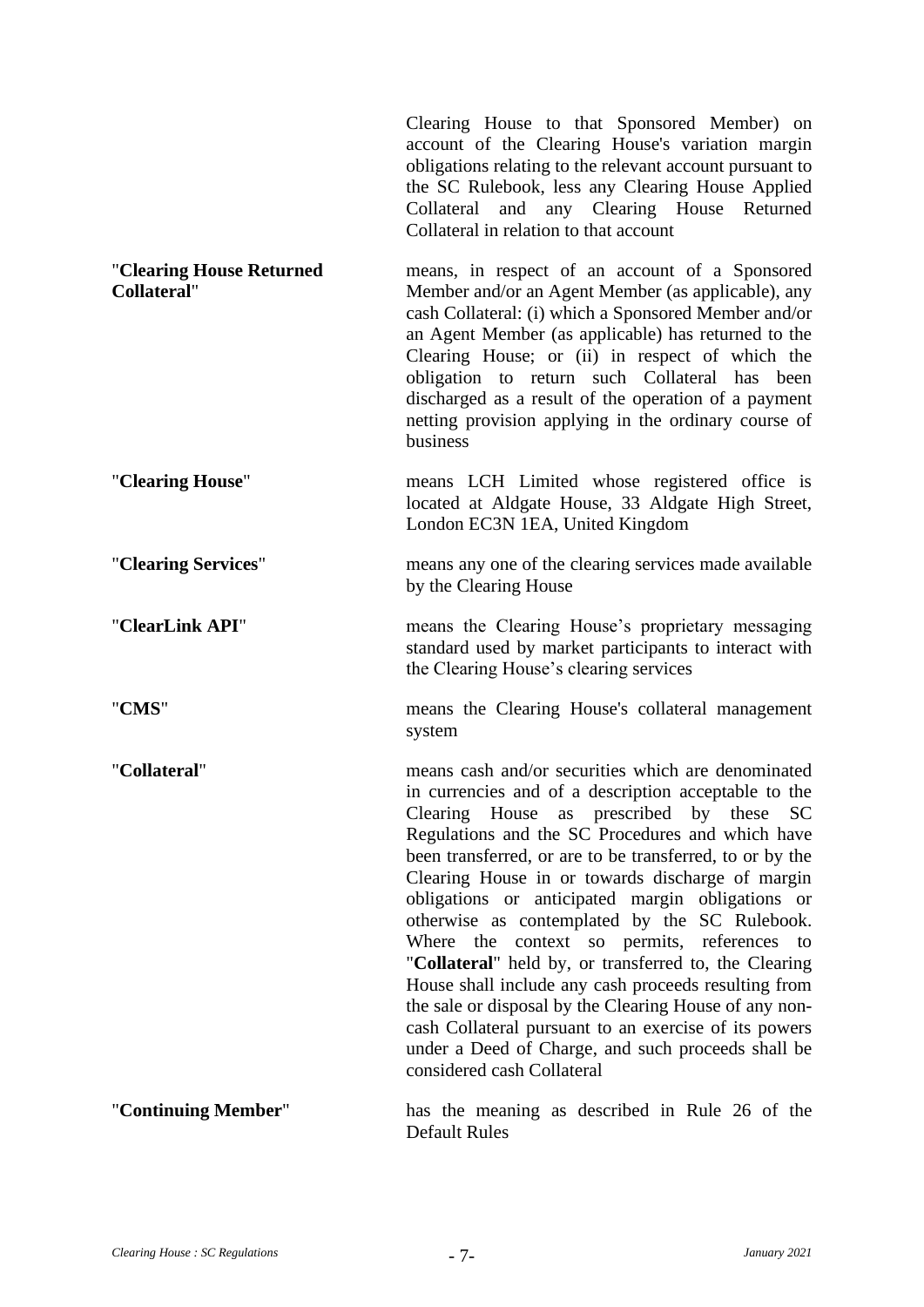| "contract for differences"    | means an OTC Contract which is to be performed by<br>cash settlement only                                                                                                                                                                                                                                                                          |
|-------------------------------|----------------------------------------------------------------------------------------------------------------------------------------------------------------------------------------------------------------------------------------------------------------------------------------------------------------------------------------------------|
| "Contract"                    | means a contract subject to the SC Regulations or the<br>SC Procedures entered into by the Clearing House<br>with a Sponsored Member for the purposes of or in<br>connection with the provision of clearing services<br>including an open contract                                                                                                 |
| "Contribution"                | means the contribution of an Agent Member to a<br>default fund of the Clearing House in connection with<br>one of its Sponsored Members and includes a<br>RepoClear Contribution and Other<br>Mutualised<br>Contributions                                                                                                                          |
| "Cover"                       | means an amount of cash or (with the approval of the<br>Clearing House) non-cash Collateral, determined by<br>the Clearing House, and in a form and currency<br>acceptable to the Clearing House as prescribed in the<br><b>SC Procedures</b>                                                                                                      |
| "Deed of Charge"              | means a deed of charge entered into between: (i) a<br>Sponsored Member and the Clearing House; and/or<br>(ii) an Agent Member and the Clearing House, in<br>respect of all non-cash Collateral transferred to the<br>Clearing House for the account of that Sponsored<br>Member and/or Agent Member (as applicable)                                |
| "Default Loss"                | has the meaning assigned to it in Rule 16(b) of the<br><b>Default Rules</b>                                                                                                                                                                                                                                                                        |
| "Default Notice"              | has the meaning assigned to it in Rule 3 of the Default<br>Rules                                                                                                                                                                                                                                                                                   |
| "Default Rules"               | means the Clearing House's Default Rules including<br>the Supplements from time to time in force pursuant<br>to Part IV of The Financial Services and Markets Act<br>2000 (Recognition Requirements for Investment<br>Exchanges and Clearing Houses) Regulations 2001<br>which, for the avoidance of doubt, form a part of<br>these SC Regulations |
| "Default"                     | means the issue, in respect of a Sponsored Member,<br>of a Default Notice as provided for by Rule 3 of the<br><b>Default Rules</b>                                                                                                                                                                                                                 |
| "Defaulter"                   | has the meaning assigned to it in Rule 4 of the Default<br>Rules                                                                                                                                                                                                                                                                                   |
| "Defaulting Sponsored Member" | means a Sponsored Member who is a Defaulter                                                                                                                                                                                                                                                                                                        |
|                               | means a collateral agent, depository or custodian or                                                                                                                                                                                                                                                                                               |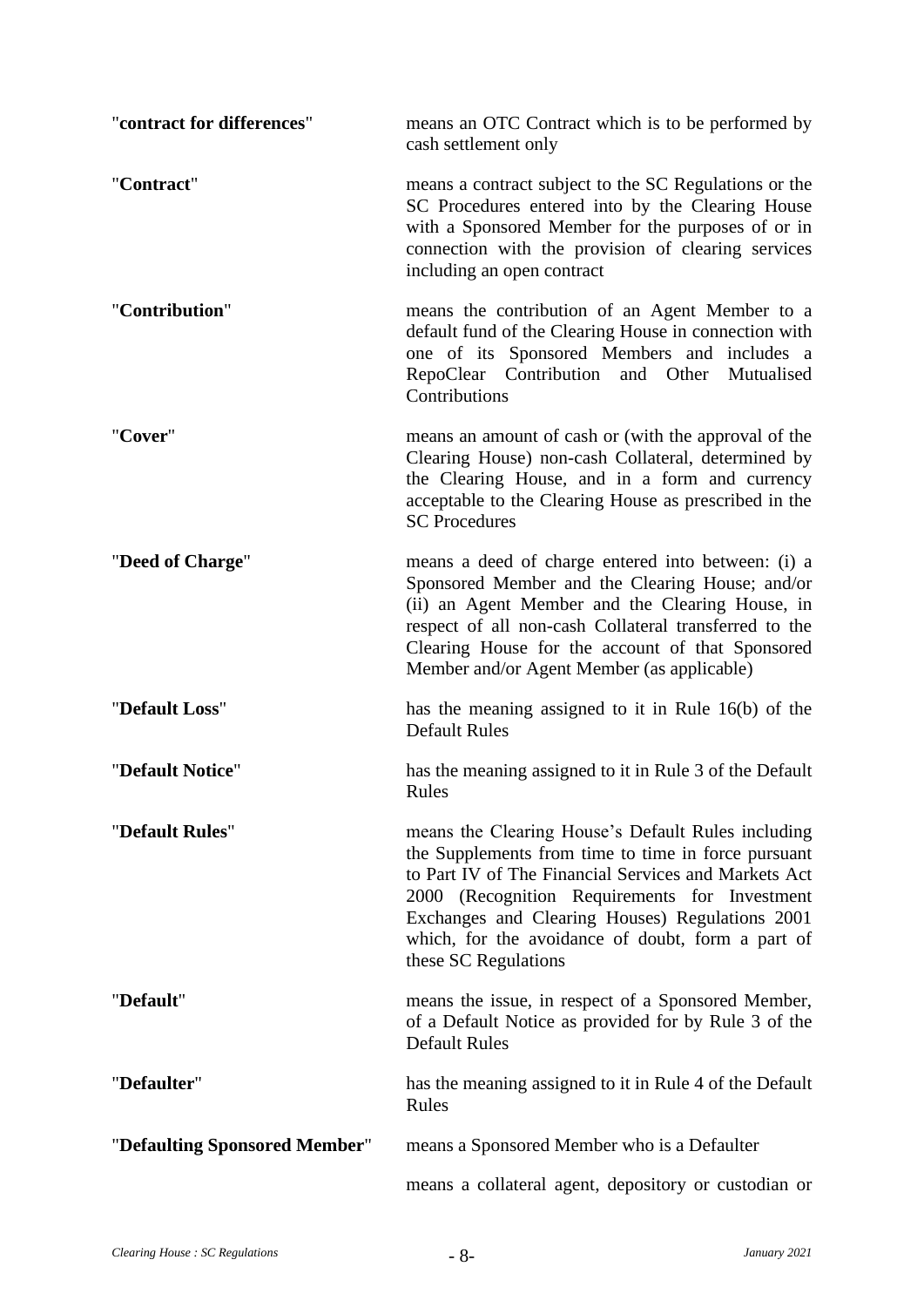| "Depository"            | other service                                                                                                                                                                                                                                                                                                                                                                                                                                                                                                                                                                                                                                                                                                   |
|-------------------------|-----------------------------------------------------------------------------------------------------------------------------------------------------------------------------------------------------------------------------------------------------------------------------------------------------------------------------------------------------------------------------------------------------------------------------------------------------------------------------------------------------------------------------------------------------------------------------------------------------------------------------------------------------------------------------------------------------------------|
| "Determination Date"    | means the date for calculation of a Contribution other<br>than an Unfunded Contribution or a Supplementary<br>Contribution, as provided for in the RepoClear<br>Default Fund Supplement to the Default Rules, and<br>includes a RepoClear Determination Date                                                                                                                                                                                                                                                                                                                                                                                                                                                    |
| "Economic Terms"        | means that part of the RepoClear Contract Terms,<br>RepoClear Term £GC Contract Terms, as the case<br>may require, designated as Economic Terms by the<br>Clearing House from time to time                                                                                                                                                                                                                                                                                                                                                                                                                                                                                                                      |
| "EMIR"                  | means EU EMIR or UK EMIR                                                                                                                                                                                                                                                                                                                                                                                                                                                                                                                                                                                                                                                                                        |
| "EU CSDR"               | means Regulation (EU) No. 909/2014 of the<br>European Parliament and of the Council of 23 July<br>2014, as amended from time to time                                                                                                                                                                                                                                                                                                                                                                                                                                                                                                                                                                            |
| "EU EMIR"               | means Regulation (EU) No 648/2012 of the European<br>Parliament and of the Council of 4 July 2012 on OTC<br>Derivatives, Central Counterparties, and Trade<br>Repositories, as amended from time to time                                                                                                                                                                                                                                                                                                                                                                                                                                                                                                        |
| "Excess Loss"           | means in relation to any Relevant Business and any<br>Default, the net sum or aggregate of net sums certified<br>to be payable by the Defaulter by a Rule 19<br>Certificate in respect of the Relevant Business, less:<br>(a) the proportion of the Capped Amount applicable<br>to the Relevant Business under Rule 15 of the Default<br>Rules; and (b) any sums then immediately payable in<br>respect of Default Losses for that Relevant Business<br>by any insurer or provider of analogous services<br>under any policy of insurance or analogous instrument<br>written in favour of the Clearing House, and includes,<br>in relation to the relevant Clearing Services, a<br><b>RepoClear Excess Loss</b> |
| "FCM Clearing Member"   | has the meaning assigned to it in the FCM<br>Regulations                                                                                                                                                                                                                                                                                                                                                                                                                                                                                                                                                                                                                                                        |
| "FCM Procedures"        | has the meaning assigned to it in the FCM<br>Regulations                                                                                                                                                                                                                                                                                                                                                                                                                                                                                                                                                                                                                                                        |
| "FCM Regulations"       | means the Clearing House's FCM Regulations                                                                                                                                                                                                                                                                                                                                                                                                                                                                                                                                                                                                                                                                      |
| "Fixed Income Contract" | means a RepoClear Contract or a RepoClear Term<br>£GC Contract                                                                                                                                                                                                                                                                                                                                                                                                                                                                                                                                                                                                                                                  |
| "Fund Amount"           | means the RepoClear Segregated Fund Amount                                                                                                                                                                                                                                                                                                                                                                                                                                                                                                                                                                                                                                                                      |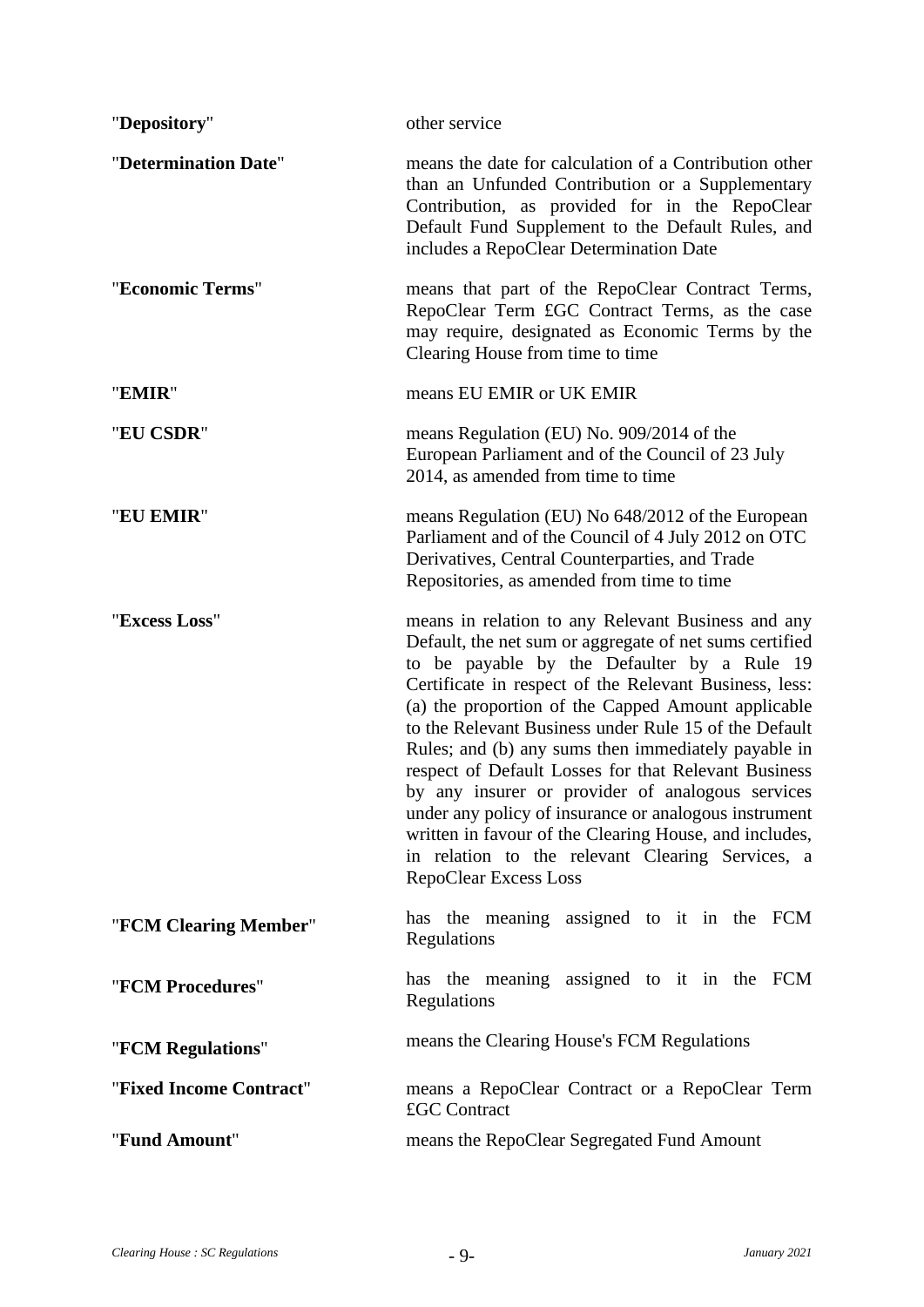| "General Clearing Member"             | means a "Member" as defined in the General<br>Regulations                                                                                                                                                                                                                                                                                                                                                                                                                                                                                                     |
|---------------------------------------|---------------------------------------------------------------------------------------------------------------------------------------------------------------------------------------------------------------------------------------------------------------------------------------------------------------------------------------------------------------------------------------------------------------------------------------------------------------------------------------------------------------------------------------------------------------|
| "General Procedures"                  | means the "Procedures" as defined in the General<br>Regulations                                                                                                                                                                                                                                                                                                                                                                                                                                                                                               |
| "General Regulations"                 | means the Clearing House's General Regulations<br>which include the Default Rules, and Clearing House<br>Settlement Finality Regulations, from time to time in<br>force                                                                                                                                                                                                                                                                                                                                                                                       |
| "General RepoClear Procedures"        | means Section 2B (RepoClear Service) and Sections 3<br>(Financial Transactions) to 8 (Complaints) of the<br><b>General Rulebook</b>                                                                                                                                                                                                                                                                                                                                                                                                                           |
| "General Rulebook"                    | means the General Regulations, Default Rules,<br>General Procedures and other such rules of the<br>Clearing House, as published and amended from time<br>to time                                                                                                                                                                                                                                                                                                                                                                                              |
| "General Securities Collateral"       | means "Collateral" as defined in the<br>General<br>Regulations that is in the form of securities                                                                                                                                                                                                                                                                                                                                                                                                                                                              |
| "House Clearing Business"             | means, in respect of any Clearing Service, contracts<br>entered into by a Clearing Member with the Clearing<br>House on a proprietary basis and for its own account                                                                                                                                                                                                                                                                                                                                                                                           |
| "Individual CSD-Level<br>Segregation" | means, in respect of an Authorised CSD and an<br>account which the Clearing House has opened with<br>such Authorised CSD, that the Clearing House holds<br>Securities Collateral for one Clearing Member only<br>(and no other person) in such account together with<br>General Securities Collateral (if any) that the Clearing<br>House holds for the same Clearing Member in its<br>capacity as a General Clearing Member                                                                                                                                  |
| "initial margin"                      | means an amount determined and published from time<br>to time by the Clearing House with regard to each<br>category of contract, in respect of which Sponsored<br>Members may be required to transfer (or procure<br>transfer) to the Clearing House, Collateral in<br>accordance with these SC Regulations and the SC<br>Procedures as a condition of registration of a contract<br>by the Clearing House and otherwise in respect of all<br>Contracts registered with the Clearing House, as<br>prescribed by these SC Regulations and the SC<br>Procedures |
|                                       |                                                                                                                                                                                                                                                                                                                                                                                                                                                                                                                                                               |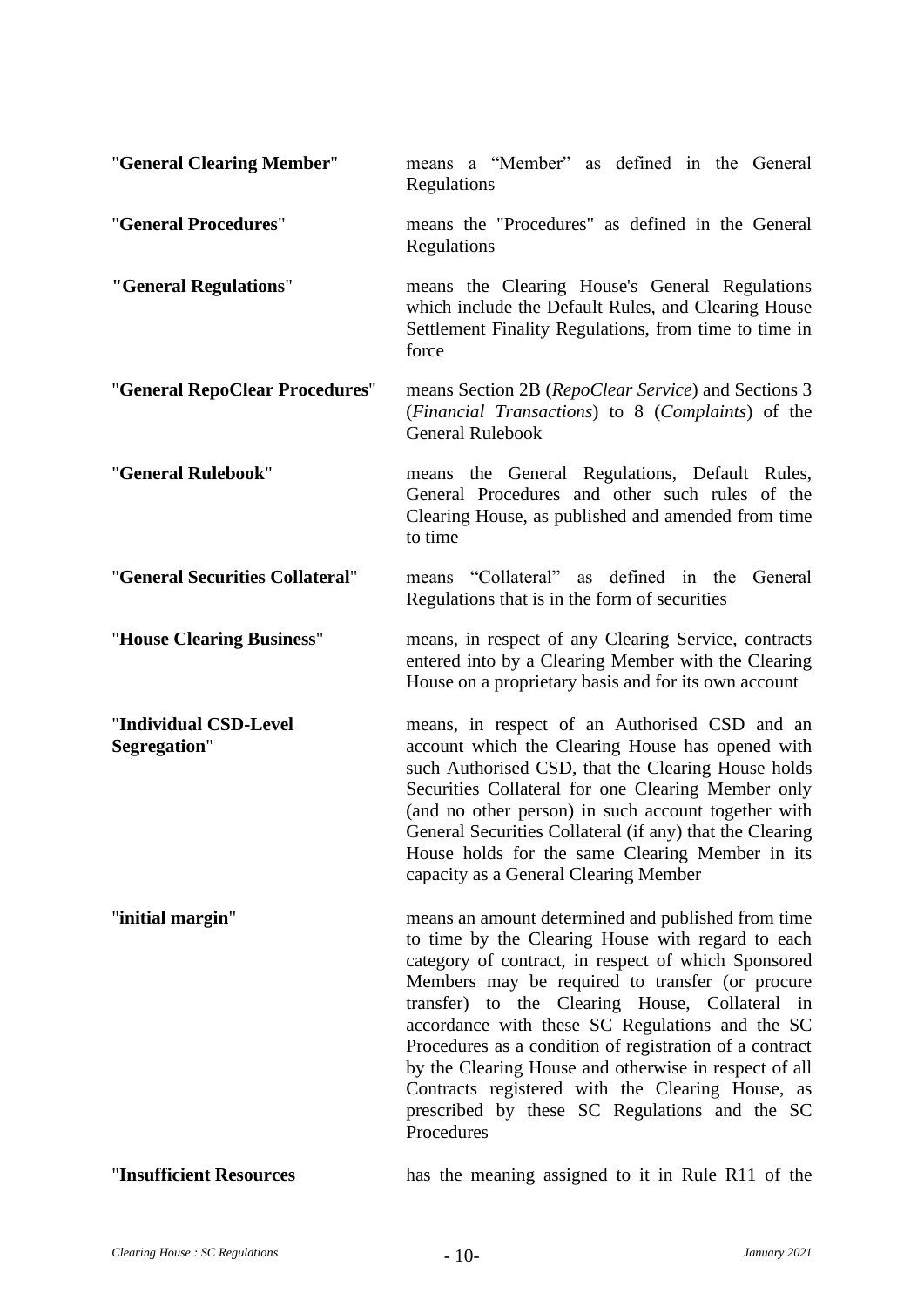| Determination"            | RepoClear Default Fund Supplement                                                                                                                                                                                                                                                                                                                                  |
|---------------------------|--------------------------------------------------------------------------------------------------------------------------------------------------------------------------------------------------------------------------------------------------------------------------------------------------------------------------------------------------------------------|
| "Irish Money Market Fund" | means a money market fund (as defined in the<br>Regulation (EU) 2017/1131 of the<br>European<br>Parliament and of the Council of 14 June 2017 on<br>money market funds) established in Ireland as either:                                                                                                                                                          |
|                           | authorised Irish Collective<br>a)<br>Asset-<br>an<br>management Vehicle for the purposes of the Irish<br>Collective Asset-management Vehicles Act 2015;                                                                                                                                                                                                            |
|                           | a company formed and registered under the<br>b)<br>Irish Companies Act 2014 or the prior Companies<br>Acts (as defined in section 2 of the Irish Companies<br>Act 2014); or                                                                                                                                                                                        |
|                           | a unit trust established under Irish law, the<br>$\mathbf{c}$ )<br>sole trustee of which is a company formed and<br>registered under the Irish Companies Act 2014 or the<br>prior Companies Acts (as defined in section 2 of the<br>Irish Companies Act 2014)                                                                                                      |
|                           | which, in either case, is authorised by the Central<br>Bank of Ireland under the European Communities<br>(Undertakings for Collective Investment<br>in<br>Transferable Securities) Regulations 2011 or the<br>European Union (Alternative Investment Fund<br>Managers) Regulations 2013.                                                                           |
| "Irish Pension Fund"      | Means an occupational pension scheme established as<br>a trust under Irish law, which is exempt approved by<br>the Irish Office of the Revenue Commissioners and<br>the sole trustee of which is a company formed and<br>registered under the Irish Companies Act 2014 or the<br>prior Companies Acts (as defined in section 2 of the<br>Irish Companies Act 2014. |
| "LCH Group"               | means the group of undertakings consisting of LCH<br>Limited, LCH Group Holdings Limited, LCH<br>(Luxembourg) S.a.r.l, LCH Service Company Limited<br>and Banque Centrale de Compensation S.A. trading<br>as LCH SA. (any references to a " <b>member</b> " of the<br>LCH Group within these SC Regulations is to be<br>construed accordingly)                     |
| "LCIA Rules"              | means the LCIA Arbitration Rules of the London<br>Court of International Arbitration                                                                                                                                                                                                                                                                               |
| "Margin Cover"            | has the meaning ascribed to such term in Rule 15(a)<br>of the Default Rules                                                                                                                                                                                                                                                                                        |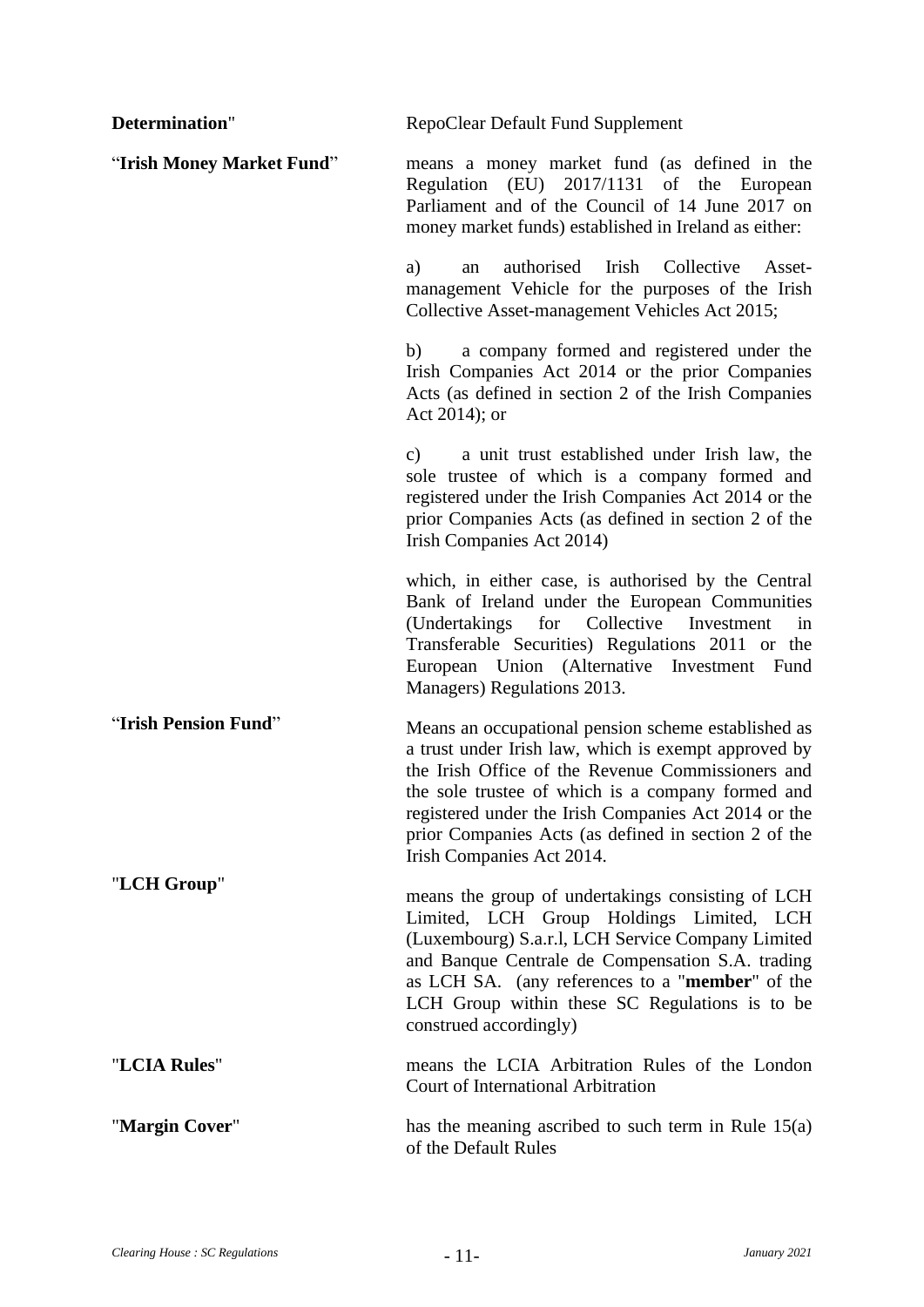| "margin"                                          | means initial margin and/or variation margin and any<br>amounts required to be transferred and maintained<br>under SC Regulation 15(Margin and Collateral)                                                                                                                                                                                                                                                                                                                        |
|---------------------------------------------------|-----------------------------------------------------------------------------------------------------------------------------------------------------------------------------------------------------------------------------------------------------------------------------------------------------------------------------------------------------------------------------------------------------------------------------------------------------------------------------------|
| "market"                                          | means an OTC market in respect of which the<br>Clearing House has agreed with certain participants in<br>that market, to provide clearing services on the terms<br>of these SC Regulations and the SC Procedures                                                                                                                                                                                                                                                                  |
| "Matching System"                                 | means a matching system in respect of which the<br>Clearing House has an agreement with the operator<br>thereof and in respect of which the Clearing House<br>has notified to Agent Members and Sponsored<br>Members in accordance with the SC Procedures                                                                                                                                                                                                                         |
| "Member or Clearing Member"                       | means an undertaking (including a firm or<br>(a)<br>company) which is entitled to be party to<br>Contracts with the Clearing House in<br>accordance with a clearing membership<br>agreement and the General Procedures. For<br>the avoidance of doubt, the term "Member"<br>and "Clearing Member" for the purposes of<br>the SC Regulations, Default Rules and SC<br>Procedures, do not mean shareholder of LCH<br>Limited or of any other undertaking in the<br><b>LCH</b> Group |
|                                                   | "Member" or "Clearing Member" includes or<br>(b)<br>means a Sponsored Member and/or an Agent<br>Member                                                                                                                                                                                                                                                                                                                                                                            |
| "Minimum RepoClear<br><b>Contribution Member"</b> | means an Agent Member in respect of which the<br>Preliminary RepoClear Contribution calculated under<br>Rule R2 of the RepoClear Default Fund Supplement,<br>is equal to or less than the Minimum RepoClear<br>Contribution for the time being                                                                                                                                                                                                                                    |
| "Minimum RepoClear<br><b>Contribution"</b>        | means GBP 2,000,000 at Clearing Member level                                                                                                                                                                                                                                                                                                                                                                                                                                      |
| "Net Recovery"                                    | means any sum received by the Clearing House from<br>or for the account of a Defaulter after the issue by the<br>Clearing House of a Rule 19 Certificate in respect of<br>losses arising upon the Defaulter's Default, less any<br>amount payable to any insurer or provider of<br>analogous services in respect of any amount due from<br>but not previously paid by the Defaulter                                                                                               |
| "New Agent Member"                                | means, on the day as at which any Contribution is to<br>be calculated, any Agent Member which either has<br>become an Agent Member, or has commenced                                                                                                                                                                                                                                                                                                                              |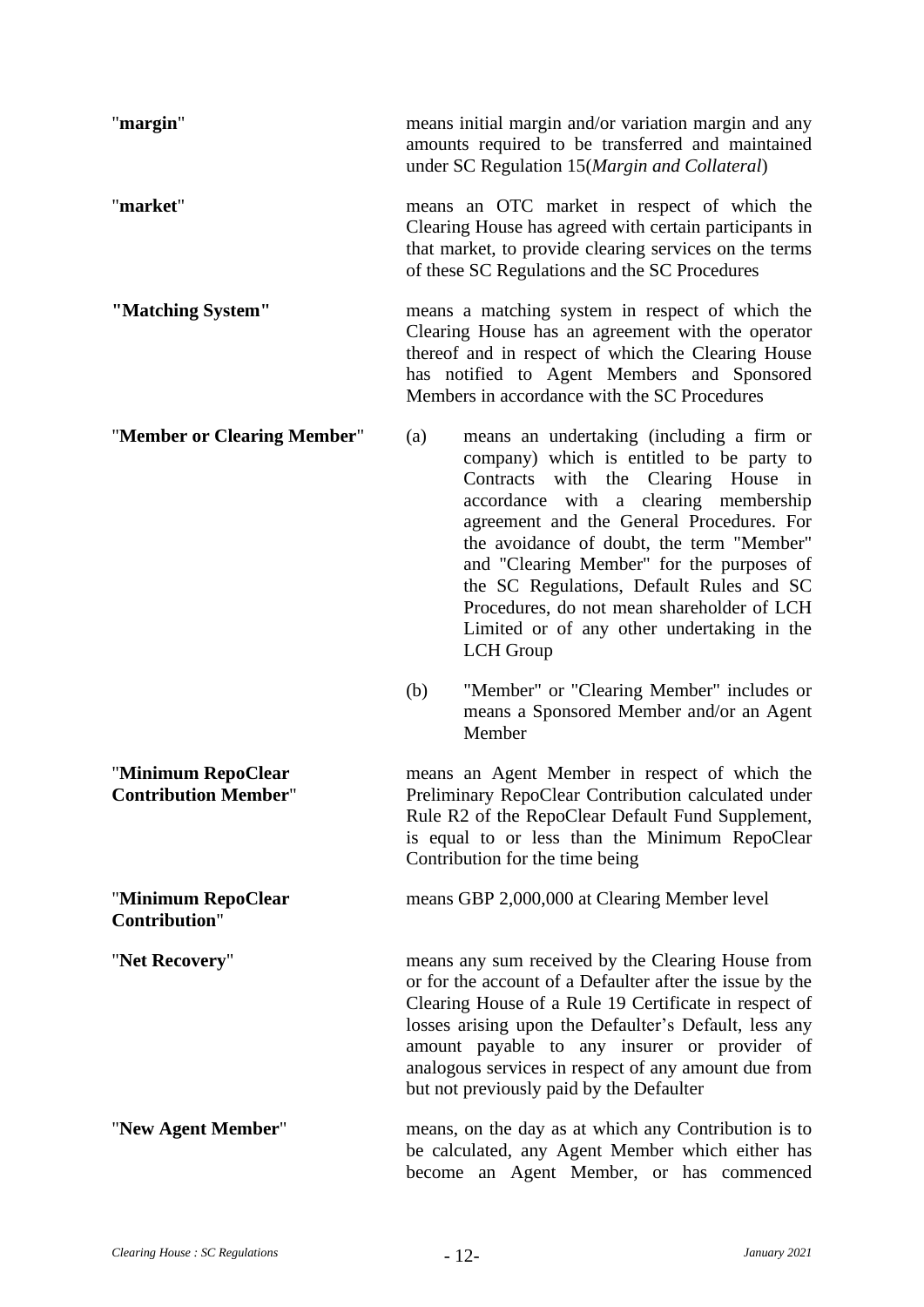providing the Agent Member Services in respect of the relevant SC Clearing Service, since the immediately preceding day prescribed for calculating similar Contributions

- "**Non-Affected Agent Member**" means an Affected Sponsored Member's corresponding Agent Member which is not an Affected Agent Member
- "**Omnibus CSD-Level Segregation**" means, in respect of an Authorised CSD and an omnibus account which the Clearing House has opened with such Authorised CSD, that the Clearing House holds Securities Collateral for a Clearing Member in such account together with (a) other Securities Collateral that the Clearing House holds for other Clearing Members, and/or (b) General Securities Collateral that the Clearing House holds for General Clearing Members
- "**Open Contract or open contract**" means a Contract made with a Member on the terms (subject to variation of such terms as provided in these SC Regulations) of an original contract or a Contract made with a Member on the terms set out in the SC Regulations and/or any agreement entered into with the Member, which, in either case, has not been closed-out, settled or invoiced back in accordance with the SC Regulations and the SC Procedures
- "**original contract**" means an OTC Transaction other than a Repo Trade, Bond Trade or Term £GC Trade
- "**OTC Clearing Service**" means a service provided by the Clearing House for the clearing of a category of OTC Contract
- "**OTC Contract**" means a Contract entered into by the Clearing House with a Sponsored Member on the relevant OTC Contract Terms, as prescribed by the Clearing House from time to time, in accordance with the SC Regulations and the SC Procedures and/or any agreement entered into with the Sponsored Member
- "**OTC Contract Terms**" means the RepoClear Contract Terms in respect of RepoClear Contracts and the RepoClear Term £GC Contract Terms in respect of RepoClear Term £GC **Contracts**
- "**OTC market**" means any dealings in an investment (as defined in section 22(1) and Schedule 2 Part II of the Financial Services and Markets Act 2000) which are entered into otherwise than on or subject to the rules of an exchange (meaning an organisation (whether an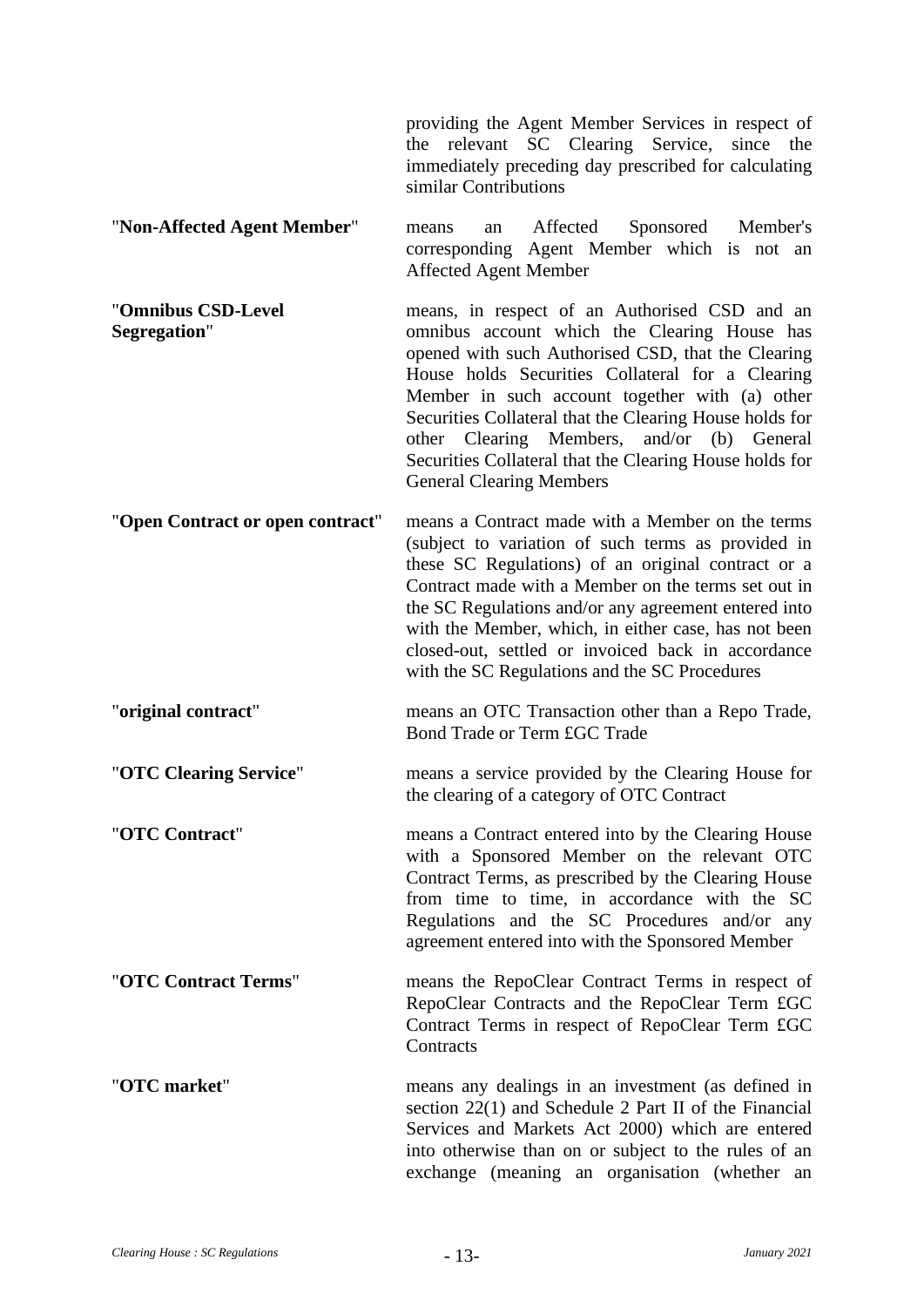|                                                                      | exchange, association, company or otherwise)<br>responsible for administering a futures, options, stock<br>or other market)                                                                                                                                                                                                                                                                                                                                         |
|----------------------------------------------------------------------|---------------------------------------------------------------------------------------------------------------------------------------------------------------------------------------------------------------------------------------------------------------------------------------------------------------------------------------------------------------------------------------------------------------------------------------------------------------------|
| "OTC Transaction"                                                    | means a transaction being a RepoClear Transaction,<br>RepoClear Term £GC Transaction, Repo Trade, Bond<br>Trade or Term £GC Trade made between a Sponsored<br>Member and a Clearing Member (including another<br>Sponsored Member)                                                                                                                                                                                                                                  |
| "Other Mutualised Contributions"                                     | means a RepoClear Unfunded Contribution and<br><b>Supplementary Contribution</b>                                                                                                                                                                                                                                                                                                                                                                                    |
| "Own Resources Provision"                                            | Article 35 of Commission Delegated<br>means<br>Regulation (EU) No 153/2013 of 19 December 2012<br>supplementing Regulation (EU) No 648/2012 of the<br>European Parliament and of the Council with regard<br>to regulatory technical standards on requirements for<br>central counterparties or any law, regulation, rule,<br>official directive or guideline (having the force of<br>law) which replaces, supplements, modifies, amends<br>or varies such provision |
| "Paying Agent Resignation"                                           | has the meaning assigned to it in SC Regulation 7                                                                                                                                                                                                                                                                                                                                                                                                                   |
| "Payment Services"                                                   | has the meaning assigned to it in SC Regulation 6                                                                                                                                                                                                                                                                                                                                                                                                                   |
| "Portfolios"                                                         | has the meaning assigned to it in the Default Rules                                                                                                                                                                                                                                                                                                                                                                                                                 |
| "PPS"                                                                | has the meaning assigned to it in the SC Procedures                                                                                                                                                                                                                                                                                                                                                                                                                 |
| "Price"                                                              | means the price calculated by the Clearing House in<br>accordance with the SC Regulations and the SC<br>Procedures                                                                                                                                                                                                                                                                                                                                                  |
| "Product Specific Contract Terms<br>and Eligibility Criteria Manual" | means the Product Specific Contract Terms and<br>Eligibility Criteria Manual as published on the<br>Clearing House's website from time to time                                                                                                                                                                                                                                                                                                                      |
| "Proprietary Account"                                                | means an account opened within the Clearing House<br>by a Clearing Member in respect of such Clearing<br>Member's House Clearing Business                                                                                                                                                                                                                                                                                                                           |
| "Reference Price"                                                    | means a price (howsoever called) by reference to<br>which a Contract is settled to market, marked to<br>market, settled or valued in accordance with the SC                                                                                                                                                                                                                                                                                                         |
| "Registration Time"                                                  | Regulations and SC Procedures<br>means the time at which the Clearing House registers<br>a trade for clearing and in each case, subject to SC<br>Regulation $12(d)$                                                                                                                                                                                                                                                                                                 |
| "Regulatory Body"                                                    | means the Bank of England, the Secretary of State,<br>the Prudential Regulation Authority, the Financial                                                                                                                                                                                                                                                                                                                                                            |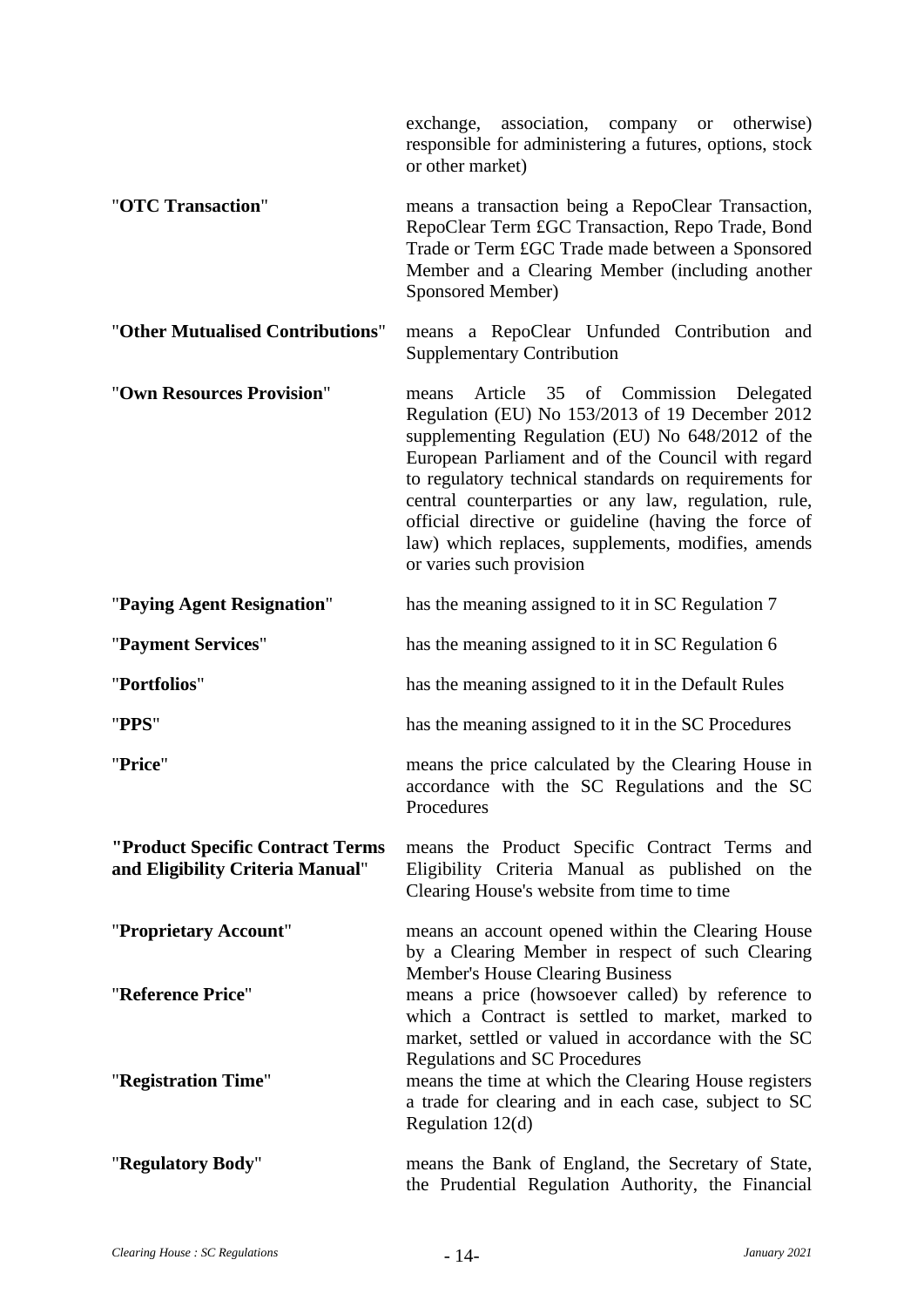|                                 | Conduct Authority or any other professional body<br>designated under Part XX of the Financial Services<br>and Markets Act 2000 or other body given regulatory<br>powers under that Act, the CFTC or any department,<br>agency, office or tribunal of a nation or state or any<br>other body or authority which exercises a regulatory<br>or supervisory function under the laws of the United<br>Kingdom or under any foreign law                                                                                                                                                                                                                                                                                                      |
|---------------------------------|----------------------------------------------------------------------------------------------------------------------------------------------------------------------------------------------------------------------------------------------------------------------------------------------------------------------------------------------------------------------------------------------------------------------------------------------------------------------------------------------------------------------------------------------------------------------------------------------------------------------------------------------------------------------------------------------------------------------------------------|
| "Relevant Business"             | has the meaning as described in Rule 15 of the<br><b>Default Rules</b>                                                                                                                                                                                                                                                                                                                                                                                                                                                                                                                                                                                                                                                                 |
| "Relevant Default"              | has the meaning ascribed to it in Rule R2 of the<br>RepoClear Default Fund Supplement                                                                                                                                                                                                                                                                                                                                                                                                                                                                                                                                                                                                                                                  |
| "Replacement Services Provider" | has the meaning assigned to it in SC Regulation 9(e)                                                                                                                                                                                                                                                                                                                                                                                                                                                                                                                                                                                                                                                                                   |
| "Repo Trade"                    | means a trading activity in which a Sponsored<br>or RepoClear Participant ("the<br><b>First</b><br>Member<br>Participant") offers to sell (or buy) RepoClear<br>Eligible Securities, and another Sponsored Member or<br>RepoClear Participant ("the Second Participant")<br>offers to buy (or sell, as the case may be) those<br>securities, on condition that, at the end of a specified<br>period of time, the Second Participant sells (or buys,<br>as the case may be) equivalent securities and the First<br>Participant buys (or sells, as the case may be) those<br>equivalent securities, and a trade subsequently ensues<br>and provided that either the First Participant or the<br>Second Participant is a Sponsored Member |
| "RepoClear Business"            | means any transaction, obligation or liability arising<br>out of any Fixed Income Contract entered into by a<br>Sponsored Member with the Clearing House on a<br>proprietary basis and for its own account                                                                                                                                                                                                                                                                                                                                                                                                                                                                                                                             |
| "RepoClear Clearing Member"     | means a Member who is designated by the Clearing<br>House as a RepoClear Clearing Member participating<br>in any part of the RepoClear Service in accordance<br>with the SC Rulebook and/or the General Rulebook<br>and includes or means a Sponsored Member                                                                                                                                                                                                                                                                                                                                                                                                                                                                           |
| "RepoClear Contract Terms"      | means the terms applicable to each RepoClear<br>Contract as set out from time to time in the Product<br>Specific Contract Terms and Eligibility Criteria<br>Manual                                                                                                                                                                                                                                                                                                                                                                                                                                                                                                                                                                     |
| "RepoClear Contract"            | means a Contract entered into by the Clearing House<br>with a Sponsored Member on the RepoClear Contract<br>Terms                                                                                                                                                                                                                                                                                                                                                                                                                                                                                                                                                                                                                      |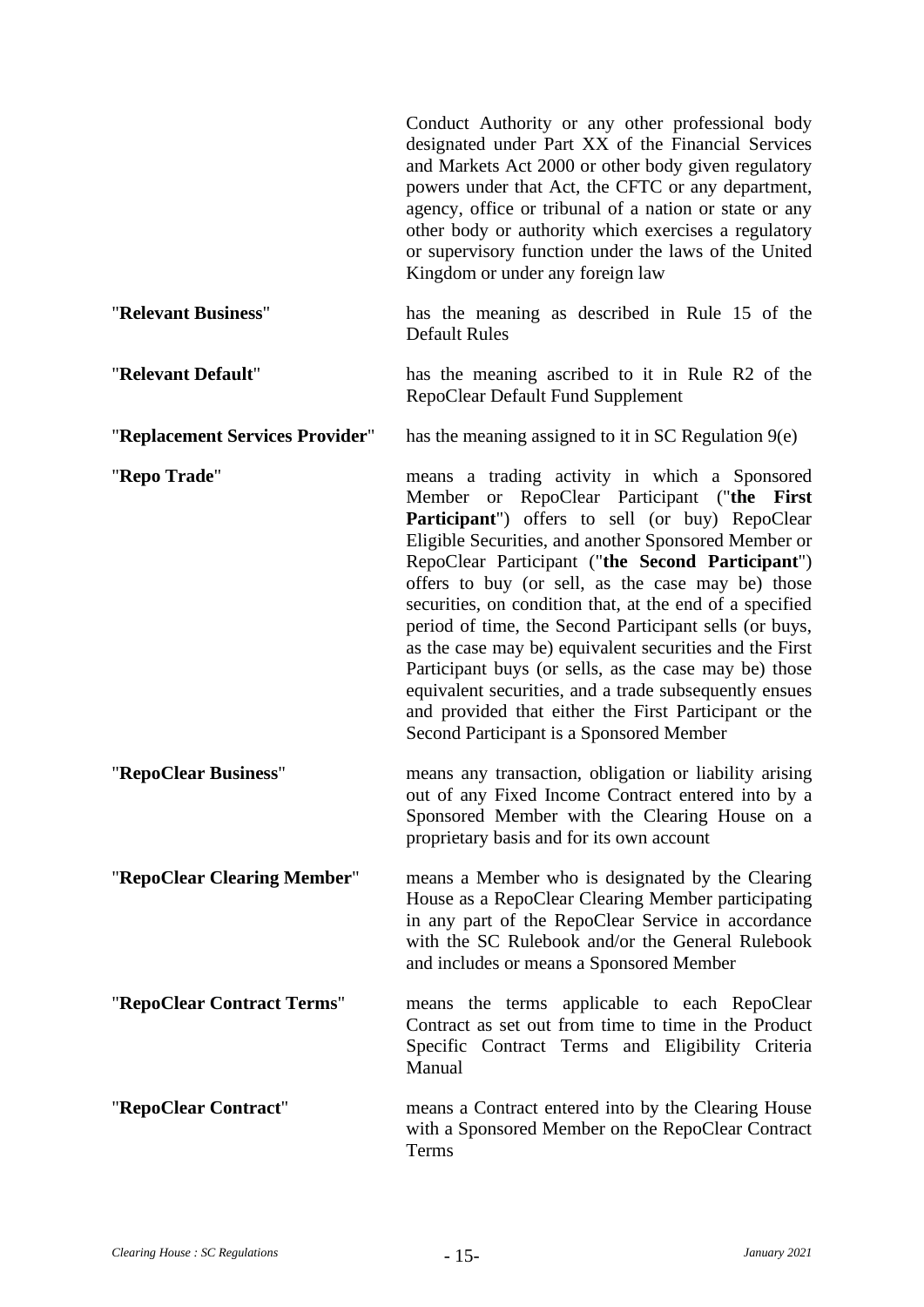| "RepoClear Contribution"                                         | the amount of an Agent Member's<br>means<br>Contribution with respect to one of its Sponsored<br>Members provided for under the RepoClear Default<br>Fund Supplement and shall include any relevant<br>RepoClear Unfunded Contributions and any relevant<br>Supplementary Contribution in respect of the Agent<br>Member                                                                                                                                                                                                                                            |
|------------------------------------------------------------------|---------------------------------------------------------------------------------------------------------------------------------------------------------------------------------------------------------------------------------------------------------------------------------------------------------------------------------------------------------------------------------------------------------------------------------------------------------------------------------------------------------------------------------------------------------------------|
| "RepoClear Default Fund<br>Supplement"                           | means the supplement relating to the RepoClear<br><b>Business</b>                                                                                                                                                                                                                                                                                                                                                                                                                                                                                                   |
| "RepoClear Default Management<br><b>Process Completion Date"</b> | has the meaning assigned to it in the RepoClear DMP<br>Annex in the Default Rules                                                                                                                                                                                                                                                                                                                                                                                                                                                                                   |
| "RepoClear Default Management<br>Process"                        | has the meaning assigned to it in the RepoClear DMP<br>Annex in the Default Rules                                                                                                                                                                                                                                                                                                                                                                                                                                                                                   |
| "RepoClear Default Period"                                       | has the meaning ascribed to it in Rule R2 of the<br>RepoClear Default Fund Supplement                                                                                                                                                                                                                                                                                                                                                                                                                                                                               |
| "RepoClear Determination Date"                                   | has the meaning assigned to it in Rule R2 of the<br>RepoClear Default Fund Supplement                                                                                                                                                                                                                                                                                                                                                                                                                                                                               |
| "RepoClear Eligibility Criteria"                                 | means with regard to RepoClear Transactions, the<br>product criteria set out in the Product Specific<br>Contract Terms and Eligibility Criteria Manual as<br>published on the Clearing House's website from time<br>to time                                                                                                                                                                                                                                                                                                                                         |
| "RepoClear Eligible Securities"                                  | means with regard to RepoClear Transactions, Bond<br>Trades and Repo Trades securities of a type described<br>in the Product Specific Contract Terms and Eligibility<br>Criteria Manual                                                                                                                                                                                                                                                                                                                                                                             |
| "RepoClear Excess Loss"                                          | means the net sum or aggregate of net sums certified<br>to be payable by a Defaulter by a Rule 19 Certificate<br>in respect of RepoClear Business less: (a) the<br>proportion of the Capped Amount applicable to<br>RepoClear Business under Rule 15 of the Default<br>Rules; and (b) any sums then immediately payable in<br>respect of RepoClear Business Default Losses owed<br>by such Defaulter by any insurer or provider of<br>analogous services under any policy of insurance or<br>analogous instrument written in favour of the<br><b>Clearing House</b> |
| "RepoClear Loss Distribution<br>Process"                         | has the meaning assigned to it in Rule R9 of the<br>RepoClear Default Fund Supplement                                                                                                                                                                                                                                                                                                                                                                                                                                                                               |
| "RepoClear Participants"                                         | means RepoClear Clearing Members as defined in<br>these SC Regulations and in the General Regulations,                                                                                                                                                                                                                                                                                                                                                                                                                                                              |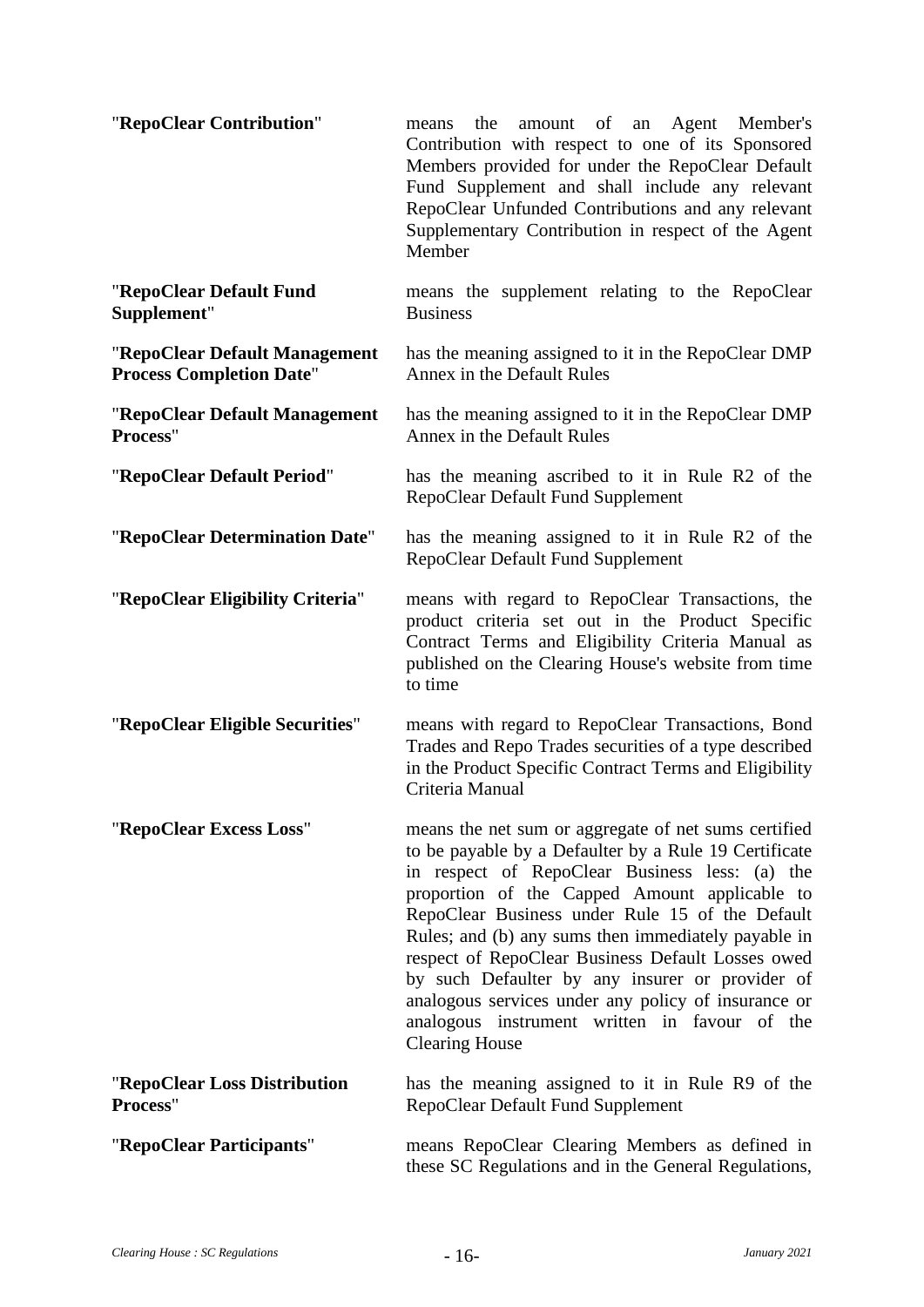|                                                    | RepoClear Dealers as defined in the General<br>Regulations and Agent Members as defined in these<br>SC Regulations and "RepoClear Participant" means<br>any of them                                                                                                                                                                                                                                                                                             |
|----------------------------------------------------|-----------------------------------------------------------------------------------------------------------------------------------------------------------------------------------------------------------------------------------------------------------------------------------------------------------------------------------------------------------------------------------------------------------------------------------------------------------------|
| "RepoClear Segregated Fund<br>Amount"              | means the amount as determined in accordance with<br>Rule R2 and R3 of the RepoClear Default Fund<br>Supplement                                                                                                                                                                                                                                                                                                                                                 |
| "RepoClear Service"                                | the service provided by the Clearing House under the<br><b>SC RepoClear Regulations</b>                                                                                                                                                                                                                                                                                                                                                                         |
| "RepoClear Term £GC Contract"                      | means a Contract entered into by the Clearing House<br>with a Sponsored Member on the RepoClear Term £GC<br><b>Contract Terms</b>                                                                                                                                                                                                                                                                                                                               |
| "RepoClear Term £GC<br>Transaction"                | means a Contract, meeting the requirements of the SC<br>Regulations and SC Procedures for registration as a<br>RepoClear Term £GC Contract, details of which are<br>presented to the Clearing House for registration in the<br>name of Sponsored Members in accordance with the<br>SC Regulations, SC Procedures and the terms of any<br>agreement entered into between the Clearing House and<br>each such Sponsored Member and their relevant Agent<br>Member |
| "RepoClear Transaction"                            | means a Contract, meeting the requirements of the SC<br>Regulations and SC Procedures for registration as a<br>RepoClear Contract, details of which are presented to<br>the Clearing House for registration in the name of<br>Sponsored Members in accordance with the SC<br>Regulations, SC Procedures and the terms of any<br>agreement entered into between the Clearing House<br>and each such Sponsored Member and their relevant<br><b>Agent Member</b>   |
| "RepoClear Unfunded<br><b>Contribution Notice"</b> | has the meaning assigned to it in Rule R8 of the<br>RepoClear Default Fund Supplement                                                                                                                                                                                                                                                                                                                                                                           |
| "RepoClear Unfunded<br><b>Contribution"</b>        | has the meaning assigned to it in Rule R8 of the<br>RepoClear Default Fund Supplement                                                                                                                                                                                                                                                                                                                                                                           |
| "Required Margin Amount"                           | means in respect of any type of margin and any<br>SM/AM Account, the most recent amount of each<br>type of margin which the Clearing House requires in<br>respect of the relevant<br>SM/AM Account<br>as<br>determined by the most recent Collateral balances and<br>valuations shown on the CMS and notified to the<br>relevant Sponsored Member and its corresponding<br><b>Agent Member</b>                                                                  |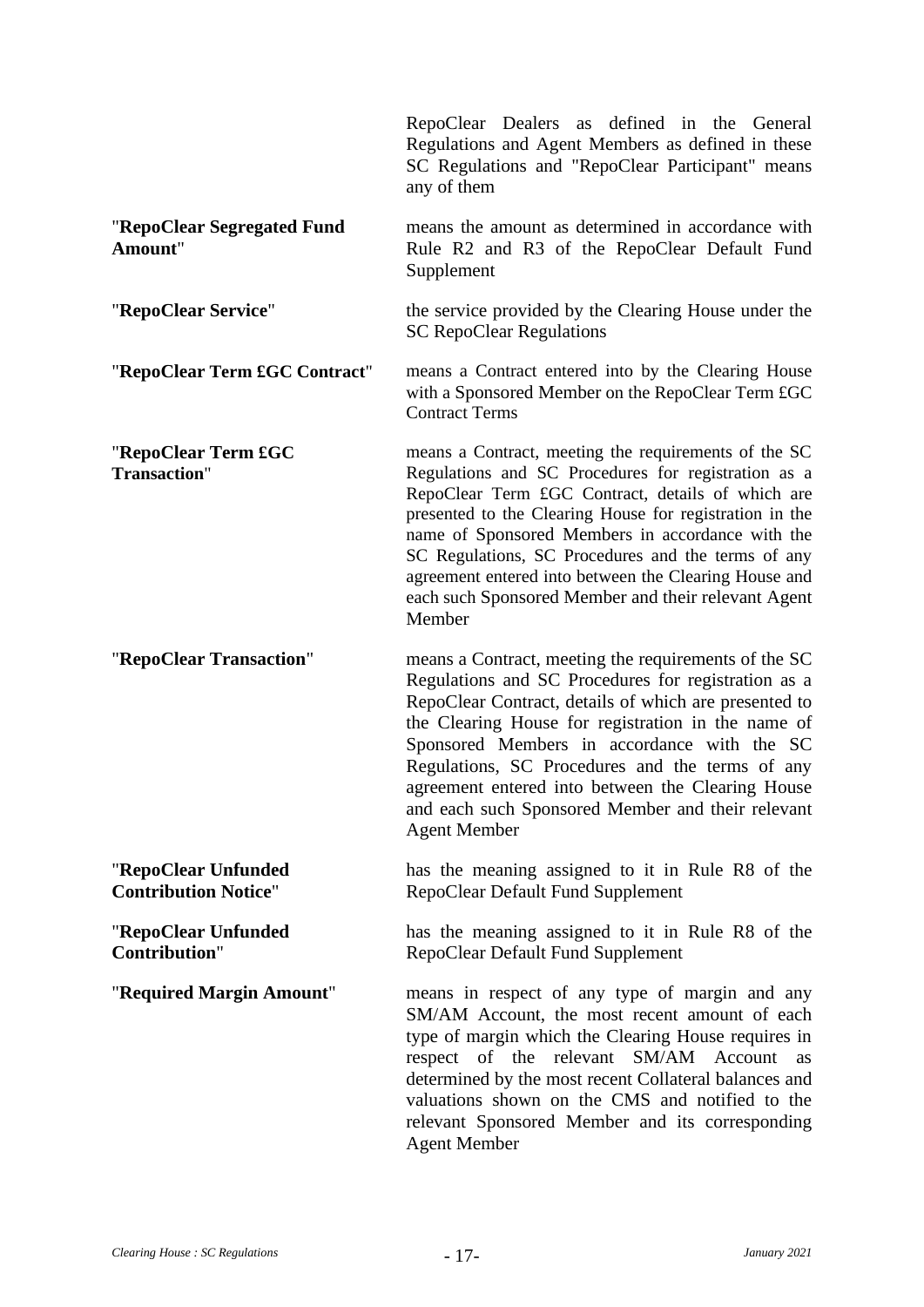| "Resignation Effective Date"<br>"Resigning Agent Member" | means the date on which the termination of a<br>Resigning Sponsored Member's or Resigning Agent<br>Member's Sponsored Member or Agent Member<br>status (as applicable) in respect of a specific Clearing<br>Service or Sponsored Member/Agent Member<br>relationship becomes effective, as specified in<br><b>Regulation 7</b><br>means at any time any Agent Member: (i) who has<br>given notice to the Clearing House for the purposes of<br>resigning from a particular Clearing Service or<br>Sponsored Member/Agent Member relationship; or<br>(ii) in respect of whom the Clearing House has given<br>notice for the purposes of requiring such Agent<br>Member to resign from a particular Clearing Service<br>or Sponsored Member/Agent Member relationship |
|----------------------------------------------------------|---------------------------------------------------------------------------------------------------------------------------------------------------------------------------------------------------------------------------------------------------------------------------------------------------------------------------------------------------------------------------------------------------------------------------------------------------------------------------------------------------------------------------------------------------------------------------------------------------------------------------------------------------------------------------------------------------------------------------------------------------------------------|
| "Resigning (Payment Services)<br><b>Agent Member"</b>    | has the meaning assigned to it in SC Regulation 7                                                                                                                                                                                                                                                                                                                                                                                                                                                                                                                                                                                                                                                                                                                   |
| "Resigning Sponsored Member"                             | means at any time any Sponsored Member: (i) who<br>has given notice to the Clearing House for the<br>purposes of resigning from a particular Clearing<br>Service or Sponsored Member/Agent Member<br>relationship; or (ii) in respect of whom the Clearing<br>House has given notice for the purposes of requiring<br>such Sponsored Member to resign from a particular<br>Sponsored Member/Agent<br>Clearing Service or<br>Member relationship                                                                                                                                                                                                                                                                                                                     |
| "Retirement Effective Date"                              | means the date on which the termination of a Retiring<br>Sponsored Member's or Retiring Agent Member's<br>Sponsored Member or Agent Member status (as<br>applicable) becomes effective, as<br>specified<br>in<br>Regulation 7                                                                                                                                                                                                                                                                                                                                                                                                                                                                                                                                       |
| "Retiring Agent Member"                                  | means at any time any Agent Member or, as the<br>context may require, any former Agent Member: (i)<br>who has given notice to terminate its Agent Member<br>status to the Clearing House; or (ii) in respect of<br>whom the Clearing House has terminated or given<br>notice to terminate its Agent Member status                                                                                                                                                                                                                                                                                                                                                                                                                                                   |
| "Retiring Sponsored Member"                              | means at any time any Sponsored Member or, as the<br>context may require, any former Sponsored Member:<br>(i) who has given notice to terminate its Sponsored<br>Member status to the Clearing House; or (ii) in<br>respect of whom the Clearing House has terminated<br>or given notice to terminate its Sponsored Member<br>status                                                                                                                                                                                                                                                                                                                                                                                                                                |
| "Rule 19 Certificate"                                    | has the meaning assigned to it in Rule 19 of the<br><b>Default Rules</b>                                                                                                                                                                                                                                                                                                                                                                                                                                                                                                                                                                                                                                                                                            |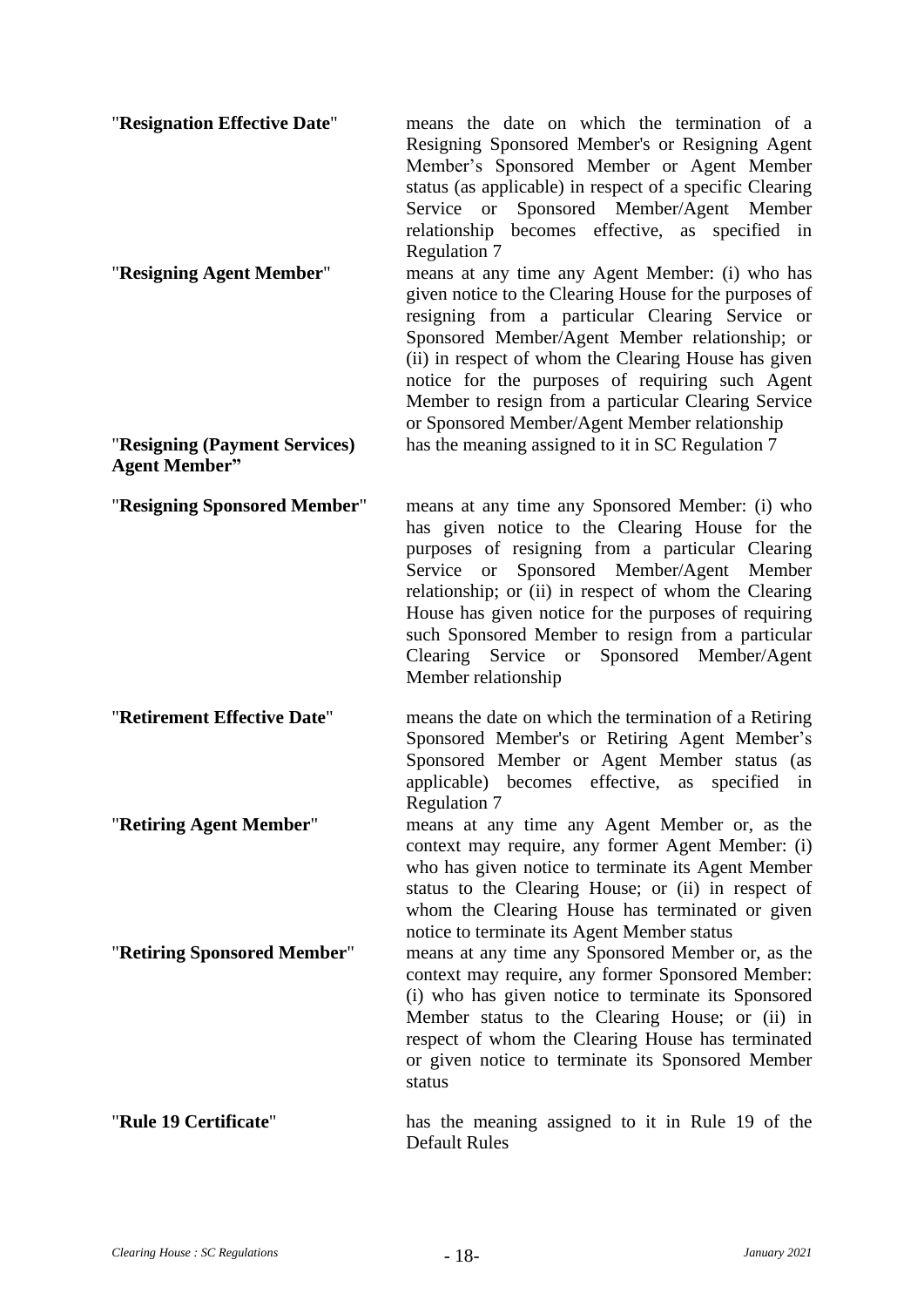| "Rules Change Committee"                                       | means the decision-making body that will oversee and<br>implement all material alterations, amendments or<br>extensions to the SC Rulebook, the Sponsored<br>Membership Agreement and the Agent Membership<br>Agreement in accordance with its terms of reference                                                                                                                                                                                                                                                                                                                                                                                                                                                                        |
|----------------------------------------------------------------|------------------------------------------------------------------------------------------------------------------------------------------------------------------------------------------------------------------------------------------------------------------------------------------------------------------------------------------------------------------------------------------------------------------------------------------------------------------------------------------------------------------------------------------------------------------------------------------------------------------------------------------------------------------------------------------------------------------------------------------|
| "SC Procedures" or "Sponsored<br><b>Clearing Procedures"</b>   | means the document containing the working practices<br>and administrative or other requirements of the<br>Clearing House for the purposes of implementing or<br>supplementing these SC Regulations,<br>the<br><b>or</b><br>procedures for application for and regulation of<br>membership of the Clearing House. For the avoidance<br>of doubt, a reference to "SC Procedures" is not<br>intended to refer to procedures provided for or<br>required by any regulation, rule, official directive,<br>request or guideline (whether or not having the force<br>of law) of any governmental, intergovernmental or<br>supranational body, agency, department or of any<br>regulatory, self-regulatory or other authority or<br>organisation |
| "SC Regulations" or "Sponsored<br><b>Clearing Regulations"</b> | means these SC Regulations which include the<br>Default Rules and Clearing House Settlement Finality<br>Regulations, from time to time in force                                                                                                                                                                                                                                                                                                                                                                                                                                                                                                                                                                                          |
| "SC RepoClear Regulations"                                     | means these SC Regulations as they apply to Fixed<br><b>Income Contracts</b>                                                                                                                                                                                                                                                                                                                                                                                                                                                                                                                                                                                                                                                             |
| "SC Rulebook" or "Sponsored<br><b>Clearing Rulebook"</b>       | means these SC Regulations, Default Rules, Clearing<br>Settlement Finality Regulations,<br>House<br>SС<br>Procedures, and such other rules of the Clearing<br>House, as published and amended from time to time                                                                                                                                                                                                                                                                                                                                                                                                                                                                                                                          |
| "Securities Collateral"                                        | means Collateral that is in the form of securities                                                                                                                                                                                                                                                                                                                                                                                                                                                                                                                                                                                                                                                                                       |
| "seller"                                                       | means a Clearing Member (or the Clearing House<br>where the context so requires) who is a seller under<br>the terms of a RepoClear Transaction, a RepoClear<br>Term £GC Transaction, a RepoClear Contract, or a<br>RepoClear Term £GC Contract, as the case may be                                                                                                                                                                                                                                                                                                                                                                                                                                                                       |
| "settlement price"                                             | one or more prices determined in accordance with the<br>SC Regulations or the SC Procedures                                                                                                                                                                                                                                                                                                                                                                                                                                                                                                                                                                                                                                              |
| "SM/AM Account"                                                | means an account opened within the Clearing House<br>by a Sponsored Member in respect of Clearing House<br>Business and associated with an Agent Member of<br>such Sponsored Member                                                                                                                                                                                                                                                                                                                                                                                                                                                                                                                                                      |
| "SM/AM Current Collateral                                      | means, in respect of an account of a Sponsored<br>Member: (A) the sum of: (i) all Collateral which has                                                                                                                                                                                                                                                                                                                                                                                                                                                                                                                                                                                                                                   |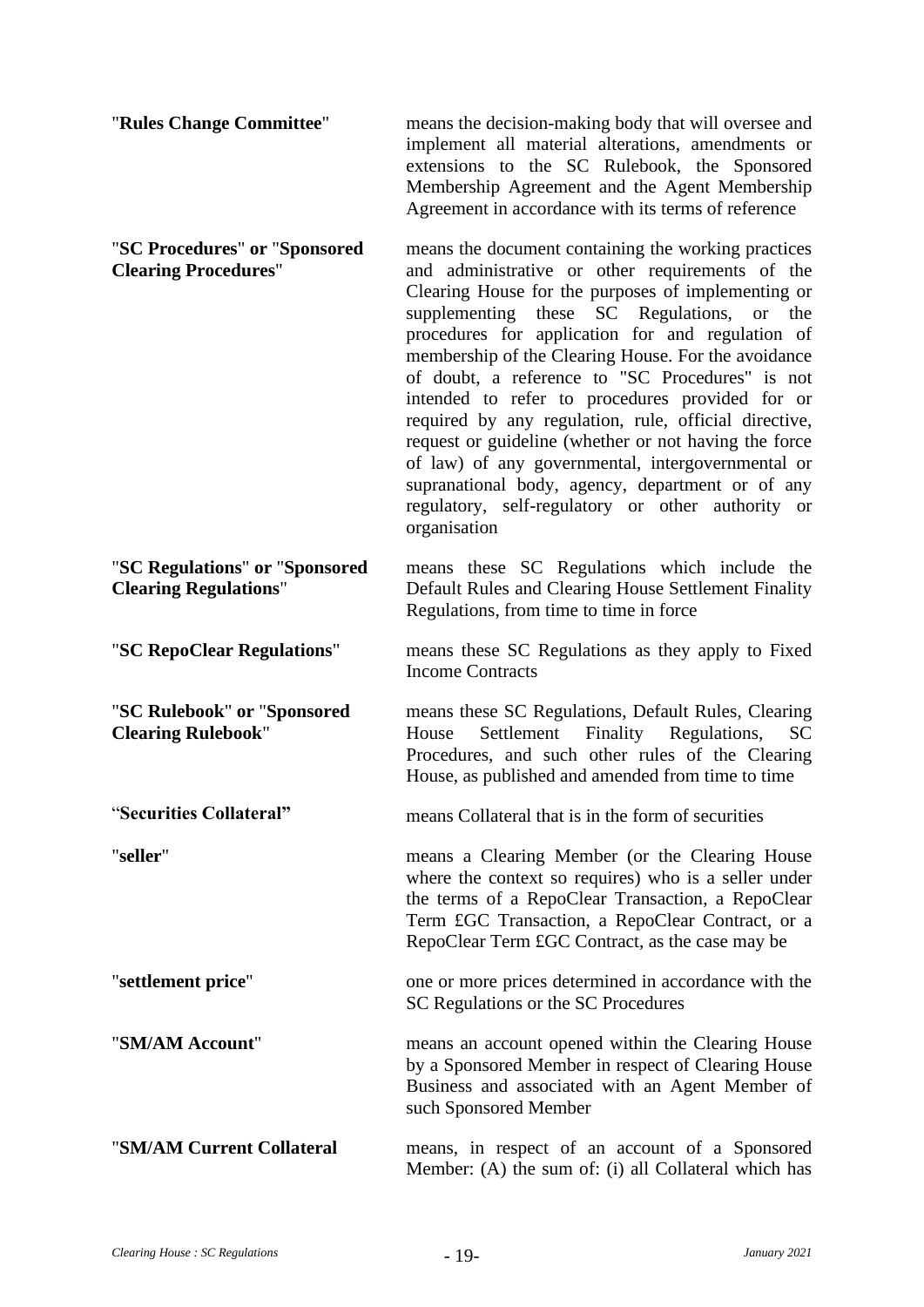| <b>Balance"</b>                                        | been transferred by or on behalf of that Sponsored<br>Member to the Clearing House (or which would, but<br>for the application of a payment netting provision<br>applying in the ordinary course of business, have been<br>transferred by that Sponsored Member to the Clearing<br>House) on account of any type of that Sponsored<br>Member's margin obligations relating to the relevant<br>account pursuant to the SC Rulebook; (ii) the cash<br>proceeds of any non-cash Collateral relating to the<br>relevant account which has been sold or otherwise<br>disposed of by the Clearing House pursuant to an<br>exercise of its powers under a Deed of Charge, the<br>Default Rules or otherwise, to the extent that those<br>proceeds have not been applied in or towards<br>discharge of an obligation owed by the Sponsored<br>Member to the Clearing House; and (iii) any Applied<br>Collateral Excess Proceeds credited to the relevant<br>account; less (B) any Sponsored Member Applied<br>Collateral and any Sponsored Member Returned<br>Collateral in relation to that account |
|--------------------------------------------------------|----------------------------------------------------------------------------------------------------------------------------------------------------------------------------------------------------------------------------------------------------------------------------------------------------------------------------------------------------------------------------------------------------------------------------------------------------------------------------------------------------------------------------------------------------------------------------------------------------------------------------------------------------------------------------------------------------------------------------------------------------------------------------------------------------------------------------------------------------------------------------------------------------------------------------------------------------------------------------------------------------------------------------------------------------------------------------------------------|
| "SM/AM Default Fund Account"                           | means an account maintained on the books of the<br>Clearing House in which all Contributions by an<br>Agent Member for the account of a Sponsored<br>Member will be reflected on the books of the Clearing<br>House                                                                                                                                                                                                                                                                                                                                                                                                                                                                                                                                                                                                                                                                                                                                                                                                                                                                          |
| "Solvency Threatening Treasury<br><b>Default Loss"</b> | has the meaning assigned to it in Regulation 29                                                                                                                                                                                                                                                                                                                                                                                                                                                                                                                                                                                                                                                                                                                                                                                                                                                                                                                                                                                                                                              |
| "SONIA"                                                | means the overnight rate as calculated by the<br>Market<br>Wholesale<br>Broker's<br>Association<br>and<br>appearing on the Reuters Screen SONIA Page (or, if<br>such a rate is not available, such SONIA-linked rate<br>as may be determined in light of market conditions at<br>such time by the Clearing House and notified by the<br><b>Clearing House to Sponsored Members)</b>                                                                                                                                                                                                                                                                                                                                                                                                                                                                                                                                                                                                                                                                                                          |
| "Sponsored Member Applied<br><b>Collateral"</b>        | means, in respect of an account of a Sponsored<br>Member: (i) any cash Collateral in respect of which<br>the Clearing House's obligation to return such<br>Collateral has been discharged pursuant to the SC<br>Rulebook by means of that return obligation having<br>been set-off against an obligation owed by that<br>Sponsored Member to the Clearing House, as<br>contemplated by SC Regulation $15(t)$ ; (ii) any non-<br>cash Collateral (including in the form of securities)<br>that has been appropriated and retained by the<br>Clearing House pursuant to an exercise of its powers<br>under a Deed of Charge and applied in or towards<br>discharge of the Sponsored Member's obligations to                                                                                                                                                                                                                                                                                                                                                                                    |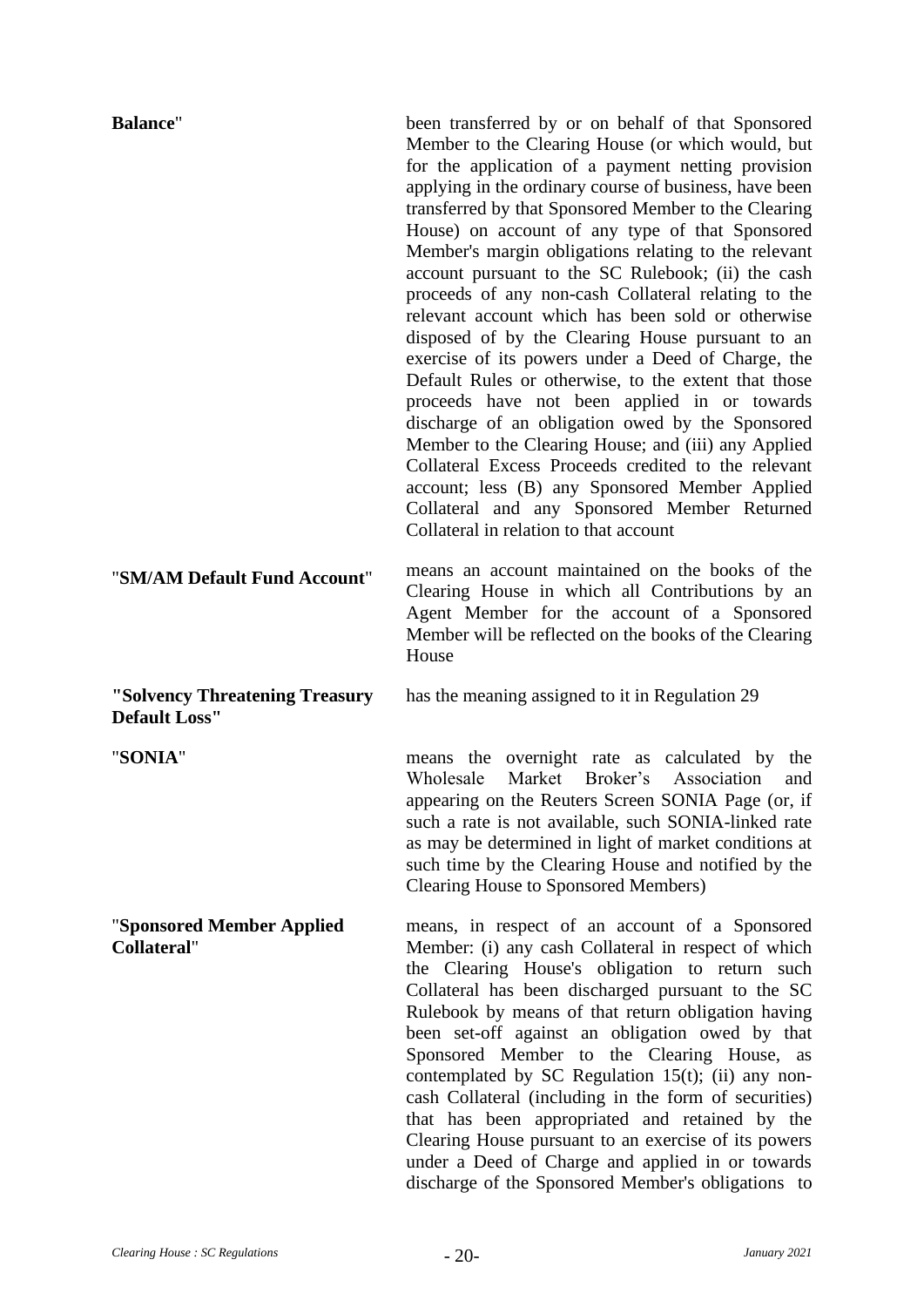the Clearing House; and (iii) any non-cash Collateral that has been sold or otherwise disposed of by the Clearing House pursuant to an exercise of its powers under a Deed of Charge

"**Sponsored Member Returned Collateral**" means, in respect of an account of a Sponsored Member, any Collateral: (i) which the Clearing House has returned to a Sponsored Member and/or Agent Member (as applicable) (provided that the Clearing House shall only be treated as having returned any non-cash Collateral to a Sponsored Member and/or Agent Member (as applicable), if the security in respect of that Sponsored Member's and/or Agent Member's interest in that non-cash Collateral pursuant to the relevant Deed of Charge has been released); or (ii) in respect of which the obligation to return such Collateral has been discharged as a result of the operation of a payment netting provision applying in the ordinary course of business "**Sponsored Member**" means an undertaking that has been approved by the

Clearing House for the clearing of RepoClear Contracts with the Clearing House in accordance with a Sponsored Membership Agreement and the SC Procedures and pursuant to these SC Regulations

If the Sponsored Member is an Irish Money Market Fund organised as a standalone (i.e. "non-umbrella" fund), "Sponsored Member" also includes the fund related to the Sponsored Member.

If the Sponsored Member is an Irish Money Market Fund, organised as an "umbrella" fund, "Sponsored Member" also includes the applicable sub-fund of that umbrella fund.

If the Sponsored Member is an Irish Pension Fund, "Sponsored Member" also includes the applicable trust, fund or scheme (howsoever described)

If the Sponsored Member is a fund, sub-fund, scheme, trust, or other similar structure, either self-managed or acting through a separate manager, then the "Sponsored Member" is the fund, sub-fund, scheme, trust or other similar structure.

"**Sponsored Membership Agreement**" means the agreement so designated under which, *inter alia*, the Clearing House agrees to make available to a Sponsored Member clearing services in respect of Contracts together with any extension letter or other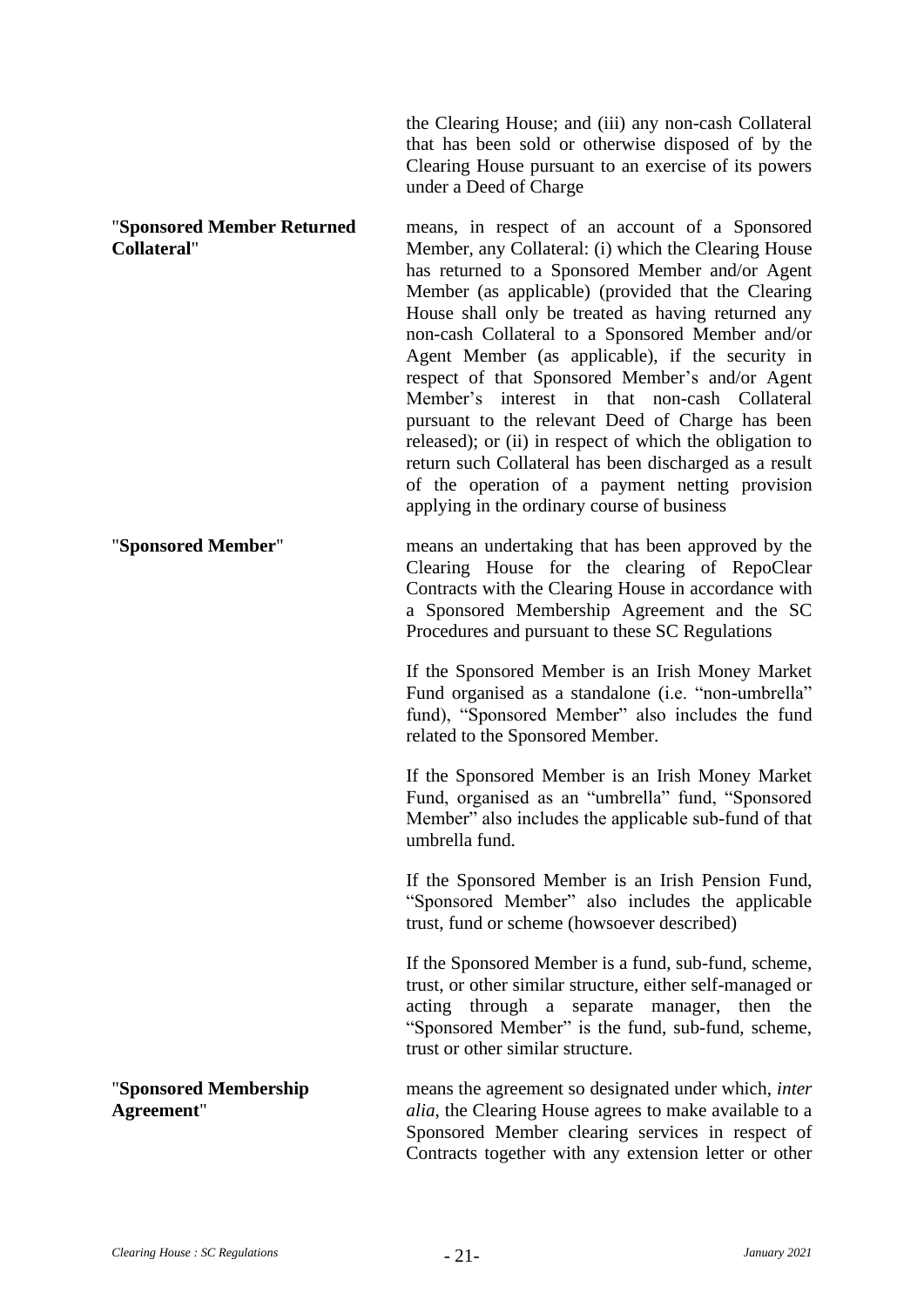agreement

"**Standard Terms**" means that part of the RepoClear Contract Terms designated as Standard Terms by the Clearing House from time to time

"**Supplementary Contribution**" means a supplementary Contribution of an Agent Member, provided for under Rule C7(b), E7(b), F7(c), R7(c) or CS7 of the Default Rules (as applicable), and referable to the relevant Clearing Service provided by the Clearing House

- "**Termination Amount**" has the meaning assigned to such term in SC [Regulation 27](#page-75-0)
- "**Termination Date**" has the meaning assigned to such term in SC [Regulation 27](#page-75-0)
- "**Term £GC Trade**" means a trading activity in which a Sponsored Member or RepoClear Participant ("**the First Participant**") offers to sell (or buy) an agreed value of securities comprised in a Term £GC Basket (as defined in the SC Procedures or, if applicable, the General Procedures), to be allocated in accordance with the SC Procedures or, if applicable, the General RepoClear Procedures applicable to RepoClear Term £GC Contracts, and another Sponsored Member or RepoClear Participant ("**the Second Participant**") offers to buy (or sell, as the case may be) the securities so allocated, on the conditions that:
	- (a) at the end of a specified period of time, the Second Participant sells (or buys, as the case may be) Equivalent Securities (as such term is used in the RepoClear Term £GC Contract Terms) and the First Participant buys (or sells, as the case may be) those Equivalent Securities;
	- (b) the understanding of the parties is that their obligations during the term of the transaction will be effected through the CREST delivery by value (DBV) functionality of Euroclear UK and Ireland, as contemplated by the rules of Euroclear UK and Ireland and the SC Procedures or, if applicable, General RepoClear Procedures applicable to RepoClear Term £GC Contracts; and
	- (c) either the First Participant or the Second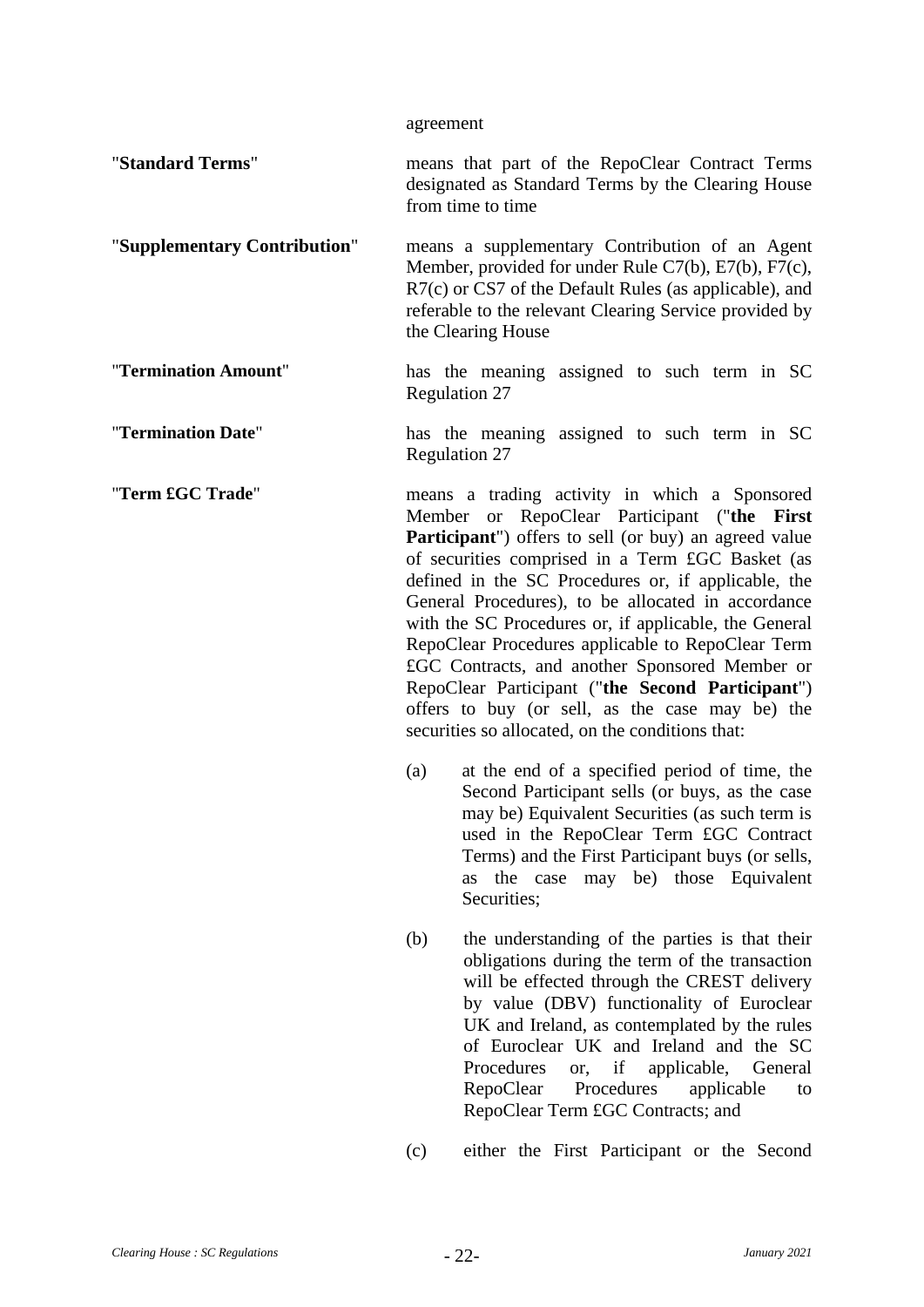Participant is a Sponsored Member,

and a trade subsequently ensues

"**Title Transfer Contract**" means a contract entered into between a Sponsored Member and the Clearing House, under which the Sponsored Member transfers to the Clearing House full right, title and interest in non-cash Collateral on terms that, when the Sponsored Member discharges the Covered Obligations (as defined in such deed) to the Clearing House, the Clearing House will transfer title to equivalent non-cash Collateral to the Sponsored Member

"**Total Required Margin Amount**" means the aggregate of the Required Margin Amount for all types of margin relating to a SM/AM Account as notified to the relevant Sponsored Member and its corresponding Agent Member

"**Trading System**" means a an Automated Trading System or a Matching System

"**Trading System Participant**" has the meaning assigned to such term in SC [Regulation 37\(b\)](#page-91-0)

"**Treasury Contract**" means any contract, including a contract of deposit, entered into by the Clearing House with that SC Member for purposes of, in connection with or otherwise in the course of its treasury management activities

"**UK CSDR**" means Regulation (EU) No. 909/2014 of the European Parliament and of the Council of 23 July 2014 (a) as it has become retained EU law and effective in the United Kingdom under the European Union (Withdrawal) Act 2018, and (b) as it is amended from time to time, including by the Central Securities Depository (Amendment) (EU Exit) Regulations 2018

"**UK EMIR**" means Regulation (EU) No 648/2012 of the European Parliament and of the Council of 4 July 2012 on OTC Derivatives, Central Counterparties, and Trade Repositories (a) as it has become retained EU law and effective in the United Kingdom under the European Union (Withdrawal) Act 2018, and (b) as it is amended from time to time

"**Unfunded Contribution**" means the unfunded Contribution of an Agent Member with respect to one of its Sponsored Members referable to a specific Clearing Service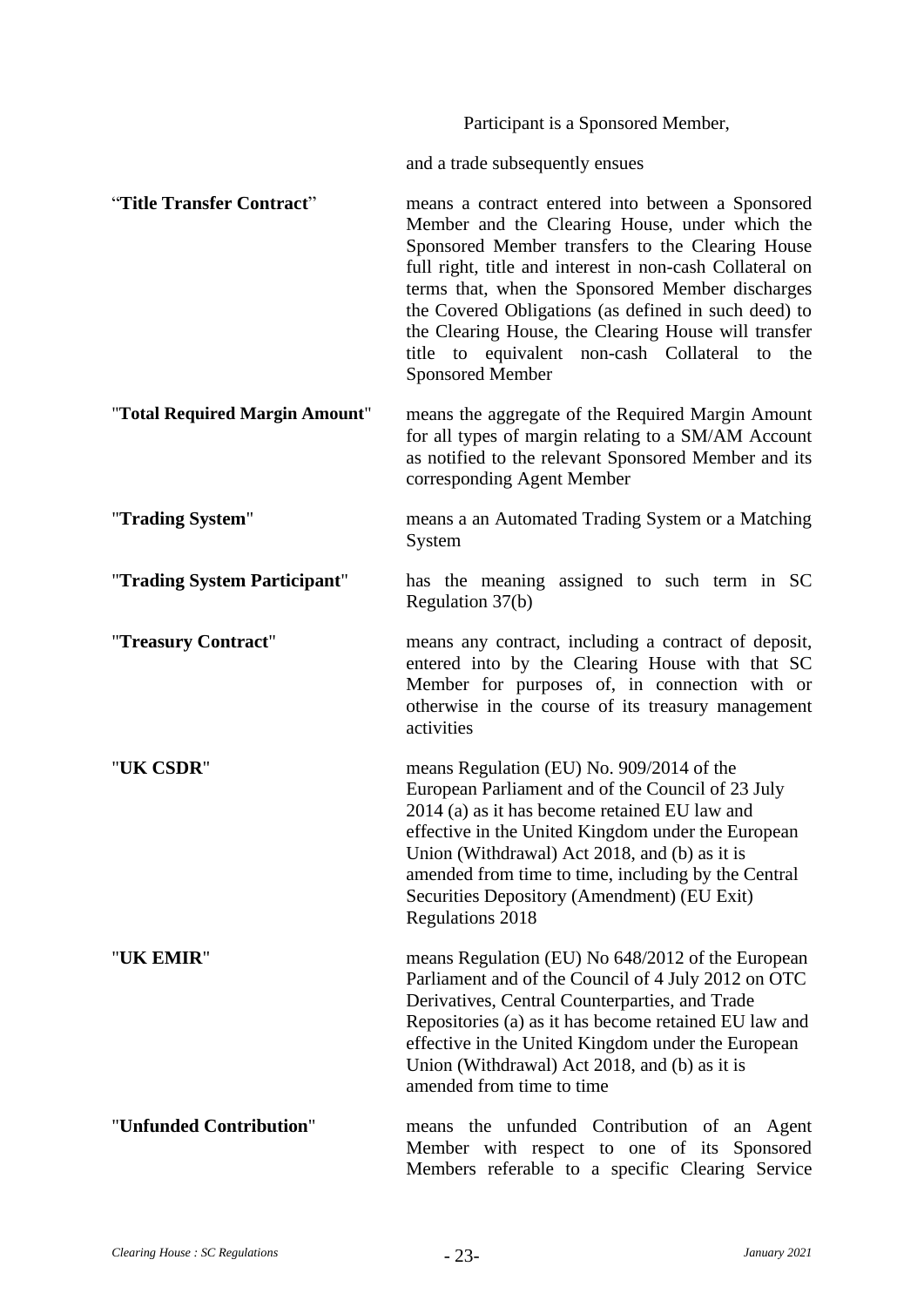provided by the Clearing House

"**variation margin**" means an amount determined by the Clearing House in accordance with the SC Procedures in respect of original contracts or open contracts (as the case may be)

Any reference in these SC Regulations or the SC Procedures to statutes or statutory instruments or provisions thereof shall be to such statutes or statutory instruments or provisions thereof as amended, modified or replaced from time to time.

Reference to writing contained in these SC Regulations or the SC Procedures shall include typing, printing, lithography, photography or any other mode of representing or reproducing words in a visible form.

Words importing the singular shall, where the context permits, include the plural and viceversa.

Any reference to time contained in these SC Regulations or the SC Procedures shall, unless otherwise stated, be to London time. Times are shown using the twenty four hour clock.

Any reference in these SC Regulations to a person or a party (howsoever described) shall include its successors.

Headings are used herein for ease of reference only.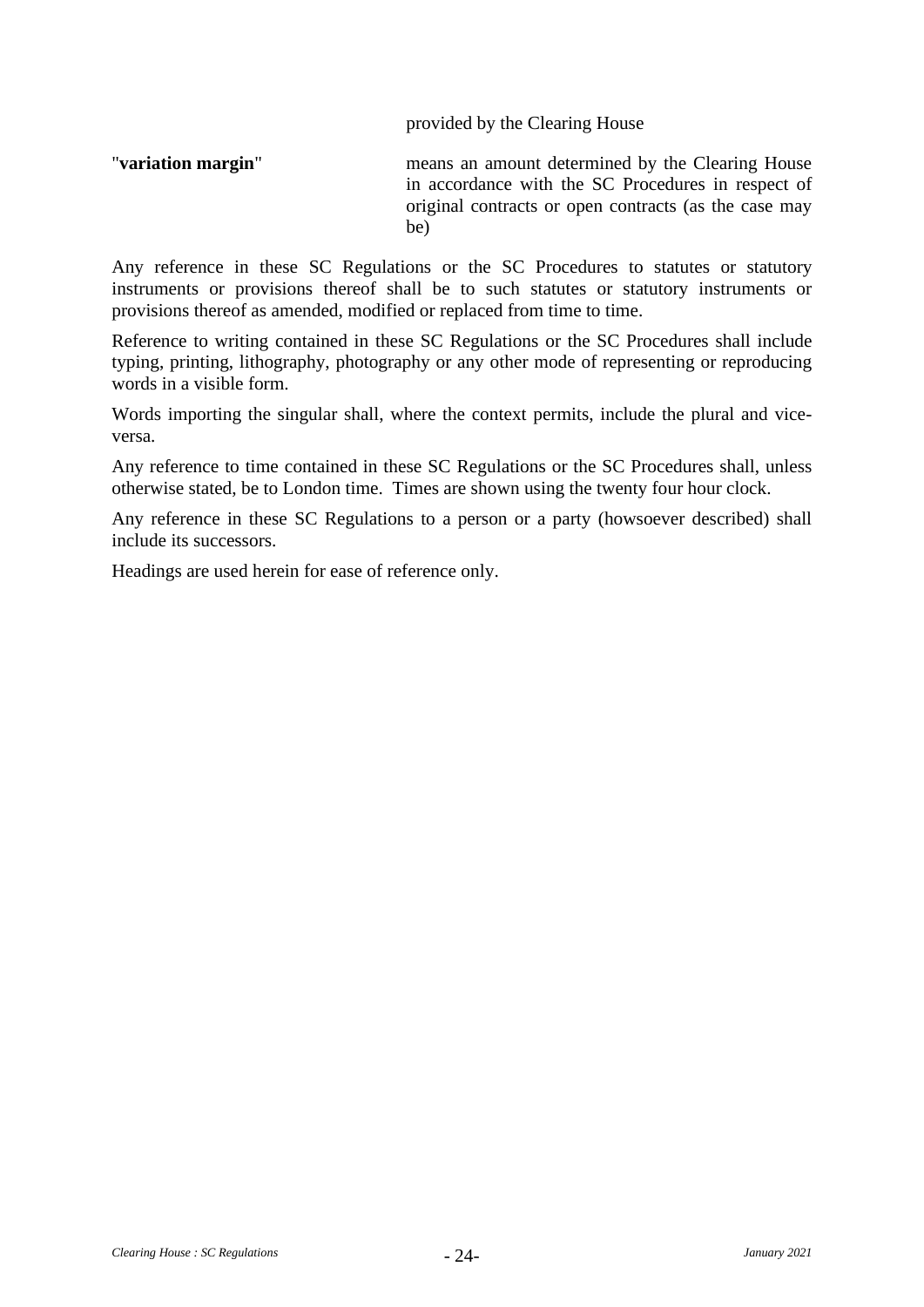## **CHAPTER I – SCOPE**

# <span id="page-28-2"></span>**REGULATION 2 OBLIGATIONS OF THE CLEARING HOUSE TO EACH SPONSORED MEMBER AND AGENT MEMBER**

- (a) The Clearing House shall perform the obligations referred to in paragraphs [\(b\)](#page-28-0) and [\(c\)](#page-28-1) below so as to ensure the performance of all open contracts in accordance with these SC Regulations. Each Sponsored Member is fully liable to the Clearing House for the performance of its obligations arising in connection with Contracts registered to it (including Back-up Agent Services and Back-up Paying Agent Services, if applicable) and each Agent Member is fully liable to the Clearing House for the performance of its obligations arising in connection with the Agent Member Services or Back-up Agent Services and where applicable, Back-up Paying Agent Services, in respect of such Agent Member's corresponding Sponsored Member.
- <span id="page-28-0"></span>(b) The obligations of the Clearing House to each Sponsored Member shall be, as a counterparty to an open contract registered in the name of a Sponsored Member in accordance with these SC Regulations and the SC Procedures, to perform its obligations under the terms of such open contract as principal to such Sponsored Member in accordance with the provisions of these SC Regulations and the SC Procedures, but subject to the restrictions on the Clearing House's obligations and liabilities contained in these SC Regulations.
- <span id="page-28-1"></span>(c) The obligations of the Clearing House to each Agent Member shall be to perform its obligations under the provisions of these SC Regulations and the SC Procedures as they relate to the Agent Member Services and, if applicable, Back-up Agent Services and/or Back-up Paying Agent Services, but subject to the restrictions on the Clearing House's obligations and liabilities contained in these SC Regulations.
- (d) The performance by the Clearing House of its obligations referred to in this SC [Regulation 2](#page-28-2) shall always be subject to the provisions of these SC Regulations. The benefit of the performance by the Clearing House of such obligations is conferred upon all Sponsored Members and Agent Members and upon no other persons whatsoever. It is not the intention of the Clearing House or its members to confer any benefit on or give any right to enforce any provisions of this SC Regulation or any of the other SC Regulations, to any person who is not a Sponsored Member or Agent Member. Rights of third parties to enforce any provision of any of these SC Regulations pursuant to the Contracts (Rights of Third Parties) Act 1999 are expressly excluded.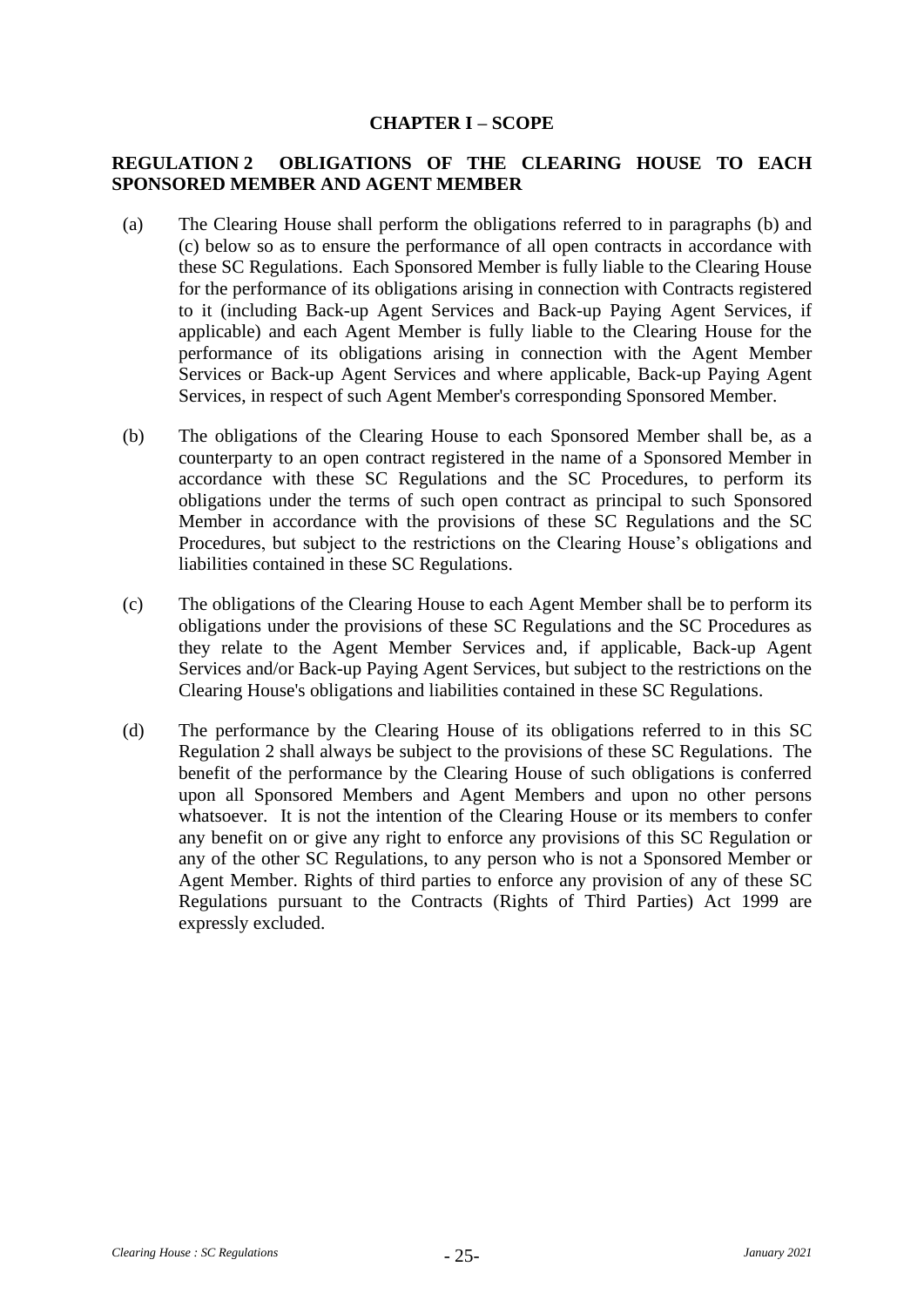# **REGULATION 3 PERFORMANCE BY THE CLEARING HOUSE OF ITS OBLIGATIONS UNDER THE TERMS OF AN OPEN CONTRACT**

The Clearing House's obligations under the terms of an open contract shall be performed in the manner and form and by such day and time as may be prescribed in these SC Regulations or the SC Procedures, save that where the Economic Terms of an OTC Contract specify a time by which a party thereto shall perform its obligations, the Clearing House shall be deemed to have complied with the Economic Terms if it performs its obligations promptly after such time.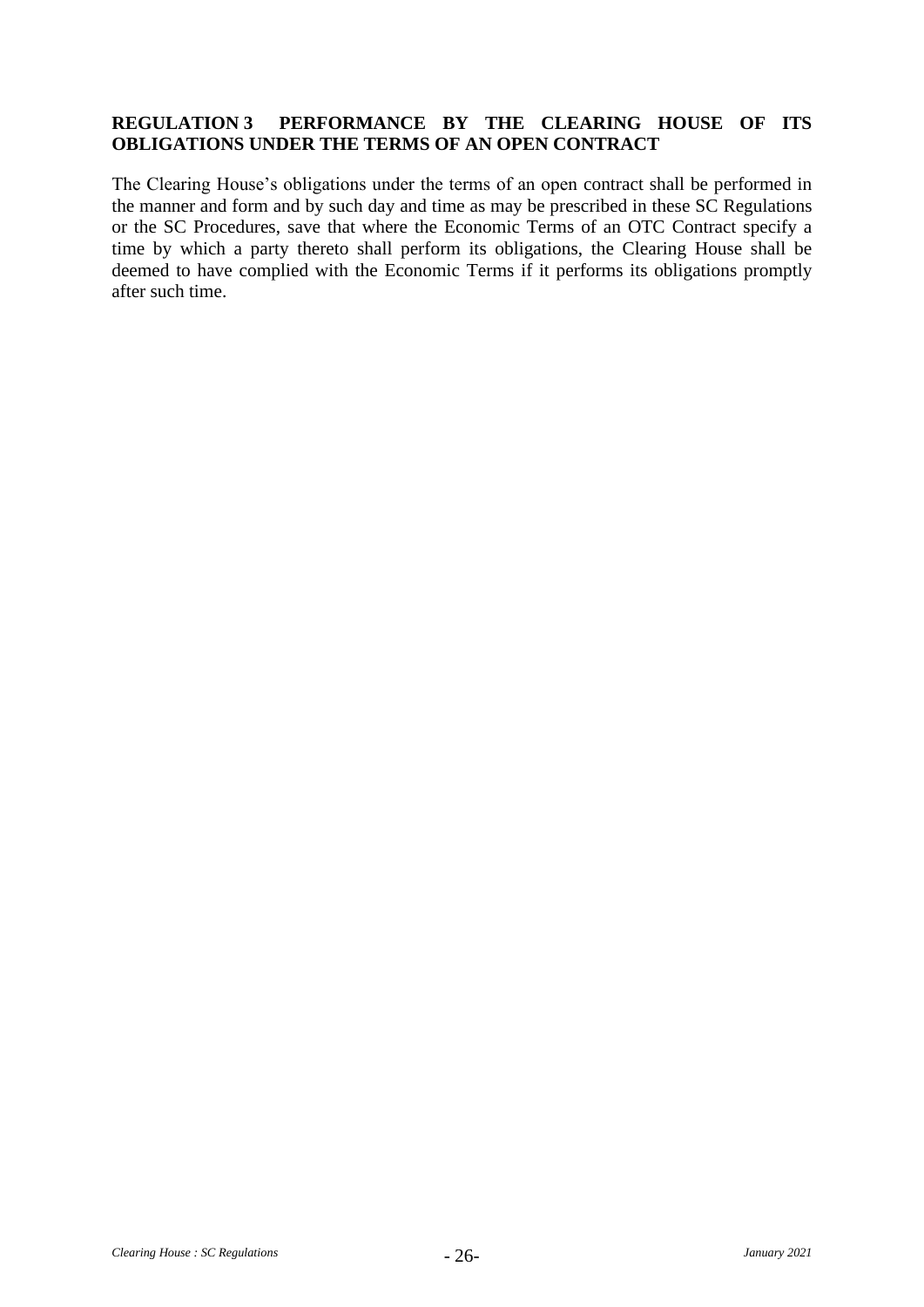## **CHAPTER II** – **STATUS**

#### **REGULATION 4 SPONSORED MEMBER STATUS OF THE CLEARING HOUSE**

- (a) Application for Sponsored Member status of the Clearing House shall be made in accordance with the SC Procedures and Sponsored Members must be approved as such. A Sponsored Member's status of the Clearing House shall be governed by these SC Regulations, the SC Procedures and any Sponsored Membership Agreement to which it is for the time being party. Sponsored Member status does not provide or entitle a Sponsored Member to any other Clearing Member status with the Clearing House or to any shareholding membership of LCH Limited or any shareholding or other membership of any other member of the LCH Group or any entitlement to membership of or participation in LCH SA, each of which has separate and distinct membership requirements.
- (b) The Clearing House shall determine which categories of Contract a Sponsored Member is eligible to have registered in its name from time to time. If, in its absolute discretion, the Clearing House determines that a Sponsored Member no longer meets the relevant eligibility criteria for a particular category, or categories of Contract, the Clearing House may rescind that Sponsored Member's eligibility to have Contracts of such category or categories registered in its name, but without prejudice to its right to have registered in its name, subject to the SC Regulations, the categories of Contracts in respect of which the Sponsored Member does meet the eligibility criteria. The Clearing House may from time to time publish a list of Sponsored Members identifying the category or categories of Contracts which each Sponsored Member is eligible to have registered in its name.
- (c) The Clearing House requires, prior to a Sponsored Member being able to register a Contract in its name, that such Sponsored Member has appointed and maintains at least one Agent Member to perform the Agent Member Services and has notified the Clearing House of:
	- (i) the appointment of at least one Agent Member (whether or not an Agent Member of that Sponsored Member) who has elected to perform the Back-up Agent Services on the occurrence of an Agent Close-out Event in respect of an Agent Member that is performing Agent Member Services, and where applicable, has elected to perform the Back-up Paying Agent Services on the occurrence of a Paying Agent Resignation in respect of the Agent Member that is performing the Payment Services, for such Sponsored Member; or
	- (ii) confirmation that the Sponsored Member has elected to perform the Back-up Agent Services itself on the occurrence of an Agent Close-out Event in respect of the Agent Member that is performing the Agent Member Services, and where applicable, has elected to perform the Back-up Paying Agent Services on the occurrence of a Paying Agent Resignation in respect of the Agent Member that is performing the Payment Services, provided that the Clearing House has approved the Sponsored Member of satisfying the Back-up Agent Eligibility Criteria.
- (d) A Sponsored Member shall act and provide: (i) the Back-up Agent Services in accordance with the SC Rulebook, only where there has been an Agent Close-out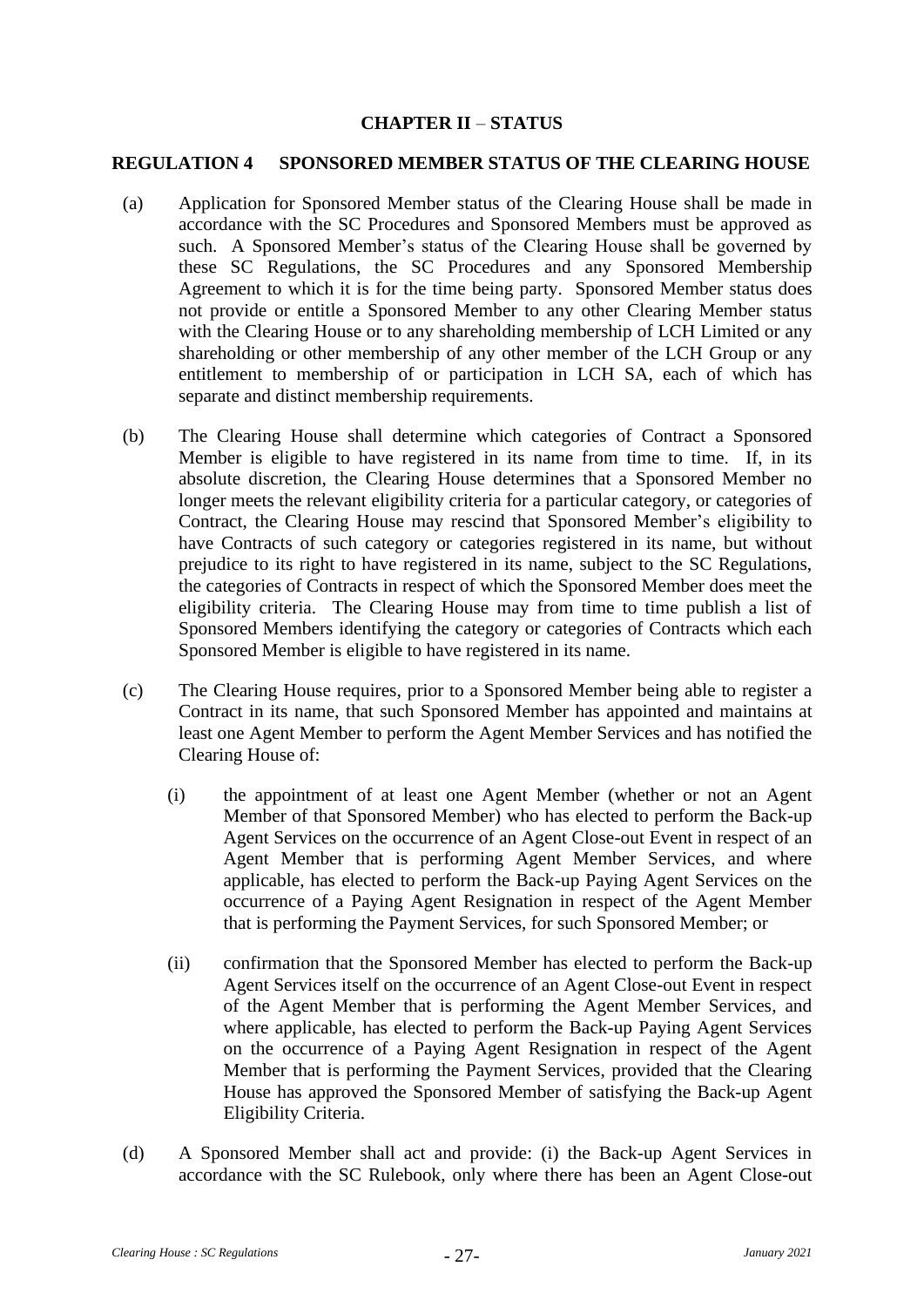Event with respect to Contracts registered in the name of such Sponsored Member and attributed to such Affected Agent Member; and (ii) the Back-up Paying Agent Services in accordance with the SC Rulebook, only where there has been a Paying Agent Resignation with respect to Contracts registered in the name of such Sponsored Member and attributed to such Resigning (Payment Services) Agent Member.

- (e) Where an Agent Member performing the Agent Member Services ceases to have Agent Member status of the Clearing House, whether due to an Agent Close-out Event or where the Clearing House has revoked Agent Member status and a Non-Affected Agent Member commences providing the Back-up Agent Services; if such Non-Affected Agent Member ceases to have Agent Member status of the Clearing House, the Affected Sponsored Member must appoint a new Agent Member to perform the Back-up Agent Services by the close of business on the next Business Day after the date of default or revocation, as applicable.
- (f) A Sponsored Member shall be a principal to and not an agent in respect of any Contract registered in its name with the Clearing House. In performing its obligations and exercising its rights under these SC Regulations, the Clearing House shall take no account of any right or interest which any person other than: (i) a Sponsored Member or its corresponding Agent Member may have in any Collateral transferred by such Sponsored Member or its corresponding Agent Member in satisfaction of such Sponsored Member's obligations to the Clearing House and in accordance with these SC Regulations and the SC Procedures; and (ii) a Sponsored Member or its corresponding Agent Member may have in any Contributions it has made for such Sponsored Member.
- (g) The Sponsored Member joins the Clearing House as a Clearing Member as described in Article 2.14 of EMIR and as such is responsible for discharging the obligations that arise from its participation in the Clearing House. The Sponsored Member is required to discharge the obligations that arise from its participation as a Clearing Member of the Clearing House, including nominating an Agent Member that will provide services including but not limited to the provision of Contributions. A Sponsored Member that does not meet its Sponsored Member obligations pursuant to the SC Rulebook (including when its Agent Member is in default (**'Agent Close-out'**)) is at risk of being declared in default by the Clearing House.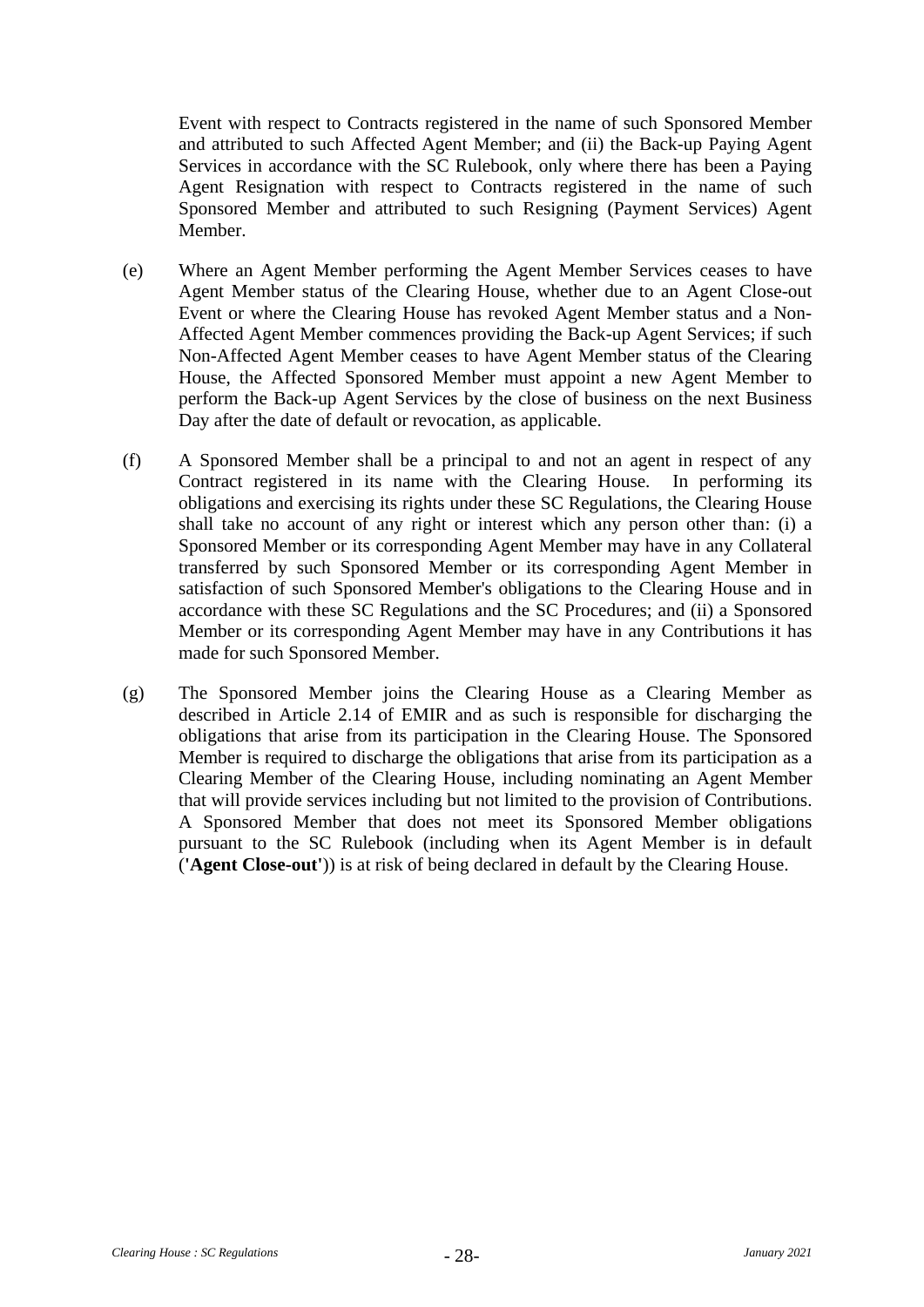#### **REGULATION 5 AGENT MEMBER STATUS OF THE CLEARING HOUSE**

- (a) Application for Agent Member status of the Clearing House shall be made in accordance with the SC Procedures and Agent Members must be approved as such. An Agent Member's status of the Clearing House shall be governed by these SC Regulations, the SC Procedures and any Agent Membership Agreement to which it is for the time being party. Agent Member status does not provide or entitle an Agent Member to any other member status with the Clearing House or to any shareholding membership of LCH Limited or any shareholding or other membership of any other member of the LCH Group or any entitlement to membership of or participation in LCH SA, each of which has separate and distinct membership requirements.
- (b) An Agent Member may act:
	- (i) as an Agent Member providing the Agent Member Services to its corresponding Sponsored Member(s); and
	- (ii) if applicable, as an Agent Member providing the Back-up Agent Services to its corresponding Sponsored Member(s); and
	- (iii) if applicable, as an Agent Member providing the Back-up Paying Agent Services to its corresponding Sponsored Member(s).
- (c) An Agent Member shall act and provide the Agent Member Services and, if applicable, Back-up Agent Services and/or Back-up Paying Agent Services only with respect to Contracts entered into by a corresponding Sponsored Member that its corresponding Sponsored Member is eligible to have registered in its name from time to time and attributed to such Agent Member.
- (d) An Agent Member shall act and provide the Back-up Agent Services and where applicable, the Back-up Paying Agent Services in accordance with the SC Rulebook only where there has been an Agent Close-out Event or where applicable, a Paying Agent Resignation, and with respect to Contracts that its corresponding Sponsored Member has registered at the time of the related Agent Close-out Event or where applicable, Paying Agent Resignation, and/or subsequently registers, and attributed to such Affected Agent Member or where applicable, Resigning (Payment Services) Agent Member.
- (e) The Clearing House shall determine whether an application for Agent Member status of the Clearing House is approved. If, in its absolute discretion, the Clearing House determines that an Agent Member no longer meets the relevant eligibility criteria for acting as an Agent Member, including where an Agent Close-out Event has occurred, the Clearing House may rescind that Agent Member's eligibility to act as an Agent Member. If a Sponsored Member has its eligibility to have Contracts of certain categories registered in its name rescinded by the Clearing House, the eligibility of the Agent Member to act on such Sponsored Member's behalf in respect of such categories of Contracts shall also be deemed to be rescinded, but without prejudice to the Agent Member's right to, subject to the SC Regulations, act on behalf of the Sponsored Member with respect to the categories of Contracts in respect of which the Sponsored Member does meet the eligibility criteria.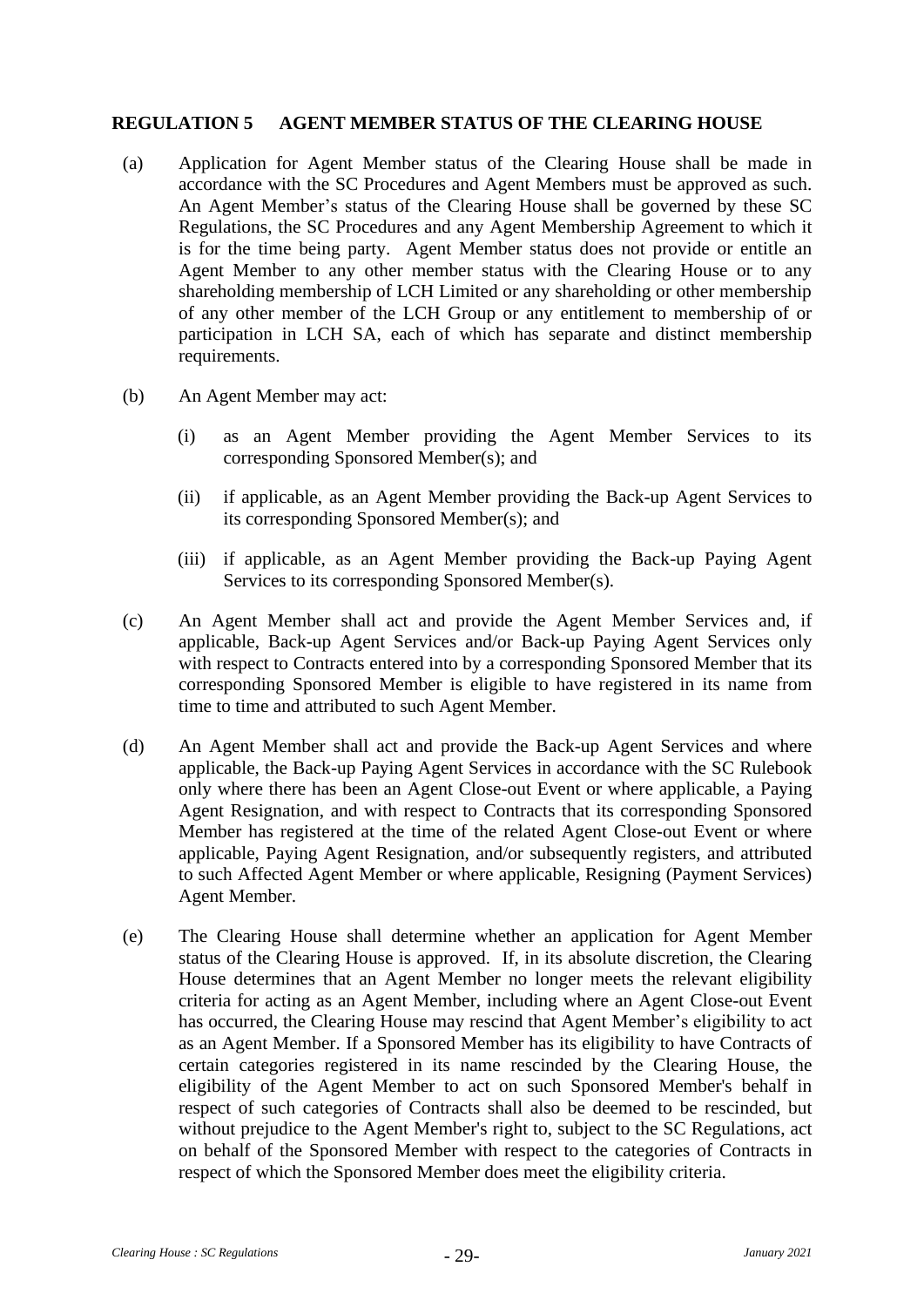(f) An Agent Member acts for each of its corresponding Sponsored Member(s) in respect of any Contract registered in the name of such Sponsored Member(s) with the Clearing House and attributed to the Agent Member, but shall be fully liable for all obligations to the Clearing House that it has under these SC Regulations in connection with such Contracts and the Agent Member Services and, if applicable, Back-up Agent Services and/or Back-up Paying Agent Services. In performing its obligations and exercising its rights under these SC Regulations, the Clearing House shall take no account of any right or interest which any person other than: (i) a Sponsored Member or its corresponding Agent Member may have in any Collateral transferred by such Agent Member to the Clearing House; and (ii) a Sponsored Member or its corresponding Agent Member may have in any Contributions such Agent Member has made for such Sponsored Member.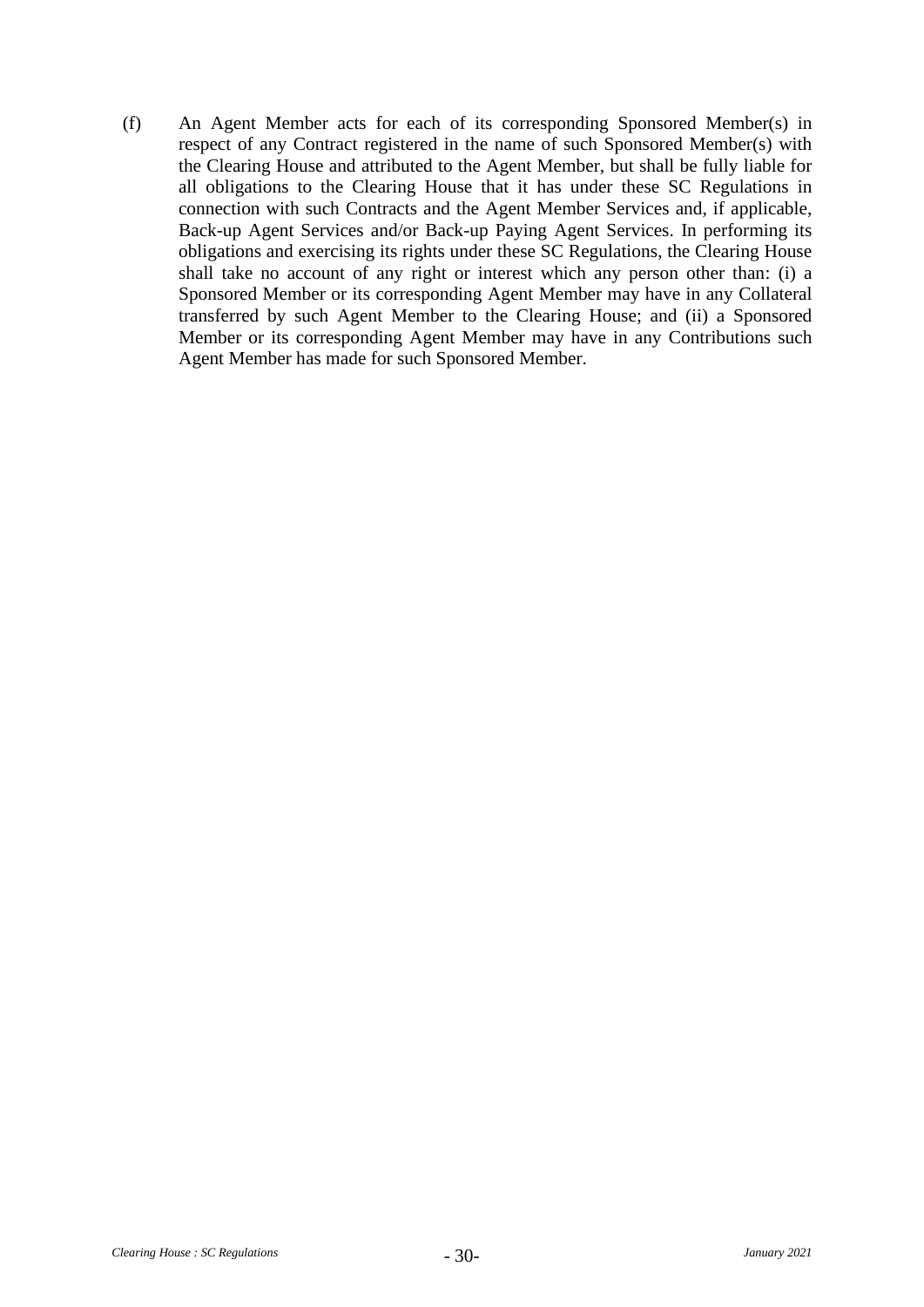# <span id="page-34-0"></span>**REGULATION 6 AGENT SERVICES**

#### (a) **Agent Member Services**

- 1. Each Sponsored Member, in order to discharge the financial obligations that arise out of its participation as a Clearing Member of the Clearing House, shall nominate an Agent Member who shall perform those obligations set out in these SC Regulations, the SC Procedures and the Default Rules, as applicable, including but not limited to the following:
- (i) provide payment services by facilitating the payment of Sponsored Members' margin by satisfying any calls for margin made by the Clearing House to each of such Agent Member's Sponsored Members in respect of Open Contracts registered in the name of corresponding Sponsored Member(s) and attributed to such Agent Member ("**Payment Services**");
- (ii) provide Contributions to the Clearing House; and
- (iii) on a determination by the Clearing House of a Solvency Threatening Treasury Default Loss in accordance with SC [Regulation 29,](#page-80-0) provide any Allocated Loss amounts to the Clearing House.
- 2. Each Agent must provide Agent Buffer and Agent Resource Contributions to the Clearing House in respect of each Sponsored Member.

## (b) **Back-up Agent Services**

Where there has been an Agent Close-out Event, the Non-Affected Agent Member that has elected to perform the Back-up Agent Services (for a corresponding Sponsored Member of such Affected Agent Member), shall perform those obligations set out in these SC Regulations and the SC Procedures, as applicable, including but not limited to the following:

(i) provide any margin called by the Clearing House in respect of a shortfall in relation to the Affected Portfolios,

provided that such Back-up Agent Services shall only be required to be performed where the relevant Non-Affected Agent Member has provided an Acceptance Notification to the Clearing House within the Affected Portfolio Acceptance Window, in accordance with SC Regulation 9.

## (c) **Back-up Paying Agent Services**

Where there has been a Paying Agent Resignation, the Back-up Paying Agent that has elected to perform the Back-up Paying Agent Services (for an Affected (Payment Services) Sponsored Member), shall perform those obligations set out in these SC Regulations and the SC Procedures, as applicable, including but not limited to the following:

(i) provide any margin called by the Clearing House in respect of a shortfall in relation to the Affected (Paying Agent Resignation) Portfolios,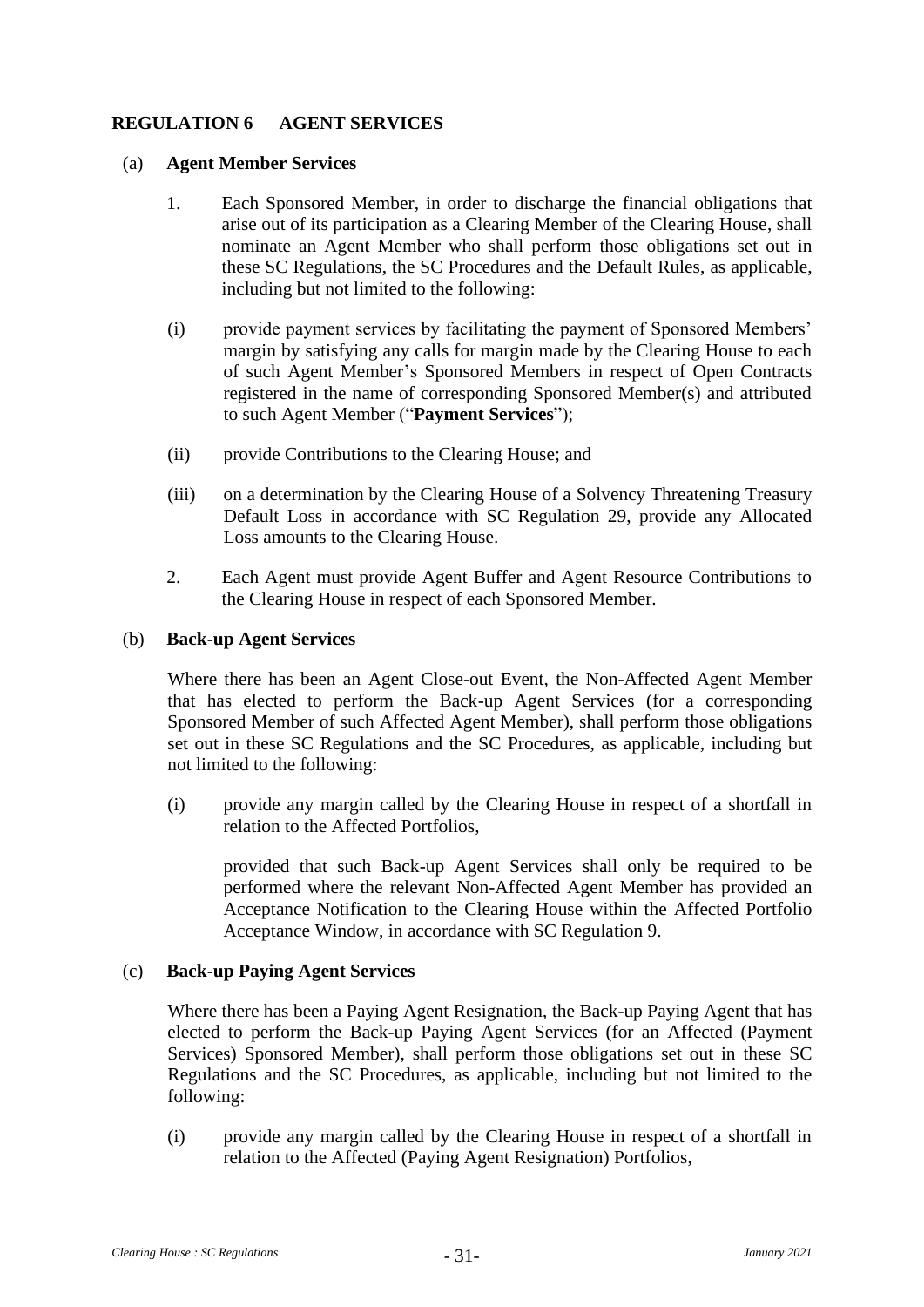provided that such Back-up Paying Agent Services shall only be required to be performed where both the Affected (Payment Services) Sponsored Member and the Back-up Paying Agent have notified the Clearing House in accordance with Section 2.8.8 of the SC Procedures.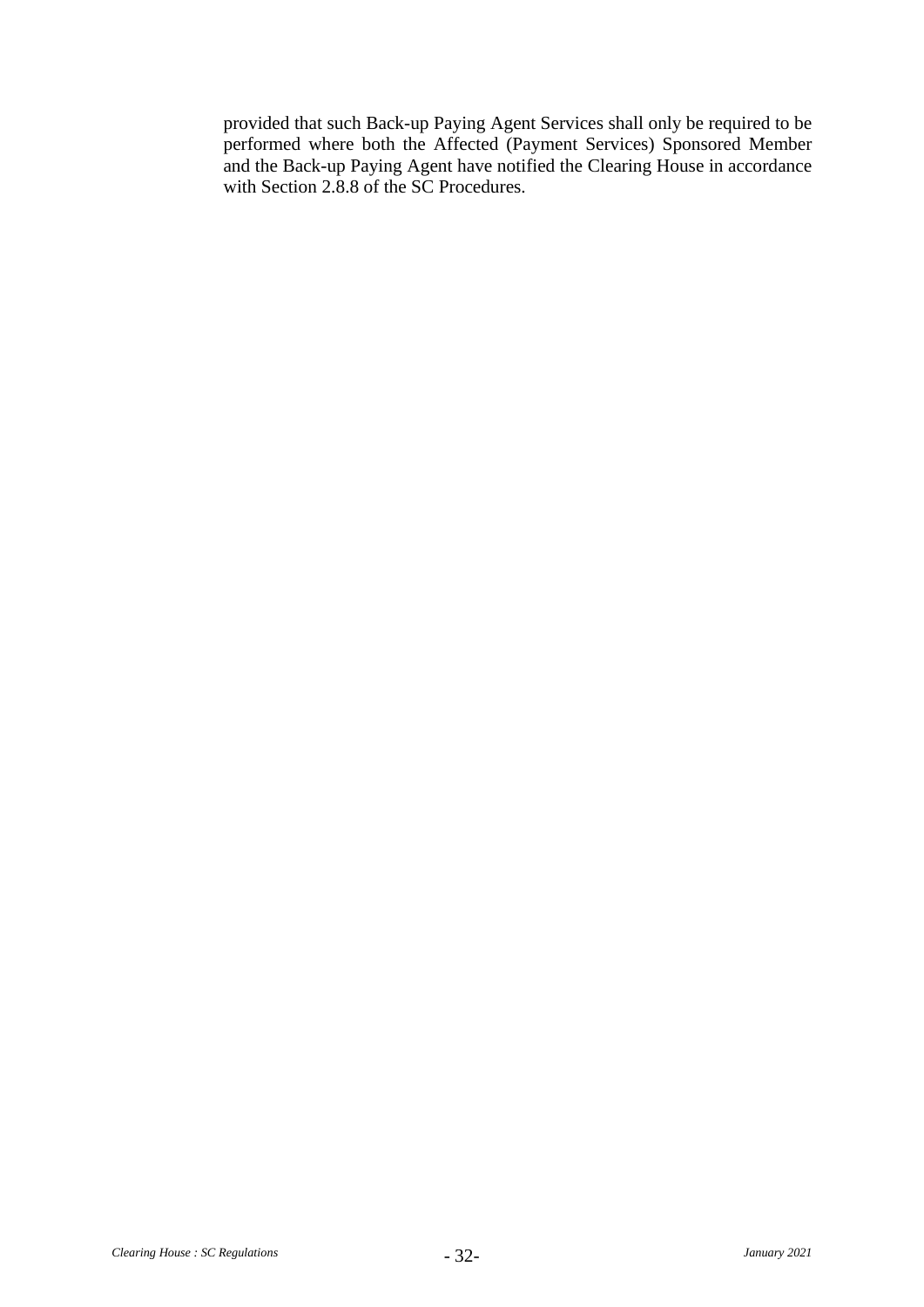## **REGULATION 7 RESIGNING AND RETIRING MEMBERS**

- <span id="page-36-1"></span>(a) Subject to paragraph [\(b\)](#page-36-0) below, a Sponsored Member or Agent Member may resign from a particular Clearing Service or in respect of its Sponsored Member/Agent Member relationship upon giving no less than three months' written notice to the Clearing House and its corresponding Agent Member or Sponsored Member (as applicable), by completing a Resignation Letter, a copy of which can be obtained from the Clearing House's Onboarding Team, provided that the Clearing House may, at its discretion, agree with a Resigning Sponsored Member or Resigning Agent Member a notice period of less than three months. Such resignation takes effect on the Resignation Effective Date, which is the later of:
	- (i) the resignation date as confirmed by the Clearing House, following receipt of written notice to the Clearing House in relation to the relevant Clearing Service or Sponsored Member/Agent Member relationship; and
	- (ii)
- (A) with respect to a Sponsored Member, the date on which all Contracts registered in the Resigning Sponsored Member's name on the relevant Clearing Service or all Contracts registered in respect of its Sponsored Member/Agent Member relationship have been closed-out, so as to ensure that there are no remaining open Contracts in respect of the relevant Clearing Service or Sponsored Member/Agent Member relationship to which the Resigning Sponsored Member is a party, provided that the Clearing House may require the Resigning Sponsored Member by prior written notice to complete such close-out of its Contracts by the date specified in such written notice;
- (B) with respect to an Agent Member performing the Agent Member Services for its Sponsored Member(s), the date on which all Contracts registered in the name of such Resigning Agent Member's corresponding Sponsored Member on the relevant Clearing Service or all Contracts registered in respect of its Sponsored Member/Agent Member relationship and in each case, attributable to such Resigning Agent Member have been closed-out so as to ensure that there are no remaining open Contracts attributable to the Resigning Agent Member, in respect of the relevant Clearing Service or Sponsored Member/Agent Member relationship to which the Resigning Agent Member's corresponding Sponsored Member(s) is a party.
- <span id="page-36-0"></span>(b) An Agent Member performing the Back-Up Agent Services may resign from providing Back-up Agent Services in respect of its Sponsored Member/Agent Member relationship upon providing the Clearing House with at least 5 hours priornotice (during a business day), provided that if such prior-notice is given less than 5 hours before the end of a business day, the remaining period of time required in order to satisfy this pre-notice requirement, will continue on the following business day.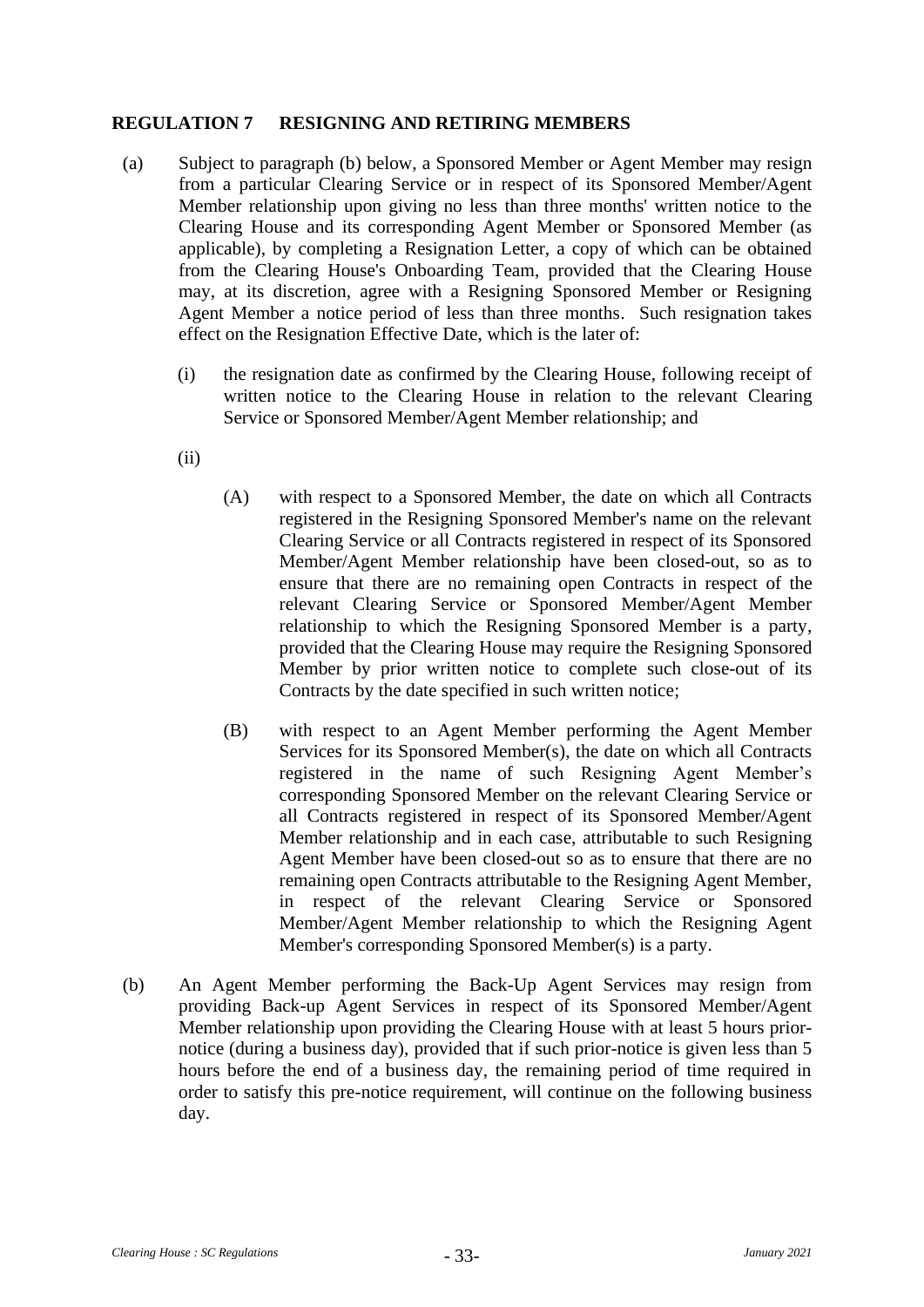Such resignation shall take effect on the Resignation Effective Date, which for the purposes of this paragraph will be the business day on which the 5 hour prior-notice requirement is satisfied.

- (c) Where an Agent Member has delivered a Resignation Letter to the Clearing House under paragraphs [\(a\)](#page-36-1) to [\(b\)](#page-36-0) above, the Clearing House will not: (i) accept any new Contracts for the account of any Sponsored Member of such Resigning Agent Member and attributable to such Resigning Agent Member (where such resignation is in respect of a particular Clearing Service): or (ii) accept any new Contracts for the account of a Sponsored Member of such Resigning Agent Member and attributable to such Resigning Agent Member (where such resignation is in respect of a specific Sponsored Member/Agent Member relationship), other than Contracts which facilitate the reduction of the relevant Sponsored Member's risk with the Clearing House.
- (d) Upon the Clearing House being satisfied that the Resigning Sponsored Member or Resigning Agent Member is not a Defaulter or an Affected Agent Member (as applicable), and that all obligations of the Resigning Agent Member or Sponsored Member to which the relevant Collateral is capable of being applied in accordance with the SC Rulebook have been irrevocably paid or discharged in full and that no such obligations are capable of arising, the Clearing House shall return or release any Collateral provided to the Clearing House for the purpose of collateralizing the Resigning Sponsored Member or Resigning Agent Member's obligations (as applicable) in respect of the relevant Clearing Service or Sponsored Member/Agent Member relationship.
- (e) Provided a Resigning Sponsored Member who is resigning from a particular Clearing Service or from a particular Agent Member is not a Defaulter, such Resigning Sponsored Member's corresponding Agent Member shall be liable in respect of Aggregate Excess Losses relating to any Default which arises in the relevant Clearing Service prior to the relevant Resignation Effective Date. In such circumstances, and as further provided in the Default Rules, the Agent Member may be required to maintain some or all of its Contribution in connection with that Clearing Service until after the completion of the default management process related to the relevant Default, notwithstanding that the relevant Resignation Effective Date might occur prior to such time.
- (f) A Resigning Agent Member other than an Affected Agent Member who is resigning from a particular Clearing Service or from a particular Sponsored Member shall be liable in respect of Aggregate Excess Losses relating to any Default which arises in the relevant Clearing Service or Sponsored Member/Agent Member relationship prior to the relevant Resignation Effective Date. In such circumstances, and as further provided in the Default Rules, the Resigning Agent Member shall be liable in respect of Aggregate Excess Losses relating to Contributions that such Resigning Agent Member has made to the default funds of their Sponsored Members who are not Defaulters.
- (g) A Sponsored Member and an Agent Member must at all times be approved as a Sponsored Member or an Agent Member in respect of at least one Clearing Service, and a Sponsored Member or Agent Member may not utilize the resignation process set out above so as to resign from all (or all remaining) Clearing Services in respect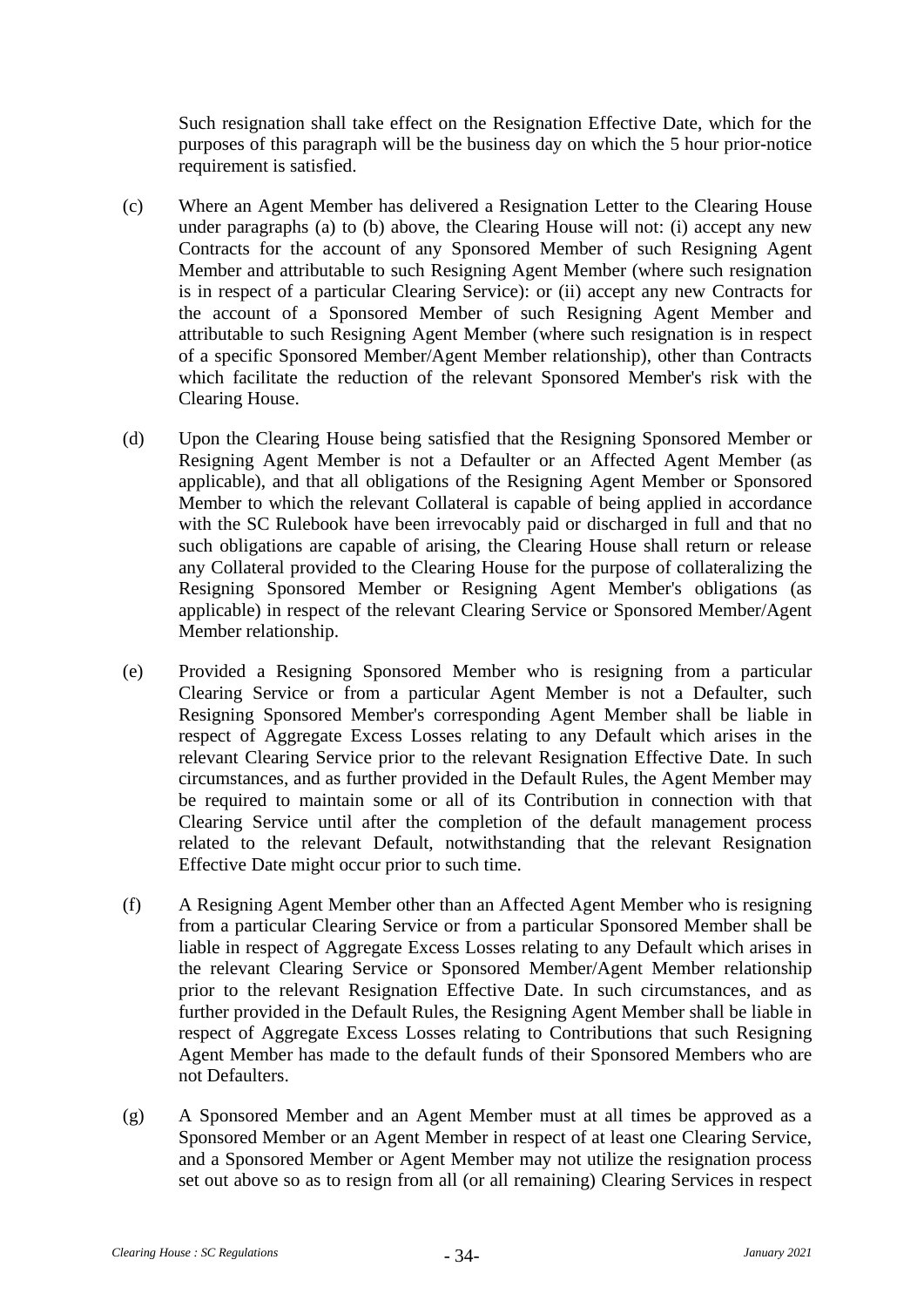of which it is a Sponsored Member or Agent Member. Where a Sponsored Member or Agent Member wishes to cease being a Sponsored Member or Agent Member in respect of all (or all remaining) Clearing Services, the retirement process set out in paragraphs [\(h\)](#page-38-0) to [\(l\)](#page-39-0) below should be used.

- <span id="page-38-0"></span>(h) A Sponsored Member or Agent Member may, in accordance with the Sponsored Membership Agreement or Agent Membership Agreement (as applicable) and as further described in the SC Procedures, retire from Sponsored Member or Agent Member status altogether upon giving no less than three months' written notice to the Clearing House, provided that the Clearing House may, at its discretion, agree with a Retiring Sponsored Member or Retiring Agent Member a notice period of less than three months. Retirement takes effect on the Retirement Effective Date, which is the later of:
	- (i) the retirement date as confirmed by the Clearing House following receipt of written notice to the Clearing House; and
	- (ii)
- (A) with respect to a Sponsored Member, the date on which all Contracts registered in the Retiring Sponsored Member's name have been closedout, so as to ensure that there are no remaining open Contracts to which the Retiring Sponsored Member is a party, provided that the Clearing House may require the Retiring Sponsored Member by prior written notice to complete a close-out of its Contracts by the date specified in such written notice;
- (B) with respect to an Agent Member performing the Agent Member Services, the date on which all Contracts registered in the name of the such Retiring Agent Member's corresponding Sponsored Member(s) and attributable to such Retiring Agent Member have been closed-out, so as to ensure that there are no remaining open Contracts to which such Retiring Agent Member's corresponding Sponsored Member(s) are party.
- (i) Where an Agent Member has delivered a written notice to the Clearing House under paragraph [\(h\)](#page-38-0) above, the Clearing House will not accept any new Contracts for the account of any Sponsored Member of such Retiring Agent Member other than Contracts which facilitate the reduction of the relevant Sponsored Member's risk with the Clearing House.
- (j) Upon the Clearing House being satisfied that the Retiring Sponsored Member or Retiring Agent Member is not a Defaulter or an Affected Agent Member, and that all obligations of the Retiring Sponsored Member or Retiring Agent Member (as applicable) to which the relevant Collateral is capable of being applied in accordance with the SC Rulebook have been irrevocably paid or discharged in full and that no such obligations are capable of arising, the Clearing House shall return or release any Collateral provided to the Clearing House for the purpose of collateralizing the Retiring Sponsored Member or Retiring Agent Member's obligations.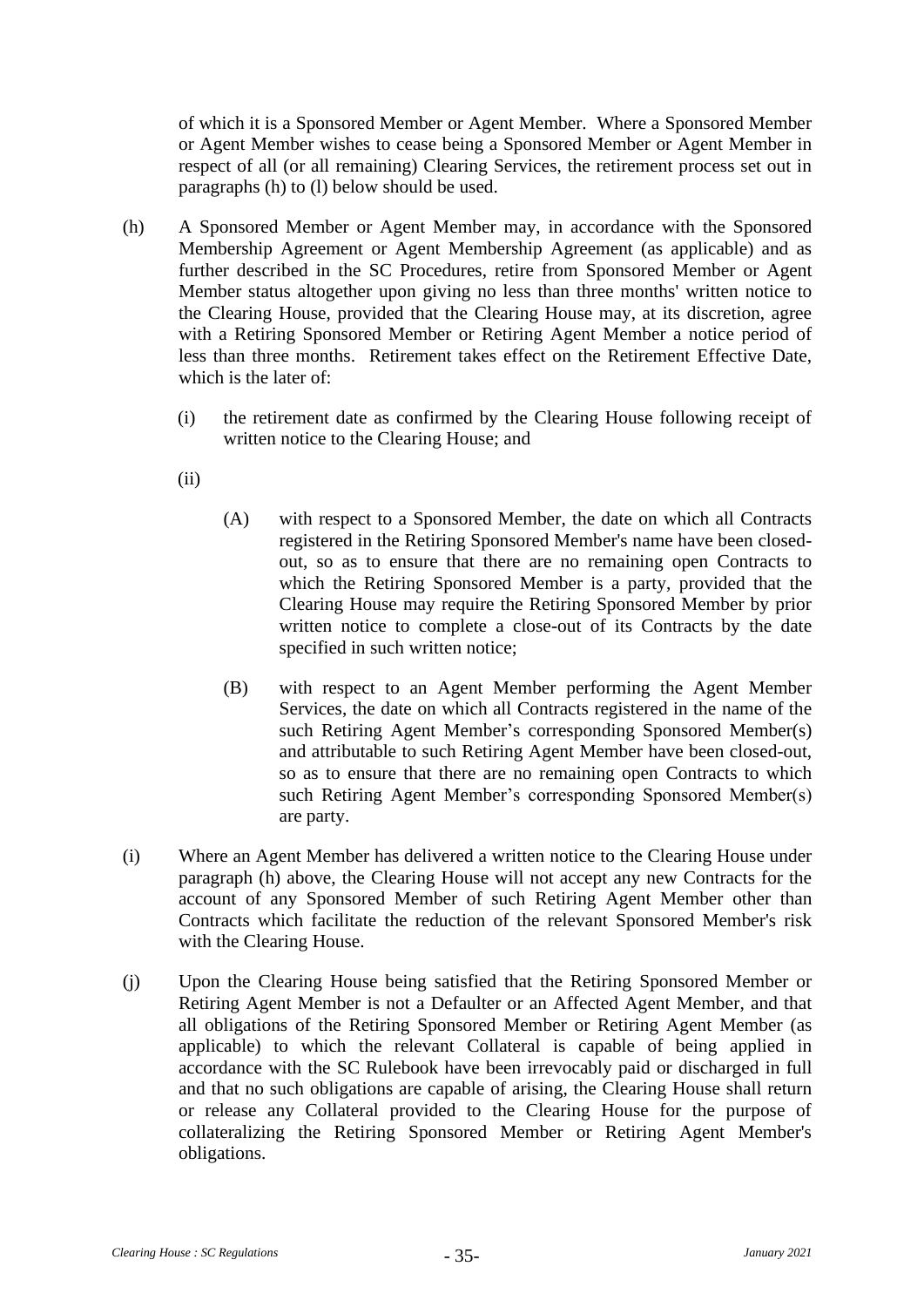- (k) Provided a Retiring Sponsored Member is not a Defaulter, such Retiring Sponsored Member's Agent Member shall be liable in respect of Aggregate Excess Losses relating to any Default which arises prior to the relevant Retirement Effective Date. In such circumstances, and as further provided in the Default Rules, the Agent Member may be required to maintain some or all of its Contribution until after the completion of the default management process related to the relevant Default, notwithstanding that the Retirement Effective Date might occur prior to such time.
- <span id="page-39-0"></span>(l) A Retiring Agent Member other than an Affected Agent Member shall be liable in respect of Aggregate Excess Losses relating to any Default which arises in the relevant Clearing Service prior to the relevant Resignation Effective Date. In such circumstances, and as further provided in the Default Rules, the Retiring Agent Member shall be liable in respect of Aggregate Excess Losses relating to Contributions that such Retiring Agent Member has made to the default funds of their Sponsored Members who are not Defaulters.
- <span id="page-39-1"></span>(m) Sponsored Members and Agent Members should contact the Clearing House for further details on how to retire from Sponsored Member or Agent Member status or how to resign from a particular Clearing Service.
- (n) The Clearing House may also, by giving no less than three months' written notice, require a Sponsored Member or Agent Member to retire from Sponsored Member or Agent Member status or to resign from one or more specific Clearing Services. Following the service of such a notice, the relevant Sponsored Member or Agent Member will become a Retiring Sponsored Member or Retiring Agent Member or a Resigning Sponsored Member or Resigning Agent Member (as the case may be) and such Retiring Sponsored Member or Resigning Sponsored Member (as applicable), will be required to close-out all Contracts registered in its name or all Contracts registered in its name in connection with the specified Clearing Service or Clearing Services, respectively, by the date specified in the relevant notice.
- (o) On the occurrence of an Agent Close-out Event, the Clearing House may require an Affected Agent Member to retire from Agent Member status or to resign from one or more specific Clearing Services. Such retirement or resignation shall become effective upon the latter of: (i) completion of the relevant Agent Close-out MP in accordance with SC [Regulation 9;](#page-42-0) and (ii) when the conditions in paragraphs [\(a\)](#page-36-1) to [\(m\)](#page-39-1) above (as applicable) have been satisfied.
- (p) The arrangements for a Sponsored Member who is a Defaulter to resign from a particular Clearing Service or retire from Sponsored Member status and for the return or release of the cover and the Contributions provided by such Defaulter's Agent Member to the Clearing House are as set out in the Default Rules, including, in particular, Rules 15 and 25 of the Default Rules.
- (q) An Agent Member may subject to the provisions of this paragraph, upon immediate notice to the Clearing House, resign its position as an Agent Member in respect of Payment Services provided to a Sponsored Member (such Agent Member shall hereafter be deemed to be a "**Resigning (Payment Services) Agent Member**" and such resignation shall be deemed a "**Paying Agent Resignation**"), provided such Resigning (Payment Services) Agent Member: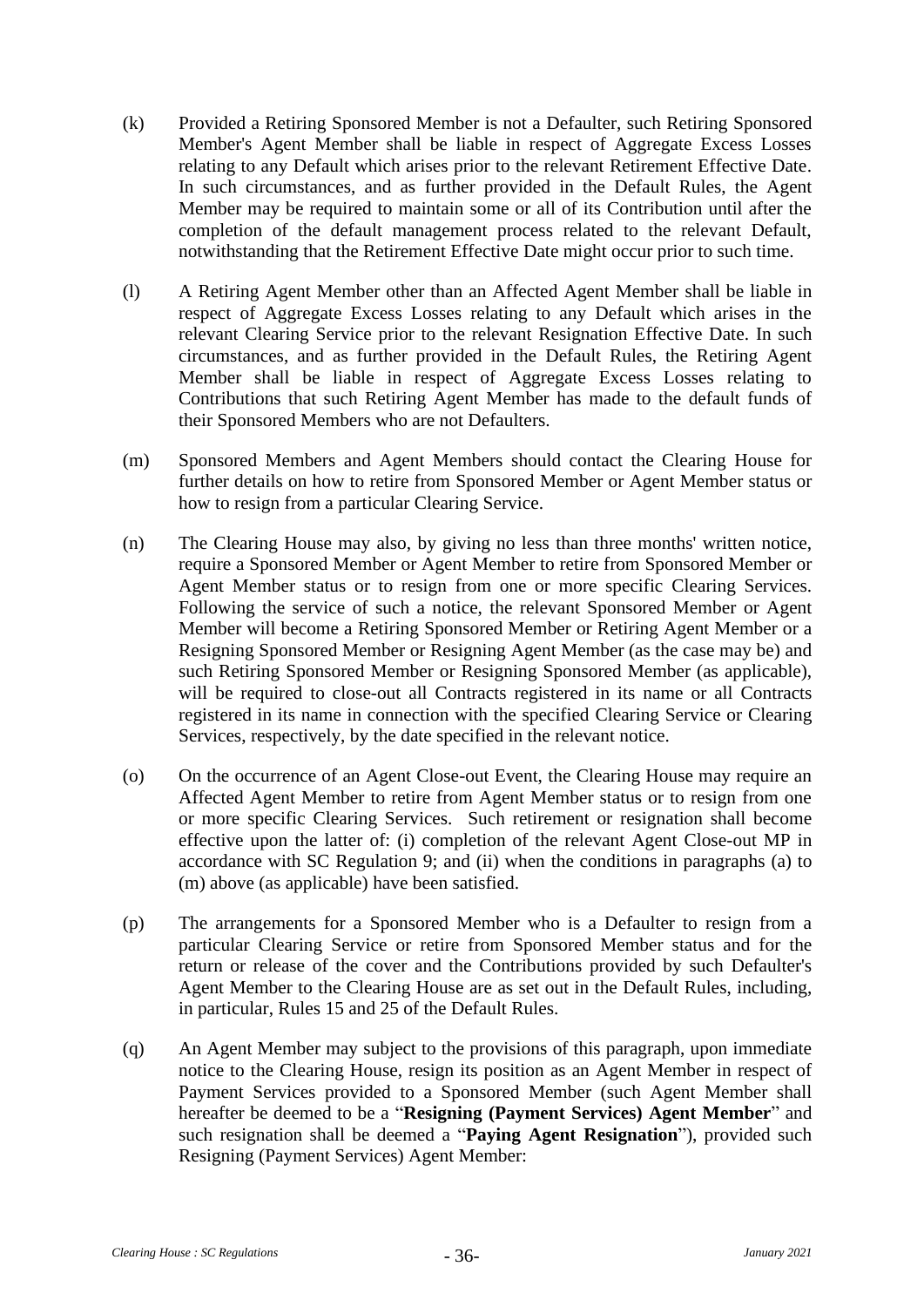- <span id="page-40-0"></span>(A) provides the Clearing House with at least 5 hours prior-notice (during a business day) regarding such Paying Agent Resignation; provided that if such prior-notice is given less than 5 hours before the end of a business day, the remaining period of time required in order to satisfy this pre-notice requirement, will continue on the following business day ("**Pre-Notification of Paying Agent Resignation**"); and
- (B) provides the Clearing House with a Payment Services Default Notice in a form satisfactory to the Clearing House in respect of its corresponding Affected (Payment Services) Sponsored Member; and
- (C) provides the Clearing House with a Payment Services Resignation Notice in a form satisfactory to the Clearing House in respect such Affected (Payment Services) Sponsored Member, detailing the reasons for its Paying Agent Resignation.

A Resigning (Payment Services) Agent Member's Paying Agent Resignation in accordance with this paragraph shall take effect from receipt by the Clearing House of both the Payment Services Default Notice and the Payment Services Resignation Notice, provided that the 5 hours prior-notice requirement referred to in paragraph [\(A\)](#page-40-0) above is satisfied (the "**Paying Agent Resignation Effective Time**").

- (r) Following receipt of a Pre-Notification of Paying Agent Resignation, the Clearing House shall be entitled to apply the Agent Buffer (as sized by the Clearing House as at the Paying Agent Resignation Effective Time) in respect of margin required by the Clearing House for the account of an Affected (Payment Services) Sponsored Member.
- <span id="page-40-1"></span>(s) In the event of a Paying Agent Resignation, the Affected (Payment Services) Sponsored Member must invoke, in accordance with Section 2.8.8 of the SC Procedures, the provision of Back-up Paying Agent Services either itself or via its Back-up Paying Agent, which will take immediate effect on receipt by the Clearing House of notification by both the Affected (Payment Services) Sponsored Member and the Back-up Paying Agent.
- <span id="page-40-2"></span>(t) Any margin obligations that arise following an Agent Member's Paying Agent Resignation will be allocated and discharged in accordance with the SC Procedures.
- (u) In the event that an Affected (Payment Services) Sponsored Member does not invoke the provision of Back-up Paying Agent Services, in accordance with paragraph [\(s\)](#page-40-1) above, the Clearing House will be entitled in its sole discretion to deem such Sponsored Member a Defaulting Sponsored Member in accordance with these SC Regulations.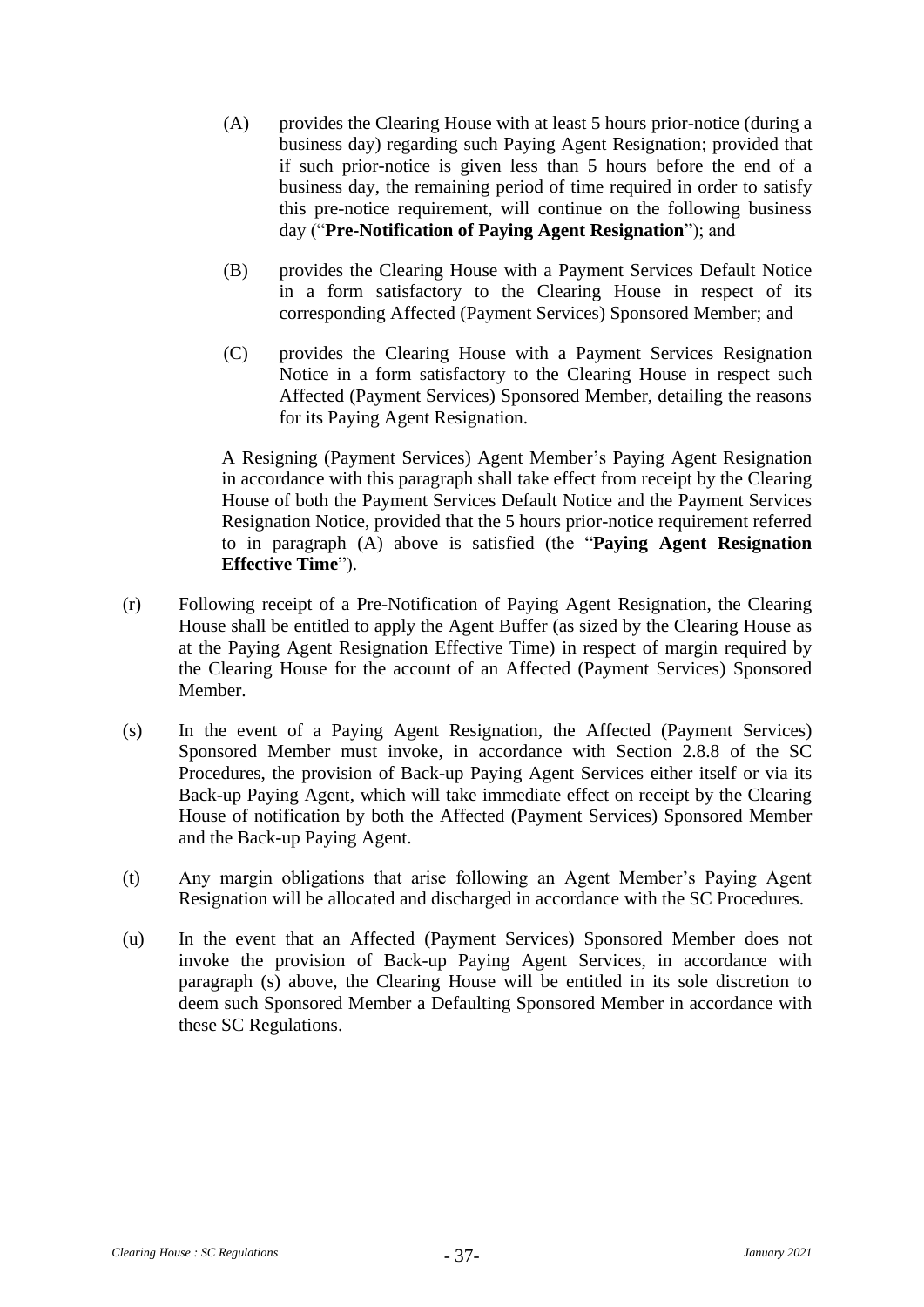## <span id="page-41-0"></span>**REGULATION 8 CLEARING SERVICE WITHDRAWAL**

- <span id="page-41-1"></span>(a) If at any time the Clearing House decides to withdraw part or the whole of a Clearing Service it shall give not less than six months' notice to all Sponsored Members and Agent Members participating in that Clearing Service (for the purposes of this SC [Regulation 8,](#page-41-0) the "**affected Members**") of the date on which the service will be withdrawn (the "**Relevant Withdrawal Date**"). The accidental omission by the Clearing House to give notice under this SC [Regulation 8](#page-41-0) to, or the non-receipt of notice under this SC [Regulation 8](#page-41-0) by, one or more affected Members or Agent Members shall not invalidate the Relevant Withdrawal Date. Where only a part of a Clearing Service is being withdrawn, notice need only be given to those Sponsored Members or Agent Members authorised or approved to participate in that part of the relevant Clearing Service. If the Clearing House becomes aware that it has omitted to give notice under this SC [Regulation 8](#page-41-0) to any affected Member prior to the Relevant Withdrawal Date, it will immediately notify the affected Member of the Relevant Withdrawal Date in accordance with the applicable notice provisions.
- (b) Without prejudice to its rights under the Default Rules, any notice given under paragraph [\(a\)](#page-41-1) above shall specify the nature of the service which the Clearing House will provide until the Relevant Withdrawal Date. Unless otherwise specified in the notice, and without prejudice to its rights under the Default Rules, the Clearing House will not, other than pursuant to action under the Default Rules, register a Contract in respect of the relevant Clearing Service, other than a closing-out contract, after notice to withdraw the service has been given under paragraph [\(a\)](#page-41-1) above.
- (c) If at the Relevant Withdrawal Date an affected Member (that is a Sponsored Member) has not closed-out all open Contracts in respect of the relevant Clearing Service registered in its name or, in the case of an affected Member (that is an Agent Member), registered in the name of its corresponding Sponsored Member, the Clearing House shall at its sole discretion, be entitled to:
	- (i) liquidate any or all of such Contracts and require such contracts to be cash settled at a price determined by the Clearing House; and/or
	- (ii) postpone the Relevant Withdrawal Date until such time as the Clearing House determines.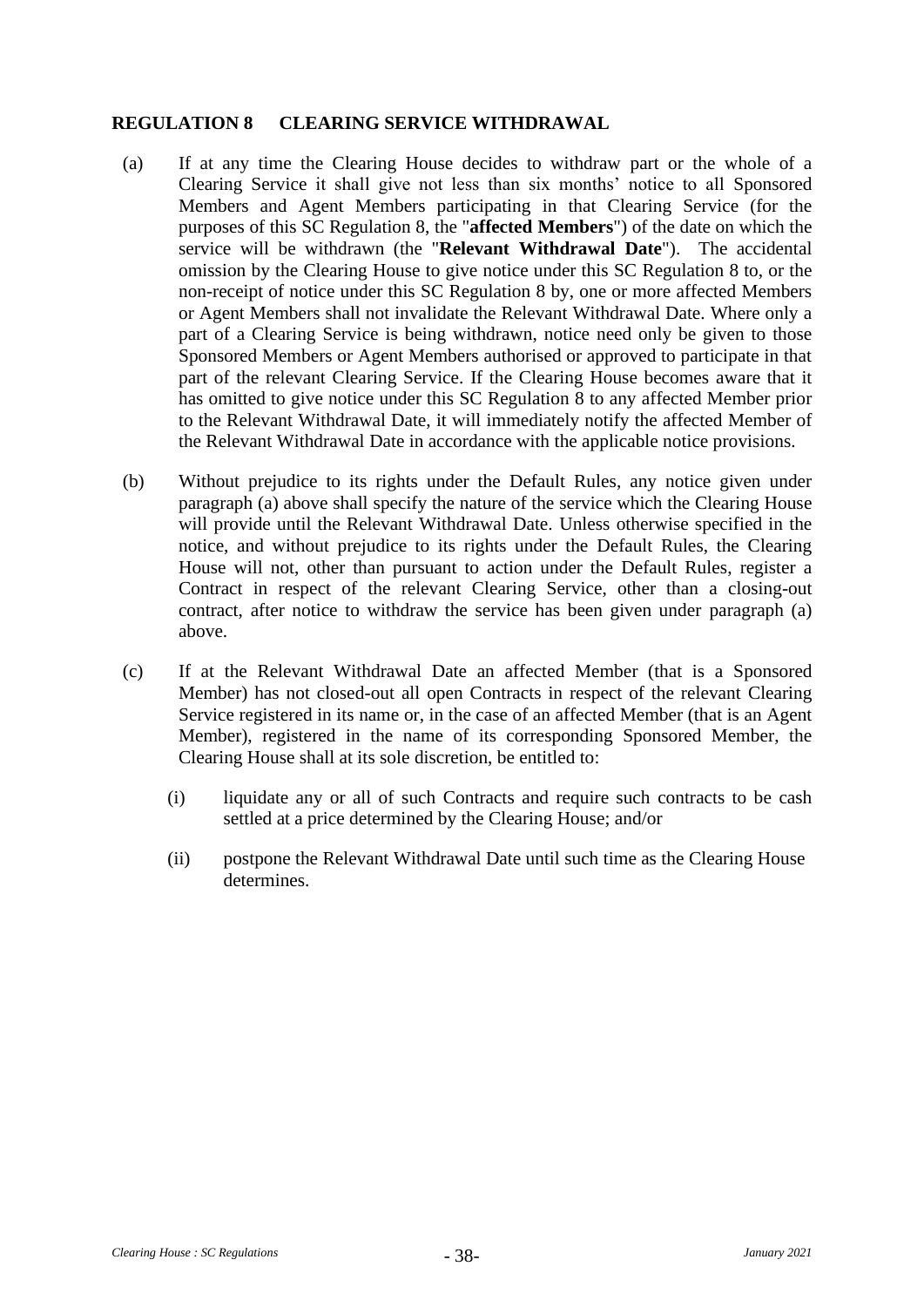## <span id="page-42-0"></span>**REGULATION 9 AGENT MEMBER CLOSE-OUT**

#### (a) **Scope and Interpretation**

The Clearing House has established an Agent Close-out MP which will apply in determining whether an Agent Close-out Event has occurred, and the close-out management process that will apply to Contracts on the occurrence of an Agent Close-out Event and in respect of which, for the avoidance of doubt, the Clearing House will have no recourse to the process of invoicing-back. The fundamental principles of the Agent Close-out MP are elaborated to the fullest extent possible in this SC [Regulation 9.](#page-42-0) Where exhaustive detail cannot be laid out in the provisions of this SC [Regulation 9,](#page-42-0) the Agent Close-out MP will be undertaken on the basis of the principles contained herein.

The Clearing House has an obligation to ensure the on-going integrity of the services made available to Sponsored Members and Agent Members. Each Sponsored Member and each Agent Member to whom this SC Regulation 9 applies shall take all steps and execute all documents necessary or required by the Clearing House to comply with its obligations arising out of this SC Regulation 9.

The provisions of this Regulation 9 are at all times and for all purposes without prejudice to the rights of the Clearing House under the Default Rules.

#### <span id="page-42-1"></span>(b) **Agent Member Close-out**

In the event of an Agent Member appearing to the Clearing House to be unable, or to be likely to become unable, to meet its obligations in respect of one or more Contracts attributed to such Agent Member, the Clearing House may take the steps listed in paragraph [\(f\)](#page-45-0) below, it deems appropriate in the circumstances:

- (i) to discharge all of the Agent Member's rights and liabilities under or in connection with all Contracts of its Sponsored Members, that are attributed to that Agent Member; and
- (ii) to complete the process set out in paragraph [\(f\)](#page-45-0) below.

#### (c) **Agent Close-out Triggers**

Without prejudice to the generality of paragraph [\(b\)](#page-42-1) above, the Clearing House may take any or all of the events under sub-paragraphs [\(i\)](#page-42-2) to [\(xvii\)](#page-43-0) below, to show that an Agent Member is or is likely to become unable to meet its obligations in respect of one or more Contracts attributed to it:

- <span id="page-42-2"></span>(i) the Agent Member fails duly to perform its obligations under or is otherwise in breach of the SC Regulations, the SC Procedures, or any of the terms of any agreement, understanding or arrangement with the Clearing House;
- (ii) the Agent Member is in breach of the terms of membership of, or is declared to be in default by, or is suspended or expelled from membership of, any recognised, designated or overseas investment exchange or clearing house;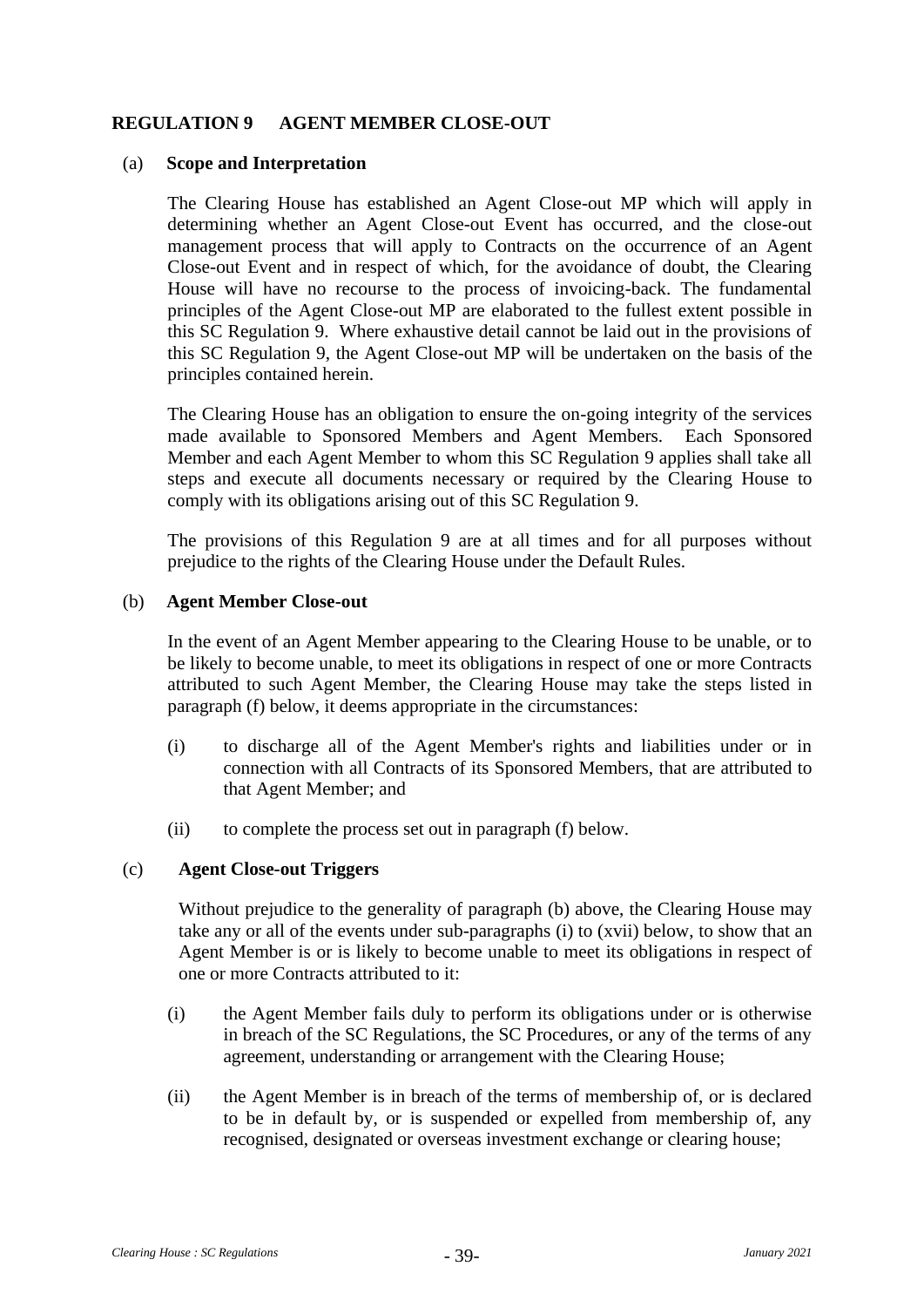- (iii) the Agent Member is in breach of the rules of any recognised, designated or overseas investment exchange or clearing house;
- (iv) the Agent Member is in breach of the terms of membership of, or is refused an application for or is suspended or expelled from membership of, a Regulatory Body or is in breach of the rules of a Regulatory Body to which it is subject or its authorisation by a Regulatory Body is suspended or withdrawn;
- (v) a Regulatory Body takes or threatens to take action against or in respect of the Agent Member under any statutory provision or process of law;
- (vi) the Agent Member is in default in the payment of any sum whatsoever due and payable to the Clearing House;
- (vii) the Agent Member fails to pay any sum due and payable, or is otherwise in default under the terms of any agreement or threatens to suspend payment or to default under the terms of any agreement;
- (viii) the Agent Member fails to transfer, when called by the Clearing House, Collateral to maintain the Agent Buffer, any Contributions and any Agent Resource Contribution or is in default in the payment of any such Agent Buffer, any Contributions and Agent Resource Contribution;
- (ix) in respect of the Agent Member, a bankruptcy petition is presented or a bankruptcy order is made or a voluntary arrangement is approved;
- (x) in respect of the Agent Member, a receiver, manager or administrative receiver is appointed or a composition or scheme of arrangement is approved by the court;
- (xi) an assignment or composition is made by the Agent Member for the benefit of creditors or any of them;
- (xii) a petition is presented for the winding up of the Agent Member;
- (xiii) an order is made for the winding up of the Agent Member, or a resolution is passed for the winding up of the Agent Member (save for the purpose of its amalgamation or reconstruction);
- (xiv) in respect of the Agent Member, a petition is presented or an order made for the appointment of an administrator;
- (xv) the Agent Member, being a partnership, is dissolved, or being a registered company, is dissolved or suffers its name to be struck off the register of companies;
- (xvi) any step analogous to those mentioned in the sub-paragraphs above is taken in respect of the Agent Member in any jurisdiction; or
- <span id="page-43-0"></span>(xvii) any distress, execution or other process is levied or enforced or served upon or against any property of the Agent Member.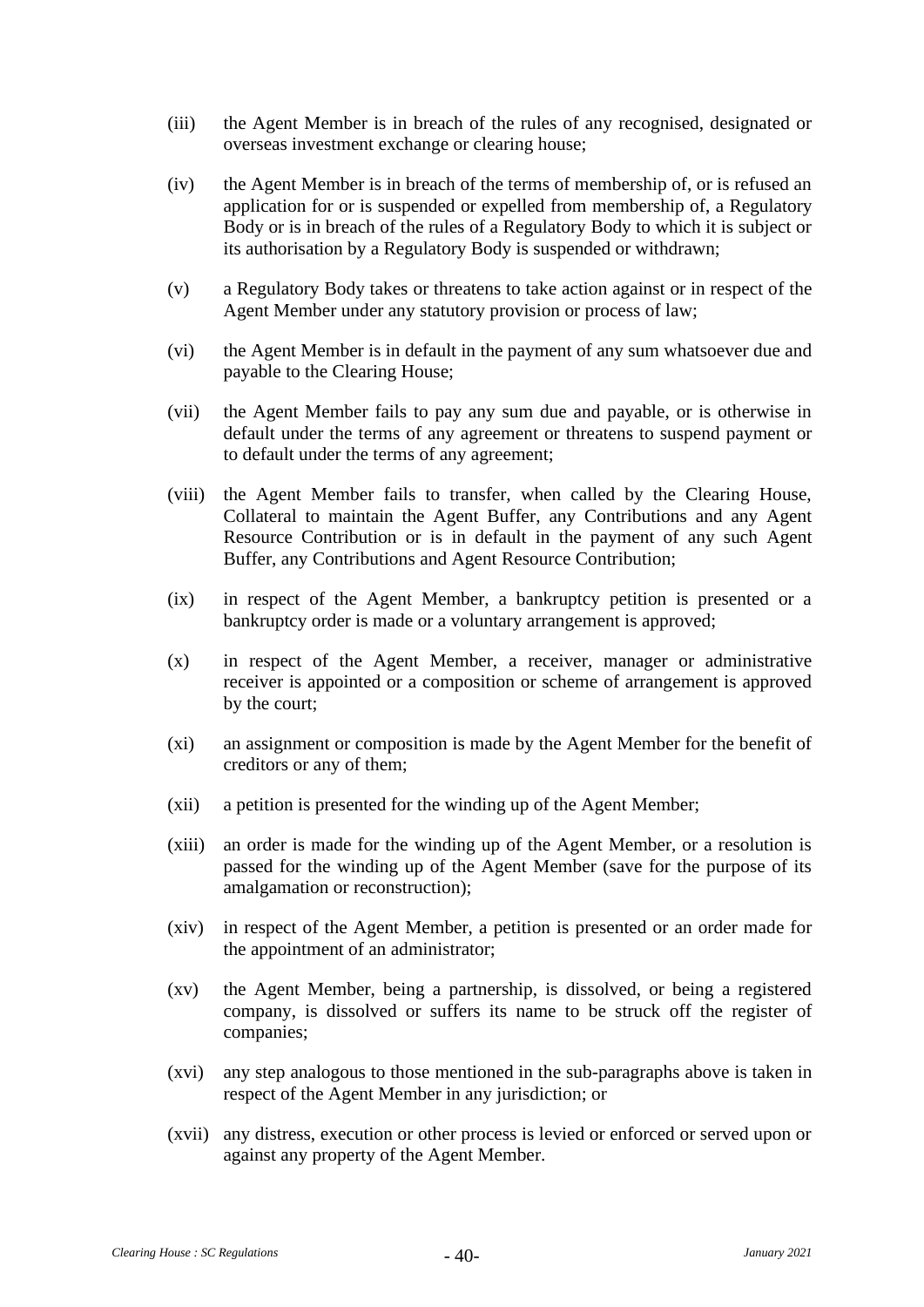## (d) **Determination of Agent Close-out Event**

On or as soon as practicable after the Clearing House has elected to take any of the steps listed in paragraph [\(f\)](#page-45-0) below in relation to an Agent Member, the Clearing House:

- (i) shall suspend the Affected Agent Member's ability to affirm the registration of any Contracts for any of its Sponsored Members;
- (ii) shall send an Agent Close-out Notice to each Affected Sponsored Member and the relevant potential Replacement Services Provider (as defined in paragraph [\(e\)\(ii\)](#page-45-1) below) and publish a copy of such Agent Close-out Notice on its website
- (iii) shall specify the expiration time of the Affected Portfolio Acceptance Window with respect to the Agent Close-out Event by which Acceptance Notifications (as defined below) must be received;
- (iv) shall determine the SM/AM Current Collateral Balance of each SM/AM Account associated with the Affected Agent Member; and
- (v) shall send details of the Affected Portfolio and SM/AM Current Collateral Balance (the "**Default AM Portfolio Information**") of each Affected Sponsored Member to such Sponsored Member and its relevant potential Replacement Services Providers;
- (vi) may isolate all resources of the Affected Agent Member (including any Agent Buffer, Agent Resource Contributions and Contributions) and of its Affected Sponsored Members (including any margin) in respect of the Affected Portfolios until: (i) the maturity of the Contracts comprised in the relevant Affected Portfolios; or (ii) a Replacement Services Provider has been elected; or (iii) for as long as the Clearing House deems necessary; and
- (vii) may apply any available Agent Buffer to meet in full or in part any unpaid liabilities in respect of the SM/AM Accounts of an Affected Sponsored Member associated with the Affected Agent Member and to satisfy any liabilities of an Affected Sponsored Member to the Clearing House.

#### <span id="page-44-0"></span>(e) **Appointment of Replacement Services Provider**

On receipt of the Default AM Portfolio Information, the relevant Replacement Services Provider may, prior to the expiry of the Affected Portfolio Acceptance Window send a notification in writing (including by facsimile and e-mail) to the Clearing House (an **"Acceptance Notification"**), confirming that:

(i) where the Affected Sponsored Member has specified another Agent Member to be appointed to perform the Back-up Agent Services in the case of an Agent Close-out Event, such Non-Affected Agent Member agrees to perform the Back-up Agent Services with respect to the Affected Portfolios of the Affected Sponsored Member (the **"Back-up Agent Services Provider"**); or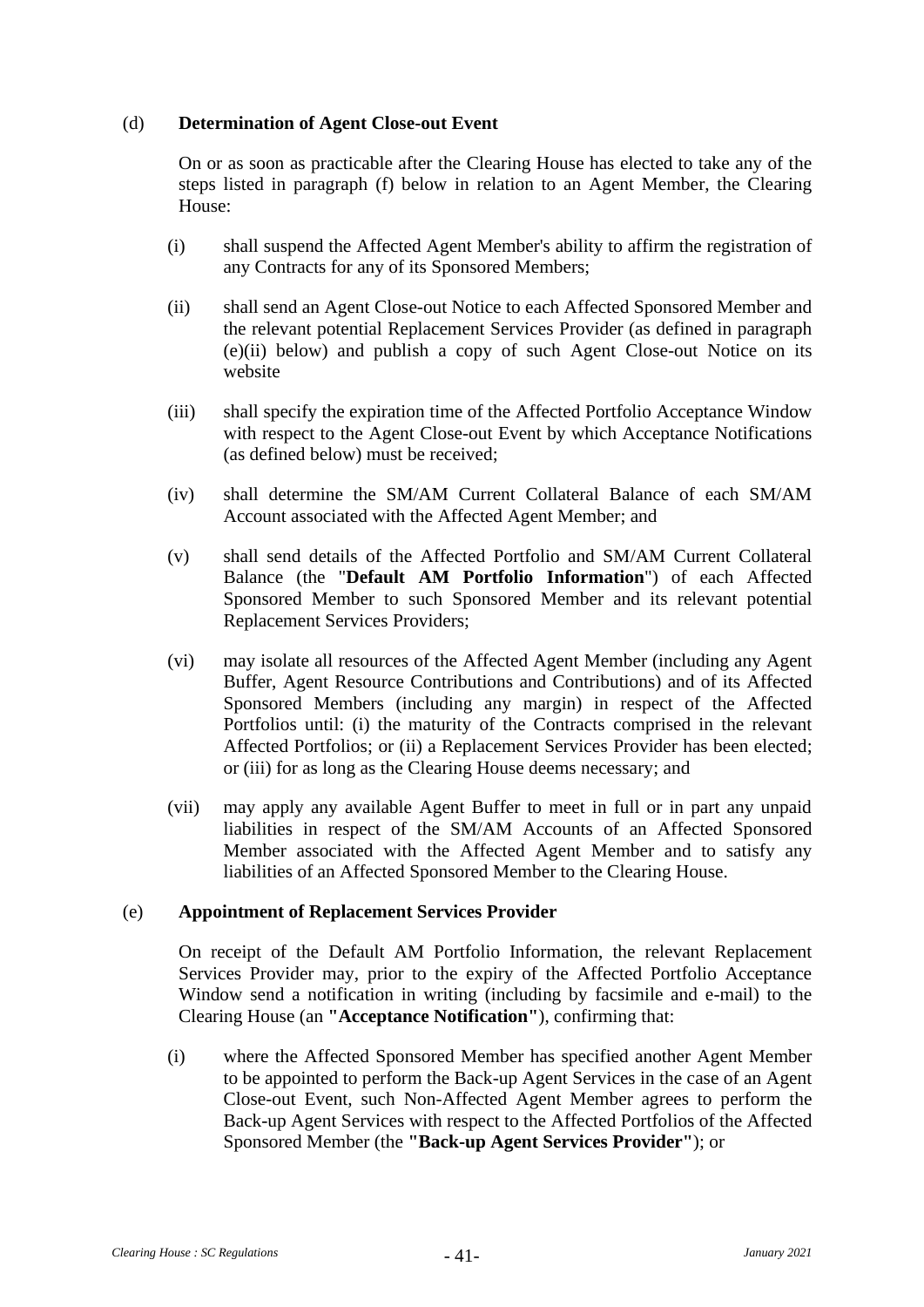<span id="page-45-1"></span>(ii) where the Affected Sponsored Member has specified itself to be appointed to perform the Back-up Agent Services in the case of an Agent Close-out Event, it agrees to perform its own Back-up Agent Services with respect to its Affected Portfolios (the **"Affected SM BAS Provider"**, and each of the Back-up Agent Services Provider and Affected SM BAS Provider, a **"Replacement Services Provider"**).

## <span id="page-45-0"></span>(f) **Clearing House Steps**

- (i) where the Clearing House has received an Acceptance Notification prior to the expiry of the Affected Portfolio Acceptance Window pursuant to paragraph [\(e\)](#page-44-0) above, confirming the appointment of a Replacement Services Provider, the Clearing House shall update the payment and account details in respect of each Affected Sponsored Member to include the payment and account details of the relevant Replacement Services Provider and during the Agent Close-out MP Window:
	- (A) the Clearing House:
		- (A) may call from the Replacement Services Provider any margin required in respect of any shortfall relating to the relevant Affected Sponsored Member's Contracts;
		- (B) may, in its sole discretion, require that the relevant Affected Sponsored Member undertake risk-reducing trades, in order to close-out or offset the Affected Portfolios;
		- (C) will not accept trades from the Affected Sponsored Member which the Clearing House deems risk-increasing; and
		- (D) may take any other step calculated by the Clearing House to complete the Agent Close-out MP, including the steps set out at paragraph [\(f\)](#page-45-0)[\(ii\)](#page-45-2) below; and
	- (B) the Replacement Services Provider:
		- (A) will perform the Back-up Agent Services with respect to the Affected Portfolios, in accordance with Regulation 6; and
		- (B) may take such steps as may be permitted to preserve as far as possible the position of any Affected Sponsored Member.
- <span id="page-45-2"></span>(ii) during the Agent Close-out MP Window the Clearing House may take any of the following steps with respect to the Affected Portfolios (including in the case where the Clearing House has not received an Acceptance Notification prior to the expiry of the Affected Portfolio Acceptance Window):
	- (A) to apply any available Agent Buffer to meet in full or in part any unpaid liabilities in respect of the SM/AM Accounts of an Affected Sponsored Member associated with the Affected Agent Member and to satisfy any liabilities of an Affected Sponsored Member to the Clearing House;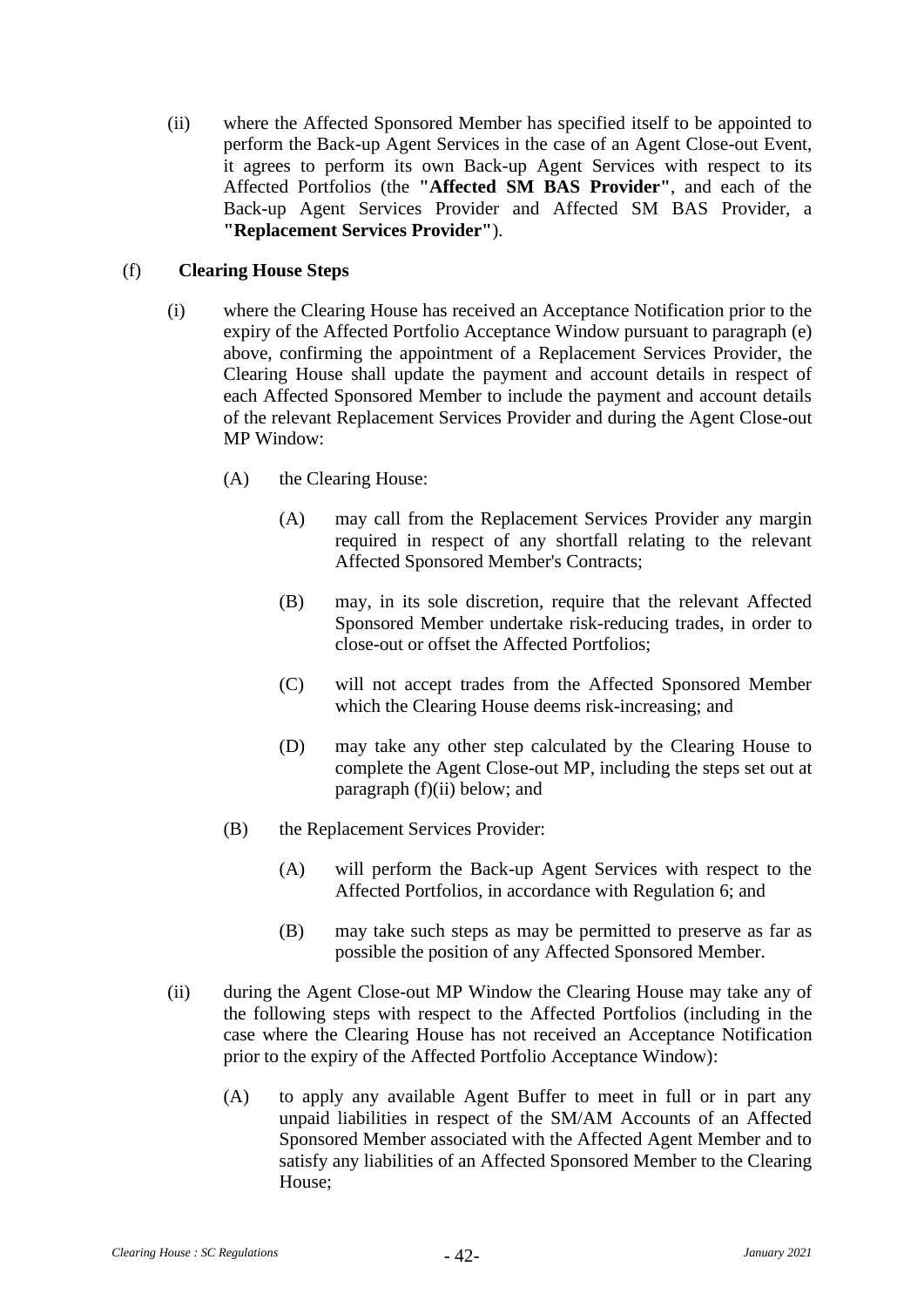- (B) to apply any Agent Resource Contribution in accordance with Rule 19 of the Default Rules;
- (C) in respect of Affected Contracts attributed to the Affected Agent Member, to charge to its account the amount (or, if the amount is not finally known, the estimated amount) of any expenses incurred by the Clearing House with regard to or in consequence of the circumstances mentioned in paragraph [\(b\)](#page-42-1) above or the steps which are or may be taken under this paragraph and any expenses incurred with regard thereto;
- (D) call from the Replacement Services Provider additional margin in an amount determined by the Clearing House;
- (E) any other step calculated by the Clearing House to complete the Agent Close-out MP; and
- (F) to obtain such advice or assistance, whether legal or otherwise, as the Clearing House may deem necessary and at the expense of the Affected Agent Member, as applicable, for any matter arising out of or in connection with the default,

provided that, following the expiry of the Agent Close-out MP Window, the Clearing House may:

- (A) exercise its rights under the Default Rules, including its right to issue a Default Notice with respect to the Affected Sponsored Member where the Agent Close-out MP has not been completed;
- (B) continue at its sole discretion to take any actions it deems necessary to mitigate the exposures of the Affected Portfolios;
- (C) call from the Replacement Services Provider additional margin in an amount determined by the Clearing House.
- (iii) where the Clearing House has not received an Acceptance Notification prior to the expiry of the Affected Portfolio Acceptance Window, and the Affected Sponsored Member has not specified itself to be appointed to perform the Back-up Agent Services, all margin obligations that have arisen following the issuance of an Agent Close-out Notice will be discharged by the Affected Sponsored Member who will be required to discharge its margin obligations via its contingency payment arrangements (which are more particularly described in the SC Procedures).

#### (g) **Determination of Amount Payable**

Upon the determination of the outstanding rights and liabilities of the Affected Agent Member, in respect of all Affected Contracts attributed to it in accordance with paragraph [\(f\)](#page-45-0) above, the following Agent Close-out MP shall be completed by the Clearing House in order to determine any net amounts which remain payable between the Affected Agent Member and the Clearing House, in respect of each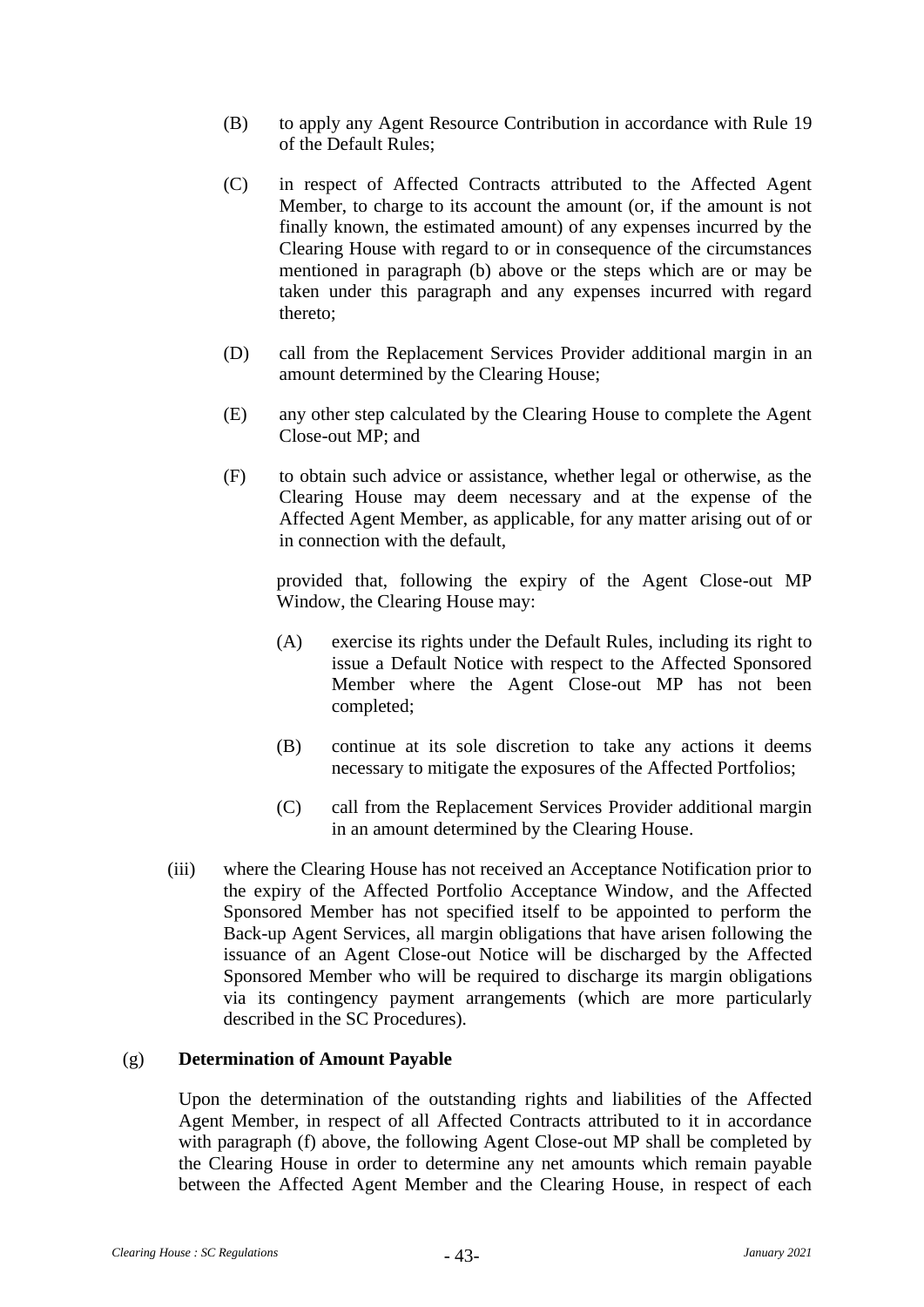SM/AM Account of such Affected Agent Member's corresponding Affected Sponsored Members:

- (i) there shall be brought into account all Contributions, Agent Buffer, Agent Resource Contributions and any Allocated Loss amounts (as applicable), payable by or to the Affected Agent Member;
- (ii) the sums so payable shall be aggregated or set off so as to produce a net sum with respect to each of the following accounts related to the Affected Agent Member: (i) each SM/AM Account; (ii) its Agent Buffer Account; and (iii) its ARC Account; and
- (iii) where there is inadequate Collateral (on an SM/AM Account) to satisfy an Affected Sponsored Member's margin obligations to the Clearing House, the Clearing House shall have the sole discretion with respect to the allocation of any available Agent Buffer of the Affected Agent Member to satisfy the margin obligations of the Affected Sponsored Member under Affected Contracts. In addition, upon termination or maturity of Affected Contracts with a related Sponsored Member, a net sum shall be calculated in respect of such SM/AM Account and with regards to any amount due to the Clearing House from such Sponsored Member in respect of net sums attributable to such SM/AM Account where there is inadequate Collateral (on a sub-account by sub-account basis) to fully set off such amount payable, the Clearing House shall have sole discretion with respect to the allocation of any available Agent Buffer of the relevant Affected Agent Member in setting off any such amounts payable to the Clearing House. In addition, amounts on the ARC Account can be set-off against liabilities of the Affected Agent Member with respect to the relevant Affected Sponsored Member and any excess returned to the Affected Agent Member, provided that such amounts are not required with respect to any default management process that is ongoing at the time.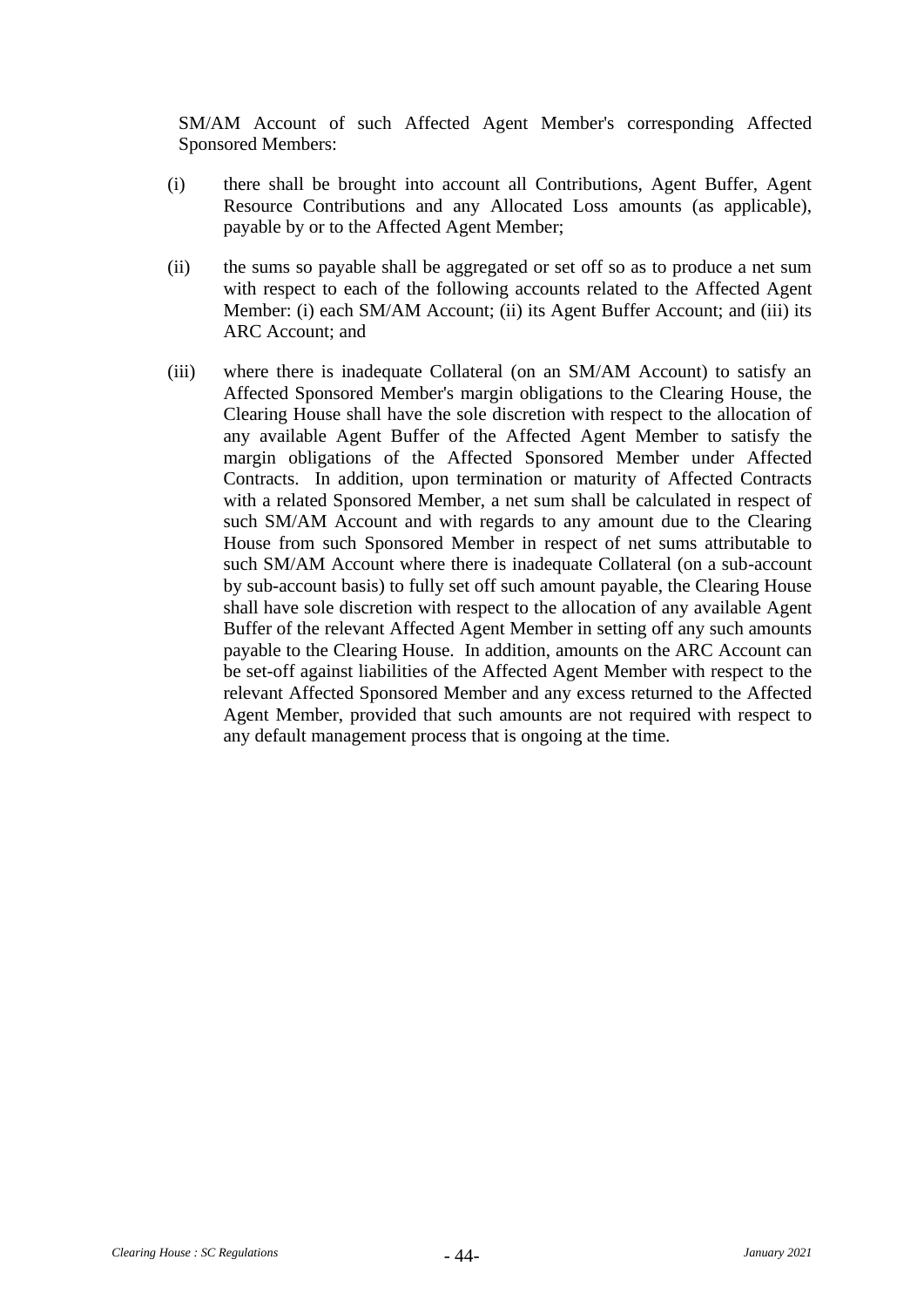#### **CHAPTER III** – **ACCOUNTS**

#### **REGULATION 10 ACCOUNTS**

- (a) Accounts shall be opened between each Sponsored Member and the Clearing House and each Agent Member and the Clearing House in accordance with the SC Procedures. The Clearing House shall offer segregated accounts: (i) by maintaining separate records enabling it to distinguish in accounts the positions and assets held for the account of one Sponsored Member from the positions and assets held for the account of any other Sponsored Member; and (ii) by maintaining separate records allowing it to distinguish in accounts the positions of an Agent Member's corresponding Sponsored Member and the assets attributable to or held for the account of that Agent Member from the positions of another Agent Member's corresponding Sponsored Member and the assets attributable to or held for the account of any other Agent Member. For the avoidance of doubt, each Sponsored Member or Agent Member shall be responsible for all obligations owed to the Clearing House in respect of every account opened in respect of such Sponsored Member or Agent Member.
- (b) In the event that more than one SM/AM Account is opened in respect of a Sponsored Member, the Clearing House shall have the right to combine or consolidate the balances on any or all of the SM/AM Accounts of that Sponsored Member associated with the same Agent Member, and to set off any amount or amounts standing from time to time to the credit of any one or more of such accounts in or towards payment or satisfaction of all or any of the Sponsored Member's liabilities to the Clearing House on any one or more of such accounts associated with the same Agent Member. Further detail in respect of the composition and operation of SM/AM Accounts is set out in the SC Procedures Section 3 (*Financial Transactions*).
- (c) This paragraph applies to an Agent Member's Agent Buffer Account. The Clearing House shall not combine or consolidate the balances on or positions recorded in an Agent Member's Agent Buffer Account or set off any amount or amounts standing to the credit of any such Agent Buffer Account, in or towards payment or satisfaction of another Agent Member's liabilities to the Clearing House on any other such Agent Member's Agent Buffer Account or on any SM/AM Account, save as stated in [Regulation 16.](#page-63-0)
- (d) Amounts standing to the credit of a SM/AM Account of a Sponsored Member may be applied by the Clearing House towards the payment of any sum whatsoever due by that Sponsored Member to the Clearing House whether or not arising under these SC Regulations, save that, with respect to Agent Members and subject to Rule 8(d) of the Default Rules, no amounts standing to the credit of such accounts (other than to the extent not already included in the relevant SM/AM Current Collateral Balance, Agent Buffer or Agent Resource Contribution, as applicable) shall be applied in or towards payment or satisfaction of all or any of the Sponsored Member's liabilities to the Clearing House. Amounts standing to the credit of a SM/AM Default Fund Account relating to Contributions made under the Default Rules may be applied as provided for in the Default Rules.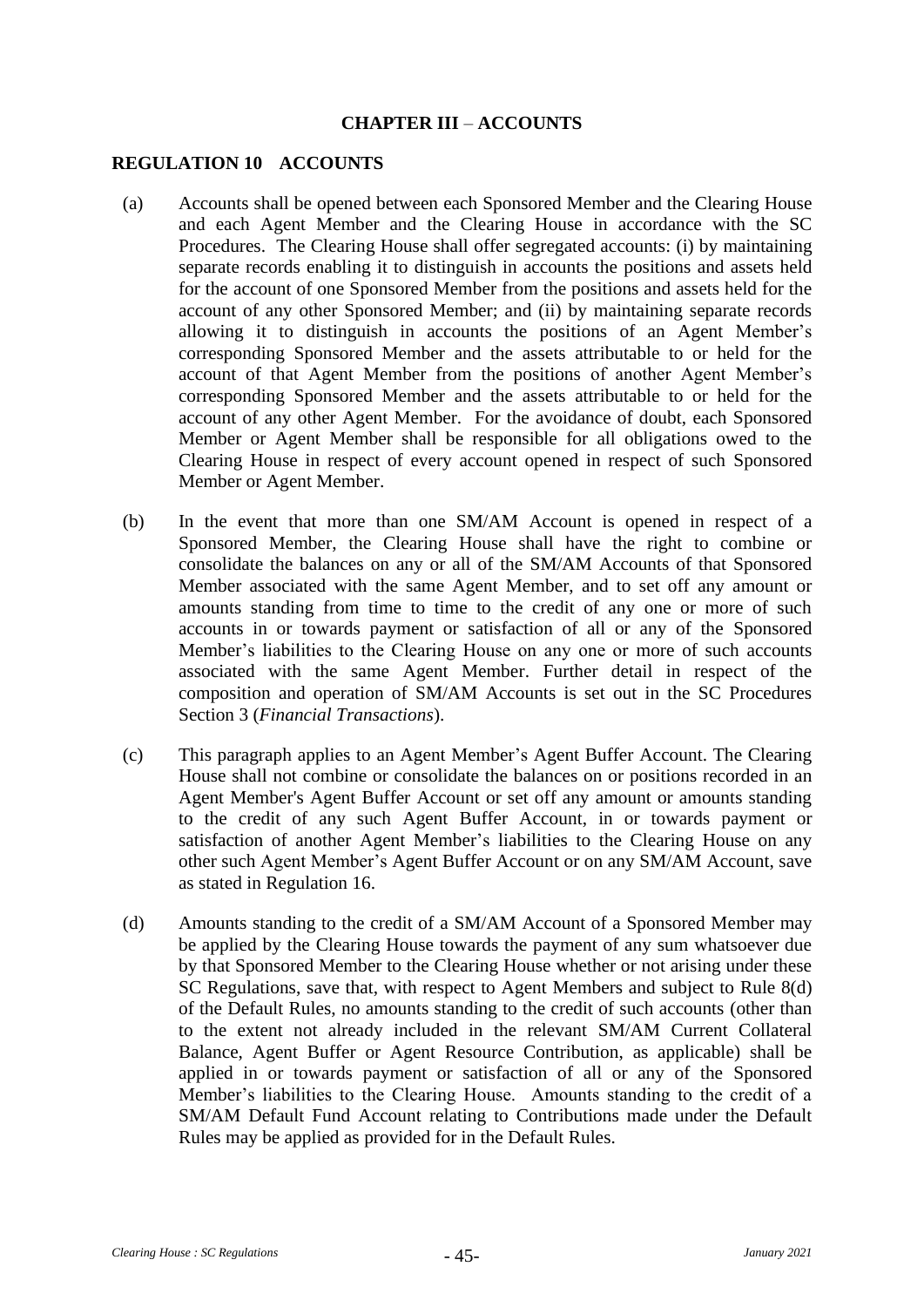- (e) Any rights of set-off, combination of accounts or appropriation which the Clearing House may have under these SC Regulations or otherwise, shall apply whether or not accounts are denominated in the same currency.
- (f) Interest calculated on a basis determined from time to time by the Clearing House in accordance with the SC Procedures, may at the Clearing House's discretion (but subject to the provisions of the Default Rules and SC [Regulation 39\(d\)](#page-94-0) be paid, or, in the case of negative interest rates, be charged, on amounts standing to the credit of any SM/AM Account and/or Agent Buffer Account and/or ARC Account (as applicable).
- (g) Debit balances due to the Clearing House on any account opened in respect of a Sponsored Member or Agent Member are payable by such Sponsored Member or Agent Member on demand and interest may at the Clearing House's discretion be charged on debit balances remaining unpaid (whether or not demand for payment is made), on a basis and at a rate determined from time to time by the Clearing House in accordance with the SC Procedures.
- (h) Subject to the provisions of the Default Rules, the Clearing House may at its absolute discretion alter the basis of calculating interest rates and such alteration shall be effective in respect of all current and future business on the date notified to Sponsored Members and Agent Members, as applicable in accordance with the SC Procedures.
- (i) If a Sponsored Member specifies a Termination Date under SC [Regulation 27,](#page-75-0) the Sponsored Member shall be entitled to set off any or all amounts (whether present or future, liquidated or unliquidated, actual or contingent; but excluding any claims in respect of the outstanding balance of an Agent Member's Contribution under Rule 16 of the Default Rules) due as between the Clearing House and the Sponsored Member, provided, however, that a Termination Amount or other sum payable in respect of an amount recorded in or referable to a kind of account may not be combined or set-off against any other amount, unless such other amount is recorded in or referable to the same kind of account. For the purposes of this paragraph, the SM/AM Accounts of a Sponsored Member associated with the same Agent Member shall together constitute a single "kind of account".
- (j) Where a payment has been made to the Clearing House by an Agent Member through the PPS, that payment will only be credited to the account of such Agent Member or its corresponding Sponsored Member if it: (i) is paid into an account of the Clearing House with an institution which is solvent; (ii) that institution has performed its concentration function (being the transfer of net funds from the institution to a central account in the name of the Clearing House); and (iii) the institution has made the relevant payments to other Members on the date when the payment was due to be received by the Clearing House.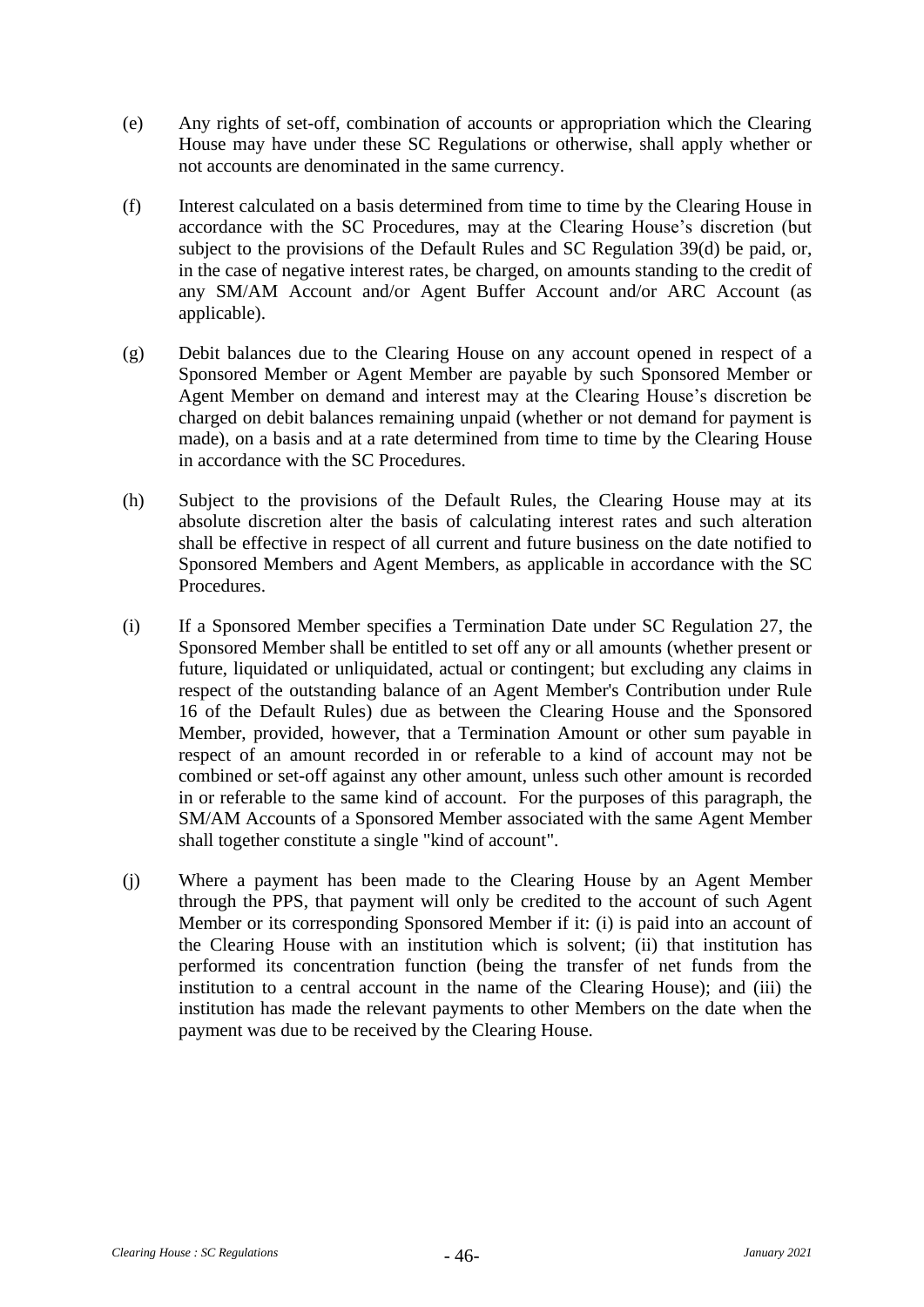# **CHAPTER IV – CONTRACT FORMATION AND REGISTRATION**

# **REGULATION 11 NOVATION**

Upon registration of an original contract by the Clearing House, such contract shall be replaced by novation by two open contracts, one between the seller and the Clearing House as buyer, as principals to such contract, and one between the buyer and the Clearing House as seller, as principals to such contract. Following such novation, the original contract shall be extinguished. Each open contract shall be subject to the SC Regulations including the restrictions on the Clearing House's obligations and liabilities set out in the SC Regulations (including, without limit, SC [Regulation 35\)](#page-87-0), and otherwise on the same terms as the original contract replaced by such open contracts.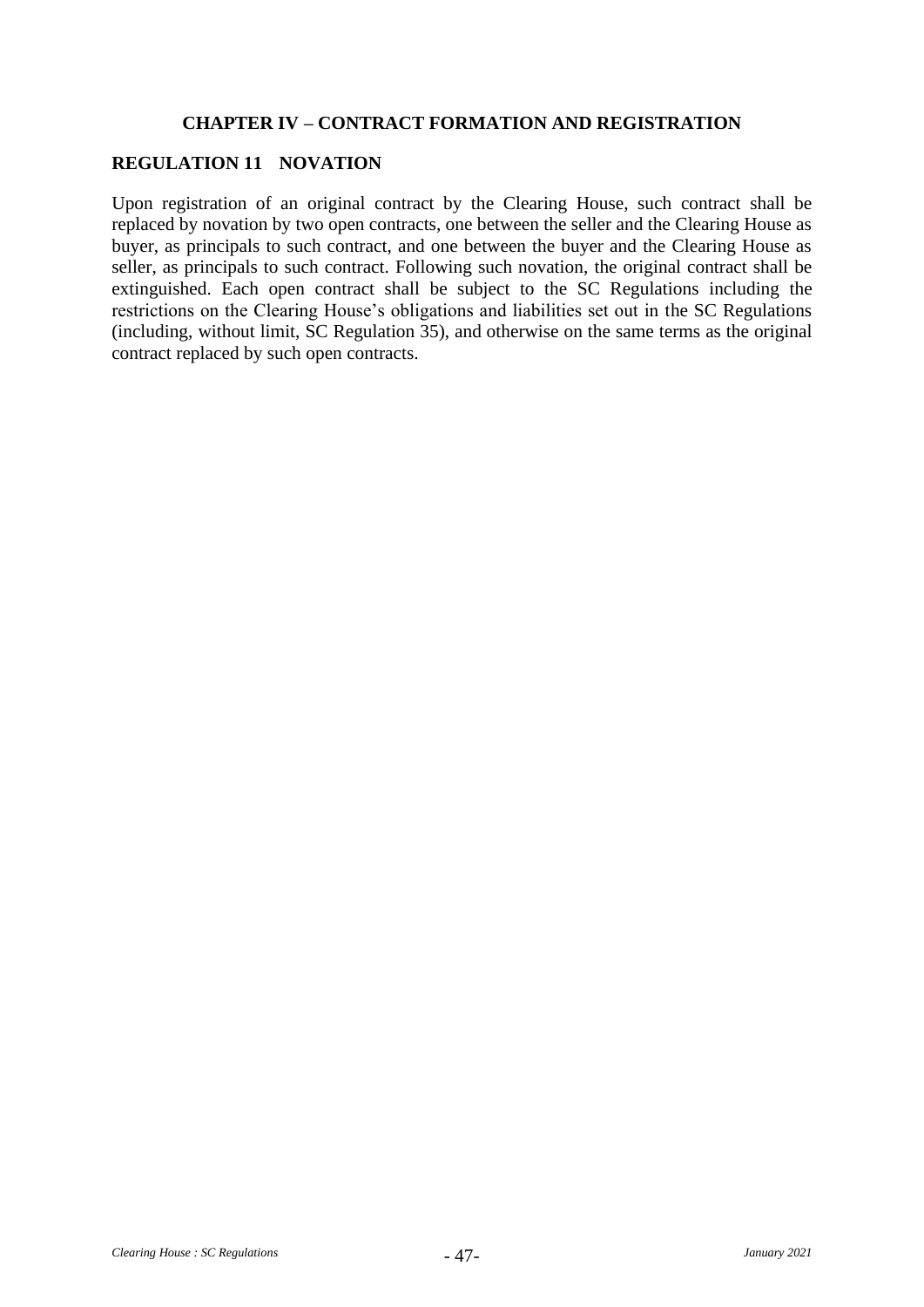# <span id="page-51-0"></span>**REGULATION 12 REGISTRATION**

- (a) Where the SC Procedures so provide, the Clearing House may require the Sponsored Members in whose names one or more contracts are to be registered, to transfer (or procure the transfer of) Collateral to the Clearing House in respect of their initial and variation margin obligations, as a condition of registration of such contract or contracts, and such Collateral shall be transferred to the Clearing House in accordance with SC [Regulation 15](#page-56-0) and, if applicable, the SC RepoClear Regulations.
- (b) The Clearing House will only register a Contract in the name of a Sponsored Member where it meets the RepoClear Trade Registration Eligibility Criteria.
- (c) The Clearing House may decline to register a contract in the name of a Sponsored Member where it considers such action advisable for its own protection or the protection of the relevant market. The Clearing House may, without assigning any reason, make the registration of any contract subject to any conditions stipulated by the Clearing House including, without limitation, the transfer of sufficient Collateral by or for the account of the Sponsored Member in whose name any such contract is to be registered.
- (d) The Clearing House shall be deemed to register in the name of a Sponsored Member a RepoClear Transaction at the Registration Time in respect of the relevant type of Contract, provided that, in the case of a Contract registered by the Clearing House pursuant to Rule 6(a) of the Default Rules, the Registration Time shall be deemed to be the time chosen by the Clearing House whereupon this SC [Regulation 12](#page-51-0) shall take effect.
- (e) Without prejudice to the Clearing House's rights under paragraph [\(f\)](#page-51-1) below, a Sponsored Member shall be bound by a Contract registered in its name pursuant to the presentation of particulars of a RepoClear Transaction or RepoClear Term £GC Transaction by the Sponsored Member.
- <span id="page-51-1"></span>(f) For the avoidance of doubt, any transaction of which details have been submitted by a Sponsored Member for registration as a Contract, which is not so registered, shall remain in effect between the original parties to that transaction or be terminated, as the case may be, according to any terms agreed between the parties thereto and the Clearing House (and each other member of the LCH Group and their respective officers, employees and agents) shall have no obligations or liability in relation thereto.
- (g) Without prejudice to the Clearing House's rights under paragraph [\(h\)](#page-52-0) below, OTC Transactions submitted for registration must, in order that it be registered as the relevant type of Contract, meet the eligibility criteria and other requirements as prescribed on the Clearing House's website for the relevant type of Contract, at the time when the details (as prescribed from time to time by the Clearing House) of the OTC Transaction are presented to the Clearing House, and at all times thereafter up to and including the Registration Time. A Sponsored Member may not revoke or cancel an OTC Transaction that has been submitted for registration unless permitted (as applicable) by the relevant SC Regulations or the relevant SC Procedures or with the consent of the Clearing House. A Sponsored Member may not transfer an OTC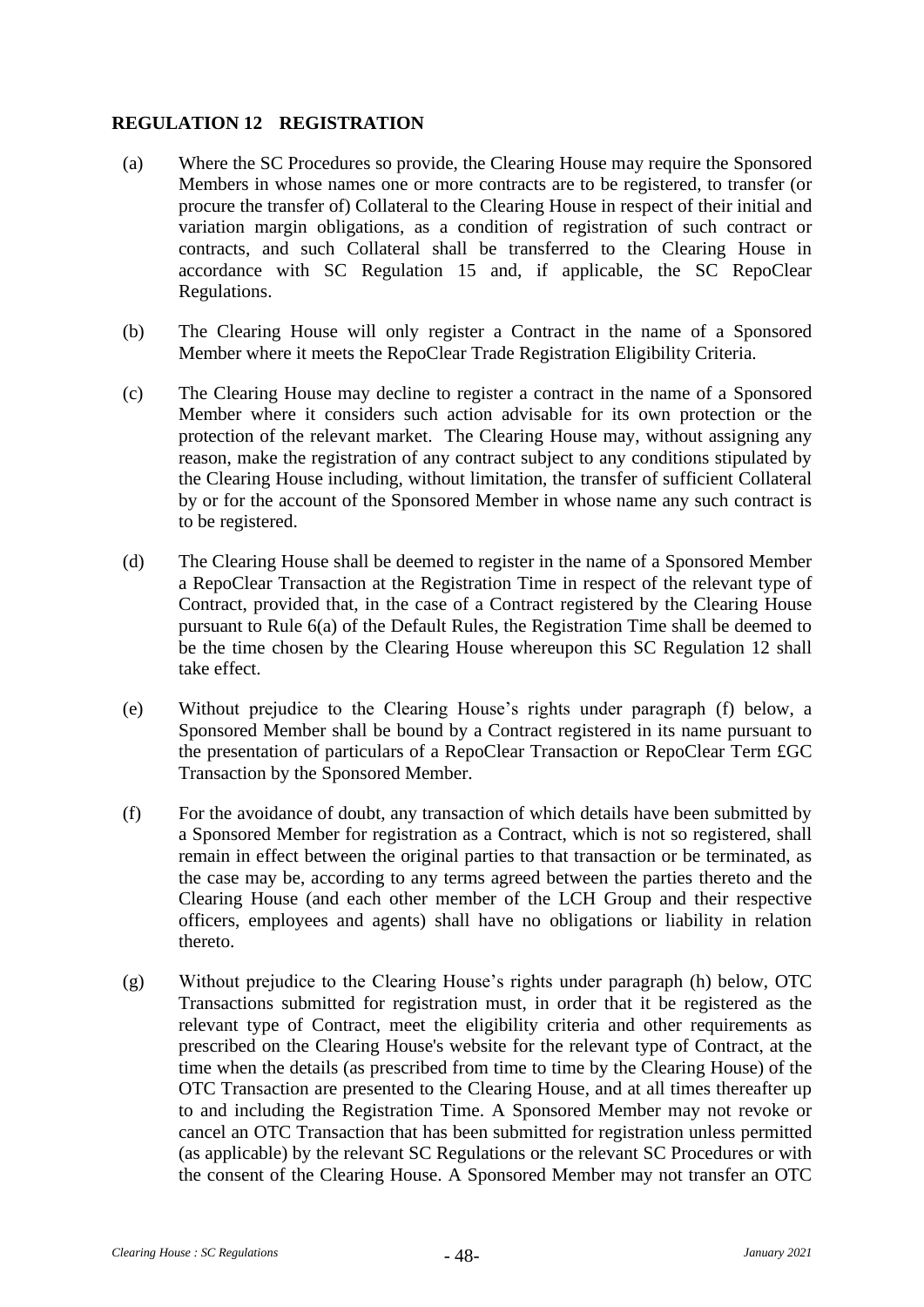Transaction. A Sponsored Member shall not allow the submission for registration of a transaction which is not a relevant OTC Transaction.

- <span id="page-52-0"></span>(h) If at any time after registration of a Contract, the Clearing House determines that the corresponding transaction, of which details were submitted for registration, did not at the Registration Time, meet the eligibility criteria for registration as a Contract, the Clearing House shall, as soon as practicable thereafter, set aside each such Contract. Upon the purported Contract being set aside under this SC [Regulation 12,](#page-51-0) the particulars of the transaction in question shall be deemed never to have been submitted to the Clearing House (and such transaction shall remain in effect between the original parties thereto or be terminated, as the case may be, in accordance with any terms agreed between them). Any payment made under, or in respect of, a Contract set aside under this paragraph shall be repayable to the person who made the payment and any securities delivered under such Contract shall be re-delivered to the person who made the delivery of such securities. Without prejudice to SC [Regulation 35](#page-87-0) and its obligations under this SC [Regulation 12,](#page-51-0) the Clearing House (and each other member of the LCH Group and their respective officers, employees and agents), shall have no liability whatsoever to any person arising out of or in respect of the registration by it in error or otherwise of a contract as a Contract in respect of a transaction which did not meet the eligibility criteria at the Registration Time, to enable it to be registered as the relevant type of Contract.
- <span id="page-52-1"></span>(i) An OTC Transaction presented for registration to, and accepted by, the Clearing House shall be registered by the Clearing House as two Contracts, one between the First Member as the seller and the Clearing House as the buyer, as principals to such contract, and the other between the Clearing House as the seller and the Second Member as the buyer, as principals to such contract. For the purposes of this SC [Regulation 12:](#page-51-0)
	- (i) "First Member" is a Clearing Member who was, before registration of the Contract, party to the corresponding OTC Transaction as the seller; and
	- (ii) "Second Member" is a Clearing Member who was, before registration of the Contract, party to the corresponding OTC Transaction as the buyer,

provided that at least one of the First Member and the Second Member is a Sponsored Member.

- <span id="page-52-2"></span>(j) With effect from registration of an OTC Transaction as two Contracts under paragraph [\(h\)](#page-52-0) above:
	- (i) the parties to the corresponding OTC Transaction shall be released and discharged from all rights and obligations thereunder which fall due for performance on or after the Registration Time;
	- (ii) a Contract registered in the name of a Sponsored Member under subparagraph [\(i\)](#page-52-1) above of this SC [Regulation 12](#page-51-0) shall be governed by the relevant Contract Terms applicable to that Contract and the SC Regulations and SC Procedures;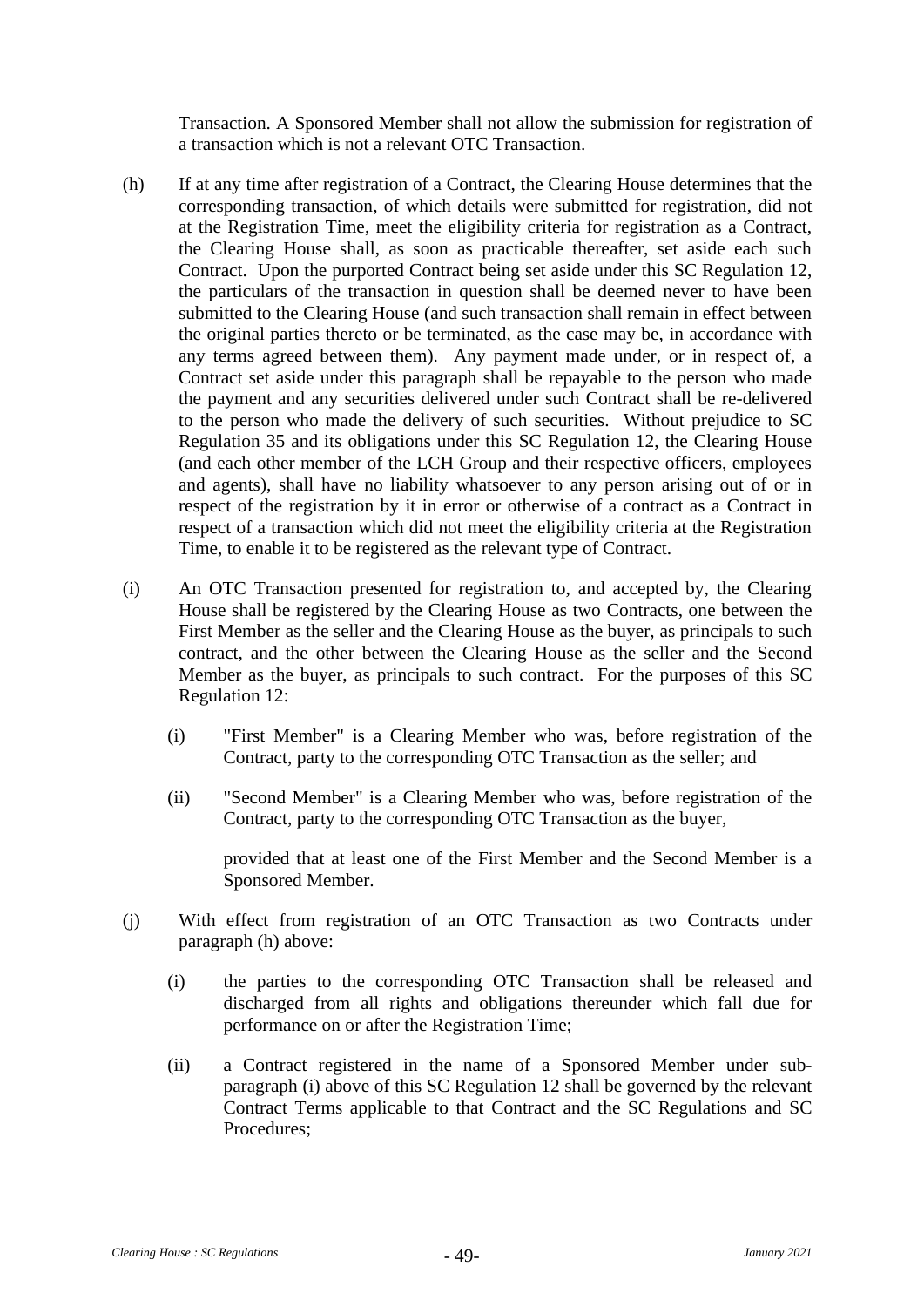- <span id="page-53-0"></span>(iii) subject always to sub-paragraph [\(ii\)](#page-52-2) above, the First Member shall have the same rights against, and owe the same obligations to, the Clearing House under the respective Contract to which it is a party as the seller and owed in respect of its counterparty under the corresponding OTC Transaction; and
- <span id="page-53-1"></span>(iv) subject always to sub-paragraph [\(ii\)](#page-52-2) above, the Second Member shall have the same rights against, and owe the same obligations to, the Clearing House under the respective Contract to which it is a party as the buyer and owed in respect of its counterparty under the corresponding OTC Transaction.

In sub-paragraphs [\(iii\)](#page-53-0) and [\(iv\)](#page-53-1) above, a reference to the "same" rights or obligations is a reference to rights or obligations, falling due for exercise or performance after the Registration Time, and which are the same in nature and character as the rights or obligations arising from the Economic Terms of the corresponding OTC Transaction (it being assumed, for this purpose, that such OTC Transaction was a legal, valid, binding and enforceable obligation of the parties thereto and, in the case of an OTC Transaction, that the Economic Terms thereof were as presented to the Clearing House for registration), notwithstanding the change in the person entitled to them or obliged to perform them and subject to any changes thereto as a result of the operation of the Standard Terms.

- (k) If an OTC Transaction is revoked, avoided or otherwise declared invalid for any reason after particulars of it have been accepted by the Clearing House for registration, that revocation, avoidance or invalidity shall not affect any Contract, unless otherwise determined by the Clearing House.
- (l) In the case of a RepoClear Transaction, the Clearing House may, with the agreement of the relevant Sponsored Member and the other Sponsored Member or the RepoClear Clearing Member party to corresponding RepoClear Contracts or RepoClear Term £GC Contracts, set aside or take such other steps with respect to such Contracts on such terms as may be agreed if either or both such parties consider that they have entered into a Contract in error or have agreed to certain terms of the Contract in error.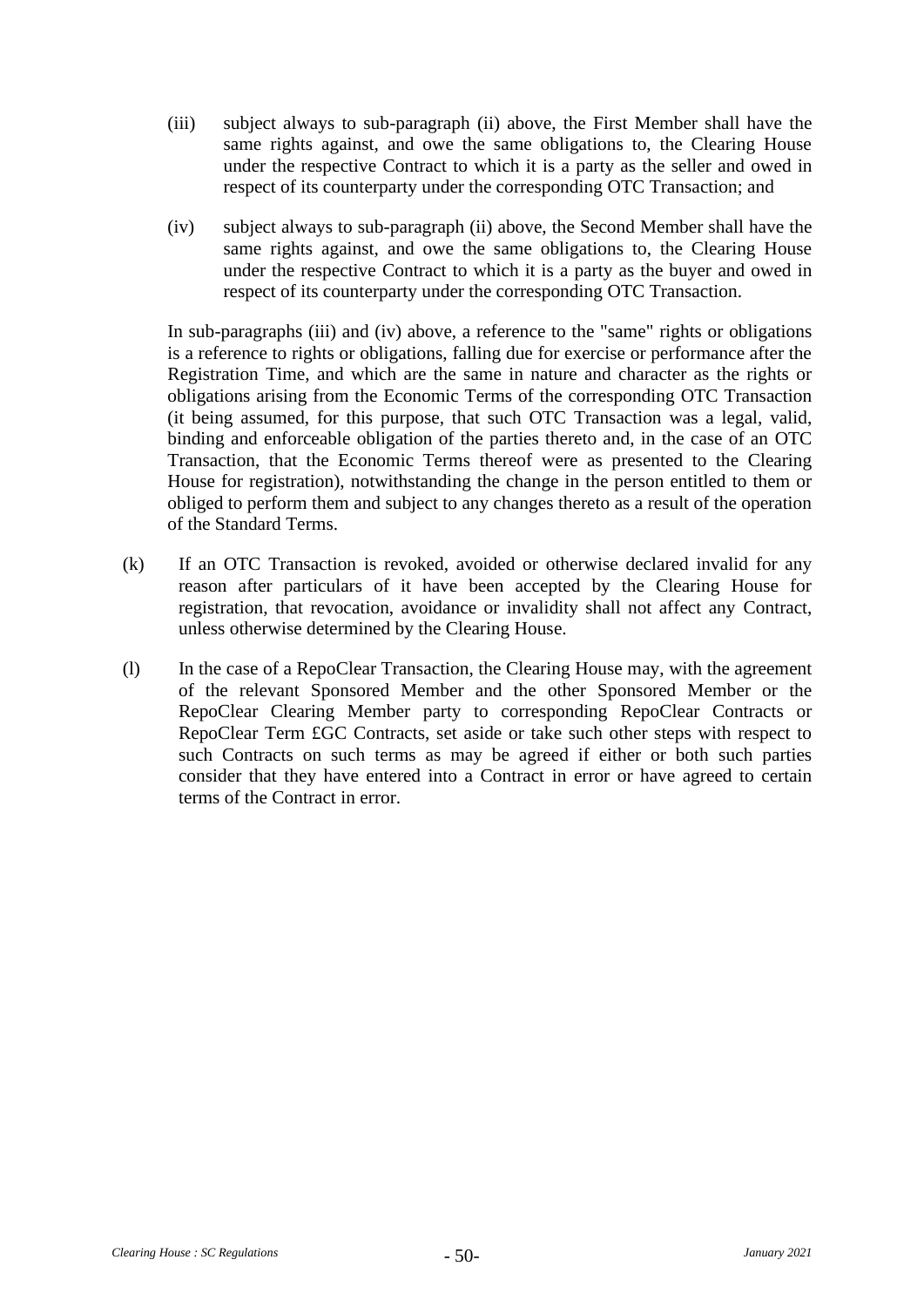## **REGULATION 13 TRADING INFORMATION**

The Clearing House shall make available to a Sponsored Member and the corresponding Agent Member, in the manner and by the time prescribed by the SC Procedures, such details of original contracts presented for registration in the name of that Sponsored Member, open contracts registered in that Sponsored Member's name, and Collateral transferred to the relevant SM/AM Account(s) of the Clearing House associated with that Sponsored Member/Agent Member relationship as may be prescribed in the SC Procedures.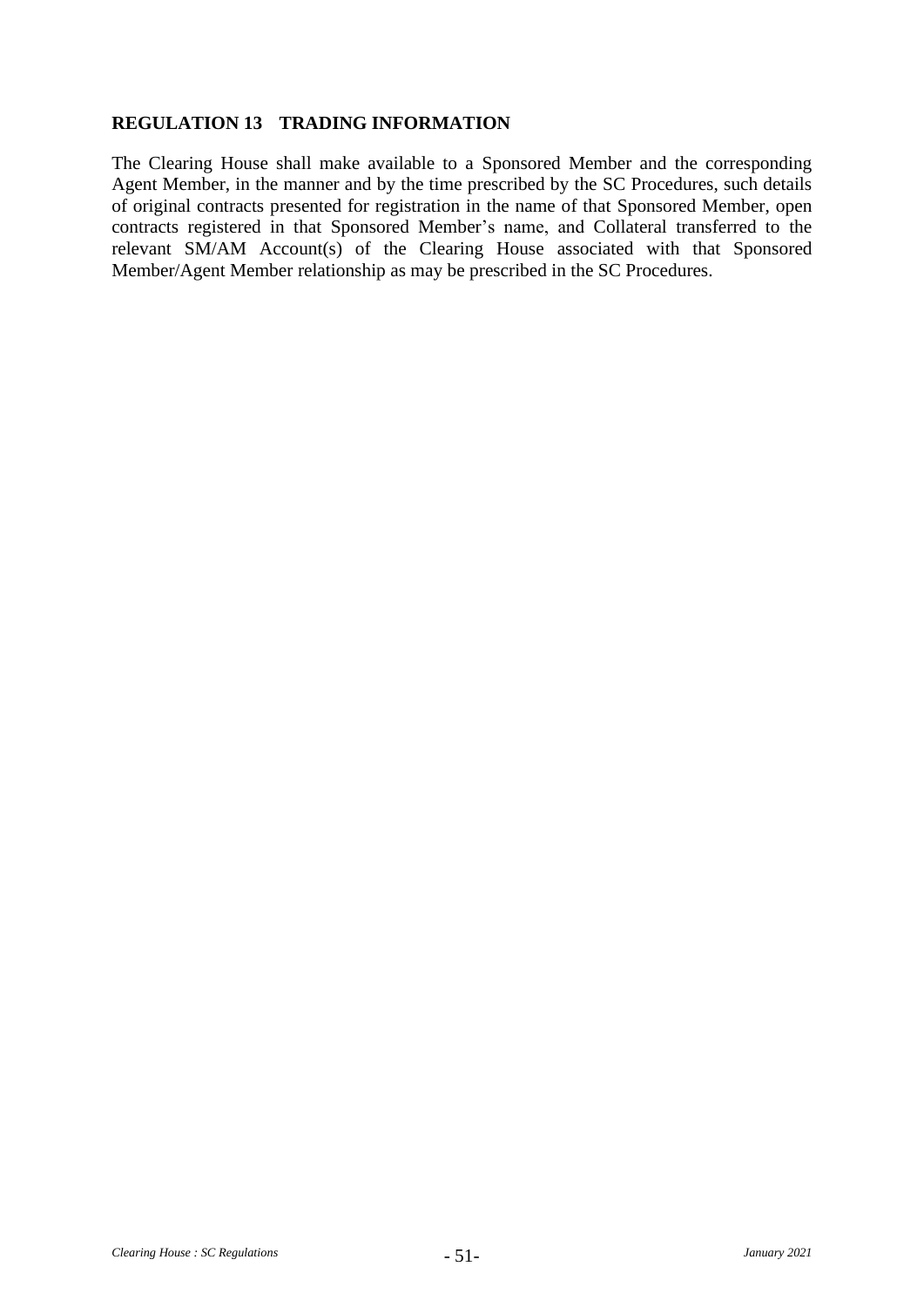## <span id="page-55-0"></span>**REGULATION 14 TRANSACTIONS ENTERED INTO THROUGH A TRADING SYSTEM**

- (a) This SC [Regulation 14](#page-55-0) applies in respect of RepoClear Contracts or RepoClear Term £GC Contracts entered into by the Clearing House under SC [Regulation 37\(d\).](#page-92-0)
- (b) Any Contract to which this SC Regulation applies which is entered into by the Clearing House with Sponsored Members, shall be registered in the name of each relevant Sponsored Member, following receipt of the details required by the Clearing House of such Contracts, from the operator of the relevant Trading System (in accordance with the arrangements made between the Clearing House and such Trading System from time to time), as applicable.
- <span id="page-55-1"></span>(c) If the details required by the Clearing House in respect of a Contract to which this SC [Regulation 14](#page-55-0) applies are not provided to the Clearing House by the operator of the relevant Trading System, in accordance with the Clearing House's requirements, by the time prescribed by the Clearing House from time to time, or the Clearing House is not able to access such details, the Clearing House may decree that neither the Clearing House nor the Sponsored Member party thereto shall be obliged to perform their respective obligations under the Contracts in question. If the Clearing House so decrees, such Contracts shall be performed in accordance with any directions given by the Clearing House which may, without limitation, impose a change to the terms of an affected Contract. Any directions given by the Clearing House under this paragraph shall be binding on all affected Sponsored Members and the corresponding Agent Members and Back-up Agents (as applicable).
- (d) Without prejudice to SC [Regulation 35,](#page-87-0) the Clearing House (and each other member of the LCH Group and their respective officers, employees and agents) shall not be liable to any Sponsored Member or anyone else for any loss, cost, damage or expense of whatsoever nature suffered or incurred by it or them in respect of any Contract to which this SC [Regulation 14](#page-55-0) applies, if the Clearing House does not receive the relevant details referred to in paragraph [\(c\)](#page-55-1) above by the time referred to in paragraph [\(c\)](#page-55-1) above, in respect of such Contract.
- <span id="page-55-2"></span>(e) If the Clearing House receives details of a trade from a Trading System specified by a Trading System Participant by notice given under SC [Regulation 37\(b\)](#page-91-0) and the details of the trade purportedly meet the RepoClear Trade Registration Eligibility Criteria set out in SC [Regulation 37\(c\),](#page-91-1) the Matching System Participant or the Sponsored Member of the relevant Trading System Participant (as the case may be), shall be bound by any RepoClear Contract or RepoClear Term £GC Contract registered in its name in respect of such trade or match and the terms of such registered Contract shall be as set out in SC [Regulation 37\(b\).](#page-91-0)
- (f) Without prejudice to paragraph [\(e\)](#page-55-2) above, the Clearing House may, with the agreement of the Members party to corresponding RepoClear Contracts or RepoClear Term £GC Contracts, set aside or take such other steps with respect to such contracts on such terms as may be agreed, if either or both Members consider that they have entered into a contract in error or that certain terms of the contract have been agreed by them or their respective Trading System Participants in error.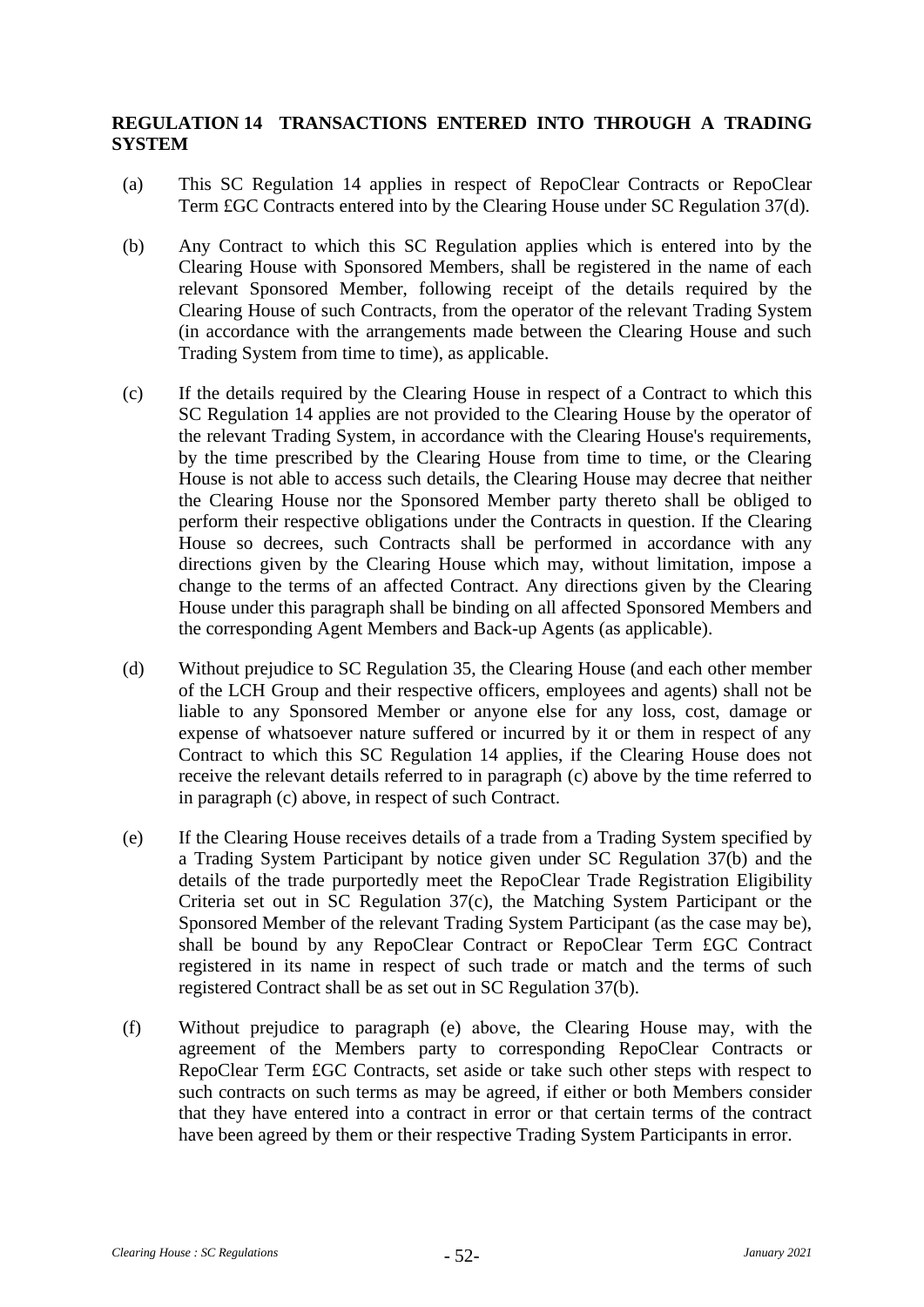# **CHAPTER V – COLLATERAL AND VALUATIONS**

#### <span id="page-56-0"></span>**REGULATION 15 MARGIN AND COLLATERAL**

- <span id="page-56-2"></span>(a) Subject to paragraph [\(b\)](#page-56-1) below, the Clearing House may in accordance with the SC Procedures, require a Sponsored Member to transfer (or procure the transfer of) Collateral to the Clearing House, and to maintain a SM/AM Current Collateral Balance, in an amount or of a value determined by the Clearing House, as security for the performance by such Sponsored Member of its obligations to the Clearing House in respect of all contracts from time to time to be registered in its name as open contracts pursuant to these SC Regulations. The obligation upon a Sponsored Member to transfer (or procure the transfer of) Collateral to the Clearing House pursuant to this paragraph shall be in addition to any other obligation of the Sponsored Member to transfer (or procure the transfer of) Collateral or make any other payment to the Clearing House pursuant to these SC Regulations or any OTC Contract Terms.
- <span id="page-56-1"></span>(b) The Clearing House may in accordance with the SC Procedures require a Sponsored Member to transfer (or procure the transfer of) Collateral to the Clearing House in respect of any margin in circumstances prescribed by the SC Regulations and the SC Procedures in respect of any open contract registered in the Sponsored Member's name. A Sponsored Member may outsource to its Agent Member, the provision of Collateral to the Clearing House. In such circumstances the obligation to provide Collateral remains a principal obligation of the Sponsored Member. Collateral shall be transferred by the Sponsored Member or its corresponding Agent Member in such form and manner and by such time or times as may be prescribed by the SC Procedures.
- (c) If insufficient Collateral is standing to the credit of a Sponsored Member's account, or if any assets or monies transferred by or for the account of a Sponsored Member to the Clearing House as Collateral are determined by the Clearing House, in accordance with the SC Procedures to be insufficient, such Collateral as the Sponsored Member is required to transfer (or procure the transfer of) to the Clearing House pursuant to paragraph [\(a\)](#page-56-2) above or SC [Regulation 12](#page-51-0) or the SC RepoClear Regulations, as applicable, shall be transferred to the Clearing House by the Sponsored Member or its corresponding Agent Member, where a Sponsored Member has failed to make such transfer (as applicable) in such form and manner and by such time or times as may be prescribed by the SC Procedures.
- (d)
- (i) The Clearing House shall be entitled to assume that all securities and other assets transferred by or for the account of a Sponsored Member or its corresponding Agent Member, to the Clearing House as Collateral, pursuant to these SC Regulations or under the terms of any agreement made with the Sponsored Member or its corresponding Agent Member(s), are the sole legal and beneficial property of the Sponsored Member or the corresponding Agent Member (as applicable) or are transferred for the purposes of these SC Regulations with the legal and beneficial owner's unconditional consent and free of such owner's interest. Neither the Sponsored Member nor its corresponding Agent Member may transfer securities or other assets to the Clearing House as Collateral otherwise than in conformity with this paragraph.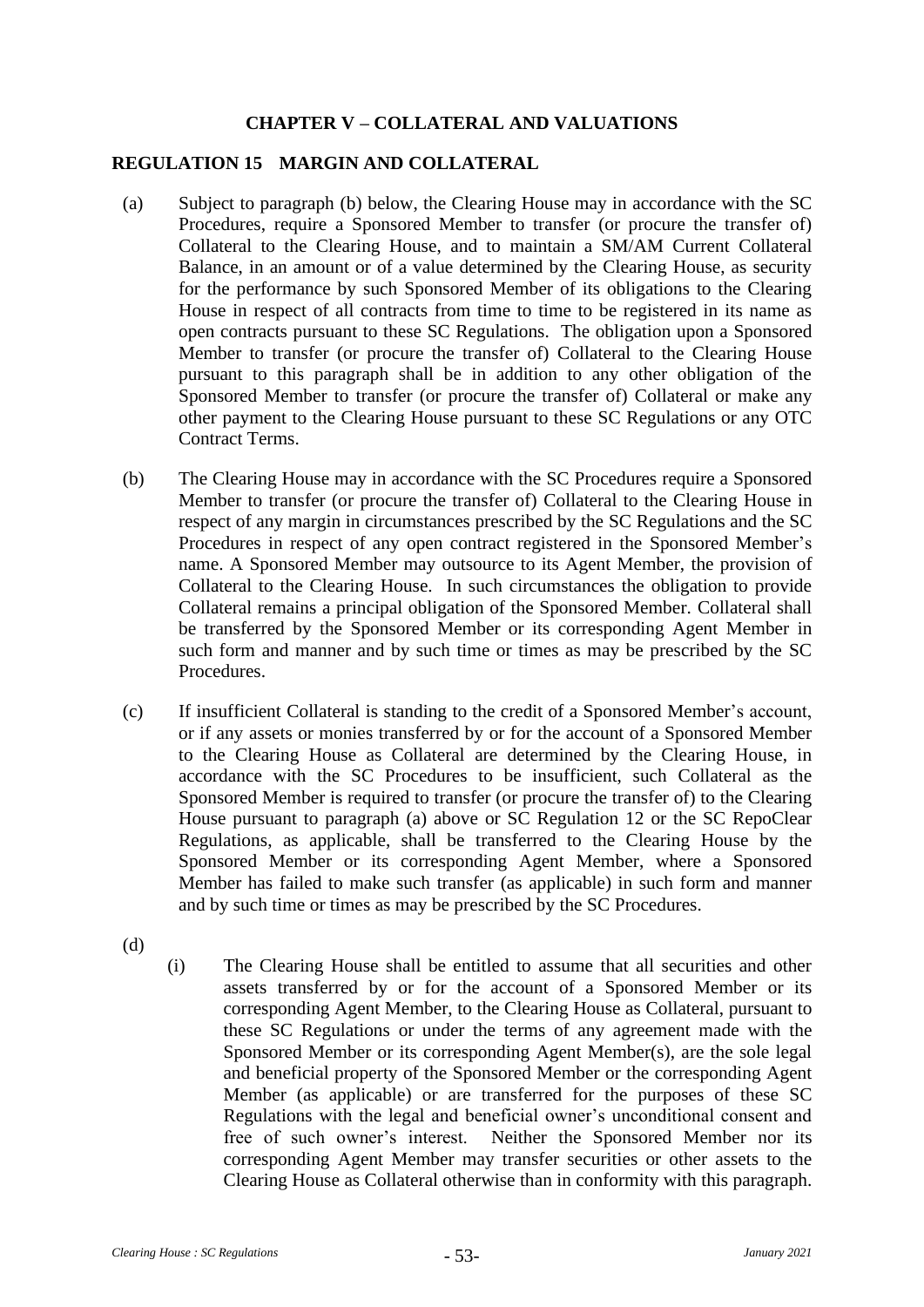It shall be accepted by every person dealing on the terms of these SC Regulations that a Sponsored Member or its corresponding Agent Member (as applicable), has such person's unconditional consent to transfer to the Clearing House as Collateral, for the purposes of these SC Regulations, any securities or other assets of such person in the Sponsored Member's or its corresponding Agent Member's possession, free of such person's interest.

- (ii) Each Sponsored Member and each corresponding Agent Member represents and warrants to the Clearing House as at each date on which such Sponsored Member or corresponding Agent Member (as applicable) transfers securities or other assets to the Clearing House as Collateral pursuant to these SC Regulations: (a) that such Sponsored Member or corresponding Agent Member (as applicable) is the sole legal and beneficial owner of those securities or other assets or, as the case may be, those securities or other assets are so transferred with the legal and beneficial owner's unconditional consent and free of such owner's interest; and (b) that the provision to the Clearing House of such securities or other assets pursuant to these SC Regulations will not constitute or result in a breach of any trust, agreement or undertaking whatsoever.
- (iii) The Clearing House may, in its absolute discretion and at any time require a Sponsored Member to transfer (or procure the transfer of) and/or require an Agent Member to transfer, other securities or assets to the Clearing House in substitution of any securities or assets transferred to the Clearing House pursuant to this SC [Regulation 15.](#page-56-0)
- <span id="page-57-0"></span>(e) The rate of initial margin in respect of each category of OTC Contract shall be determined from time to time by the Clearing House, and such rate shall be published from time to time by the Clearing House.
- (f) Notwithstanding paragraph [\(e\)](#page-57-0) above, the Clearing House shall be entitled at its absolute discretion, without assigning any reason and without prior notice to a Sponsored Member or its corresponding Agent Member, to modify the rate of initial margin applicable to an OTC Contract or to demand larger or additional amounts of Collateral in respect of the initial margin obligations of a Sponsored Member, either before registration of a contract or at any time after registration. Any Collateral demanded by the Clearing House pursuant to this paragraph shall be transferred by the Sponsored Member or its corresponding Agent Member to the Clearing House on demand and in such form as the Clearing House may require.
- (g) The Clearing House shall be entitled at any time to demand a Sponsored Member transfer (or procure the transfer of) Collateral immediately, in respect of that Sponsored Member's margin obligations in an amount deemed necessary by the Clearing House, without reference to official quotations or Reference Prices in respect of any open contract in the Sponsored Member's name, if, in the opinion of the Clearing House, the transfer to the Clearing House of such Collateral by or for the account of the Sponsored Member is necessary in the circumstances then prevailing, which may be affecting or may in the Clearing House's opinion be likely to affect market conditions or the Sponsored Member's performance of its obligations under the terms of such contracts or under the terms of any original or confirmed contract to which the Sponsored Member is party.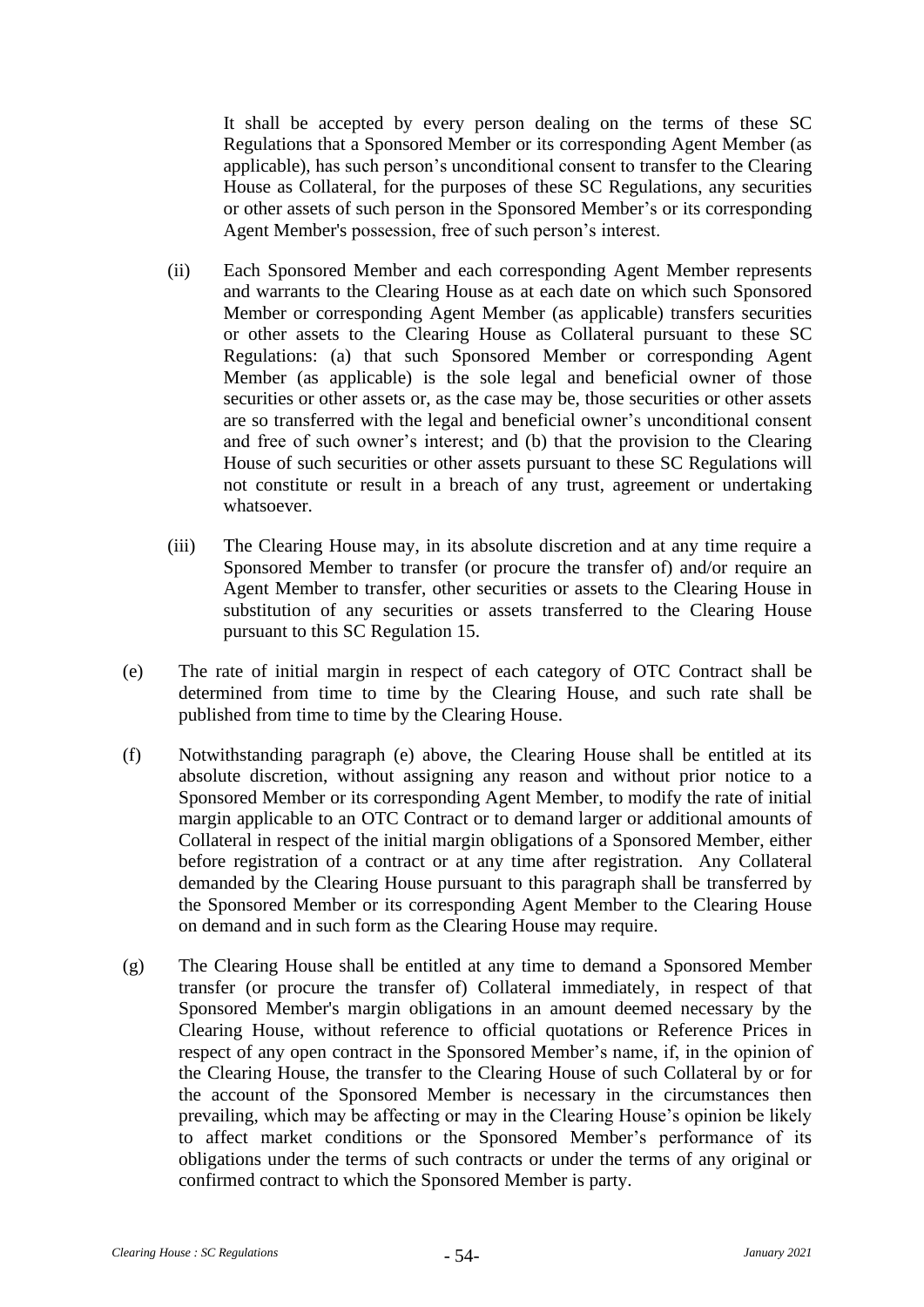- (h) The Clearing House shall be entitled to make an accommodation charge at a rate determined by the Clearing House and published on the Clearing House's website, in respect of any non-cash Collateral (other than Sponsored Member Returned Collateral or Sponsored Member Applied Collateral) transferred to the Clearing House. Any alteration in the basis of calculating the rates of accommodation charge shall become effective in respect of all current and future business by the time as published on the Clearing House's website.
- (i) Without prejudice to the requirements of paragraph [\(e\)](#page-57-0) above, the Clearing House may at its absolute discretion accept Collateral to an agreed amount in a form other than those specified in the SC Procedures, subject always to the Clearing House's prior assessment as to the appropriateness of such form of Collateral, in accordance with its standard risk management procedures and to any special arrangements which the Clearing House may prescribe in each case (including as to valuation and haircut). The Clearing House may at its discretion make an accommodation charge at a special rate.
- (j) If, in the opinion of the Clearing House, any asset which has been transferred to it by a Sponsored Member or its corresponding Agent Member as Collateral pursuant to these SC Regulations, is no longer either of sufficient value or otherwise acceptable to the Clearing House, the Clearing House shall be entitled to demand further Collateral be transferred by a Sponsored Member or Agent Member for the account of such Sponsored Member or be transferred by such Agent Member for the Agent Members' own account. Such Collateral shall be transferred by such Sponsored Member or its corresponding Agent Member to the Clearing House on demand in a form prescribed by the SC Procedures, provided that at any time the Clearing House shall be entitled to require the Sponsored Member to transfer (or procure the transfer of) or require such Agent Member to transfer Collateral to the Clearing House in a specified form and to demand that the Sponsored Member replace (or procure the replacement of) or that such Agent Member replace, the whole or part of any asset transferred to the Clearing House by that Sponsored Member or such Agent Member pursuant to these SC Regulations with Collateral in the form of cash.
- (k) Any request by a Sponsored Member or an Agent Member (including, for the avoidance of doubt, a Resigning Sponsored Member, Resigning Agent Member, Retiring Sponsored Member or Retiring Agent Member) for the release or return of excess Collateral shall be dealt with in accordance with the SC Procedures.
- (l) If the Clearing House takes any step or steps under the Default Rules in relation to a Sponsored Member, any sum (including without limitation the price due to be paid by the Clearing House in respect of the delivery of any property or currency by or on behalf of the Sponsored Member) standing to the credit of any of the Sponsored Member's accounts shall be treated as Collateral.
- (m) If the Clearing House takes any step or steps under the Default Rules in relation to an Agent Member, any sum (including without limitation the price due to be paid by the Clearing House in respect of the delivery of any property or currency by or on behalf of the Sponsored Member and/or Agent Member (as applicable)) standing to the credit of any of the Agent Member's Agent Buffer Accounts may be treated as Collateral.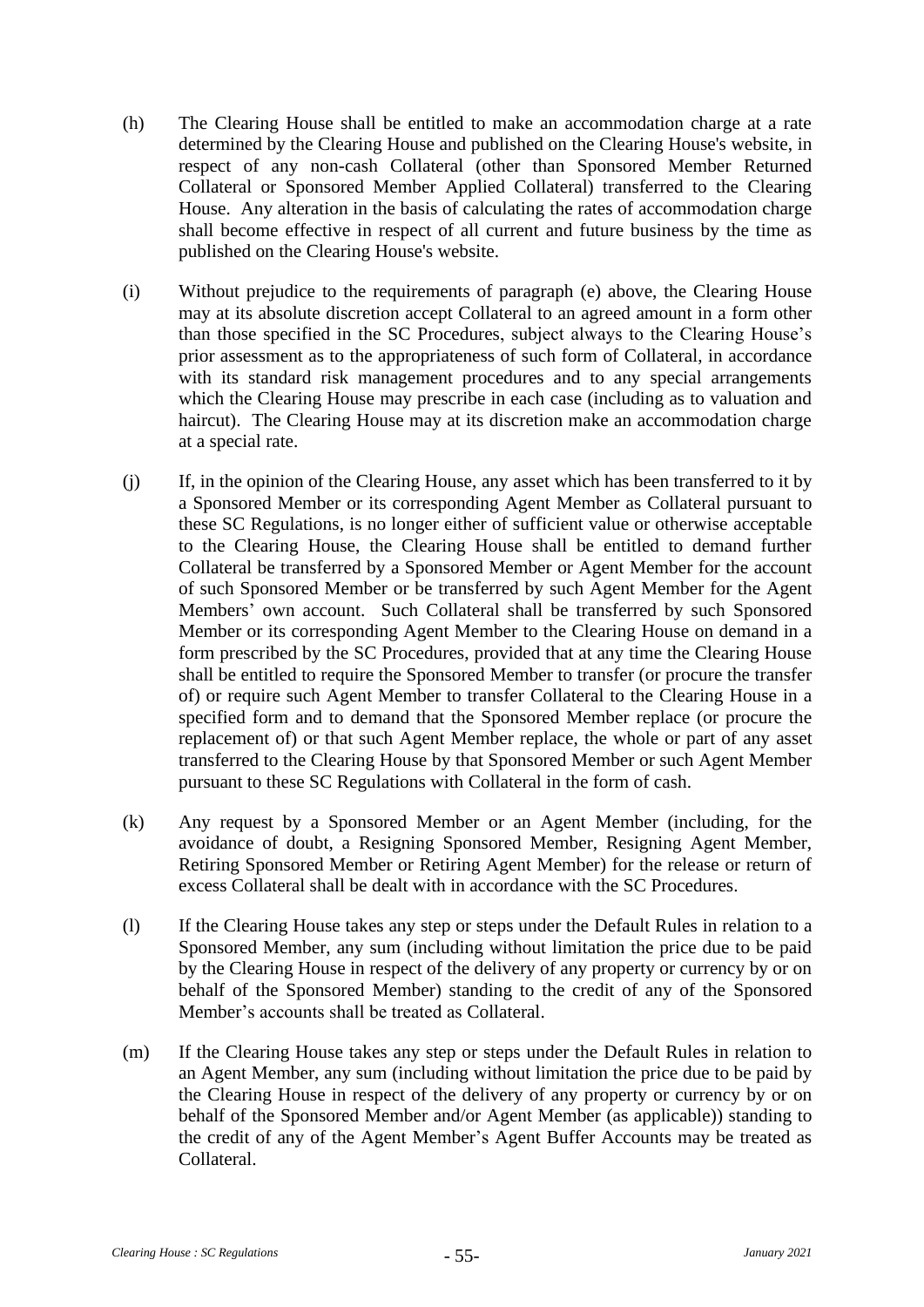- (n) Unless the Clearing House otherwise agrees in writing or as expressly contemplated by the SC Rulebook, neither a Sponsored Member nor its corresponding Agent Member may assign or otherwise transfer its right to the return of any Collateral transferred to the Clearing House in the form of cash. Any such purported assignment or transfer by a Sponsored Member or its corresponding Agent Member (whether by way of security or otherwise) shall be void. Neither a Sponsored Member nor an Agent Member shall otherwise encumber (or seek to encumber) its right to the return of any cash Collateral transferred by it or for its account to the Clearing House.
- (o) Any references in the SC Rulebook to: (i) Collateral deposited or held by or with the Clearing House, a Sponsored Member or an Agent Member or in an account maintained by the Clearing House, a Sponsored Member or an Agent Member; (ii) balances of Collateral with the Clearing House, a Sponsored Member, or an Agent Member or in an account maintained by the Clearing House, a Sponsored Member or an Agent Member; and (iii) Collateral credited to an account maintained by the Clearing House, a Sponsored Member or an Agent Member (and any phrases describing similar concepts), shall be construed as including:
	- (i) all Collateral transferred to the Clearing House by that Sponsored Member or its corresponding Agent Member or for the account of that Sponsored Member (as applicable);
	- (ii) all Collateral transferred to that Sponsored Member or its corresponding Agent Member (as applicable) by the Clearing House; and
	- (iii) any Applied Collateral Excess Proceeds credited to that Sponsored Member's and/or its corresponding Agent Member's account by the Clearing House, but as excluding any relevant Sponsored Member Returned Collateral, Sponsored Member Applied Collateral, Agent Member Returned Collateral, Agent Member Applied Collateral, Clearing House Returned Collateral and/or Clearing House Applied Collateral (as applicable).
- (p) Expressions in the SC Rulebook such as "furnish", "provide", "deposit" and "post" (and similar expressions) are used to describe the act of transferring Collateral to or, as the case may be, from, the Clearing House and, when used in conjunction with such expressions, expressions in the SC Rulebook such as "margin", "cover for margin" and "collateral" (and similar expressions) are used to describe the collateral which is transferred to or, as the case may be, from, the Clearing House. Where the context so permits, references to Collateral being held in an account means that the Collateral is recorded in the books and records of the Clearing House as being attributable to a particular Sponsored Member and, where applicable, its corresponding Agent Member. Where the SC Rulebook so provides, references to Collateral being "transferred" from the Clearing House to the Sponsored Member may include the Clearing House recording in its books and records such Collateral as being attributable to the Sponsored Member and held in an account of the Sponsored Member and, where applicable, its corresponding Agent Member with the Clearing House.
- (q) The SC Rulebook shall be construed such that: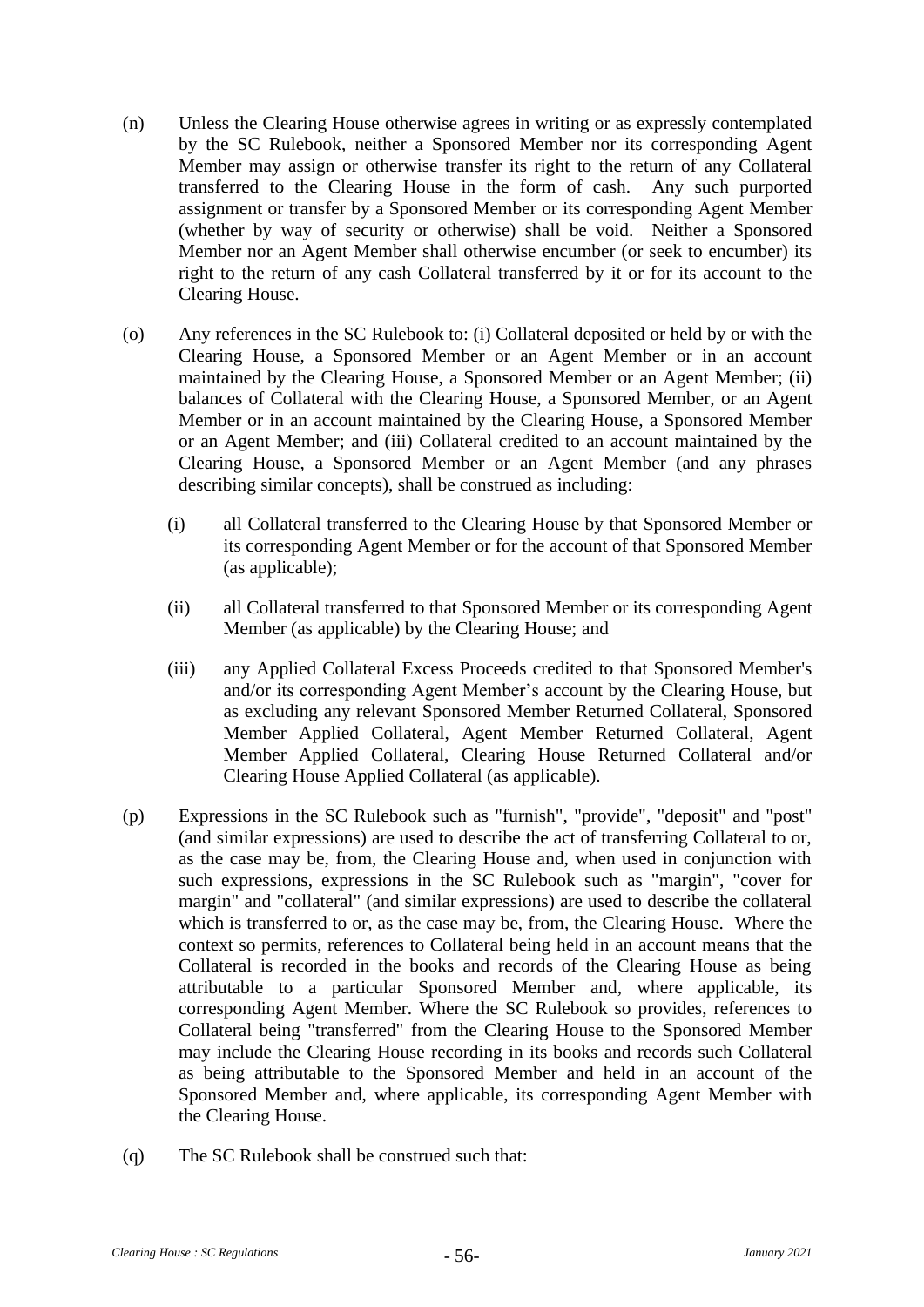- (i) save as stated in sub-paragraph [\(ii\)](#page-60-0) below, all transfers of Collateral to or, as the case may be, from, the Clearing House are effected on an outright titletransfer basis (with there being no intention to create any form of *in rem* security interest in such collateral, and despite any references to such collateral being held by the Clearing House, a Sponsored Member or an Agent Member or in an account maintained by the Clearing House, a Sponsored Member or an Agent Member or to such collateral being credited to an account maintained by the Clearing House, a Sponsored Member or an Agent Member (or to similar concepts));
- <span id="page-60-0"></span>(ii) wherever a Sponsored Member or Agent Member transfers non-cash Collateral to the Clearing House under a Deed of Charge, the Clearing House holds the Collateral as custodian for the Sponsored Member or Agent Member which transferred it (or for whose account it was transferred), on and subject to the terms of the Deed of Charge between the Clearing House and that Sponsored Member or between the Clearing House and the Agent Member;
- (iii) wherever a Sponsored Member transfers non-cash Collateral to the Clearing House under a Title Transfer Contract, the Sponsored Member transfers legal and beneficial title in that Collateral to the Clearing House on and subject to the terms of the Title Transfer Contract between the Clearing House and the Sponsored Member;
- (iv) wherever the Clearing House is required to return cash Collateral or Applied Collateral Excess Proceeds to a Sponsored Member or an Agent Member (as applicable) or a Sponsored Member and/or an Agent Member is required to return cash Collateral to the Clearing House, that requirement is to pay an amount of cash equal to the amount expressed to be so required to be returned; and
- (v) wherever the Clearing House is required to return non-cash Collateral to a Sponsored Member and/or an Agent Member (as applicable), that requirement is to return (unless otherwise provided in the SC Procedures) the same noncash Collateral (or equivalent non-cash Collateral) as was transferred to the Clearing House by the Sponsored Member or Agent Member (as applicable) and to release the same from the security created by the relevant Deed of Charge.
- (r) In determining the amount of Collateral which the Clearing House requires to be transferred to or from the Clearing House pursuant to the SC Rulebook, the Clearing House shall take into account the amount of any Collateral which has previously been determined as being required to be transferred to or from the Clearing House but which, at the time of that determination, has not been so transferred.
- (s) Upon the Clearing House being satisfied (acting in good faith) that all obligations of a Sponsored Member or an Agent Member pursuant to the SC Rulebook have been irrevocably paid or discharged in full and that no such obligations are capable of arising:
	- (i) the Clearing House shall: (A) in the case of cash Collateral transferred to the Clearing House for the purpose of collateralising that Sponsored Member's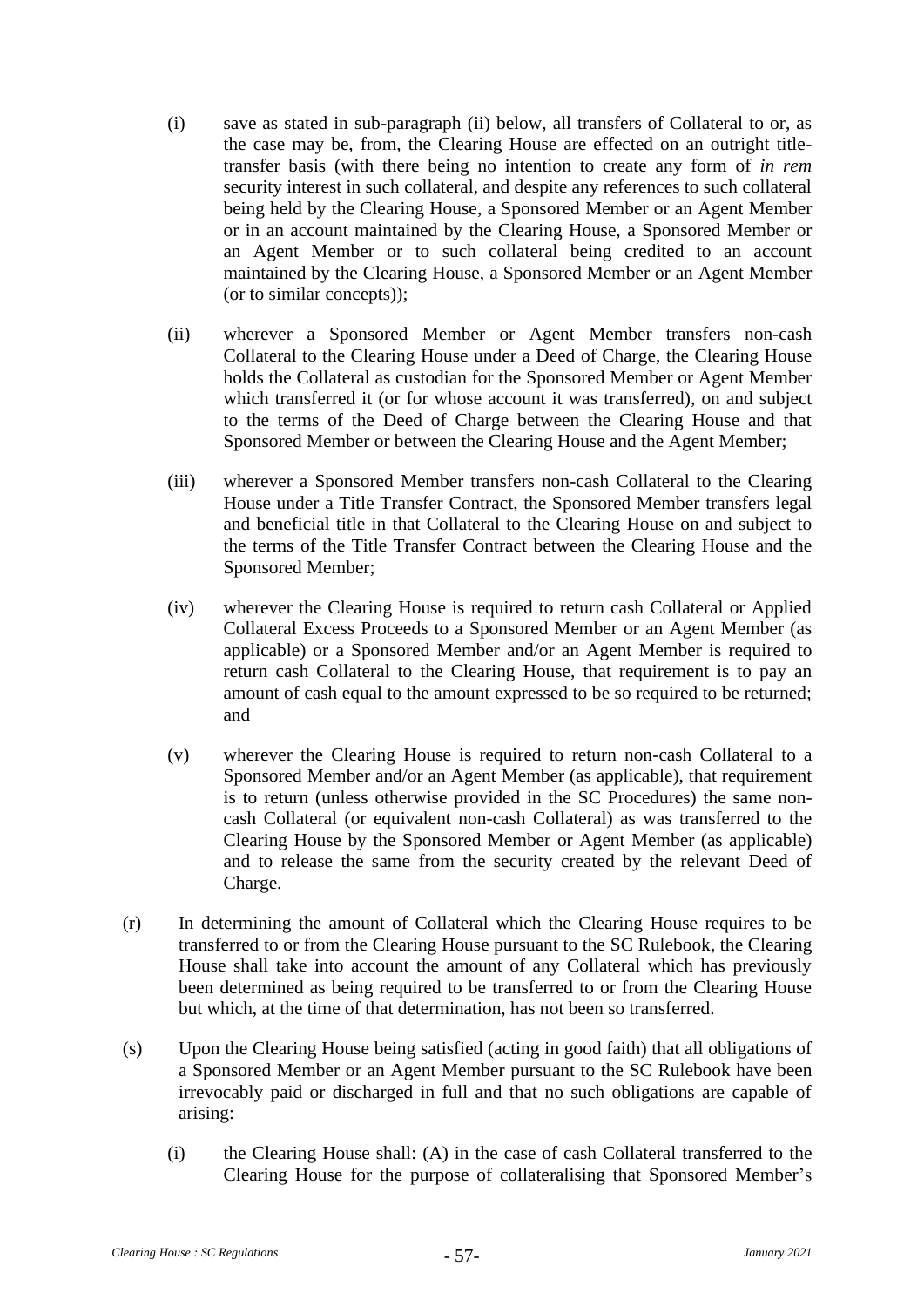obligations (other than any constituting Sponsored Member Returned Collateral or Sponsored Member Applied Collateral), pay an amount of cash to that Sponsored Member or its corresponding Agent Member (as applicable) equal to such cash; and (B) in the case of non-cash Collateral transferred to the Clearing House for the purpose of collateralising that Sponsored Member's obligations (other than any constituting Sponsored Member Returned Collateral or Sponsored Member Applied Collateral), transfer that same Collateral (or equivalent Collateral) to that Sponsored Member or its corresponding Agent Member (as applicable); and

- (ii) the Clearing House shall: (A) in the case of cash Collateral transferred to the Clearing House for the purpose of collateralising that Agent Member's obligations (other than any constituting Agent Member Returned Collateral or Agent Member Applied Collateral), pay an amount of cash to that Agent Member equal to such cash; and (B) in the case of non-cash Collateral transferred to the Clearing House for the purpose of collateralising that Agent Member's obligations (other than any constituting Agent Member Returned Collateral or Agent Member Applied Collateral), transfer that same Collateral (or equivalent Collateral) to that Agent Member (as applicable); and
- (iii) the Sponsored Member or Agent Member shall, in the case of cash Collateral transferred to the Sponsored Member or Agent Member for the purpose of collateralising the Clearing House's obligations (other than any constituting Clearing House Returned Collateral or Clearing House Applied Collateral), transfer (or procure the transfer of) an amount of cash to the Clearing House equal to such cash.
- (t) Wherever this SC Rulebook contemplates the transfer of Collateral to or for the account of a Sponsored Member or a return of Collateral to or for the account of a Sponsored Member:
	- (i) a transfer of Collateral by the corresponding Agent Member of a Sponsored Member in accordance with this SC Rulebook shall satisfy and discharge in full the obligation of a Sponsored Member to transfer such Collateral to the Clearing House under this SC Rulebook; and
	- (ii) a transfer of Collateral by the Clearing House to the corresponding Agent Member of a Sponsored Member in accordance with this SC Rulebook shall satisfy and discharge in full the obligation of the Clearing House to transfer such Collateral to the Sponsored Member under this SC Rulebook.
- <span id="page-61-0"></span>(u) By virtue of the Agent Membership Agreement, each Agent Member grants a separate limited recourse indemnity to the Clearing House in respect of the portion of each of its Sponsored Member's obligations collateralised by Collateral transferred by such Agent Member for the account of each such Sponsored Member (other than any constituting Sponsored Member Returned Collateral or Sponsored Member Applied Collateral) (the "**Indemnified Sponsored Member Obligations**"). The amount of each such indemnity is limited to an amount equal to the relevant Indemnified Sponsored Member Obligations.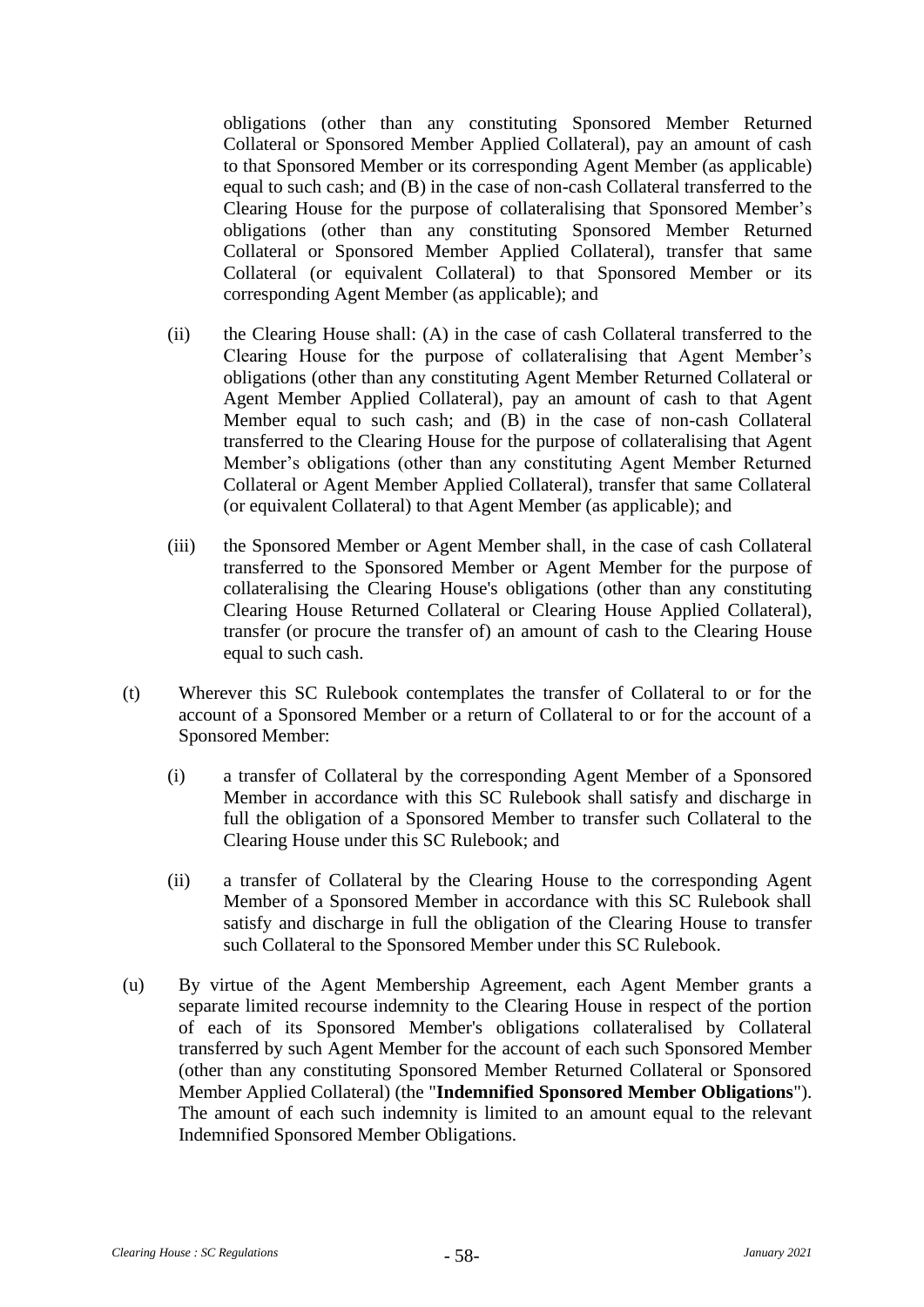- (v) Wherever the SC Rulebook contemplates an obligation of a Sponsored Member and/or Agent Member (as applicable) being discharged by the Clearing House using, or otherwise applying, cash Collateral transferred to the Clearing House for the purpose of collateralising that Sponsored Member's and/or Agent Member's obligations (as applicable) to the Clearing House (including any Applied Collateral Excess Proceeds), the manner in which such discharge shall occur is by, as applicable:
	- (i) the acceleration of the Clearing House's obligation to return that cash Collateral or Applied Collateral Excess Proceeds (or a portion of either) to that Sponsored Member (but only in an amount which does not exceed the obligation of that Sponsored Member which is to be so discharged) and the set-off of that transfer obligation against that Sponsored Member's obligation which is to be so discharged; or
	- (ii) the acceleration of the Clearing House's obligation to return that cash Collateral or Applied Collateral Excess Proceeds (or a portion of either) to one or more corresponding Agent Members (but only in an amount which does not exceed the Indemnified Sponsored Member Obligations which are to be so discharged) and the set-off of that transfer obligation against that Agent Member's obligation to indemnify the Clearing House for the Indemnified Sponsored Member Obligations under paragraph [\(u\)](#page-61-0) above.
- (w) Wherever the SC Rulebook contemplates an obligation of the Clearing House being discharged by a Sponsored Member or an Agent Member (as applicable) using, or otherwise applying, cash Collateral transferred to that Sponsored Member or an Agent Member for the purpose of collateralising the Clearing House's obligations to that Sponsored Member or Agent Member (as applicable), the manner in which such discharge shall occur is by the acceleration of that Sponsored Member's and/or Agent Member's obligation to return that cash Collateral to the Clearing House (but only in an amount which does not exceed the obligation of the Clearing House which is to be so discharged) and the set-off of that transfer obligation against the Clearing House's obligation which is to be so discharged.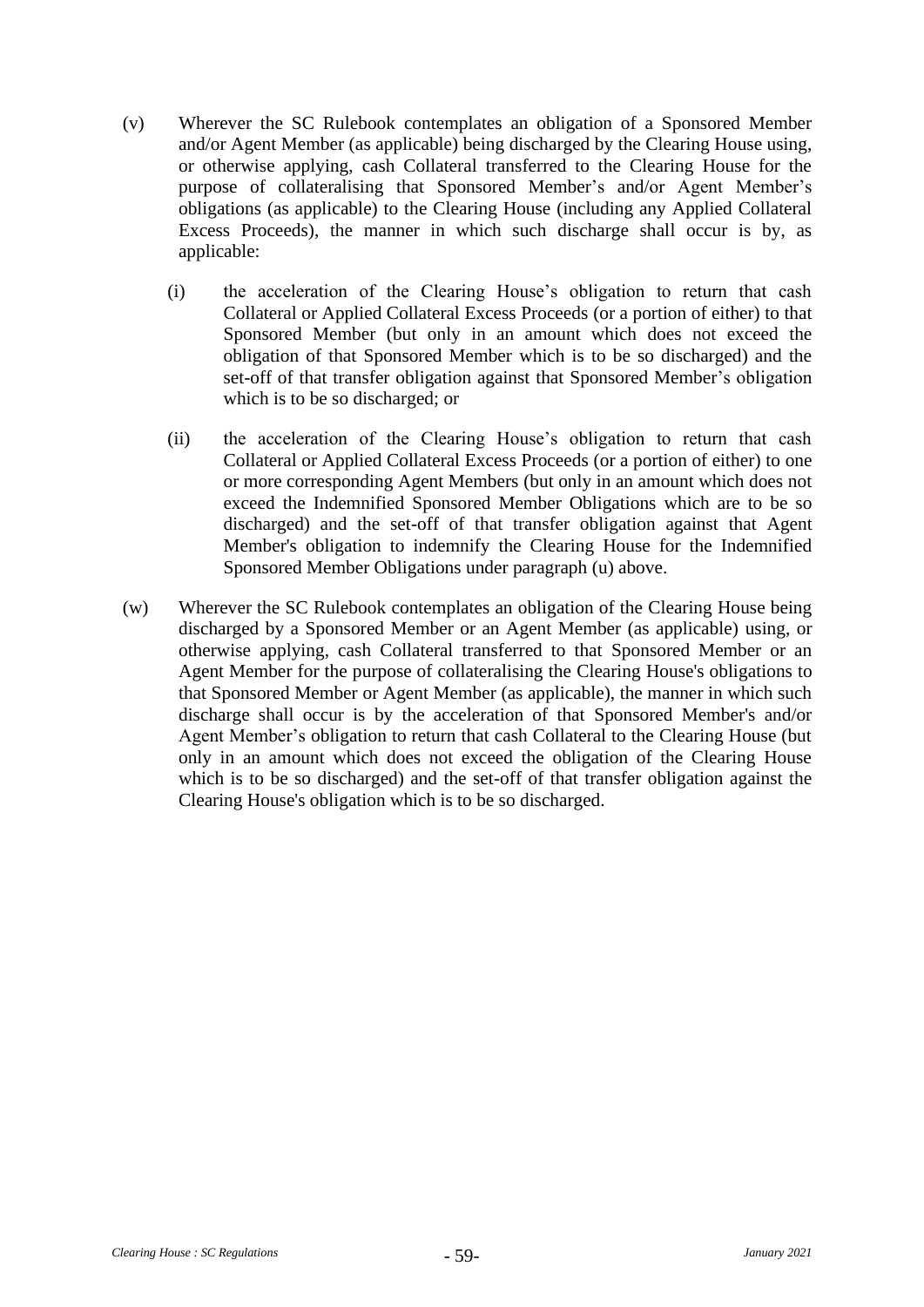## <span id="page-63-0"></span>**REGULATION 16 AGENT BUFFER**

- (a) An Agent Member is required to transfer Collateral to the Clearing House in order to cover any shortfall in margin or Contributions (as required), in connection with Contracts of its Sponsored Members for which it is the Agent Member. The value of such Collateral transfers shall be determined by the Clearing House on the basis of the positions of the open Contracts of Sponsored Members attributed to such Agent Member in accordance with the SC Procedures (the "**Agent Buffer**"), shall be recorded by the Clearing House as attributable to such Agent Member and shall be attributed to its Agent Buffer Account with the Clearing House.
- (b) An Agent Member's Agent Buffer may be applied by the Clearing House towards the payment of:
	- (i) margin required by the Clearing House for the account of a Sponsored Member of such Agent Member, with respect to Contracts of one or more of its Sponsored Members;
	- (ii) Contributions required from such Agent Member to the Clearing House, with respect to Contracts of one or more of its Sponsored Members,

where such amounts have or would not been paid when due, in whole or in part, by such Sponsored Member or such Agent Member for the account of such Sponsored Member (as applicable).

- (c) In the event of simultaneous shortfalls in relation to margin due from a Sponsored Member and Contributions for the account of the same Sponsored Member, in each case with respect to the Contracts attributed to a corresponding Agent Member, the Clearing House will use such Agent Member's Agent Buffer in order to meet any such shortfall.
- (d) The Clearing House shall be entitled to apply the Agent Buffer to cover margin obligations that have been called by the Clearing House prior to a Sponsored Members' default but which have not been paid by its corresponding Agent Member.
- (e) Any Agent Buffer that is applied by the Clearing House to cover:
	- (i) required margin, will form a part of the corresponding SM/AM Current Collateral Balance upon being recorded in the relevant SM/AM Account and/or upon the Clearing House in its sole discretion determining that there are insufficient funds standing to the account of the Sponsored Member in the relevant SM/AM Account; and
	- (ii) required Contributions, will form a part of the corresponding Sponsored Member's default fund upon being recorded in the relevant SM/AM Default Fund Account or applied in accordance with Rule 15 of the Default Rules, as applicable.
- (f) If there is a shortfall in the Agent Buffer as a result of the Clearing House applying the Agent Buffer in accordance with this SC [Regulation 16](#page-63-0) or a shortfall in the SM/AM Account resulting in a requirement to use Agent Buffer to cover the liabilities on the SM/AM Account, the Clearing House will call Collateral (as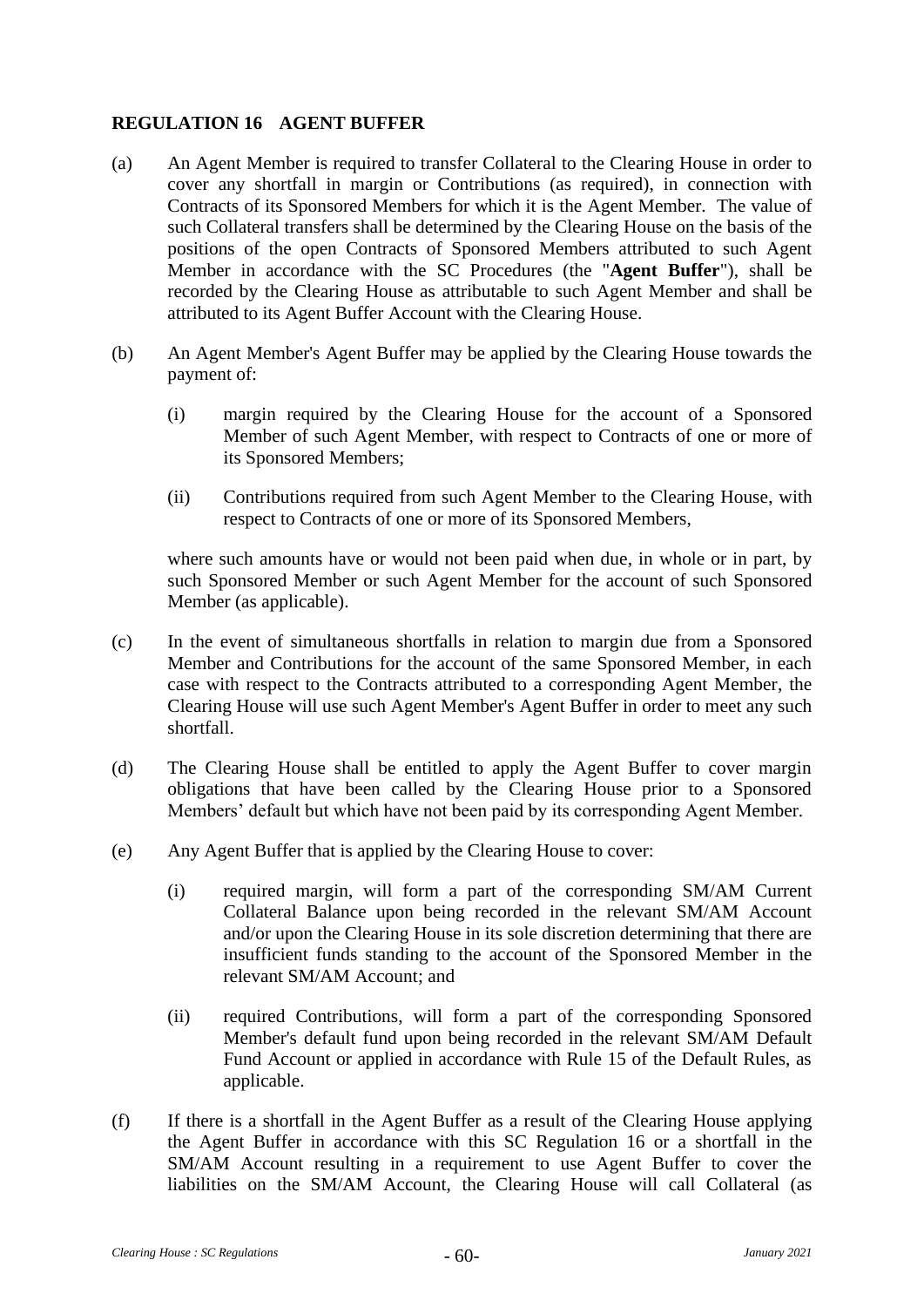determined by the Clearing House acting in its discretion) from the Agent Member to restore the Agent Buffer at the level required by the Clearing House in accordance with the SC Procedures.

(g) In the event of a Paying Agent Resignation, the Clearing House shall be entitled to apply a Resigning (Payment Services) Agent Member's Agent Buffer in accordance with [Regulation 7\(t\)](#page-40-2) and the SC Procedures.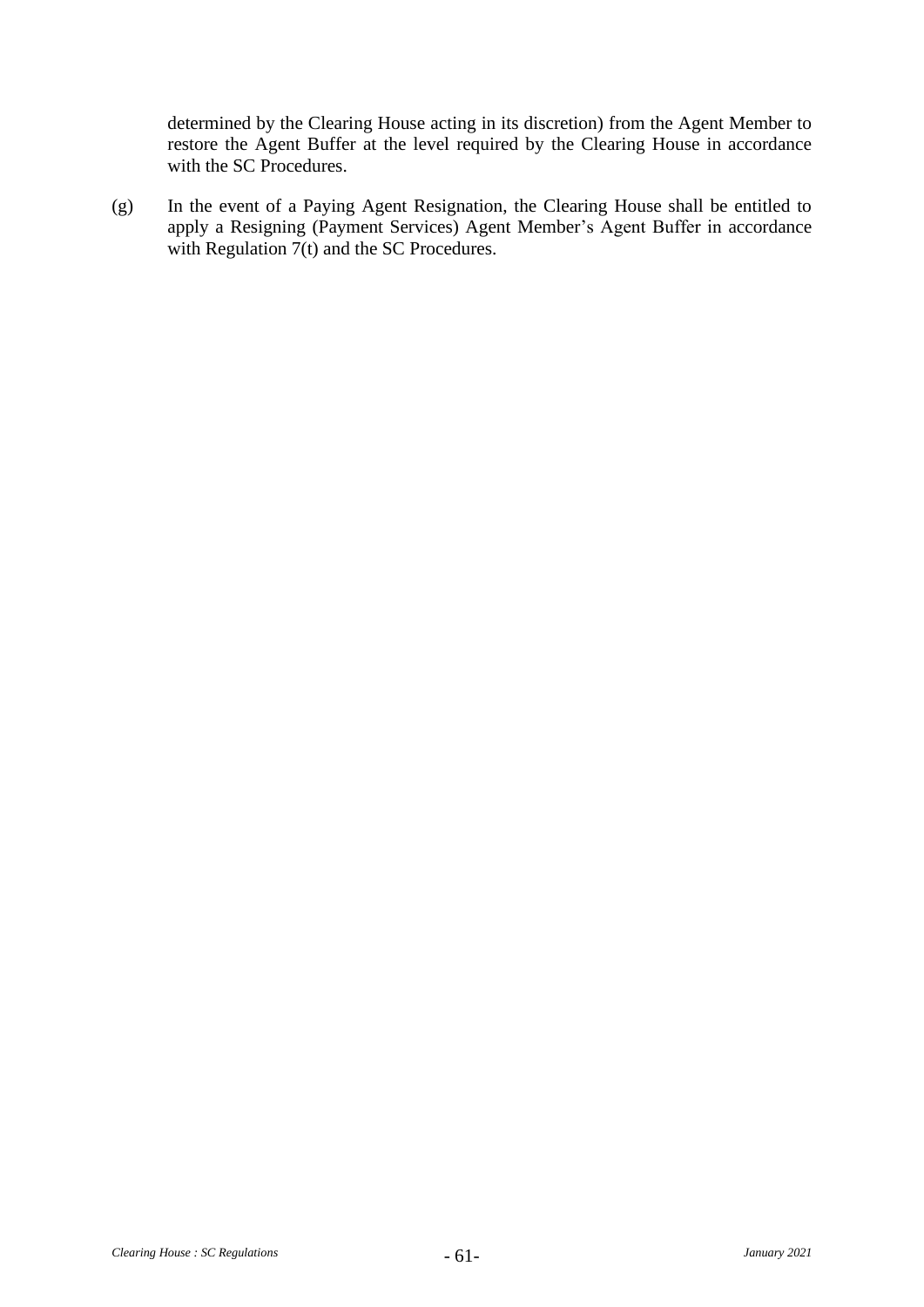## <span id="page-65-1"></span>**REGULATION 17 AGENT RESOURCE CONTRIBUTION**

- (a) An Agent Member is required to transfer Collateral to the Clearing House in order to provide pre-funded financial resources to cover losses arising from the Default of its Sponsored Members and any another Clearing Member (in accordance with paragraph [\(d\)](#page-65-0) below. The value of such pre-funded financial resources shall be determined by the Clearing House on the basis of the Contributions of the Agent Member in respect of the Open Contracts of Sponsored Members attributed to such Agent Member in accordance with the SC Procedures (the "**Agent Resource Contribution**"), shall be recorded by the Clearing House as attributable to such Agent Member and shall be attributed to its ARC Account with the Clearing House.
- (b) An Agent Member's Agent Resource Contribution may be applied by the Clearing House following the Default of one of its Sponsored Members, towards the reduction of losses in accordance with Rule 15 of the Default Rules. If a Default occurs in relation to more than one Sponsored Member of the same Agent Member, the Agent Resource Contribution shall be applied towards the reduction of losses in accordance with Rule 15 of the Default Rules on a first to default basis. If a Default occurs simultaneously in relation to more than one Sponsored Member of the same Agent Member, the Agent Resource Contribution shall be applied towards the reduction of losses in accordance with Rule 15 of the Default Rules *pro rata* between such defaulting Sponsored Members, calculated as the proportion of such Agent Resource Contribution relative to the open Contracts of such defaulting Sponsored Members attributed to such Agent Member.
- (c) Any Agent Resource Contribution that is applied by the Clearing House towards the reduction of losses in accordance with Rule 15 of the Default Rules will no longer constitute Agent Resource Contribution.
- <span id="page-65-0"></span>(d) An Affected Agent Member's Agent Resource Contribution may be applied by the Clearing House following the default of another Clearing Member in accordance with the provisions of Rule 15 of the Default Rules.
- (e) If there is a shortfall in the Agent Resource Contribution as a result of the Clearing House applying the Agent Resource Contribution in accordance with this SC [Regulation 17,](#page-65-1) the Clearing House will call additional pre-funded resources from the Agent Member to restore the Agent Resource Contribution at the level required by the Clearing House in accordance with the SC Procedures provided that Agent Resource Contribution cannot be applied more than once by the Clearing House with respect to the Default of a Sponsored Member.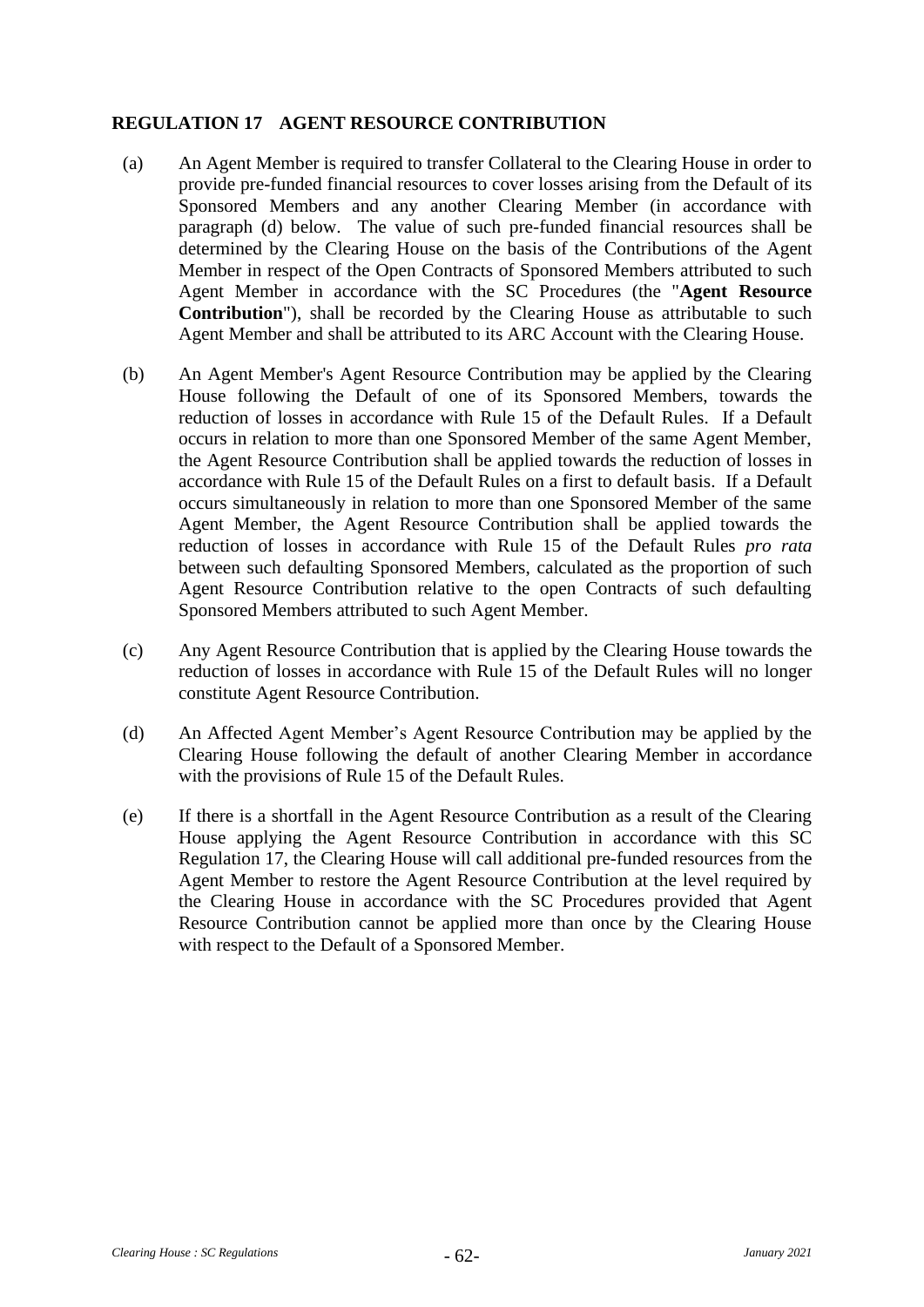## **REGULATION 18 OTHER MODES OF SETTLEMENT AND REVALUATION**

Settlement, revaluation and collateralisation procedures may be prescribed, in respect of open contracts which are OTC Contracts, in the SC Procedures. The relevant settlement, revaluation and collateralisation procedures (as applicable) may be effected by the Clearing House in accordance with such provisions.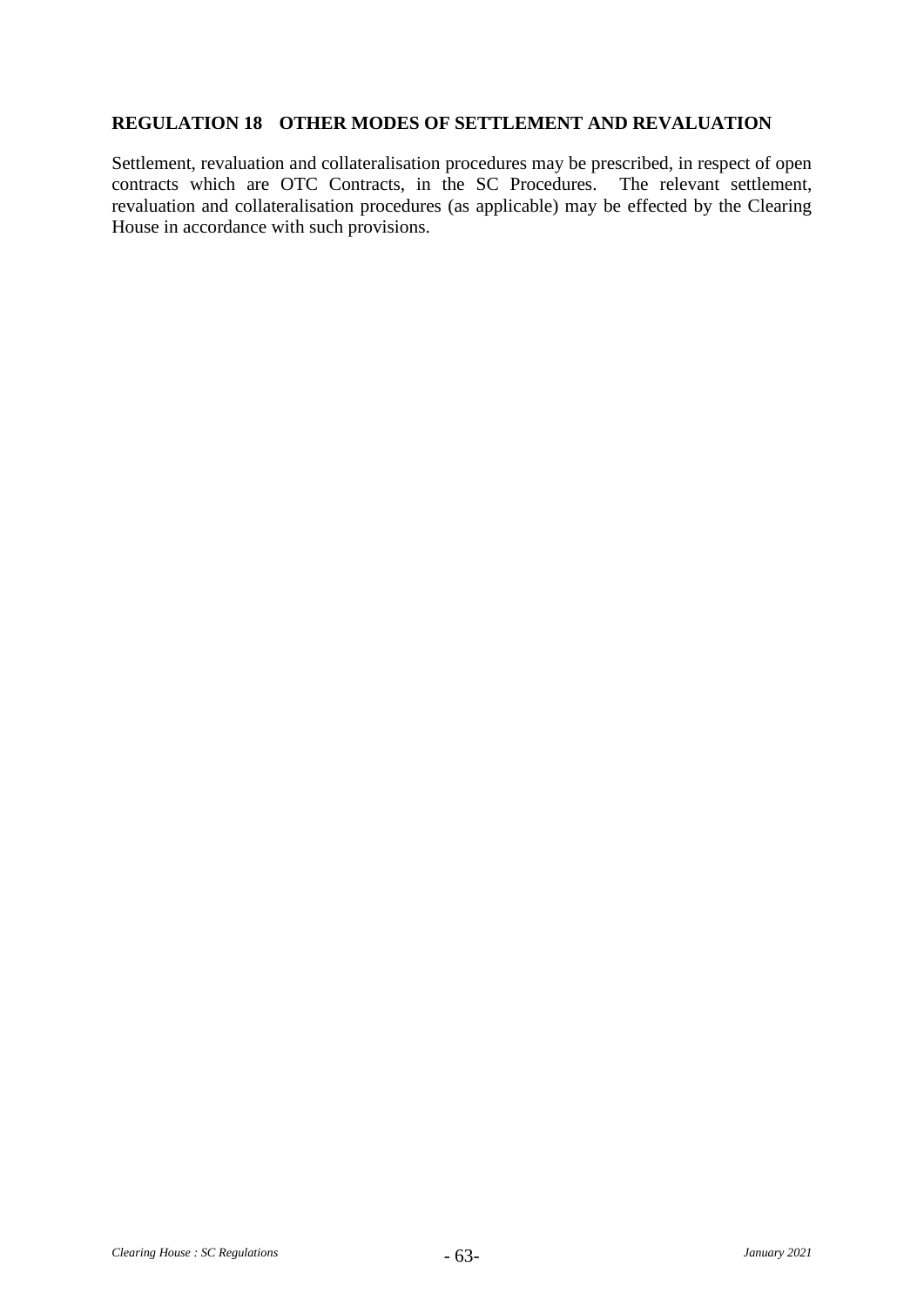### <span id="page-67-4"></span>**REGULATION 19 MARKET DISORDERS, IMPOSSIBILITY OF PERFORMANCE, TRADE EMERGENCY**

- <span id="page-67-2"></span><span id="page-67-1"></span><span id="page-67-0"></span>(a) If the Clearing House, in relation to OTC Contracts, determines that one of the following conditions is satisfied, namely:
	- (i) a state of war exists or is imminent or threatened or civil unrest or terrorist or other criminal action has occurred or is imminent or threatened, and is likely to affect or has affected the normal course of business, including, but not limited to, performance under a Contract; or
	- (ii) the government of any nation, state or territory or any institution or agency thereof has proclaimed or given notice of its intention to exercise, vary or revoke controls which appear likely to affect the normal course of business, including, but not limited to, performance under a Contract; or
	- (iii) the EU or any international organisation, or any institution or agency thereof, has introduced, varied, terminated or allowed to lapse any provision so as to be likely to affect the normal course of business, including, but not limited to, performance under a Contract; or has given notice of its intention to do so or appears to be about to do so;

<span id="page-67-3"></span>then:

(iv) in respect of such open contracts which are OTC Contracts as specified by the Clearing House, and notified to the affected Members, the Clearing House shall be entitled to invoice back such contracts in accordance with SC [Regulation 21](#page-69-0) and the SC Procedures at a price determined by the Clearing House or to require such Members to comply with any directions issued by the Clearing House regarding the performance of, or any other direction in respect of, such contracts.

Accounts shall be made up by the Clearing House in accordance with the SC Procedures for each Sponsored Member who is a party to open contracts invoiced back pursuant to this paragraph. Settlement of such accounts shall be due immediately and settlement thereof shall be made forthwith in discharge of such contracts invoiced back notwithstanding any further change of circumstances.

<span id="page-67-5"></span>(b) If, in the opinion of the Clearing House after consultation with the relevant Board, a seller's complete performance of an open contract becomes impossible for any reason whatsoever (except in such circumstances as are set out in paragraph [\(a\)](#page-67-0) above), the affected contract may at the Clearing House's option thereupon be closed by invoicing back at a price determined by the Board, and such price shall be binding on all affected parties. Accounts shall be made up by the Clearing House in accordance with the SC Procedures.

Any formal announcement made under this SC Regulation shall be made by notice posted by the Clearing House (or by other means as determined by the Clearing House) or as prescribed by the SC Procedures.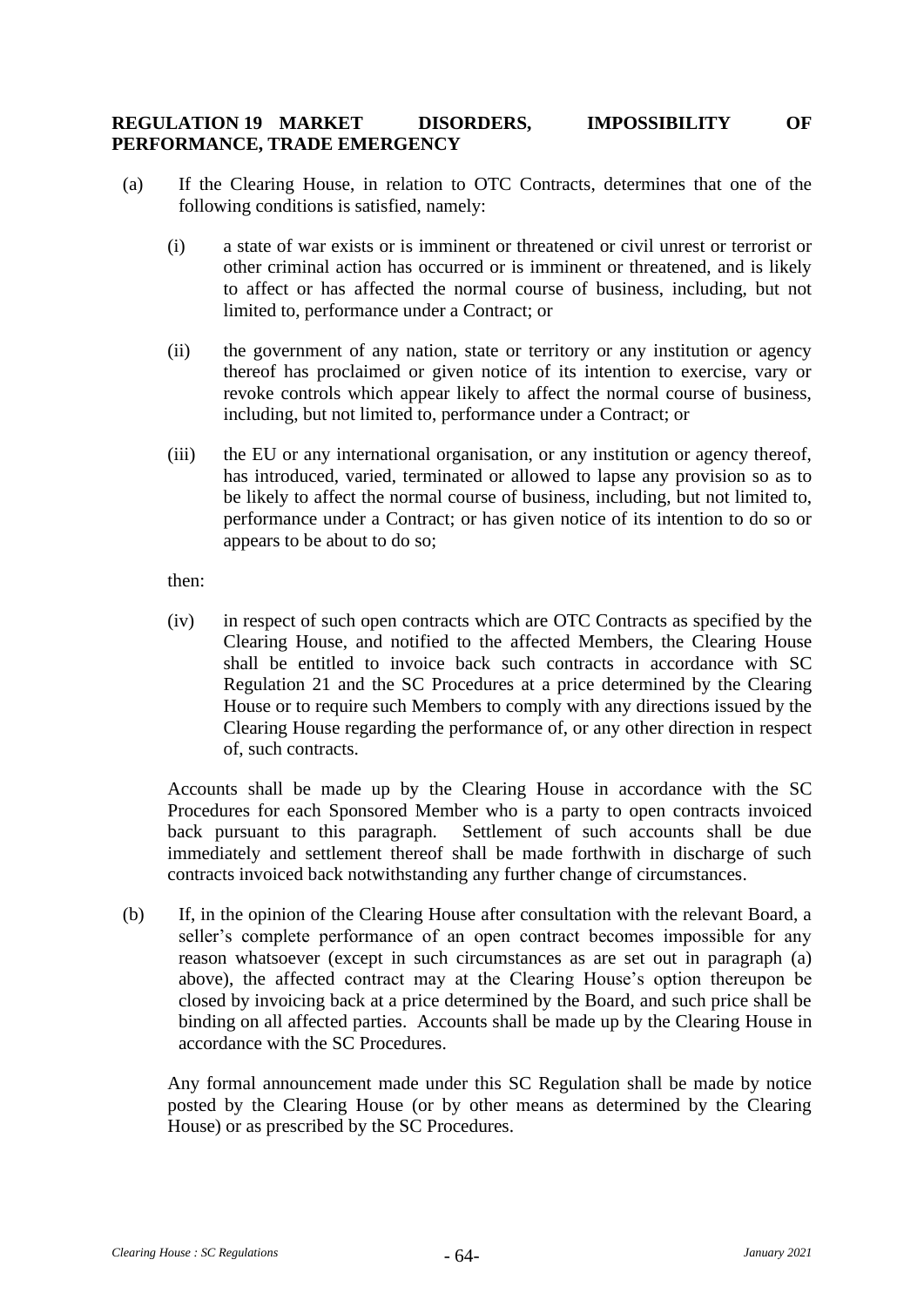## <span id="page-68-1"></span>**REGULATION 20 FORCE MAJEURE**

- <span id="page-68-0"></span>(a) Neither the Clearing House (nor any other member of the LCH Group) nor a Sponsored Member or Agent Member shall be liable for any failure, hindrance or delay in performance in whole or in part of its obligations under the terms of these SC Regulations or of any Contract if such failure, hindrance or delay arises out of events or circumstances beyond its control. Such events or circumstances may include, but are not limited to, acts of God or the public enemy, acts of a civil or military authority other than the acts referred to in SC Regulation  $19(a)(i)$ , [\(ii\)](#page-67-2) or [\(iii\)](#page-67-3) above, terrorist or other criminal action, civil unrest, embargoes, fire, flood, labour dispute, unavailability or restriction of computer or data processing facilities, energy supplies, settlement systems or of bank transfer systems or wires, and any other causes beyond the parties reasonable control.
- (b) On the happening of any one or more of the events or circumstances referred to in paragraph [\(a\)](#page-68-0) above, which shall immediately be notified by the party prevented, hindered or delayed from performing any of the obligations referred to in paragraph [\(a\)](#page-68-0) above to the other, in respect of affected OTC Contracts, the Clearing House shall be entitled to require any of the affected Contracts to be performed in accordance with directions issued by the Clearing House or invoiced back in accordance with SC [Regulation 21,](#page-69-0) or shall be entitled to require the Sponsored Member or Agent Member to take such action as the Clearing House may direct in respect of such Contracts.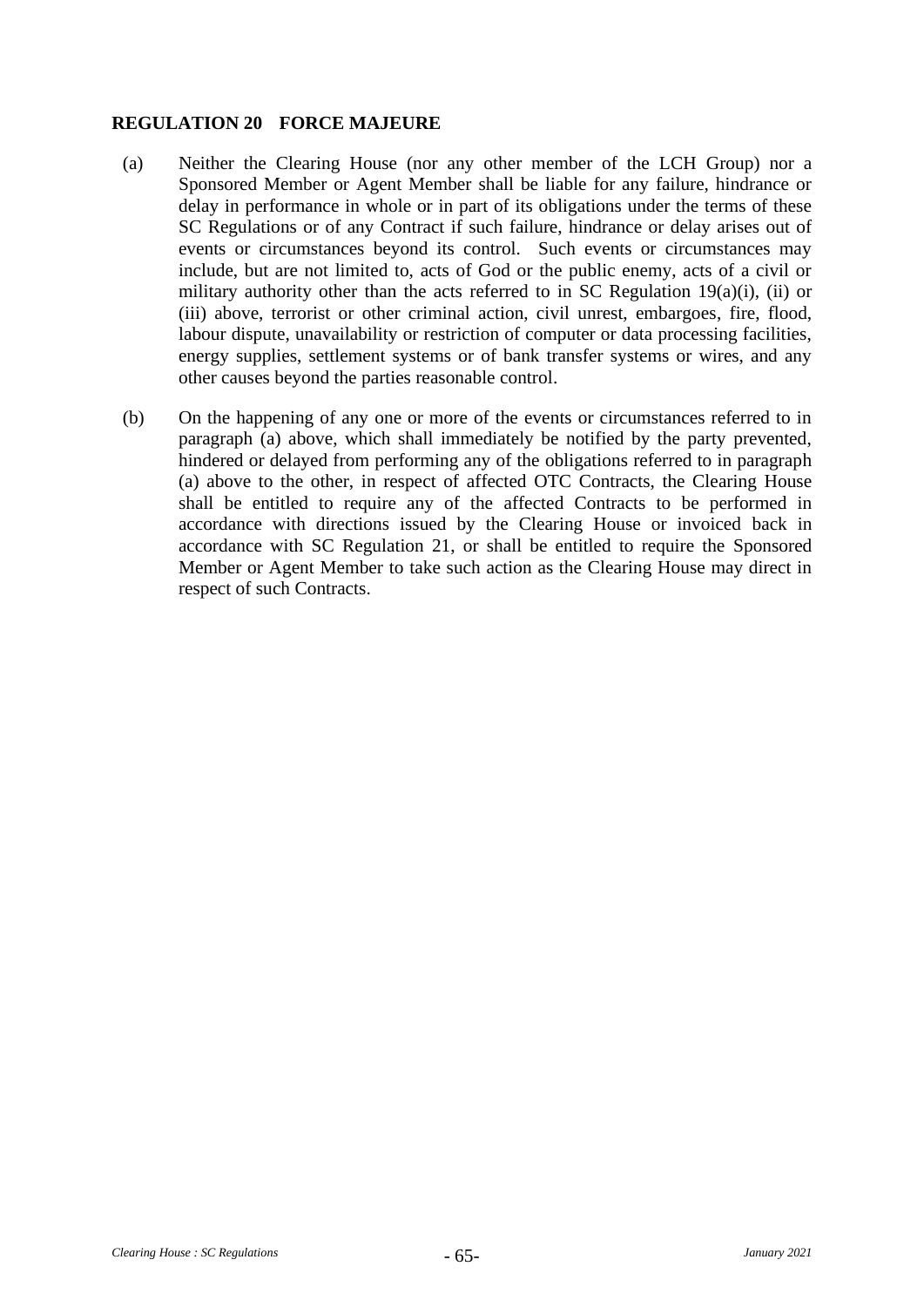# **CHAPTER VI – INVOICING BACK AND CURRENCY CONVERSION**

#### <span id="page-69-0"></span>**REGULATION 21 INVOICING BACK**

- <span id="page-69-2"></span>(a) Invoicing back of a Sponsored Member's Contracts pursuant to SC [Regulation 19](#page-67-4) or [20](#page-68-1) or otherwise shall be carried out by the Clearing House effecting and registering pursuant to the SC Procedures, opposite contracts between itself and the Sponsored Member at the price referred to in the relevant SC Regulation or, where applicable, in paragraph [\(c\)](#page-69-1) below, and thereupon settling such Contracts against such opposite contracts.
- (b) Where open contracts are invoiced back pursuant to SC [Regulation 19\(a\)](#page-67-0) or SC [Regulation 19\(b\),](#page-67-5) the Clearing House shall credit or debit (as the case may be) the Sponsored Member's accounts affected by such invoicing back in accordance with SC [Regulation 19\(a\)](#page-67-0) or SC [Regulation 19\(b\),](#page-67-5) as applicable.
- <span id="page-69-1"></span>(c) Opposite contracts effected and registered by the Clearing House pursuant to:
	- (i) paragraph [\(a\)](#page-69-2) above, other than where done pursuant to the Default Rules, shall, subject to SC [Regulation 19\(a\)](#page-67-0) or SC [Regulation 19\(b\),](#page-67-5) be at a price or, in the case of OTC Contracts, at a price determined by the Clearing House, and, shall be binding as a final settlement upon the parties affected by invoicing back.
	- (ii) paragraph [\(a\)](#page-69-2) above, pursuant to the Default Rules, shall be at a price determined by the Clearing House, and, shall be binding as a final settlement upon the parties affected by invoicing back, except that this paragraph shall be without prejudice to any further liability of the defaulting Sponsored Member to the Clearing House or to any additional rights which the Clearing House may have against the defaulting Sponsored Member, whether under these SC Regulations, at law or otherwise.
- (d) In this SC Regulation:
	- (i) "**net position**" means, in respect of RepoClear Contracts, one or more of such RepoClear Contracts against which the Sponsored Member, in whose name they are registered, has no matching RepoClear Contracts on the same Economic Terms;
	- (ii) "**opposite contract**" means a contract on the same terms (except as to price or premium), as the Contract to be invoiced back in accordance with this SC Regulation, but where a Sponsored Member is a seller, in respect of the RepoClear Contract to be invoiced back, such Sponsored Member shall be a buyer in respect of the opposite contract and vice versa.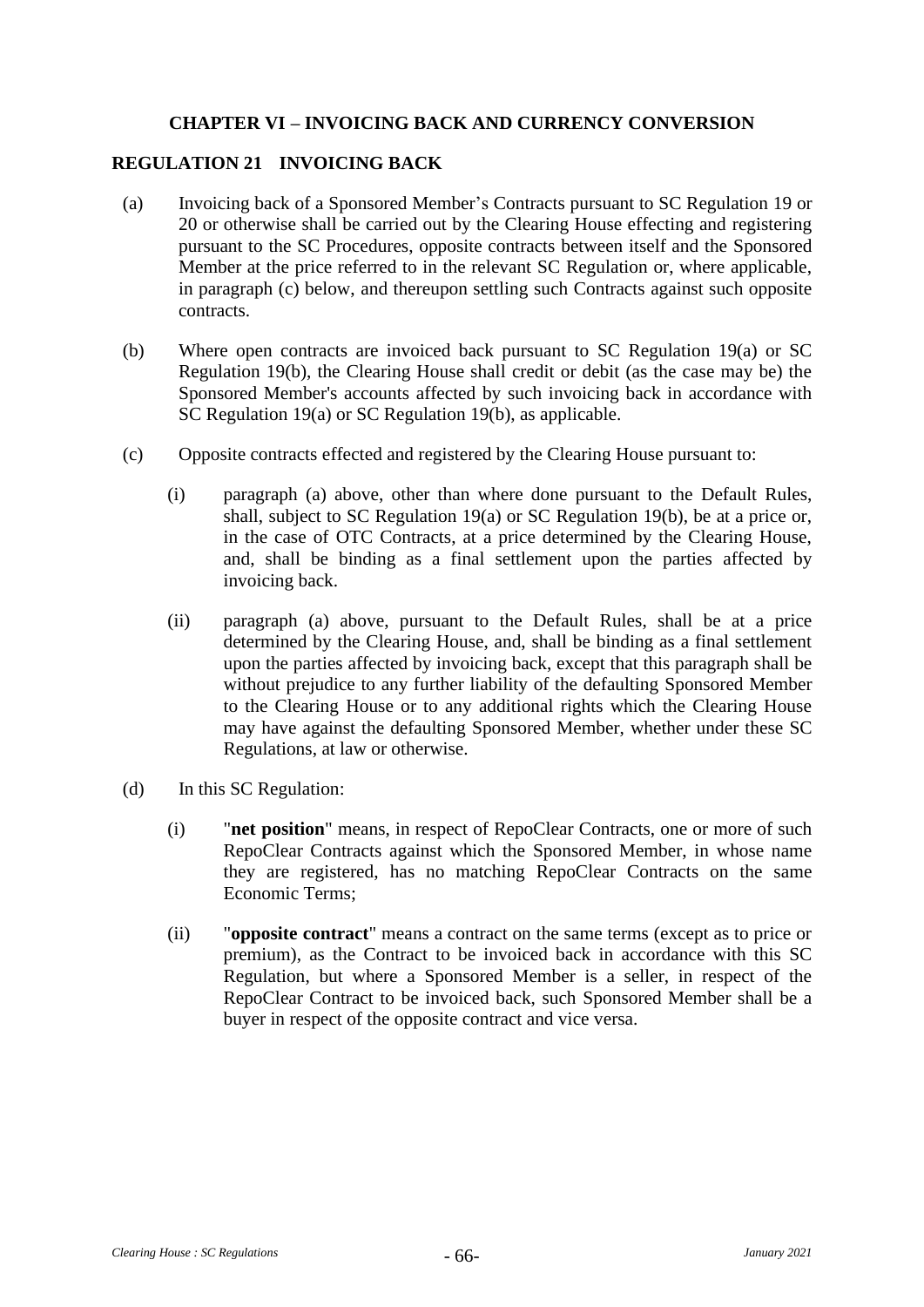# **REGULATION 22 CURRENCY CONVERSION**

The Clearing House shall be entitled in its discretion to convert monies standing to the debit or credit of a Sponsored Member's accounts or Agent Member's accounts into such other currency or currencies as it thinks fit, such conversion to be effected at such reasonable rate or rates of exchange as the Clearing House may determine in accordance with the SC Procedures.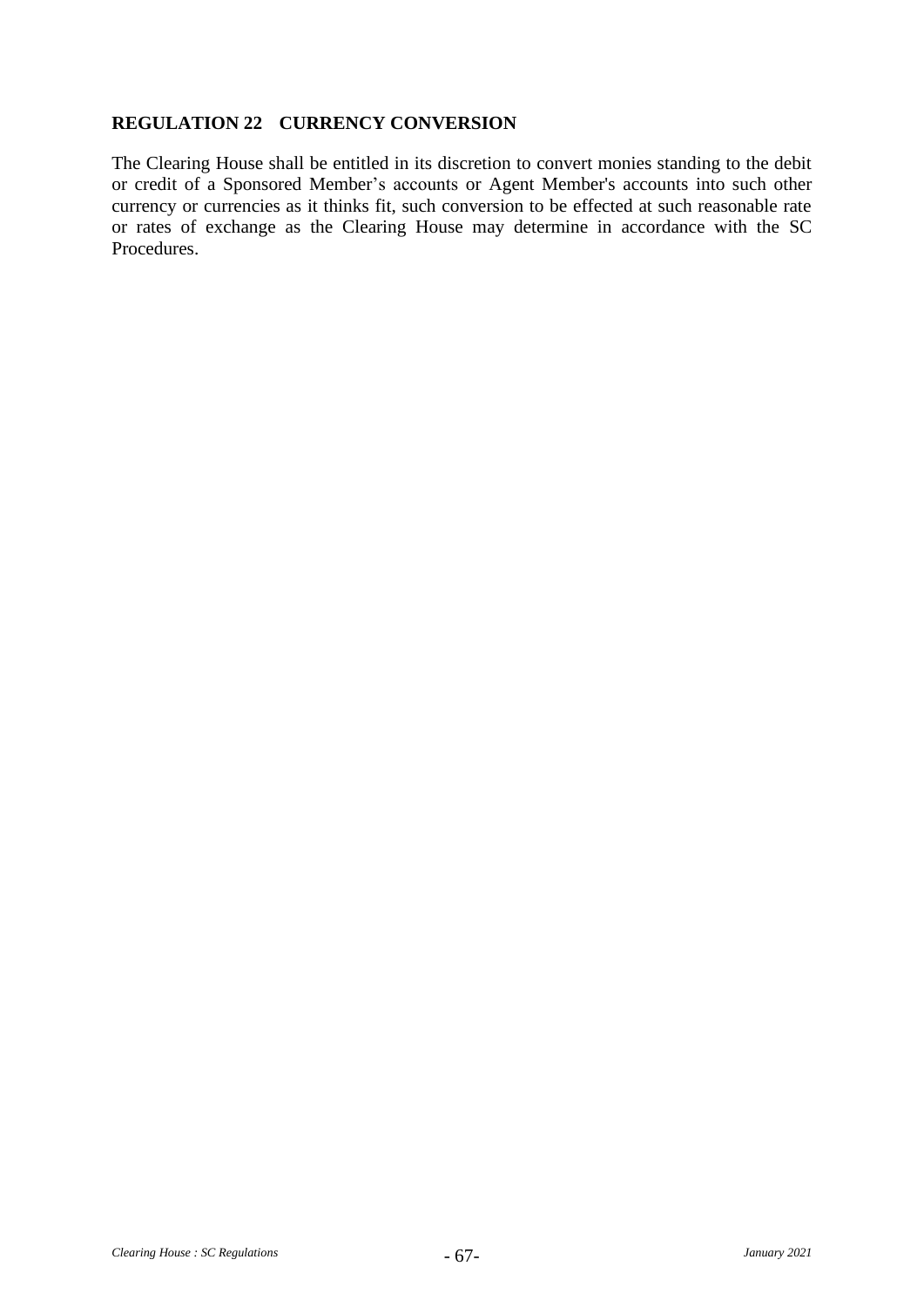#### **CHAPTER VII – DISCLOSURE, FEES, RECORDS AND AMENDMENTS**

#### **REGULATION 23 DISCLOSURE AND REPORTING**

- (a) The Clearing House shall have authority to supply any information whatsoever concerning a Sponsored Member or Agent Member and its trading to: (a) any Regulatory Body which is entitled to receive or request any such details or information; (b) a member of the LCH Group; (c) any other person or body to which the Clearing House is, in its reasonable opinion, legally required to disclose the same; (d) any other person or body to which the Clearing House has agreed to provide such information; (e) a trade or data repository or similar body on an ongoing basis in the ordinary course of business; or (f) any securities depository or securities settlement system on an ongoing basis in the ordinary course of business.
- (b) The Clearing House shall also be entitled to supply any information whatsoever concerning a Sponsored Member or Agent Member to any person who has provided or may be contemplating entering into arrangements to provide the Clearing House directly or indirectly with stand-by or other finance, insurance cover, guarantee or other financial backing, which the Clearing House has been requested or is legally required to disclose, to assist such person in relation to the provision of, or continued provision of, such finance, insurance cover, guarantee or financial backing.
- (c) The Clearing House shall have authority: (a) to obtain and make use of information from securities depositories and/or any other trade repositories relating to a Sponsored Member or Agent Member; and (b) to disclose such information to any Regulatory Body which is entitled to receive or request any such information.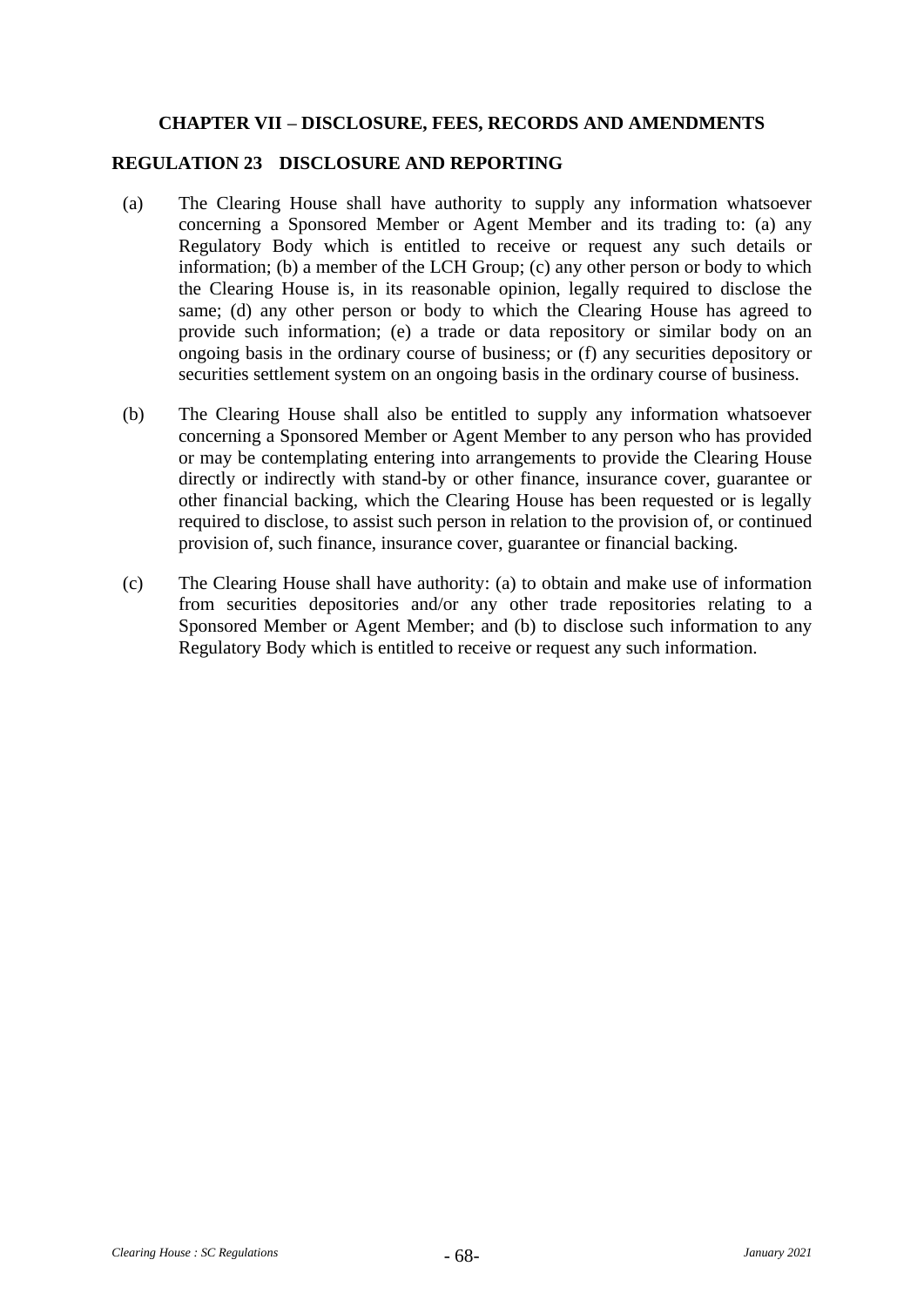## **REGULATION 24 FEES AND OTHER CHARGES**

- <span id="page-72-0"></span>(a) The Clearing House shall be entitled to levy fees in respect of such matters and at such rates as may from time to time be prescribed. Such fees shall be payable by such Sponsored Members or such Agent Members, by such times, and in such manner as may be prescribed by the SC Procedures.
- <span id="page-72-1"></span>(b) Accommodation charges made by the Clearing House pursuant to SC [Regulation 15](#page-56-0) shall be payable to the Clearing House by such Sponsored Members or such Agent Members, in such manner and by such times as may be prescribed by the SC Procedures.
- (c) Any changes to be made to the fees and charges payable pursuant to paragraphs [\(a\)](#page-72-0) and [\(b\)](#page-72-1) above shall take effect, as prescribed by the SC Procedures.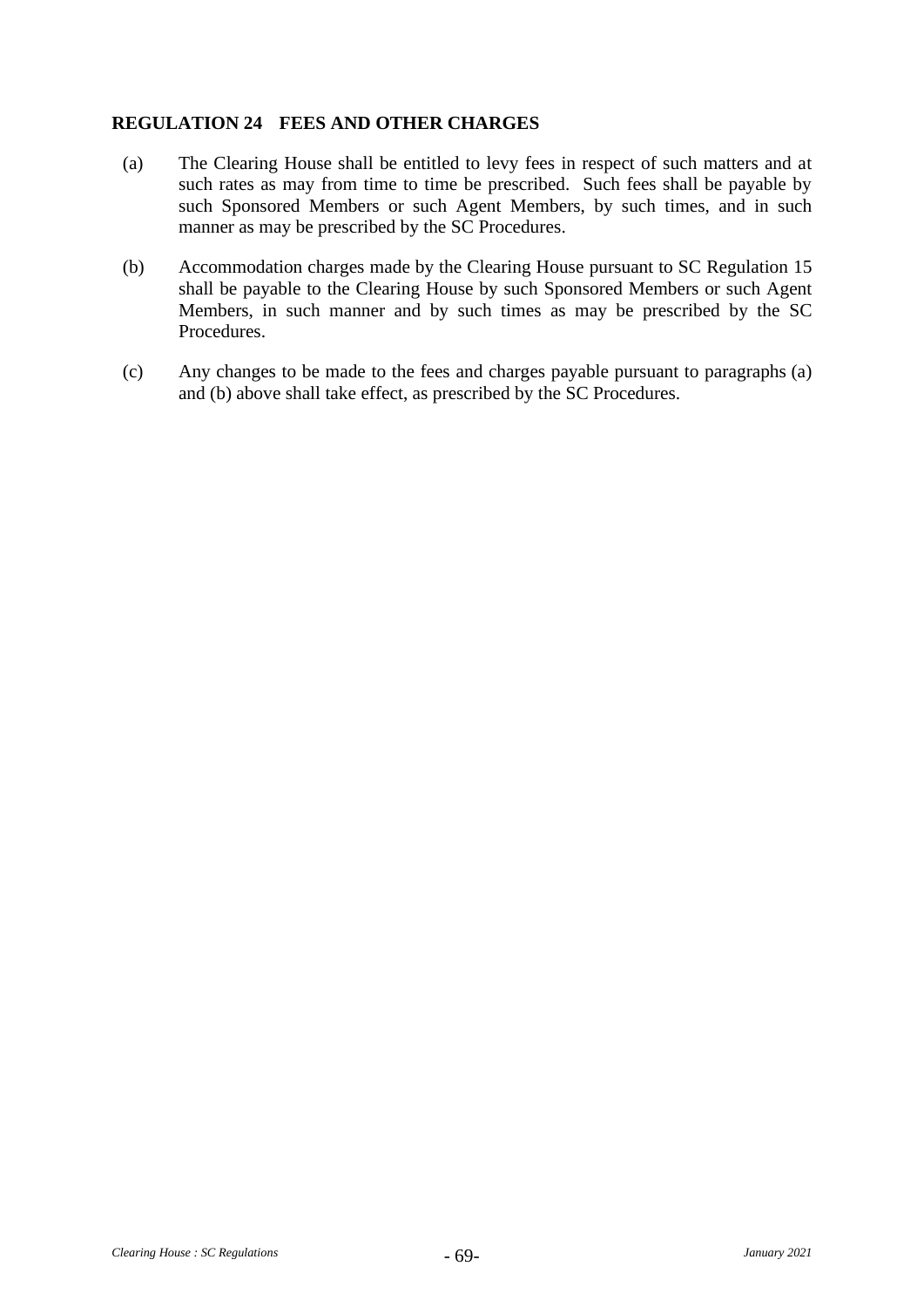## **REGULATION 25 RECORDS**

A Sponsored Member or Agent Member shall not be entitled to the return of any particulars, notices or any other documentation presented to the Clearing House pursuant to SC Regulations [11](#page-50-0) and [Regulation 18.](#page-66-0)

Notwithstanding any provision in the relevant Sponsored Membership Agreement or Agent Membership Agreement, SC Rulebook or any other agreement or contract to which the Clearing House may be a party, the Clearing House shall maintain all records and information on all contracts it has processed for a period of at least ten years.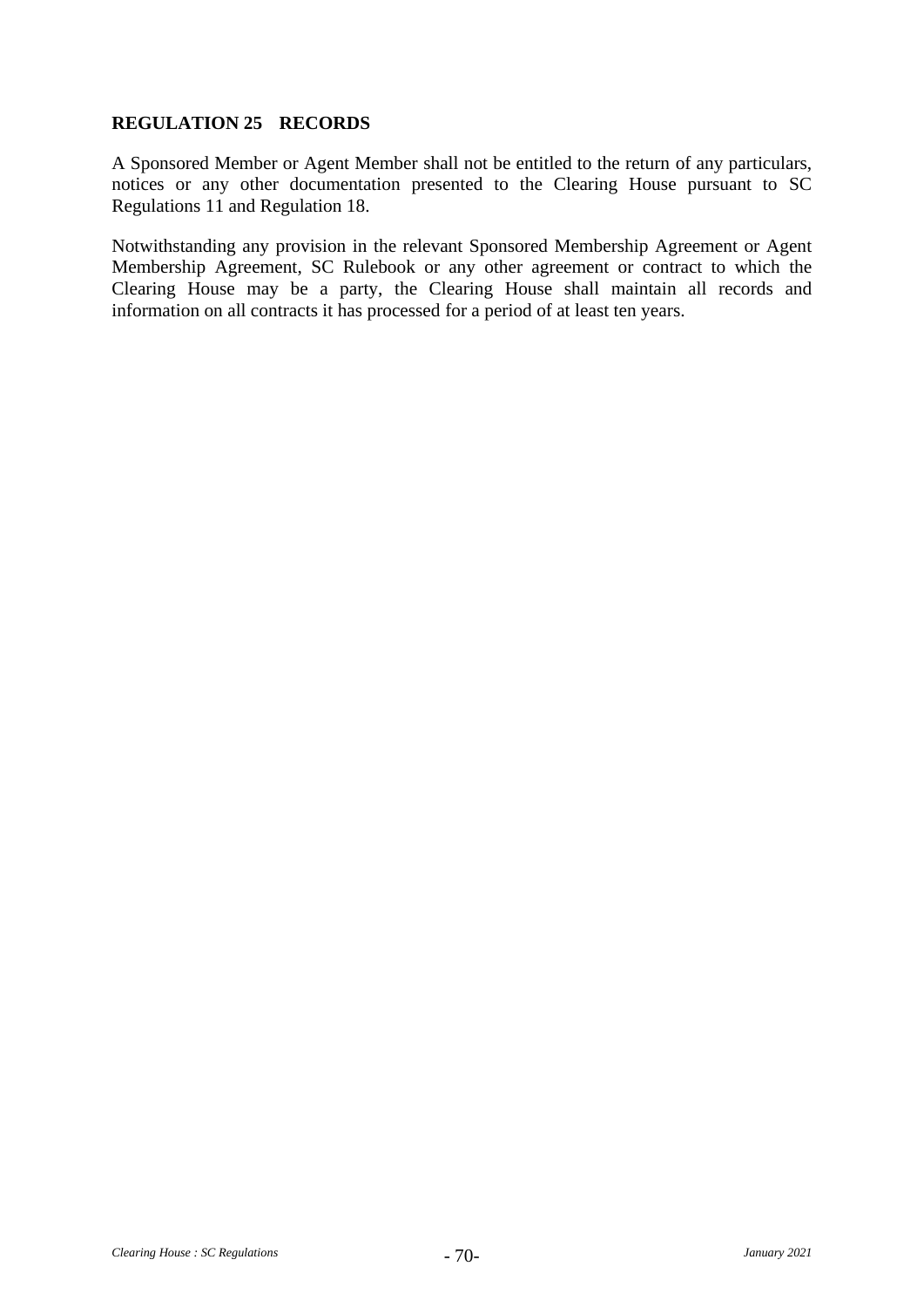# **REGULATION 26 ALTERATION OF SC REGULATIONS AND THE SC PROCEDURES**

- (a) Unless the relevant Sponsored Membership Agreement or Agent Membership Agreement or these SC Regulations or the SC Procedures otherwise specifically provide in relation to any proposed alterations, amendment or extension, the Rules Change Committee (acting in accordance with its terms of reference) may from time to time, by notice delivered to such Sponsored or Agent Members, alter, amend or extend these SC Regulations and/or SC Procedures.
- (b) Any such alterations, amendments or extensions may be made with immediate effect or with such deferred effect as the Rules Change Committee shall determine. Any alterations, amendments or extensions to these SC Regulations and/or SC Procedures may take effect so as to apply to Contracts registered in a Sponsored Member's name at the time such alterations, amendments or extensions come into effect if the Rules Change Committee so determines.
- (c) The accidental omission to give notice under this SC Regulation to, or the nonreceipt of notice under this SC Regulation by, any Sponsored Member or Agent Member shall not invalidate the amendment or extension with which the notice is concerned.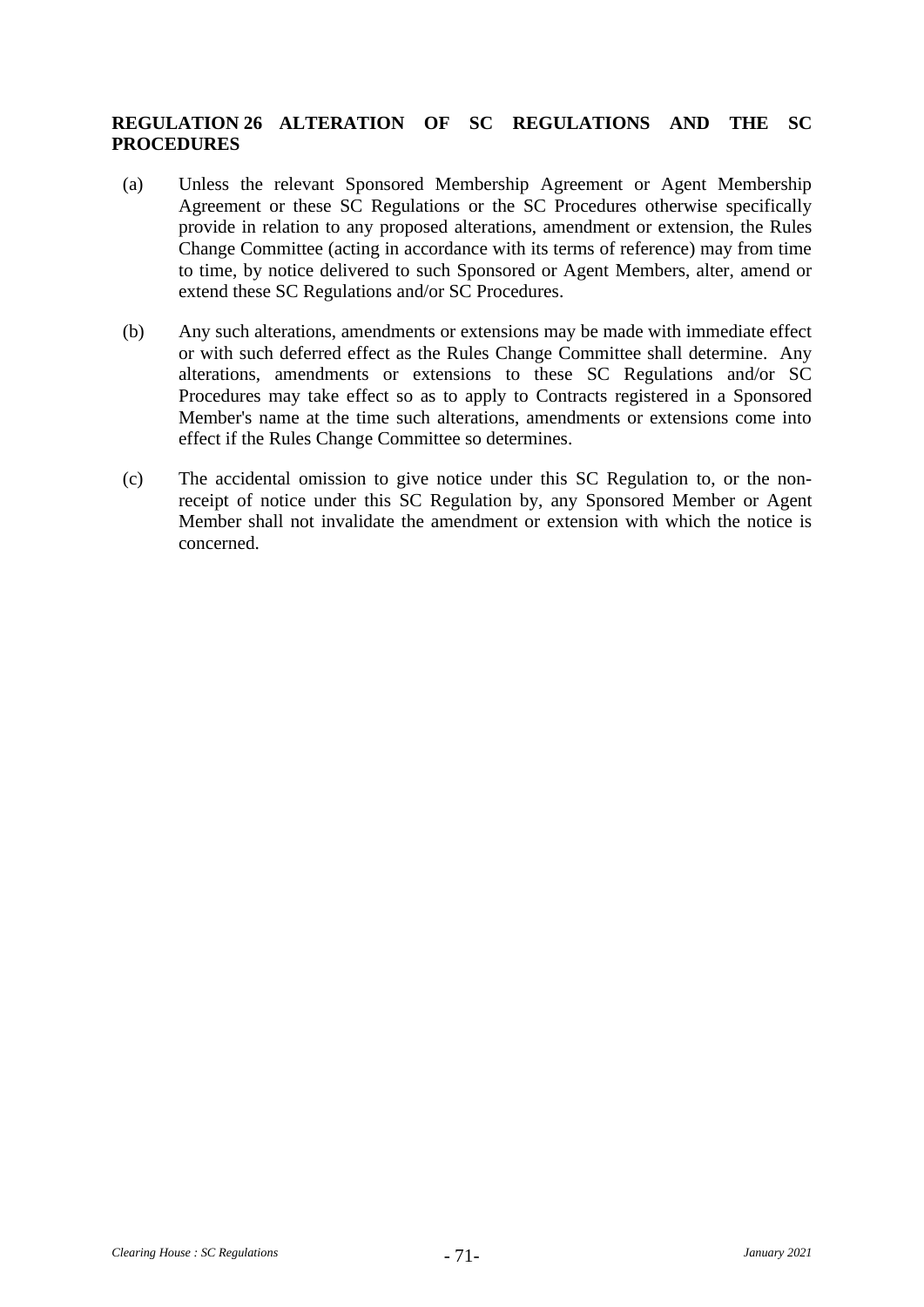#### **CHAPTER VIII – NETTING AND DISTRIBUTION**

#### <span id="page-75-4"></span>**REGULATION 27 NETTING**

- <span id="page-75-1"></span>(a) If at any time the Clearing House fails to make a payment or a delivery of an asset to a Sponsored Member, other than a Defaulter, or any of its corresponding Agent Members, other than an Affected Agent Member (as applicable), under a Contract for a period of 30 days from the date when the obligation to pay or deliver fell due, then that Sponsored Member may exercise its rights under paragraph [\(c\)](#page-75-0) below.
- <span id="page-75-2"></span>(b) If at any time the Clearing House commences a voluntary case or other procedure seeking or proposing liquidation, administration, receivership, voluntary arrangement or a scheme of arrangement, or other similar relief with respect to itself or to its debts under any bankruptcy, insolvency, regulatory, supervisory or similar law, or if any of the foregoing cases or procedures is commenced in relation to the Clearing House by any other person which results in liquidation or winding up of the Clearing House, or if the Clearing House takes corporate action to authorise any of the foregoing, in any such case other than for the purposes of corporate restructuring (including any consolidation, amalgamation or merger), then a Sponsored Member, other than a Defaulter, may exercise the right given to it under paragraph [\(c\)](#page-75-0) below.
- <span id="page-75-0"></span>(c) A Sponsored Member entitled to exercise rights under this paragraph may, at any time whilst any of the circumstances referred to in paragraphs [\(a\)](#page-75-1) or [\(b\)](#page-75-2) above giving rise to such rights continue, by notice in writing to the Clearing House, specify a termination date ("**Termination Date**") (or Termination Dates, as applicable) for the termination and liquidation of all Contracts attributed to such Sponsored Member in respect of each Sponsored Member/Agent Member relationship (as identified by their unique mnemonic, a "**SM/AM Netting Set**") to which such Sponsored Member is a party and in accordance with paragraph [\(d\)](#page-75-3) below.
- <span id="page-75-5"></span><span id="page-75-3"></span>(d) Upon the occurrence of a Termination Date, with respect to the relevant SM/AM Netting Set:
	- (i) none of the Clearing House, the Sponsored Member or its Agent Members (as applicable) shall be obliged to make any further payments or deliveries under any Contract between them which would, but for this SC [Regulation 27,](#page-75-4) have fallen due for performance on or after the Termination Date, and any obligations to make further such payments or deliveries which would otherwise have fallen due shall be satisfied by settlement (whether by payment, set-off or otherwise) of the Termination Amount;
	- (ii) on, or as soon as reasonably practicable after, the Termination Date the Sponsored Member shall (or shall nominate one of its Agent Members to) determine (discounting if appropriate) in respect of each Contract its total loss or, as the case may be, gain, in each case expressed in the lawful currency of the United Kingdom (the "**Base Currency**"), (and, if appropriate, including any loss of bargain, cost of funding or, without duplication, loss or, as the case may be, gain as a result of the termination, liquidation, obtaining, performing or re-establishing of any hedge or related trading position), as a result of the termination, pursuant to this agreement, of each payment or delivery which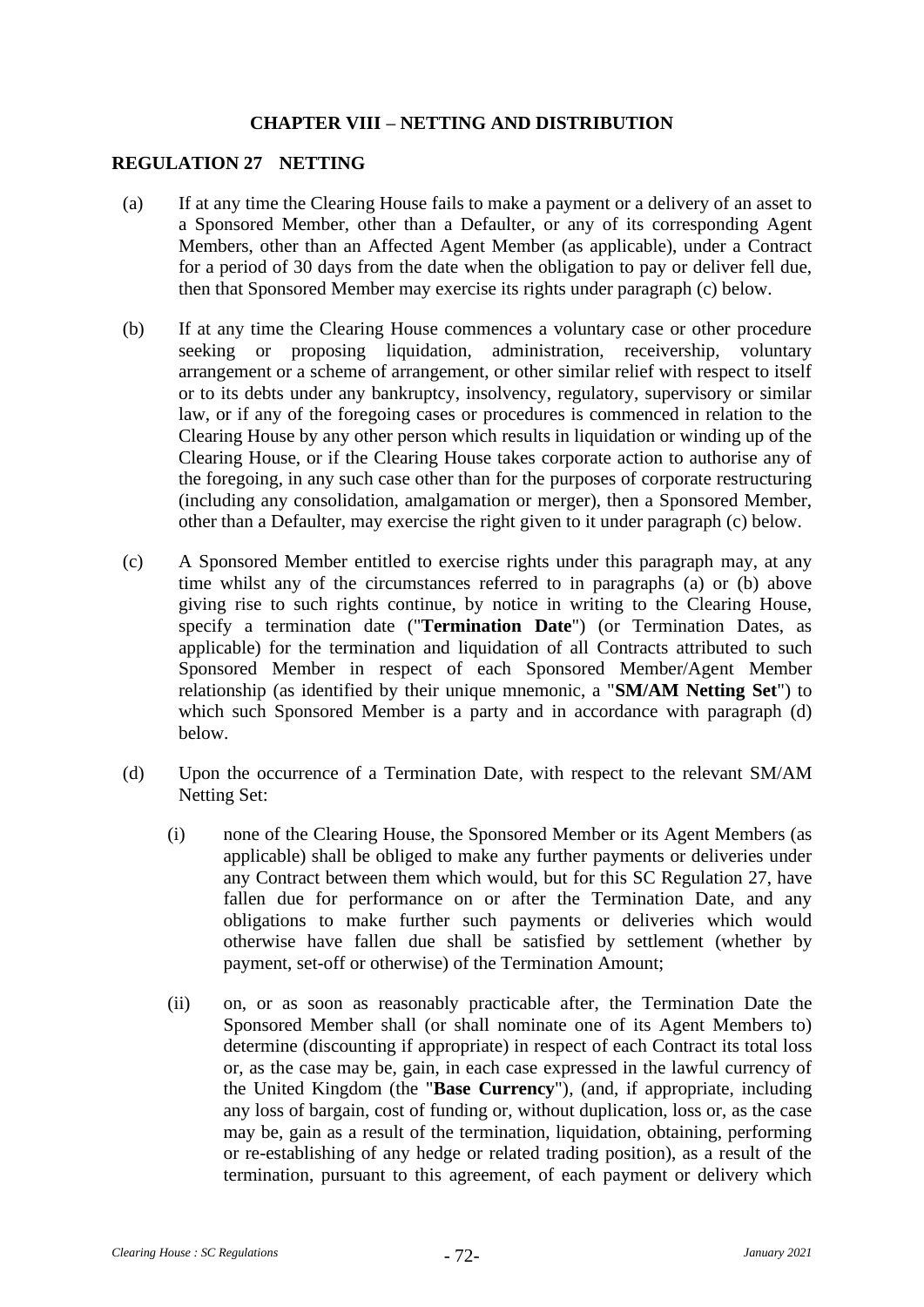would otherwise have been required to be made under such Contract (assuming satisfaction of each applicable condition precedent and having due regard to, if appropriate, such market quotations published on, or official settlement prices set by, a relevant exchange or clearing organisation, as may be available on, or immediately preceding, the date of calculation);

- (iii) any cash Collateral balance: (A) provided by the Sponsored Member and held by the Clearing House; and/or (B) provided by the Clearing House and held by the Sponsored Member, in respect of the other party's initial margin and/or variation margin obligations shall (to the extent not already due and payable) be accelerated so as to become immediately due and payable to the party who provided such cash Collateral, and on, or as soon as reasonably practicable after, the Termination Date the Sponsored Member shall (or shall nominate one of its Agent Members to) determine the Base Currency Equivalent of such amount(s). For the purposes of this SC [Regulation 27,](#page-75-4) the "**Base Currency Equivalent**" means, in respect of any amount denominated in the Base Currency, such Base Currency amount and, in respect of any amount denominated in a currency other than the Base Currency (the "**Other Currency**"), the amount in the Base Currency determined by the Sponsored Member as being required to purchase such amount of such Other Currency as at the relevant Termination Date, with the Base Currency;
- <span id="page-76-1"></span>(iv) the Sponsored Member shall treat each loss to it determined under subparagraph [\(ii\)](#page-75-5) above and the Base Currency Equivalent of any amount of cash Collateral due and payable to it, as a positive amount and each gain by it determined under sub-paragraph [\(ii\)](#page-75-5) above and the Base Currency Equivalent of any amount of cash Collateral due and payable by it, as a negative amount and, subject to sub-paragraph [\(v\)](#page-76-0) below, shall aggregate all of such amounts to produce a single, net positive or negative amount, denominated in the Base Currency (the "**SM Termination Amount**");
- <span id="page-76-0"></span>(v) if a SM Termination Amount determined pursuant to sub-paragraph [\(iv\)](#page-76-1) above is a positive amount, the Clearing House shall pay it to the Sponsored Member and if any such SM Termination Amount is a negative amount, the Sponsored Member shall pay it to the Clearing House, in either case in accordance with sub-paragraph [\(ix\)](#page-77-0) below. The Sponsored Member shall notify the Clearing House of each such SM Termination Amount, and by which party it is payable, immediately after the calculation thereof;
- (vi) with respect to Agent Members of the Sponsored Member other than Affected Agent Members, any cash Collateral balance provided by such an Agent Member and Agent Buffer held by the Clearing House in respect of the obligations of such an Agent Member shall (to the extent not already due and payable) be accelerated so as to become immediately due and payable to the Agent Member who provided such cash Collateral and Agent Buffer, and on, or as soon as reasonably practicable after, the Termination Date the Agent Member shall determine the Base Currency Equivalent of such amount(s) as well as any amounts owing by the Agent Member to the Clearing House, with respect to its activities regarding the related Sponsored Member but remaining unpaid;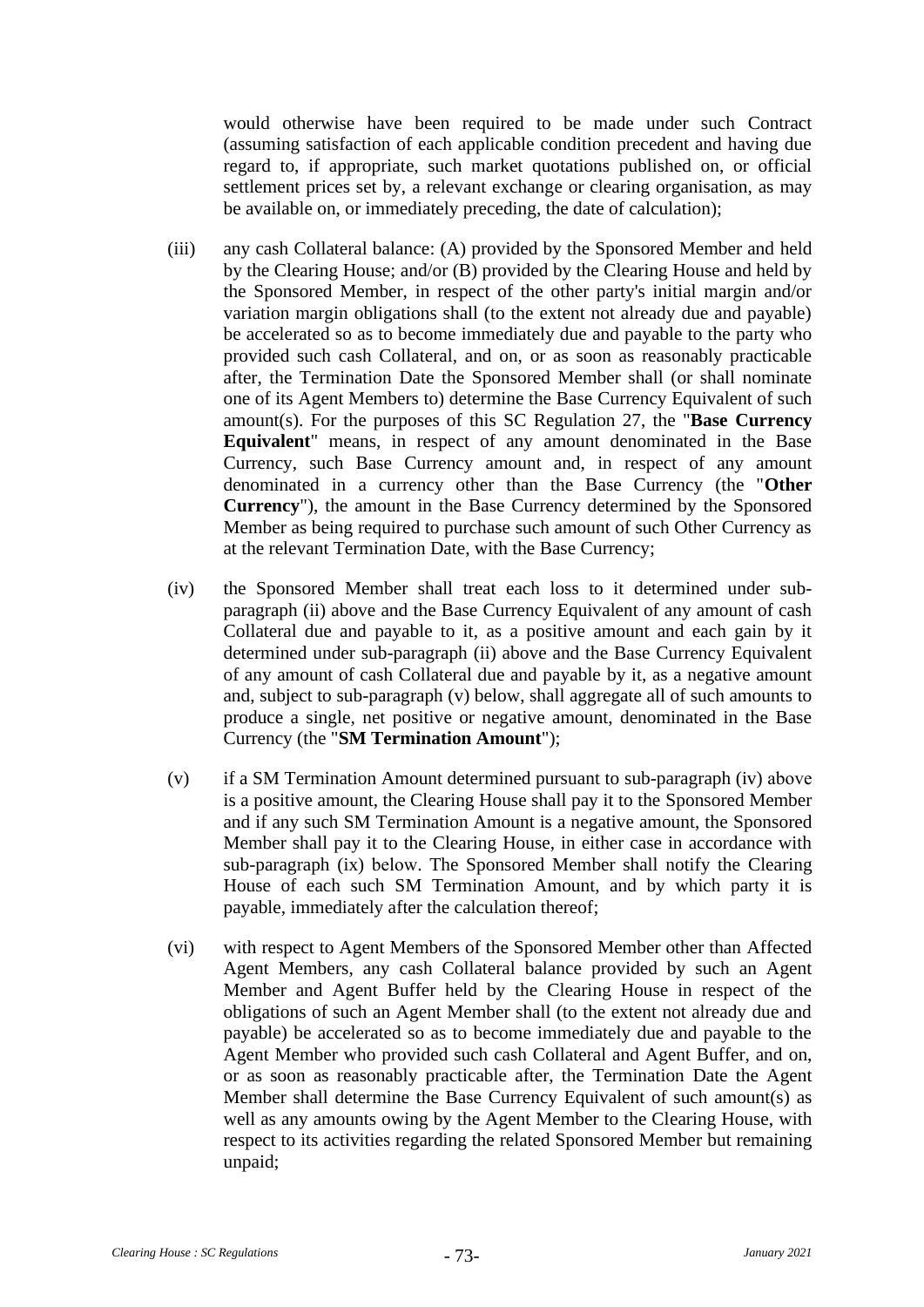- <span id="page-77-2"></span>(vii) the Agent Member shall treat the Base Currency Equivalent of any amount of cash Collateral and Agent Buffer due and payable to it as a positive amount and each amount due and payable by it to the Clearing House as a negative amount and, subject to sub-paragraph [\(viii\)](#page-77-1) below, shall aggregate all of such amounts to produce a single, net positive or negative amount, denominated in the Base Currency (the "**AM Termination Amount**" and, together with a SM Termination Amount, each a "**Termination Amount**");
- <span id="page-77-1"></span>(viii) if an AM Termination Amount determined pursuant to sub-paragraph [\(vii\)](#page-77-2) above is a positive amount, the Clearing House shall pay it to the Agent Member and if any such AM Termination Amount is a negative amount, the Agent Member shall pay it to the Clearing House, in either case in accordance with sub-paragraph [\(ix\)](#page-77-0) below. The Agent Member shall notify the Clearing House of each such AM Termination Amount, and by which party it is payable, immediately after the calculation thereof;
- <span id="page-77-0"></span>(ix) a Termination Amount shall, subject to SC [Regulation 28,](#page-79-0) be paid in the Base Currency by the close of business on the business day following notification pursuant to sub-paragraphs [\(v\)](#page-76-0) or [\(viii\)](#page-77-1) above (converted as required by applicable law into any other currency, any costs of such conversion to be borne by, and (if applicable) deducted from any payment to, the Clearing House). Any Termination Amount which is not paid on such day shall bear interest, at the average rate at which overnight deposits in the currency of such payment are offered by major banks in the London interbank market as of 11:00 hours (London time) (or, if no such rate is available, at such reasonable rate as the Sponsored Member or, as applicable, the relevant Agent Member may select) plus 1 per cent. per annum, for each day for which any such sum remains unpaid; and
- (x) for the purposes of any calculation required to be made under this SC Regulation, the Sponsored Member or, as applicable, the relevant Agent Member may convert amounts denominated in any other currency into the Base Currency at such rate prevailing at the time of the calculation as it shall reasonably select.

The Sponsored Member's and each of its Agent Member's rights under this SC [Regulation 27](#page-75-4) shall be in addition to, and not in limitation or exclusion of, any other rights which the Sponsored Member or, as applicable, each of its Agent Members may have (whether by agreement, operation of law or otherwise, including its rights under SC [Regulation 10\(i\)\)](#page-49-0).

- (e) If a Sponsored Member is a Defaulter and either:
	- (i) no default management process has been commenced by the Clearing House in respect of such Sponsored Member within 3 business days following a Default Notice being issued in respect of that Sponsored Member; or
	- (ii) such default management process has been commenced within such period but that Sponsored Member determines (acting reasonably) that the relevant default management process is unlikely to be completed,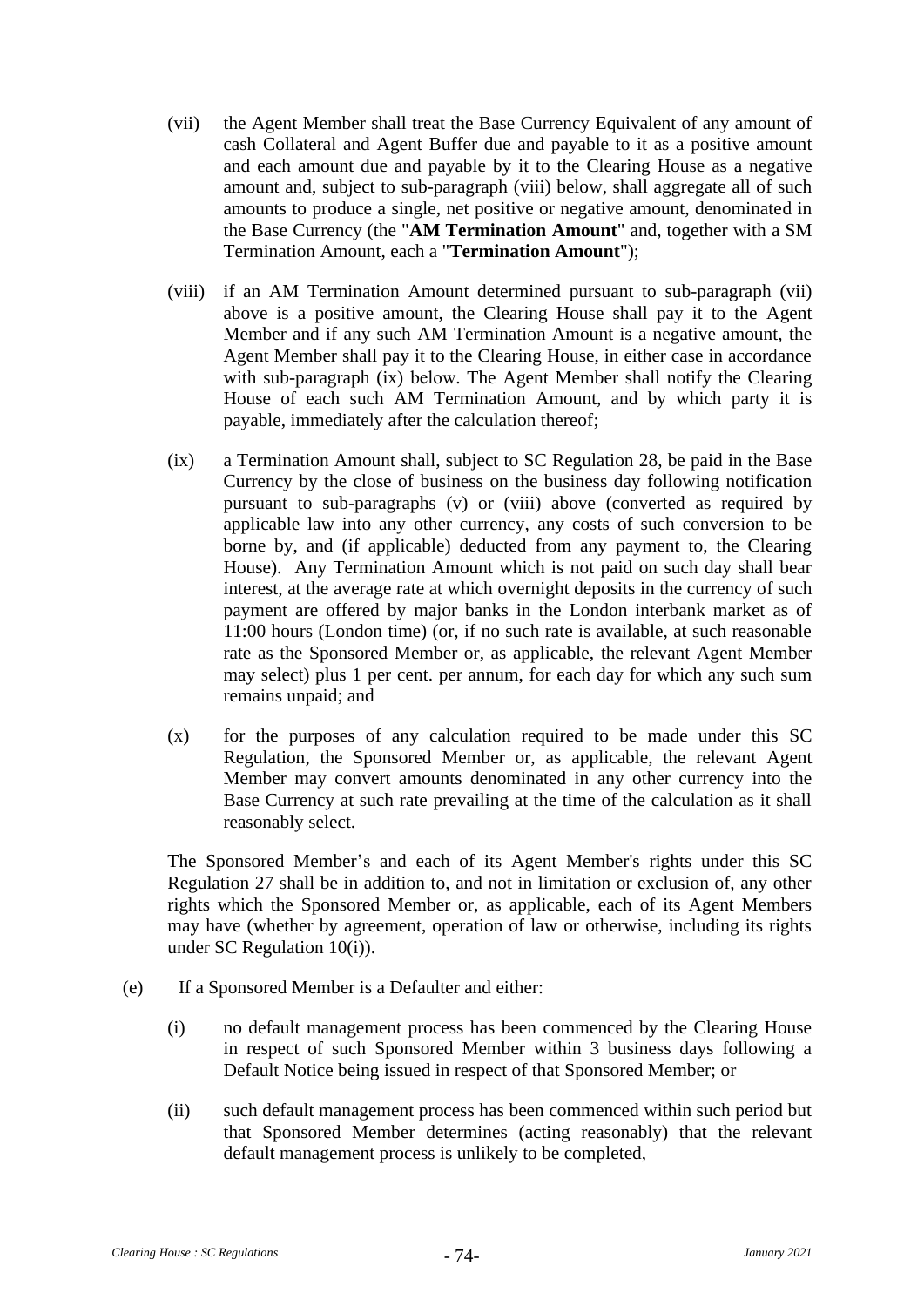then, provided that an event or circumstance as described in paragraph [\(a\)](#page-75-1) above (ignoring, for this purpose, the words "other than a defaulter" in that paragraph) or [\(b\)](#page-75-2) above has also occurred, the relevant Sponsored Member shall be entitled to exercise the rights provided under paragraph [\(c\)](#page-75-0) above, notwithstanding that it is a Defaulter.

- (f) Interpretation in Relation to FDICIA. The Clearing House, each Sponsored Member and each Agent Member intend that certain provisions of the SC Regulations and the SC Procedures (including this SC [Regulation 27\)](#page-75-4) be interpreted in relation to certain terms that are defined in FDICIA, as follows:
	- (i) The Clearing House is a "clearing organization".
	- (ii) An obligation of a Sponsored Member or an Agent Member to make a payment to the Clearing House, or of the Clearing House to make a payment to a Sponsored Member or an Agent Member, subject to a netting contract, is a "covered clearing obligation" and a "covered contractual payment obligation".
	- (iii) An entitlement of a Sponsored Member or an Agent Member to receive a payment from the Clearing House, or of the Clearing House to receive a payment from a Sponsored Member or an Agent Member, subject to a netting contract, is a "covered contractual payment entitlement".
	- (iv) The Clearing House is a "member", each Sponsored Member is a "member" and each Agent Member is a "member".
	- (v) The amount by which the covered contractual payment entitlements of a Sponsored Member, an Agent Member or the Clearing House exceed the covered contractual payment obligations of such Sponsored Member, such Agent Member or the Clearing House after netting under a netting contract is its "net entitlement".
	- (vi) The amount by which the covered contractual payment obligations of a Sponsored Member, an Agent Member or the Clearing House exceed the covered contractual payment entitlements of such Sponsored Member, such Agent Member or the Clearing House after netting under a netting contract is its "net obligation".
	- (vii) The SC Regulations and the SC Procedures, including this SC [Regulation 27](#page-75-4) constitute a "netting contract".
	- (viii) The provisions of the SC Rulebook (including the Default Rules) and the SC Procedures providing for the use and liquidation of Collateral each constitute a "security agreement of arrangement or other credit enhancement related to one or more netting contracts between any 2 members of a clearing organization".
	- (ix) For purposes of this SC [Regulation 27,](#page-75-4) the term "payment" means "a payment of United States dollars, another currency, or a composite currency, and a noncash delivery, including a payment or delivery to liquidate an unmatured obligation".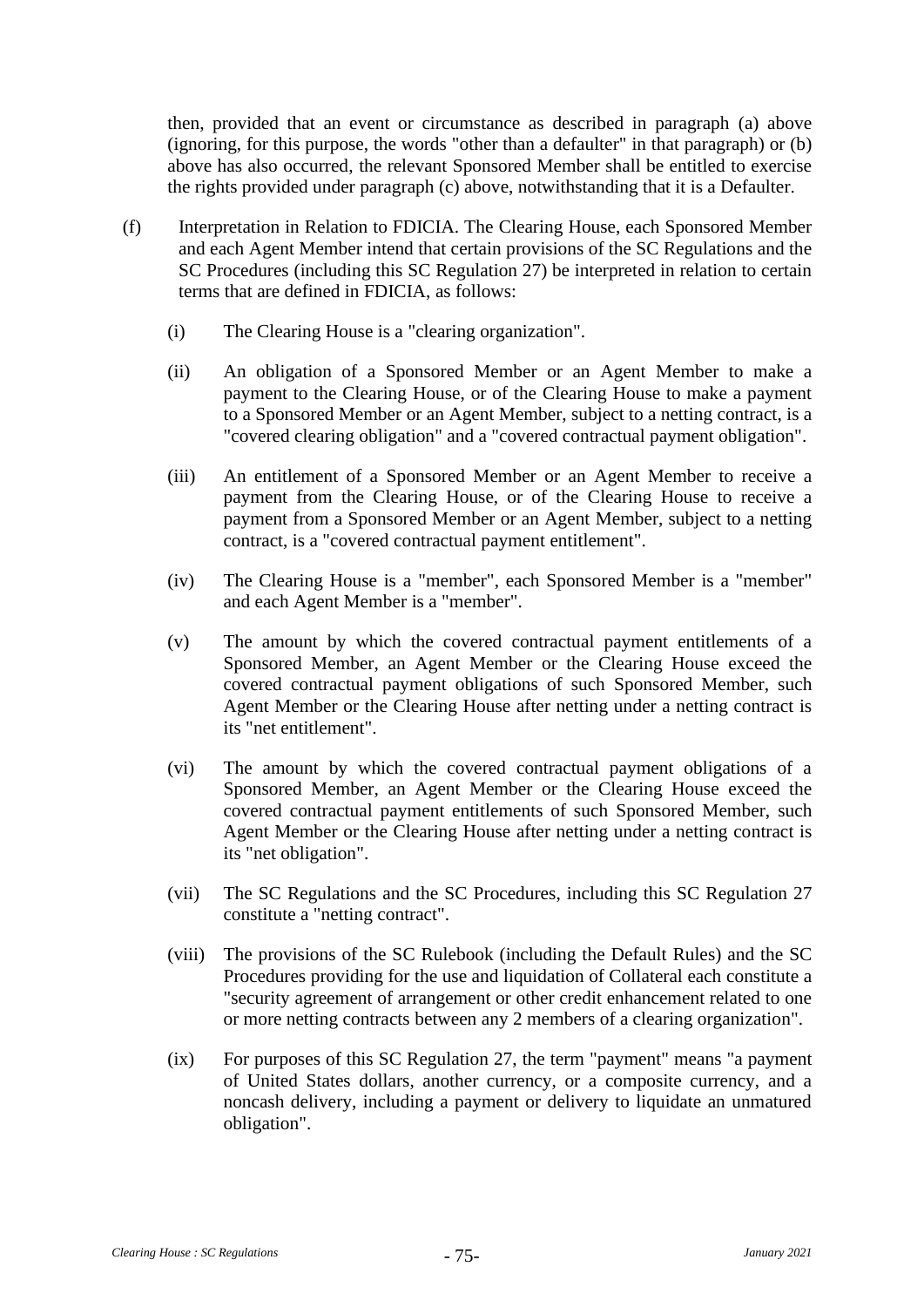#### <span id="page-79-0"></span>**REGULATION 28 DISTRIBUTION OF ASSETS**

- (a) Where (after any netting and set-off provided for in SC [Regulation 27,](#page-75-4) SC [Regulation 10\(i\),](#page-49-0) or otherwise) the Clearing House has insufficient assets available to it to pay all claims of the Clearing Members (determined under SC [Regulation 27,](#page-75-4) Regulation 45 of the General Rulebook and Regulation 37 of the FCM Regulations) in full (including, for the avoidance of doubt, any claims in respect of outstanding Contributions under Rule 16(a)(i) of the Default Rules), such claims shall be met first in an amount equal to the sum of the outstanding Contributions of each Clearing Member or, in the case of a Sponsored Member, each of its Agent Members and, thereafter, *pro rata* to each Clearing Member's (including each Sponsored Member's and each Agent Member's) remaining claim, taking into account any amounts already received.
- (b) To the extent the Clearing House does not have sufficient assets available to it to pay each Clearing Member (including each Agent Member) the amount equal to the sum of its outstanding Contributions, the Clearing House shall distribute the assets available to it to Clearing Members (including Agent Members) in respect of their claims relating to outstanding Contributions in priority to other Clearing Members (including Sponsored Member and Agent Member) claims, in each case in an amount equal to the proportion that the outstanding Contributions of the relevant Clearing Member (including an Agent Member) bear to the aggregate of all outstanding Contributions of all Clearing Members (including Agent Members).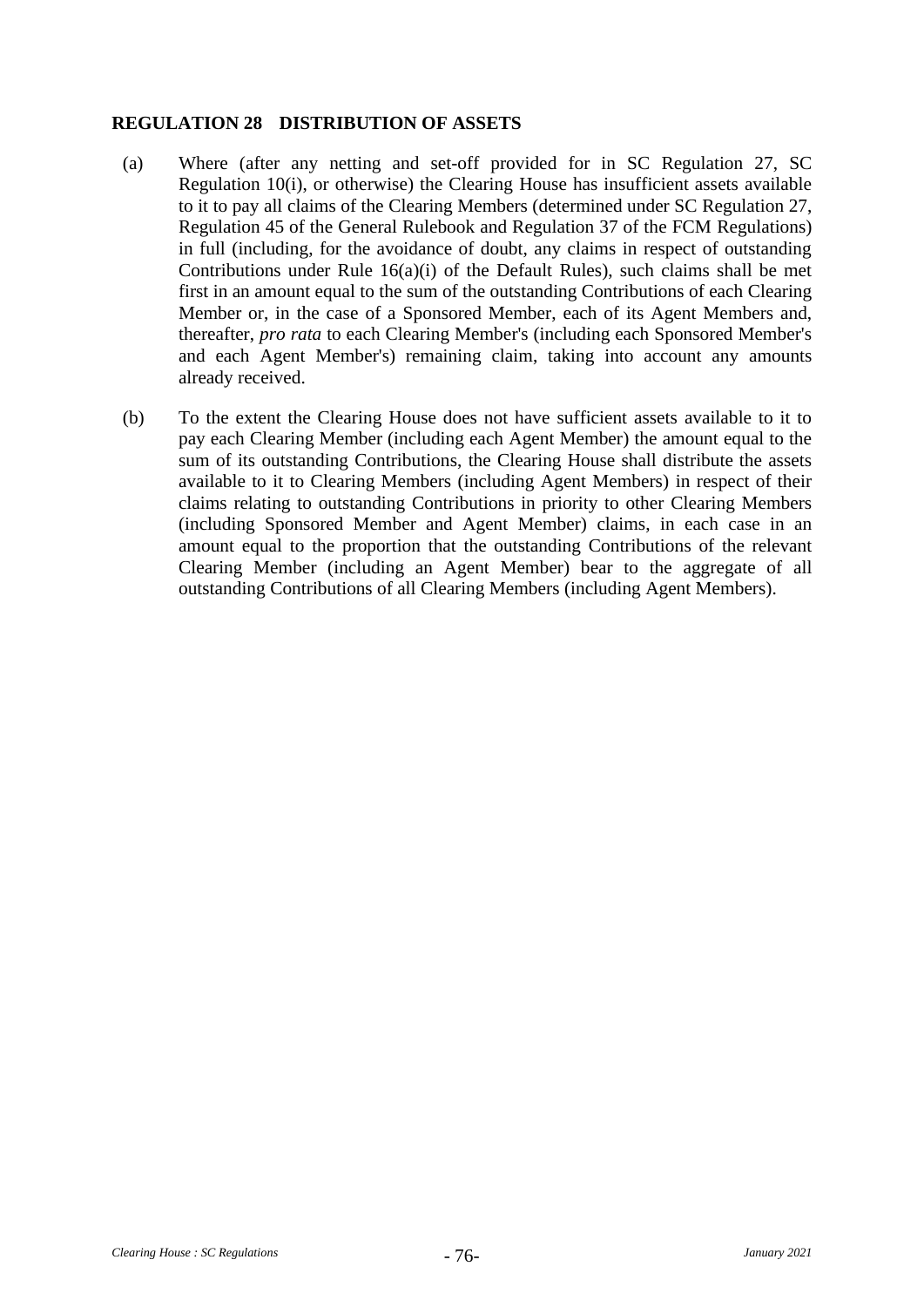## **REGULATION 29 SOLVENCY THREATENING TREASURY DEFAULT LOSS**

(a) In this SC Regulation:

"**Calculation Period**" means, in respect of a type of Business, a period of the number of days specified in the "Combined Loss Value" calculation in relation to the Fund Amount of that type of Business and ending on the business day preceding the date on which the Clearing House determines that a Solvency Threatening Treasury Default Loss has occurred (and the terms "Business", "Combined Loss Value" and "Fund Amount" have the meanings set out in the Default Fund Rules);

"**Clearing Member**" shall mean a Clearing Member as defined in these SC Regulations;

"**Margin Weight**" means:

(i) the aggregate of the total margin requirement of an Agent Member's Sponsored Members (in respect of all such Sponsored Members' SM/AM Accounts) for each type of Business undertaken by the Agent Member's Sponsored Members, averaged over the relevant Calculation Period preceding a determination of a Solvency Threatening Treasury Default Loss under SC [Regulation 29\(b\)](#page-80-0) below;

divided by

(ii) the total average margin requirement of all Clearing Members of the Clearing House during the same period; and

"**Treasury Default**" means, in connection with the Clearing House's treasury management activities, the default of: (A) an issuer of a debt instrument underlying a treasury management contract; and/or (B) a counterparty to a treasury management contract (including a deposit-taking institution), as determined by the Clearing House in its sole discretion.

- <span id="page-80-0"></span>(b) In the event of a Treasury Default, the Clearing House may determine in its sole discretion that a loss has been caused by or arises out of a Treasury Default. If the Clearing House so determines, it must determine the quantum of that loss by ascertaining the gross amount of the loss and reducing it by EUR 15 million. The result is referred to as a "**Solvency Threatening Treasury Default Loss**".
- (c) The Clearing House will, in respect of each Clearing Member, determine an amount of the Solvency Threatening Treasury Default Loss to be allocated to that Clearing Member, based on that Clearing Member's Margin Weight (an "**Allocated Loss**"). The day on which the Clearing House determines that a Solvency Threatening Treasury Default Loss has taken place shall be the determination day for the purposes of establishing the Calculation Period.
- (d) The maximum Allocated Loss that each Clearing Member can be allocated is equal to: (i) the total Clearing House treasury investment portfolio immediately prior to the Solvency Threatening Treasury Default Loss, reduced by EUR 15 million; multiplied by; (ii) that Clearing Member's Margin Weight. For the purpose of the calculation of Margin Weight, the margin requirements for any Clearing Member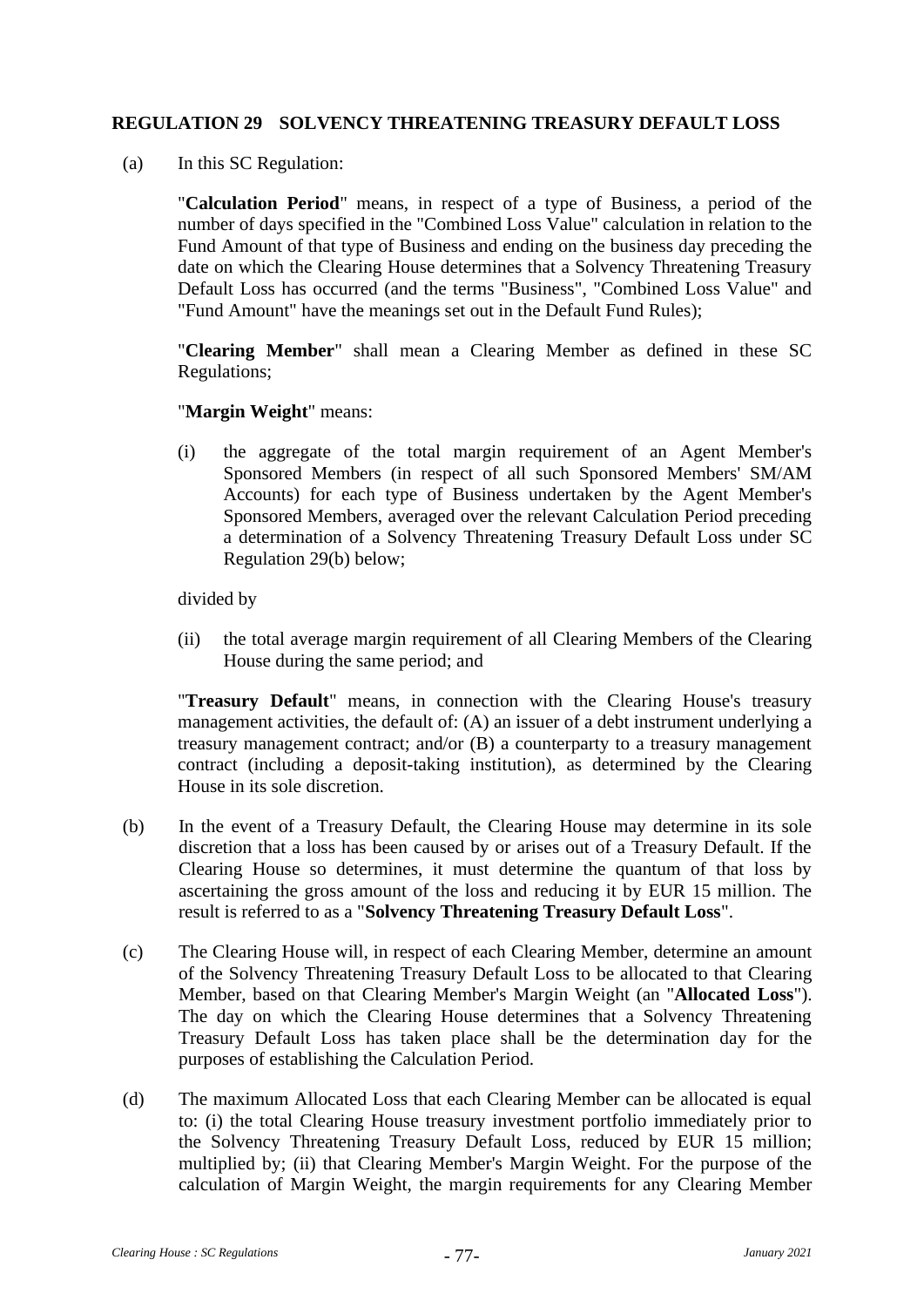who has become a Defaulter or, in the case of Agent Members, any of such Agent Member's Sponsored Members who has become a Defaulter, at any point prior to the date of allocation, shall be disregarded.

- (e) Each Clearing Member shall pay to the Clearing House within an hour of demand a cash amount equal to its Allocated Loss. The Clearing House shall be entitled to debit such cash amount from the PPS account associated with that Clearing Member's Proprietary Account (or in the case of an Agent Member, such Agent Member's PPS account).
- (f) Any determination made by the Clearing House, and any action taken by the Clearing House, pursuant to this SC Regulation is binding on a Clearing Member and may in no circumstances be challenged or called into question.
- <span id="page-81-0"></span>(g) If, after exercising its rights under this SC Regulation, the Clearing House makes a recovery in respect of the Treasury Default, the Clearing House will (after deducting its own expenses) distribute the net proceeds of such recovery pro rata to the amount of the Allocated Loss paid by each Clearing Member in respect of that Treasury Default by crediting the relevant Clearing Member's Proprietary Account or, in the case of an Agent Member, such Agent Member's PPS Account. Nothing in this SC [Regulation 29\(g\)](#page-81-0) obliges the Clearing House to pursue any litigation or take other action in order to recover the amounts contemplated hereby.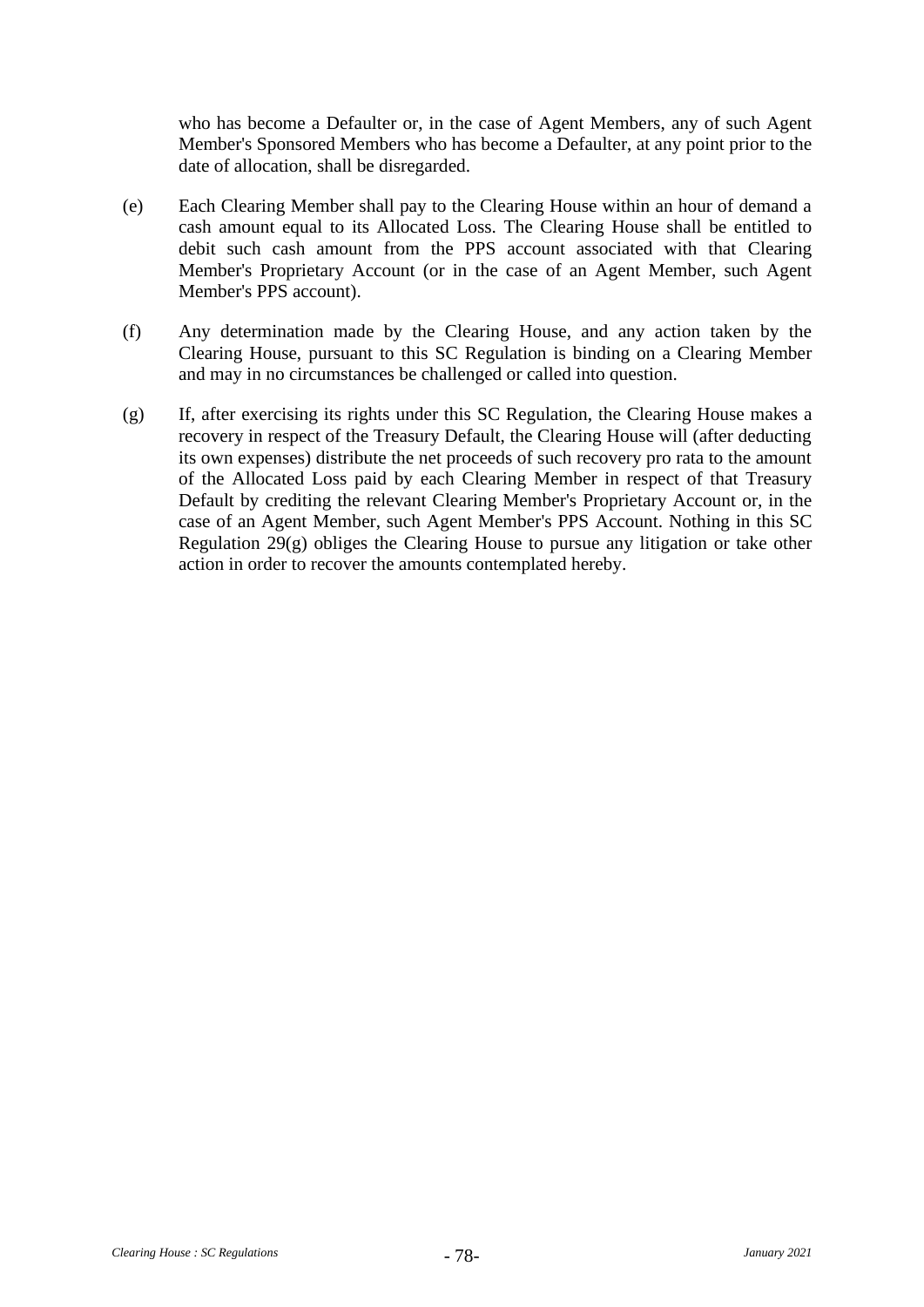#### **CHAPTER IX – MISCELLANEOUS**

## **REGULATION 30 SC PROCEDURES**

The SC Procedures shall take effect and shall be binding on Sponsored Members and Agent Members as if they formed part of these SC Regulations save that, in the event of any conflict between the provisions of these SC Regulations and the SC Procedures, the provisions of these SC Regulations shall prevail.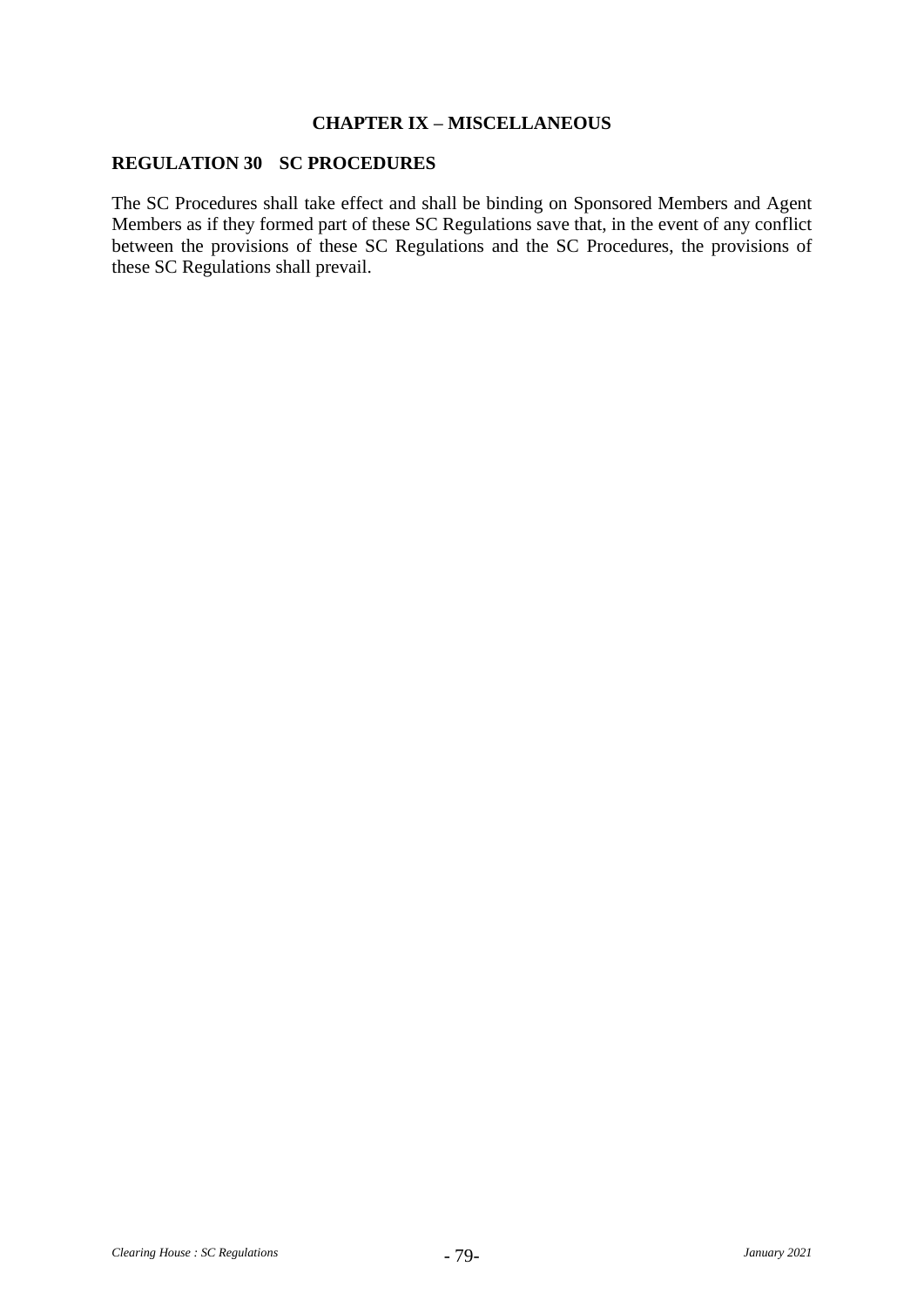#### **REGULATION 31 INTERPRETATION OF THESE SC REGULATIONS**

- (a) In the event of inconsistency between the provisions of these SC Regulations or between these SC Regulations and the Rules or regulations or other contractual provisions of any trading platform or other undertaking, the provisions of these SC Regulations shall prevail.
- (b) The headings to these SC Regulations are for convenience only and shall not affect their interpretation.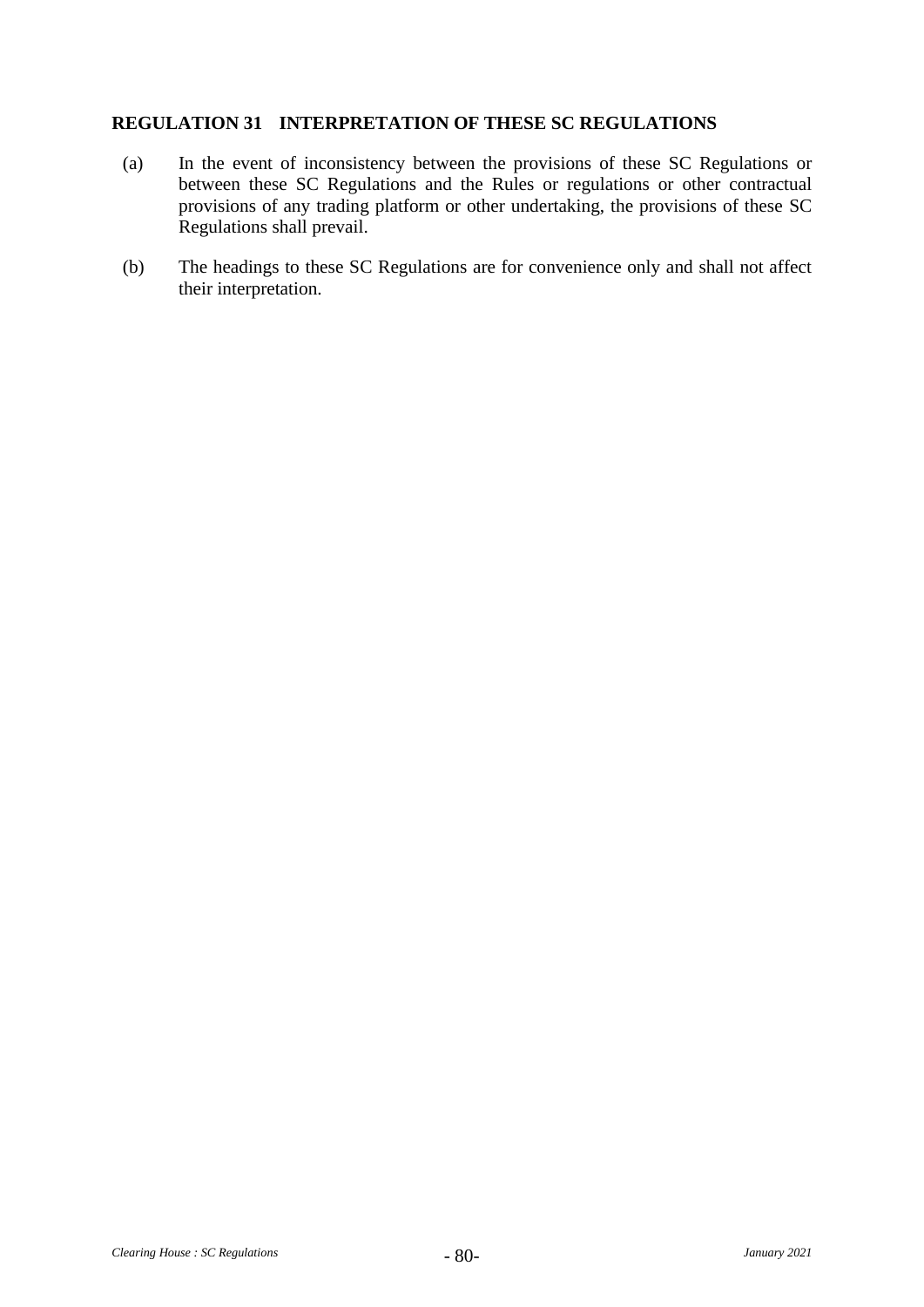# **REGULATION 32 WAIVER**

No failure by the Clearing House to exercise, nor any delay on its part in exercising, any of its rights (in whole or in part) under these SC Regulations shall operate as a waiver of the Clearing House's rights or remedies upon that or any subsequent occasion, nor shall any single or partial exercise of any right or remedy prevent any further exercise thereof or any other right or remedy.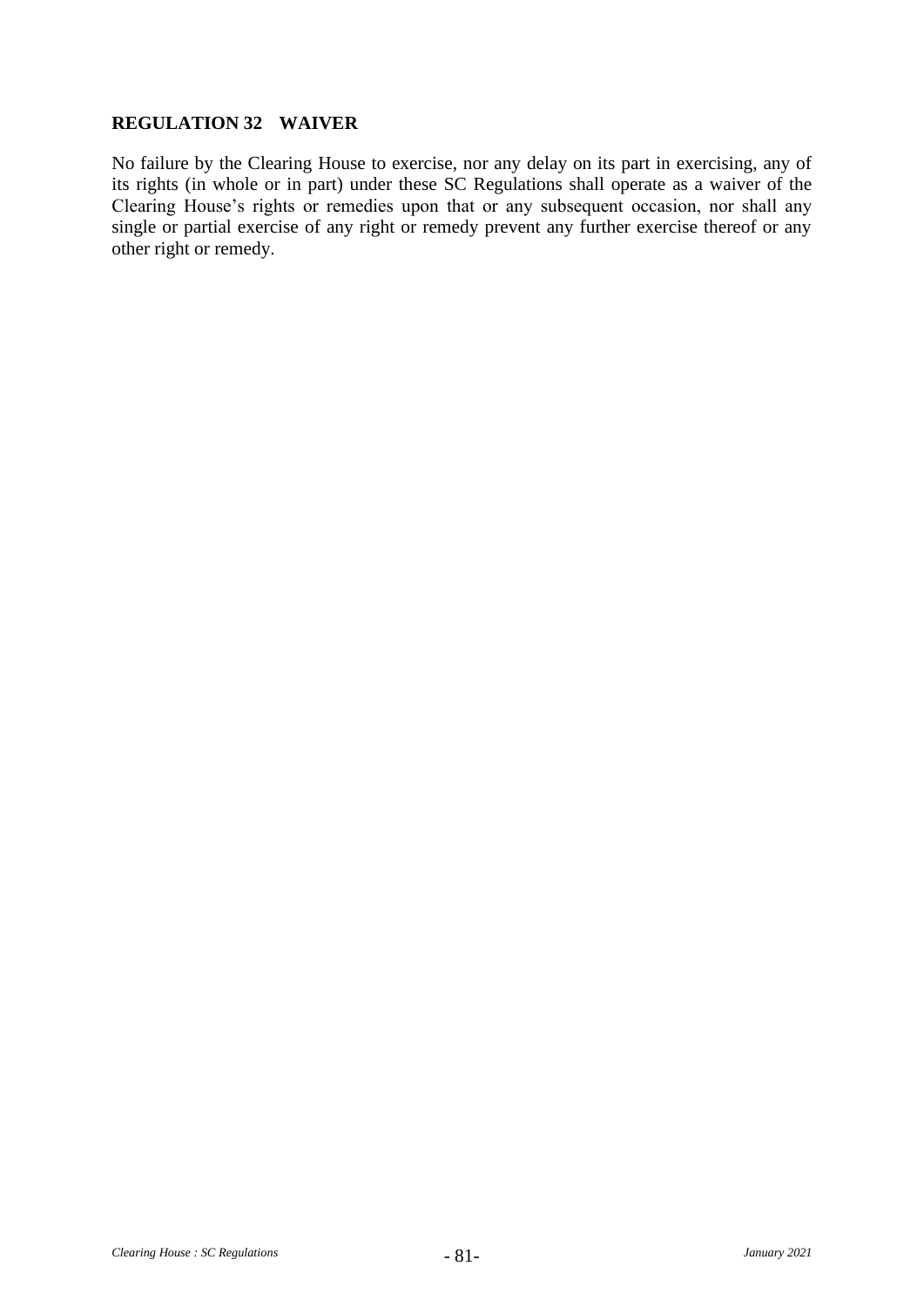#### **REGULATION 33 VALIDITY OF SC REGULATIONS AND ACTION**

If at any time any provision of these SC Regulations becomes illegal, invalid or unenforceable in any respect under the law of any jurisdiction, neither the legality, validity or enforceability of the remaining provisions of these SC Regulations nor the legality, validity or enforceability of such provision under the law of any other jurisdiction shall in any way be affected or impaired thereby.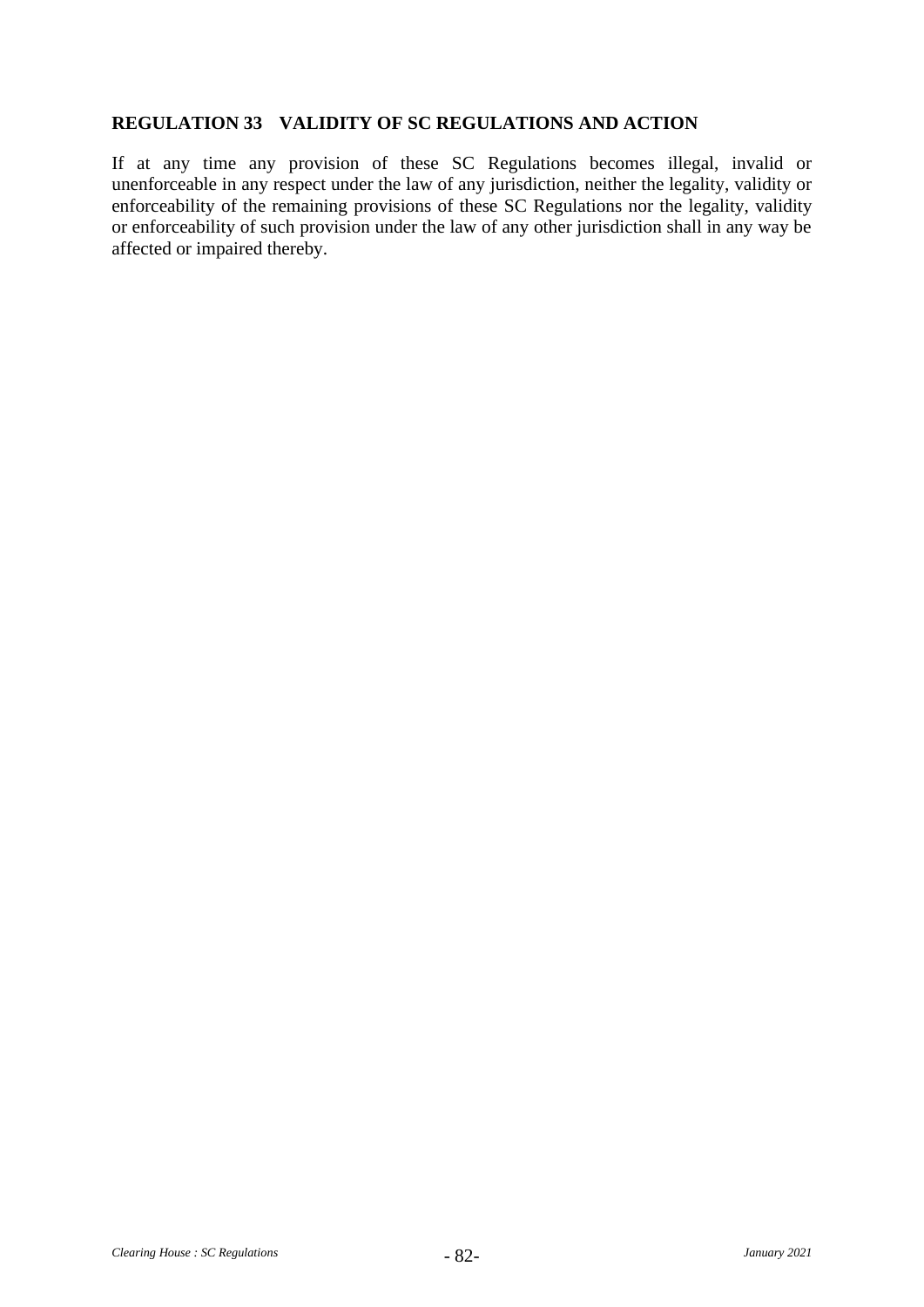# **REGULATION 34 GOVERNING LAW AND JURISDICTION**

- (a) These SC Regulations and the SC Procedures, an OTC Contract, and all non-contractual or other obligations arising out of or in connection with it shall be governed by and construed in accordance with English law.
- (b) The Clearing House and every Sponsored Member and Agent Member hereby irrevocably agree for the benefit of the Clearing House that the courts of England shall have exclusive jurisdiction to hear and determine any claim or matter arising from or in relation to any Contract or in relation to these SC Regulations which does not fall to be referred to arbitration, or to be dealt with under the Trading System Rules (as defined in SC Regulation  $37(a)$ ) pursuant to the provisions of SC [Regulation 38](#page-93-0) and each Sponsored Member and Agent Member irrevocably submits to such jurisdiction and to waive any objection which it might otherwise have to such courts being a convenient and appropriate forum, save that this submission to the exclusive jurisdiction of the English courts shall not (and shall not be construed so as to) limit the right of the Clearing House to take proceedings in any other court of competent jurisdiction, nor shall the taking of action in one or more jurisdictions preclude the taking of action in any other jurisdiction, whether concurrently or not.
- (c) Each Sponsored Member and Agent Member irrevocably waives, with respect to itself and its revenues and assets, all immunity on the grounds of sovereignty or other similar grounds from suit, jurisdiction of any court, relief by way of injunction, order for specific performance or for recovery of property, attachment of its assets (whether before or after judgement) and execution or enforcement of any judgement to which it or its revenues or assets might otherwise be entitled in any proceedings in the courts of any jurisdiction and irrevocably agrees that it will not claim any such immunity in any proceedings.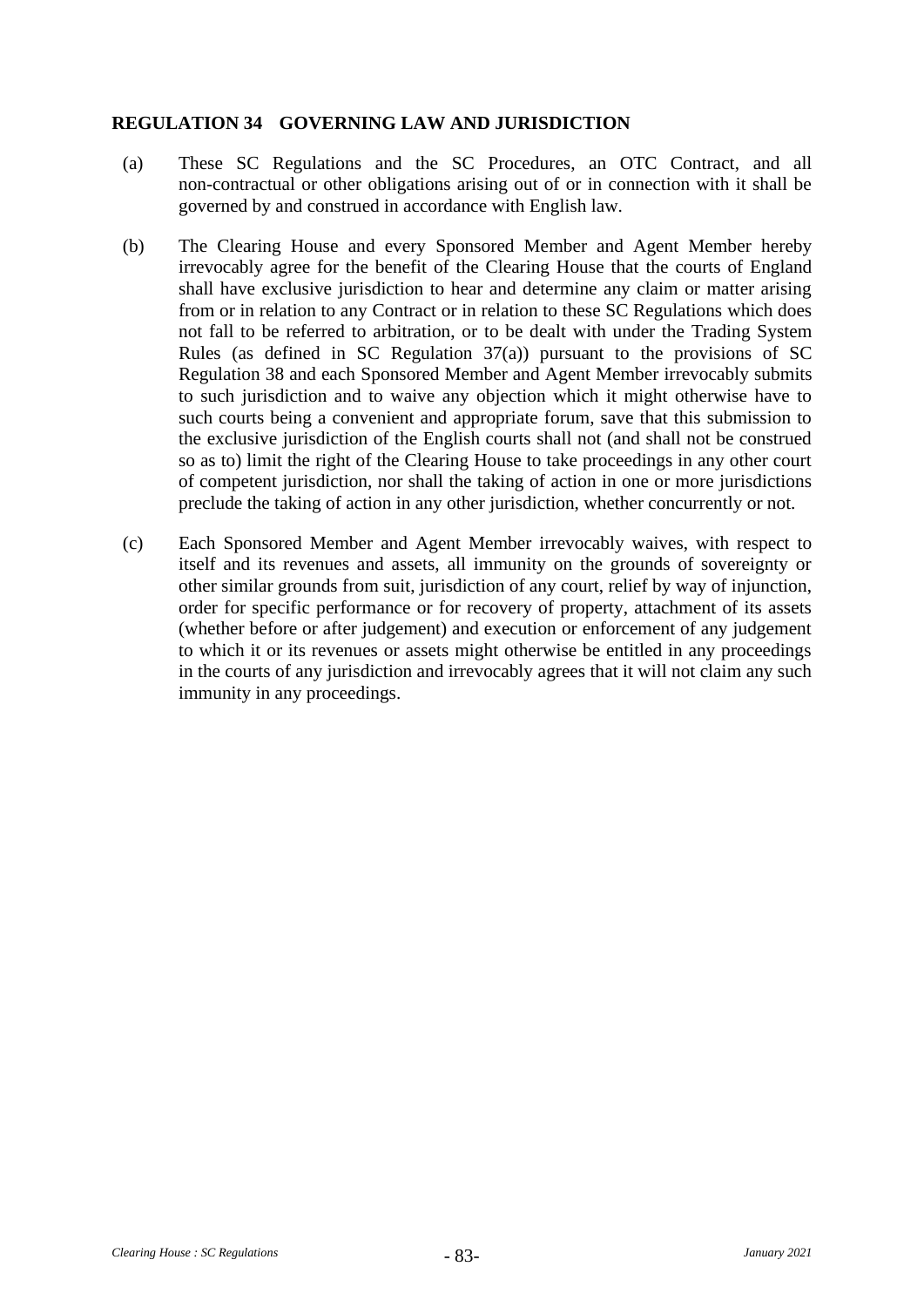# <span id="page-87-2"></span>**REGULATION 35 EXCLUSION OF LIABILITY**

- (a) Without prejudice to the provisions of SC [Regulation 2](#page-28-0) and paragraph [\(e\)](#page-87-0) below, neither the Clearing House, nor any other member of the LCH Group shall have any liability whatsoever to any Sponsored Member or Agent Member or to any other person in contract, tort (including, without limitation, negligence), trust, as a fiduciary or under any other cause of action in respect of any damage, loss, cost or expense of whatsoever nature suffered or incurred by a Sponsored Member or Agent Member or any other person, as the case may be, as a result of: (i) the failure of any systems, communication facilities or technology supplied, operated or used by the Clearing House; or (ii) any event which is outside the control of the Clearing House; any act or omission of the Clearing House.
- (b) Neither the Clearing House nor any other member of the LCH Group shall have any liability to a Sponsored Member or Agent Member or any other person in respect of any dispute arising from or in relation to any OTC Transaction, including, but not limited to, any dispute as to the validity or otherwise of such OTC Transaction, the terms of such OTC Transaction, or whether any alleged agreement or arrangement constitutes an OTC Transaction.
- <span id="page-87-1"></span>(c) Without prejudice to the provisions of SC [Regulation 2](#page-28-0) and paragraph [\(e\)](#page-87-0) below, neither the Clearing House nor any other member of the LCH Group shall have any liability whatsoever to any Sponsored Member or Agent Member, or to any other person in contract, tort (including without limitation, negligence), trust, as a fiduciary or under any other cause of action in respect of any damage, loss, cost or expense of whatsoever nature suffered or incurred as a result of: any suspension of an OTC Clearing Service (or any part thereof), whether for a temporary period or otherwise, a step taken by the Clearing House under SC [Regulation 12\(h\),](#page-52-0) SC [Regulation 19,](#page-67-0) SC [Regulation 20,](#page-68-0) or any failure or malfunction of any systems, communication lines or facilities, software or technology supplied, operated or used by the Clearing House; the occurrence of any event which is outside the control of the Clearing House; or any exercise by the Clearing House of its discretion under the SC Regulations, or any decision by the Clearing House not to exercise any such discretion.
- (d) Without prejudice to paragraph [\(c\)](#page-87-1) above and paragraph [\(e\)](#page-87-0) below, unless otherwise expressly provided in the SC Regulations or in any other agreement to which the Clearing House is party, neither the Clearing House nor any other member of the LCH Group shall have any liability under any circumstances (including, without limitation, as a result of any negligence by the Clearing House, or any other member of the LCH Group, or their respective officers, employees, agents or representatives), to any Sponsored Member or Agent Member, for any indirect or consequential loss or damage, or loss of anticipated profit (whether direct or indirect) or loss of bargain, suffered or incurred by any such Sponsored Member or Agent Member, and shall not in any circumstances be liable for any loss, cost, damage or expense suffered or incurred by any person as a result of any negligence on the part of the Clearing House, or any other member of the LCH Group, or their respective officers, employees, agents or representatives.
- <span id="page-87-0"></span>(e) Nothing in this SC [Regulation 35](#page-87-2) shall be construed as an attempt by the Clearing House to exclude any liability for any fraud, fraudulent misrepresentation or wilful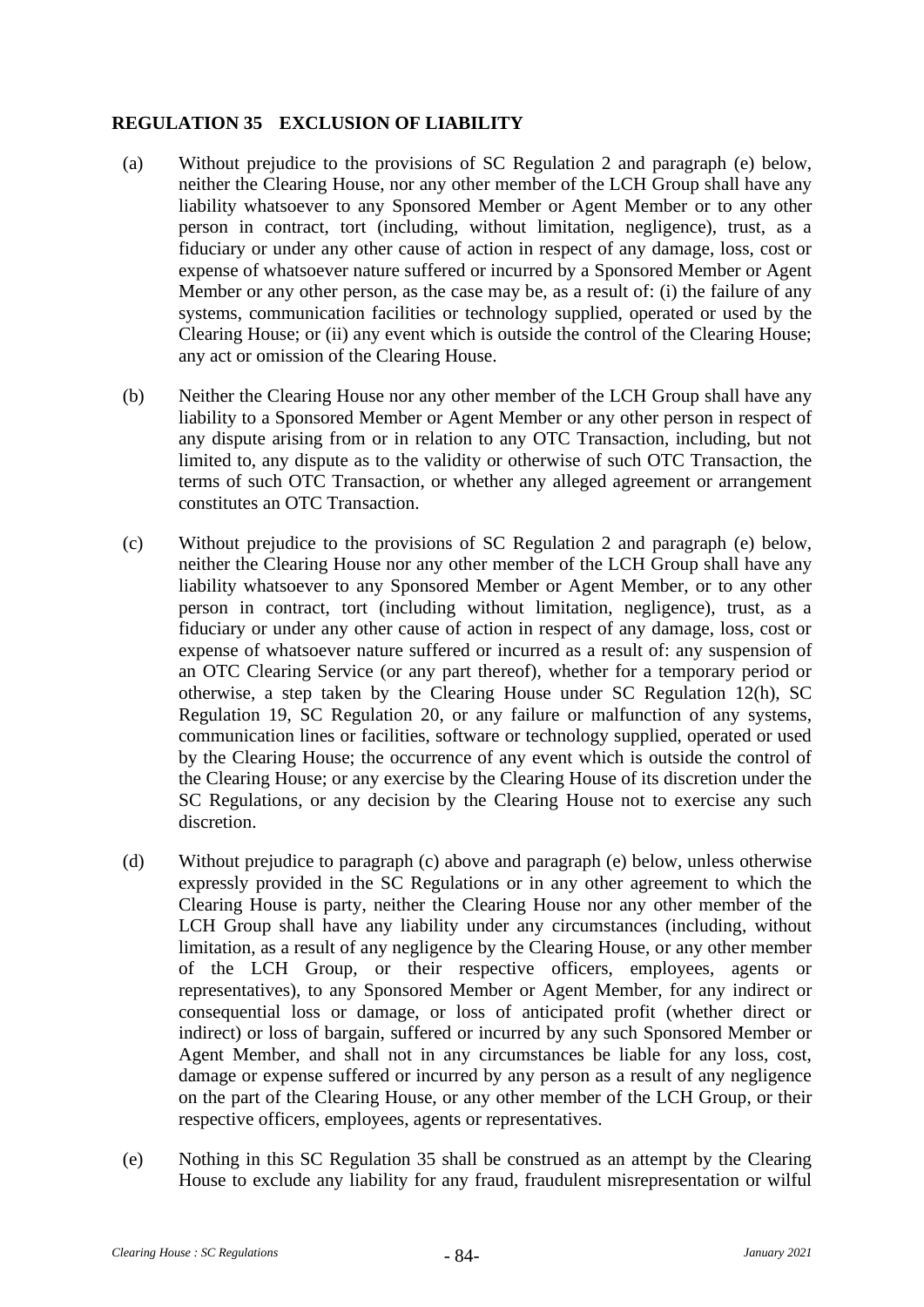default on the part of the Clearing House. The Clearing House accepts liability for any personal injury or death caused by the negligence of the Clearing House and for any fraud or wilful default on the part of the Clearing House.

- (f) For the purposes of the Contracts (Rights of Third Parties) Act 1999, save as is expressly set out herein, these SC Regulations, Default Rules and SC Procedures do not create any rights in any person(s) who is/are not Sponsored Members or Agent Members.
- (g) Without prejudice to SC [Regulation 2](#page-28-0) and paragraph [\(e\)](#page-87-0) above, neither the Clearing House, nor any other member of the LCH Group, shall have any liability whatsoever to any Sponsored Member or Agent Member or to any other person in contract, tort (including, without limitation, negligence), trust, as a fiduciary or under any other cause of action in respect of any damage, loss, cost or expense of whatsoever nature suffered or incurred by a Sponsored Member or Agent Member or any other person as the case may be, as a result of any service failure, whether complete or partial, of any payment or securities services provider, including (without limitation) any Securities System Operator (as defined in the Clearing House Settlement Finality Regulations), custodian, settlement agent, securities depository, securities settlement system, settlement facility or central bank.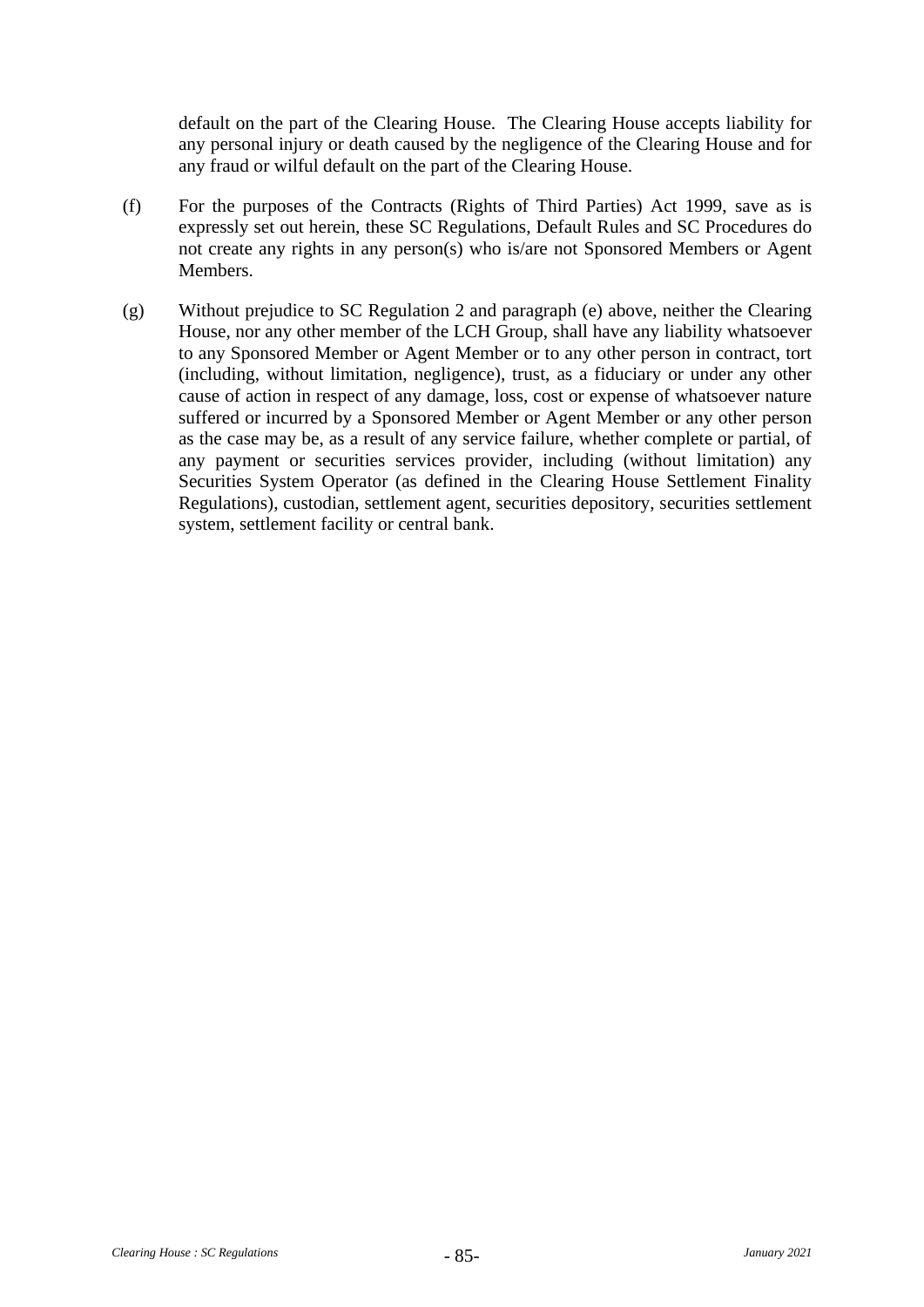# **CHAPTER X – INTENTIONALLY LEFT BLANK**

# **REGULATION 36 INTENTIONALLY LEFT BLANK**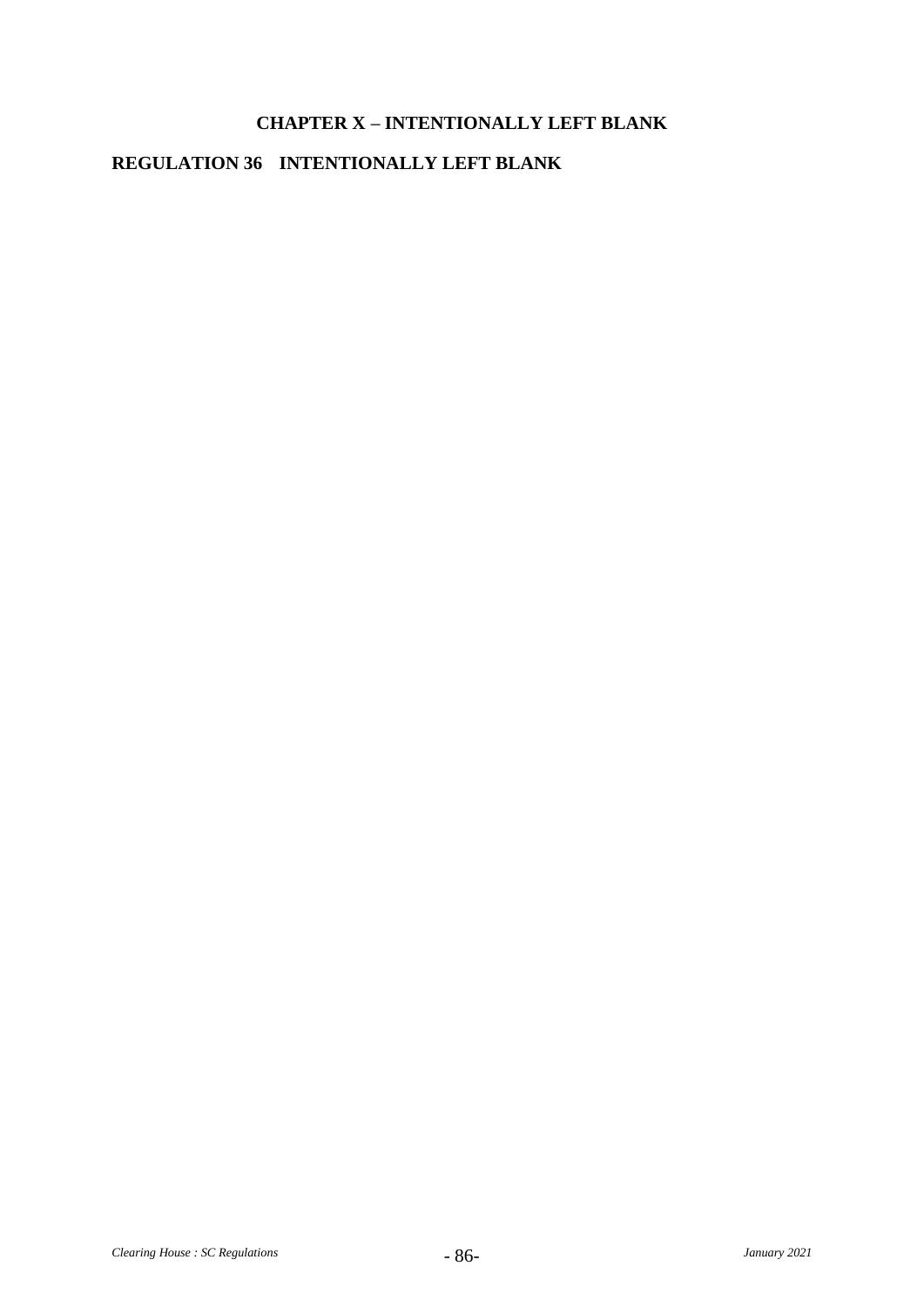# **CHAPTER XI – SC REPOCLEAR REGULATIONS**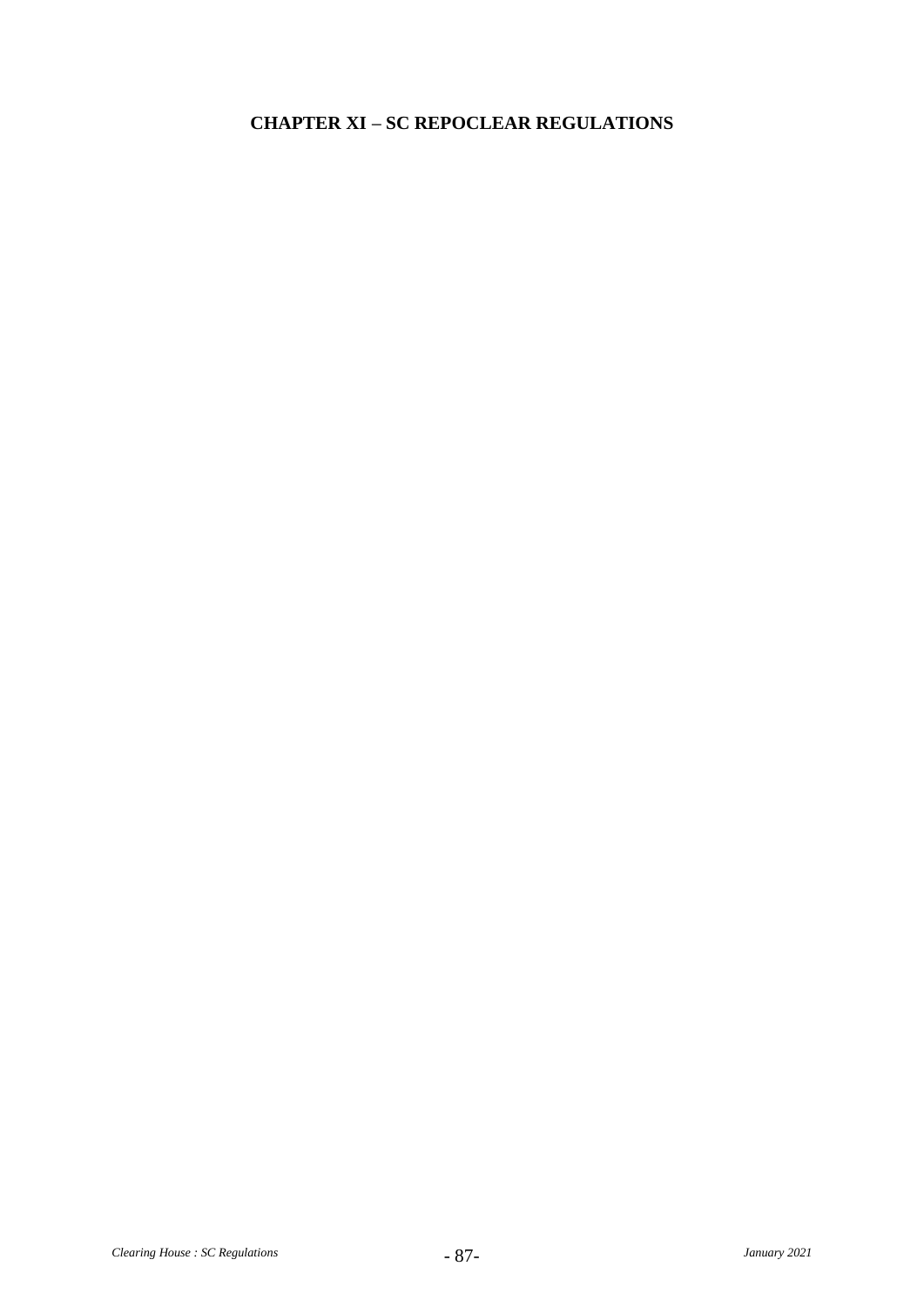## <span id="page-91-1"></span>**REGULATION 37 REPOCLEAR TRANSACTIONS ENTERED INTO THROUGH A TRADING SYSTEM**

- <span id="page-91-0"></span>(a) This SC [Regulation 37](#page-91-1) applies to Repo Trades, Bond Trades and Term £GC Trades made by Sponsored Members and sent to the Clearing House via a Trading System which such Sponsored Members are authorised by the Clearing House to use under the SC Procedures. In the event of any inconsistency between the SC Regulations (including any applicable terms of any other agreement entered into between the Sponsored Member or Agent Member and the Clearing House), and the Rules, practices, procedures and arrangements of the Trading System ("**Trading System Rules**"), the SC Regulations shall prevail.
- <span id="page-91-2"></span>(b) If a "**Trading System Participant**" (defined for these purposes as a Sponsored Member who is a direct or indirect participant in a Trading System) has given notice to the Clearing House, in accordance with the SC Procedures, that it intends to carry out Repo Trades and/or Bond Trades and/or Term £GC Trades through a Trading System specified in its notice and has not withdrawn such notice in accordance with the SC Procedures, the Clearing House will enter into RepoClear Contracts or RepoClear Term £GC Contracts, as the case may be, with the Trading System Participant pursuant to such dealings in accordance with and subject to the following provisions of this SC Regulation. The terms of a registered RepoClear Contract or RepoClear Term £GC Contract shall be as notified to the Clearing House by the Trading System and otherwise subject to the SC Regulations (and the Clearing House and the Sponsored Member party to the registered RepoClear Contract or RepoClear Term £GC Contract, as the case may be, shall be obliged to perform their obligations thereunder in accordance with such terms).
- (c) The Clearing House shall, in relation to a Trading System Participant enter into a RepoClear Contract in respect of any Repo Trade or any Bond Trade or to enter into a RepoClear Term £GC Contract in respect of any Term £GC Trade, in accordance with paragraph [\(d\)](#page-92-0) below, as applicable, pursuant to the Trading System Participant's dealings via any Trading System referred to in paragraph [\(b\)](#page-91-2) above, provided that the following requirements ("**the RepoClear Trade Registration Eligibility Criteria**") shall have been complied with:
	- (i) the relevant Sponsored Membership Agreement to which the Trading System Participant is party has not been terminated in accordance with its terms;
	- (ii) the Sponsored Member's Agent Member is party to a valid Agent Membership Agreement;
	- (iii) the Trading System Participant has not had its authorisation to participate in the Clearing Service removed by the Clearing House;
	- (iv) a Default Notice has not been issued in respect of the Trading System Participant under Rule 3 of the Default Rules (without prejudice to the Clearing House's rights to register new Contracts (including RepoClear Contracts and RepoClear Term £GC Contracts, whether closing out contracts or otherwise) in the Sponsored Member's name under the Default Rules in connection with the Clearing House's default proceedings); or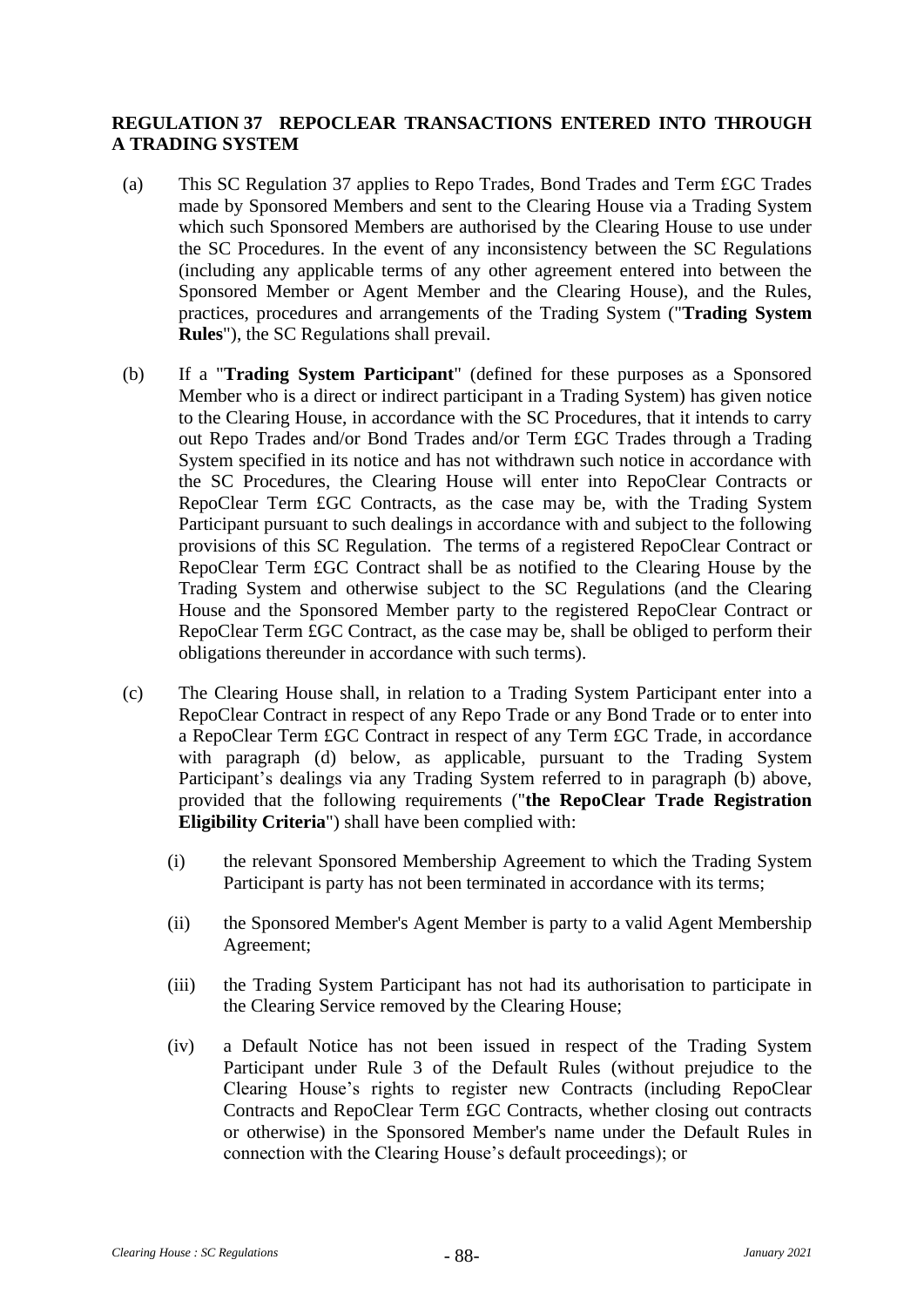- (v) such dealings satisfy the terms and conditions stated in the SC Regulations and the SC Procedures with respect to such dealings (together the "**RepoClear Eligibility Criteria for RepoClear Contracts and RepoClear Term £GC Contracts**") and the offers made in this SC [Regulation 37,](#page-91-1) including the terms of any Contract which would arise under paragraph [\(d\)](#page-92-0) below and all necessary details as required by the Clearing House, shall have been provided to the Clearing House;
- (vi) the relevant Agent Member has provided its consent to the registration of the RepoClear Contract in accordance with the relevant provisions of the SC Procedures and within the time period permitted for such consent to be provided;
- (vii) the dealings are recognised by the relevant Trading System as satisfying the RepoClear Eligibility Criteria for a RepoClear Contract or RepoClear Term £GC Contract and as dealings which the parties thereto have identified are to be registered by the Clearing House as RepoClear Contracts or RepoClear Term £GC Contracts, as applicable;
- (viii) the Trading System Participant has executed such agreements or documents as may be required by the Clearing House from time to time in connection herewith; and
- (ix) all or any conditions imposed by the Clearing House have been satisfied.
- <span id="page-92-0"></span>(d) If particulars with respect to: (i) a Repo Trade; (ii) a Bond Trade; or (iii) a Term £GC Trade which:
	- (i) satisfy the relevant RepoClear Trade Registration Eligibility Criteria;
	- (ii) have been input into the relevant Trading System by or on behalf of a Trading System Participant as seller (or buyer);
	- (iii) have been matched by, or in accordance with the Trading System Rules with particulars with respect to a Repo Trade, Bond Trade or Term £GC Trade, on such terms input into such Trading System by another Trading System Participant (who may, in this case, be either a Trading System Participant as defined herein or a Trading System Participant as defined in the General Regulations) as buyer (or seller); and
	- (iv) the Clearing House has registered on its system such Repo Trade, Bond Trade or Term £GC Trade (as the case may be),

then two RepoClear Contracts or RepoClear Term £GC Contracts, as the case may be, shall arise. The Clearing House shall be the buyer (or seller) under one RepoClear Contract or RepoClear Term £GC Contract (as the case may be) to the selling (or buying) Trading System Participant, and the seller (or buyer) under the second RepoClear Contract or relevant RepoClear Term £GC Contract, as the case may be to the buying (or selling) Trading System Participant.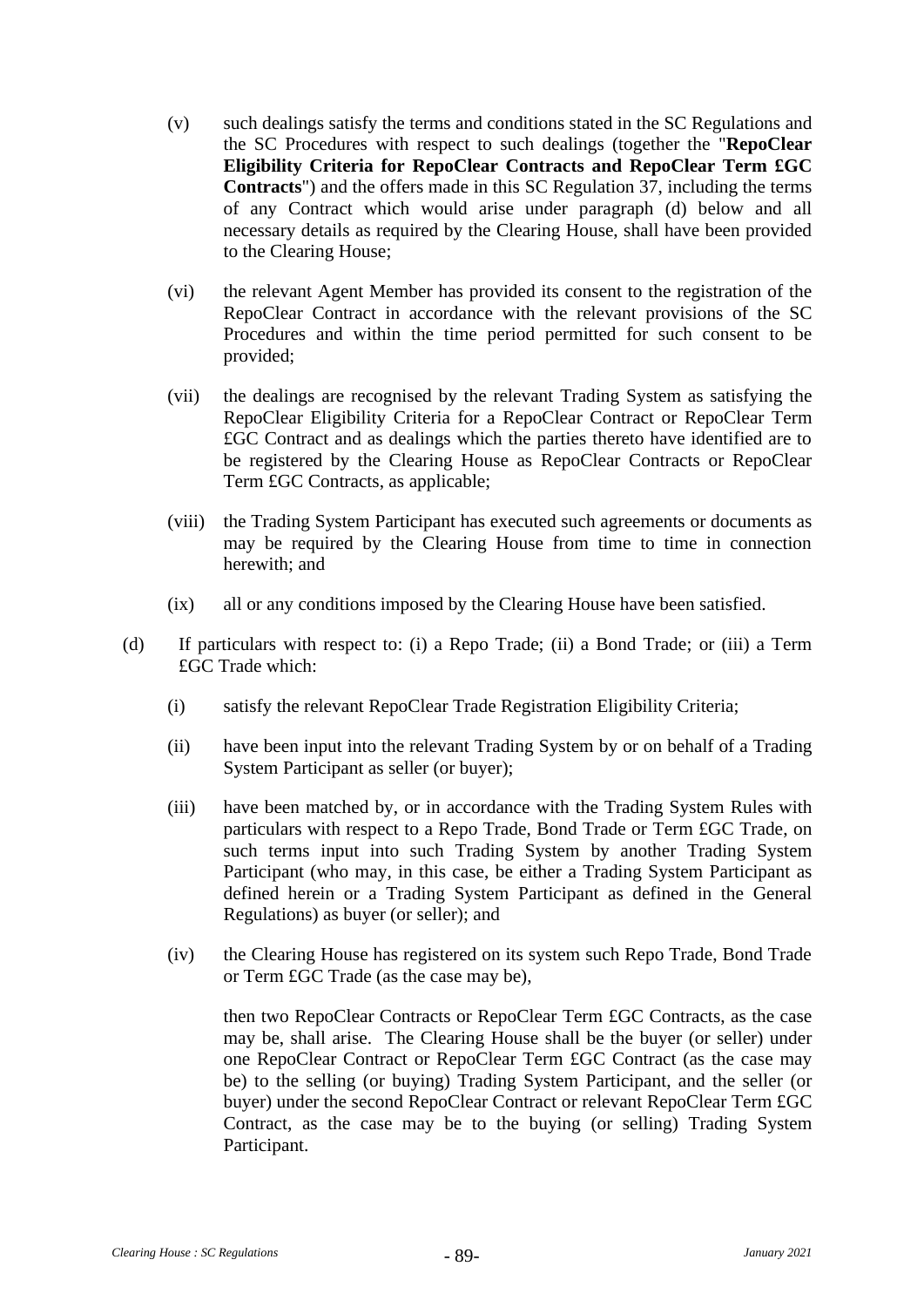#### <span id="page-93-0"></span>**REGULATION 38 DISPUTES**

(a) In the event of a dispute arising out of, or in respect of, the existence of a trade, or whether it was identified to the Trading System by the Trading System Participants (as defined above) as a trade to be registered by the Clearing House as a RepoClear Contract or RepoClear Term £GC Contract, such dispute shall be settled as provided for in the Trading System Rules, without recourse to the Clearing House. In respect of a dispute arising out of, or in respect of, a registered RepoClear Contract or RepoClear Term £GC Contract, other than a dispute in respect of a matter referred to above as a dispute to be settled as provided for in the Trading System Rules, such dispute shall be settled as provided in the SC Regulations.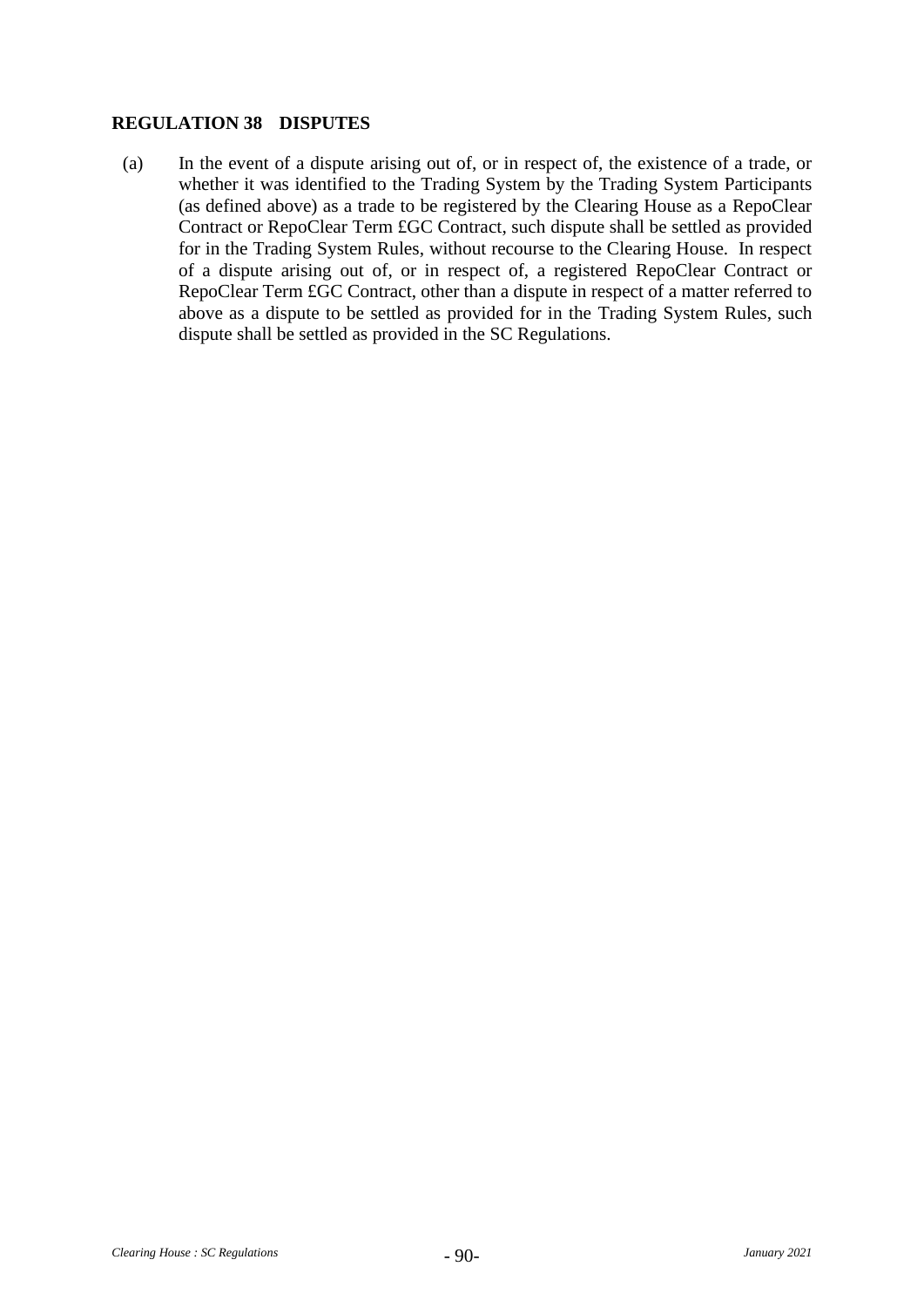## <span id="page-94-0"></span>**REGULATION 39 DAILY MARGINING OF REPOCLEAR CONTRACTS AND REPOCLEAR TERM £GC CONTRACTS**

- (a) This SC [Regulation 39](#page-94-0) shall be without prejudice to the Clearing House's rights to require Collateral to be transferred to it under SC [Regulation 15.](#page-56-0)
- (b) The net present value of each RepoClear Contract and each RepoClear Term £GC Contract shall be calculated by the Clearing House in such manner and at such times as may be provided in the SC Procedures. Except as prescribed in the SC Procedures, the net present value calculated by the Clearing House may in no circumstances be challenged.
- (c) Subject to paragraph [\(d\)](#page-94-1) below, the Clearing House shall require transfer, in accordance with the SC Procedures, at least daily, of cash Collateral to the Clearing House in respect of variation margin from or for the account of a Sponsored Member, or will be required to transfer cash collateral in respect of variation margin to such Sponsored Member, representing the change in the net present value of all RepoClear Contracts and RepoClear Term £GC Contracts registered in the Sponsored Member's name for a particular currency from the preceding RepoClear Opening Day (as defined in the SC Procedures), in an amount calculated in accordance with the SC Procedures. Transfer of cash collateral shall be made in accordance with and by the time or times stated in the SC Procedures.
- <span id="page-94-1"></span>(d) Interest shall be paid by the Clearing House on cash Collateral (other than Sponsored Member Returned Collateral) transferred to the Clearing House by or for the account of such Sponsored Member and shall be calculated on the basis set out in the SC Procedures. A Sponsored Member shall pay interest to the Clearing House on cash collateral (other than returned cash collateral) transferred by the Clearing House to the Sponsored Member in respect of variation margin as calculated by the Clearing House on the basis set out in the SC Procedures.